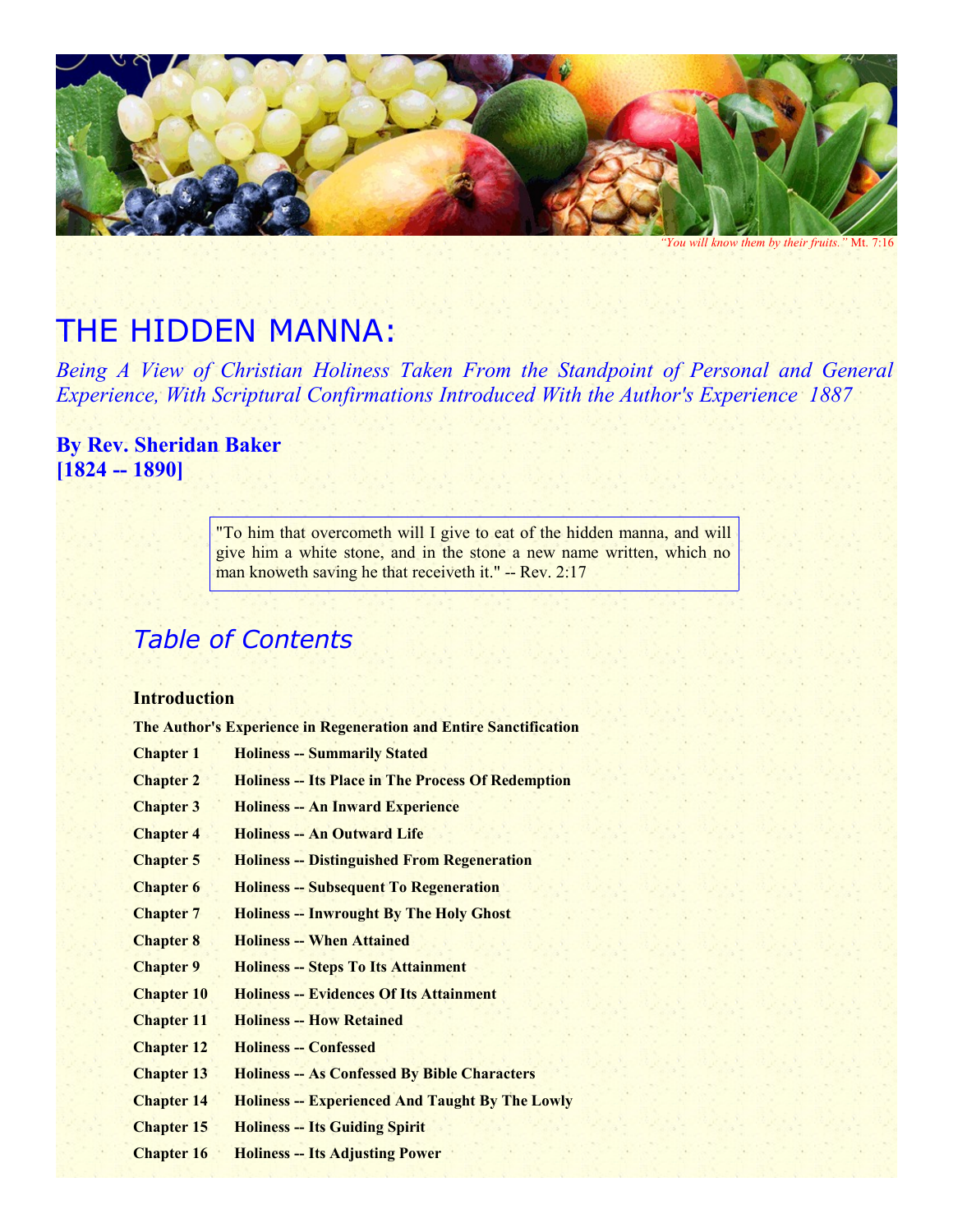- **Chapter 17 Holiness -- Its Progressive Nature**
- **Chapter 18 Holiness -- Its Perversions**
- **Chapter 19 Holiness -- An Error In Seeking**
- **Chapter 20 Holiness -- Its Persecutions**
- **Chapter 21 Holiness -- Its Peculiar Trials**
- **Chapter 22 Holiness -- Meetings For Its Promotion**

# Prefatory Remarks

Some of the chapters of this book were originally written for a little monthly which was devoted to the advocacy of Christian holiness, and which had quite a limited circulation and a very short life. By securing a file of this extinct publication, the author has been enabled to collect what he had written for it, and by revising some of the articles, and writing others that were needed in as fully discussing the subject as he wished, he has been supplied with means to send forth, for the Master's use, a regular, though compendious and unpretending, treatise on the subject of entire sanctification. This would not have been done, however, had he continued able for his work in spreading holiness in the churches, but unable for active service at present, the next best thing he could do on this line was to prepare and publish this book.

He has made an effort to present his thoughts upon this greatest of all themes, in an easy, flowing style of writing, and to have them printed in large, plain type, so that common readers, aged people, and seekers of the grace of perfect love, will read the book with ease and pleasure. All technical language and critical exegesis have been studiously avoided; and while he has attempted to logically defend positions which he deemed important to support, he has shunned all scholasticism that might please the few but tire the many.

The author does not claim to have made any new discoveries in this department of religious knowledge, or to have found a more happy method of presenting the theme than writers who have preceded him, yet he has been led into a discussion of certain interesting and important phases of the subject, which he has not noticed in other treatises, and which he believes will instruct and edify those for whom the book has been especially prepared.

The reader may decide it in poor taste that he is addressed so frequently and personally through the course of the book, but his spiritual profit, rather than literary elegance and finish, has been the aim of the writer, and is his apology for this and some other matters that may justly provoke criticism.

The matter of the book is introduced by the author's experience in regeneration and entire sanctification, and he feels a good degree of hope that the Spirit of grace will use, in some small measure, both the experience and the discussion in "spreading scriptural holiness over these lands."

Coshocton, O.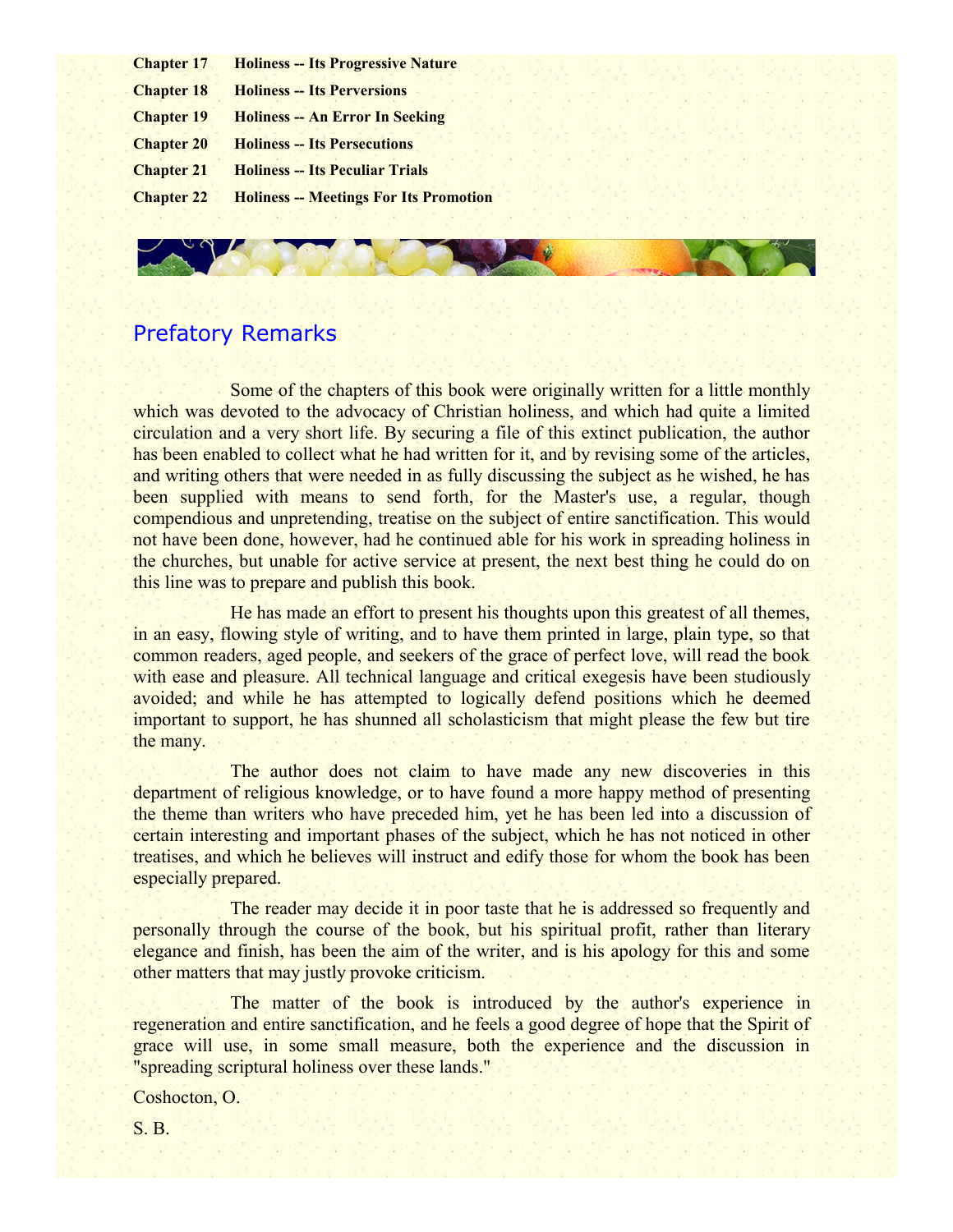## **Introduction**

## A Compendious Statement of the Author's Religious Experience

The author believes that he cannot better introduce to the reader his discussion of the subject of holiness, than by giving a summary statement of his experience in the great salvation which he attempts to illustrate and urge upon others in the chapters which compose this book. This, then, he asks the liberty to do in the use of the first person singular.

I had no early religious education. I was born and reared in a rural district by parents who, though honorable citizens and living happily together, never said anything to their children, during my stay at home, for or against Christianity. Hence, when I left the farm in my eighteenth year to enter an academy, I had no theory about Christianity nor bias toward any church. I had a consciousness of spiritual want, and believed that want could, in some way, but I did not know how, be met by joining a church and living right. Shortly after I commenced study I met a young man, a classmate, who had been converted and lived right, and who spoke to me concerning the interests of my soul. I immediately became so deeply convicted that it seriously interfered with my study and sleep. I sought a grove some distance from the village, and after looking all around to be sure no one saw me, I kneeled for the first time in my life to pray, but the exercise was so distasteful and unnatural to me that I soon ended it; nor have I any recollection of making a second attempt at that time. My awakening, of course, soon faded, and I lapsed back into a state of indifference on the subject until my twenty-third year when a senior at college.

At this juncture a great revival of religion, embracing in its fruits over thirteen hundred converts, swept over the seat of the college and surrounding country. Again my attention was called to the necessity of spiritual life, and without the broken sleep and terrible night visions of my former awakening, I carefully counted the cost of becoming a Christian, and determined to make the venture. I had more generally, during my term at college, attended on Sunday the United Presbyterian Church of that place, but I now concluded to attend the Methodist Episcopal Church where the revival had been in progress for near a week, and where I had heard, at one of the services I attended, some testimonies which then seemed to me quite marvelous. I heard both sermons on Sunday, and at night, with no little difficulty, I presented myself at the altar of the church as a subject for prayers. I left the church that night, at the close of the services, with a heavy heart; and from something that was said about joining the church, which seemed to me at that time such a trifling matter compared with my regeneration, I was led, through a subtle temptation of the enemy, to fear that the brethren were seeking my membership in their church, rather than my salvation. This caused me to stay away from the meetings, and continue my search for pardon in private, until Tuesday night, when, by invitation of two young converts, I returned to the services.

On my way to the church I determined to resume my public efforts for the desire of my heart, and did return to the altar of prayer. I had noticed that most of those who "got through," as it was then called, stood erect upon their knees, turned their faces upward, spread out both hands, and cried aloud for mercy. I determined at this time to do the same, and with a great struggle, immediately upon kneeling, I put myself in this attitude, and cried out, "God be merciful to me a sinner." By this time, though I had been careful of my moral character and was regarded as a Christian by many, I felt the terrible pressure of condemnation and made the cry of a genuine penitent sinner. Immediately my burden was gone, and I felt a pleasure in being where a little time before it seemed to be the most unpleasant place in which I had ever been. I did not, however, take this to be religion, or the pardon I was seeking, but such a subjugation of myself as would now make it easy to seek what I was after. With great earnestness and delight I proceeded to pray,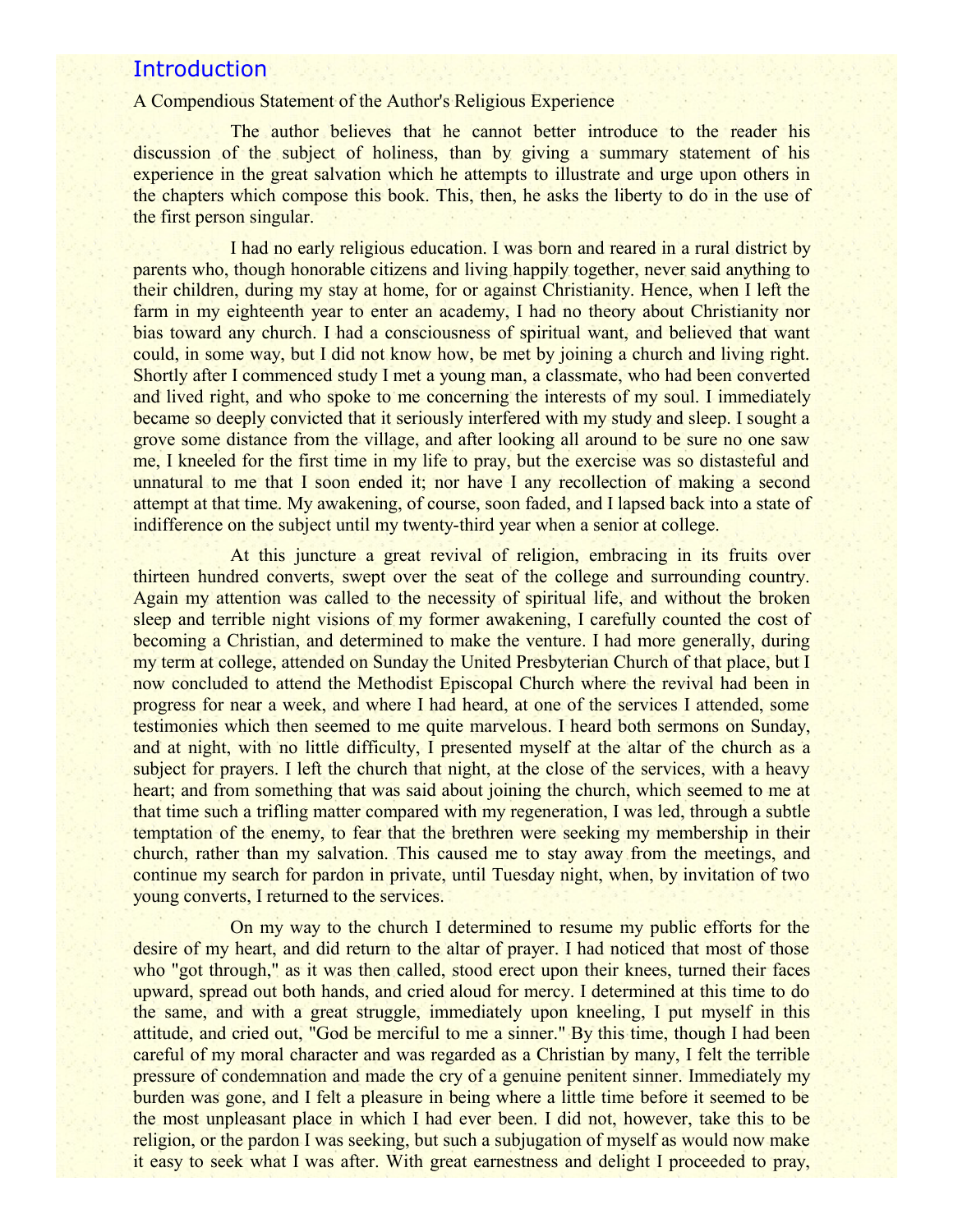when the parable of the prodigal son came to my mind, and I saw myself a great way off and the Father running to meet me. Instantly I was on my feet, without any muscular effort of which I was conscious, laughing at the top of my voice, and with a spiritual discernment which enabled me to see a number of persons, in whose piety I had no confidence because of their joviality, with shining faces enveloped in a halo of light, and others, whom I judged pious, in a dark cloud with sad and dejected countenances. This vision, which radically changed my notions of religious living, has ever been clear to my memory but has never been fully repeated in my experience.

As soon as the spirit of laughter subsided, I felt an impulse to labor for the salvation of others, and commenced at once among my fellow students. Early next morning I wrote a letter to my parents, which was nearly a continuous shout, and which awakened them to a sense of their great need. They sent for me to come home on a visit, which I made in a week or two after my conversion, and prayed for them and the other children, till the entire family, except the younger and irresponsible children, were happily converted to God. These labors for the salvation of others I have continued to this day with more or less zeal and success, often the zeal nearly gone, and the success scarcely discernible.

In passing through the large congregation, on the night of my conversion, to seek and persuade my fellow students to accept Christ, I noticed that I passed by others with a seeming indifference, seeking only my favorites. This indicated to me a partiality which I thought ought not to exist in one who was truly converted, but so happy was I then that this rather unpleasant discovery scarcely made a ripple upon the surface of my raptures. The next afternoon, however, this matter of partiality and some others of a kindred character, so disturbed me that I sought an interview with the preacher for the purpose of learning more about my true state.

I was satisfied that either I had not obtained a true conversion, or I had misapprehended its nature. I had been made much happier than I supposed it possible for a soul in the body, but the change of nature was not so complete and radical as I supposed a true regeneration produced. And I now believe that if I had received the instruction I should have I would then have received a clean heart in less than twenty four hours after my conversion. I was ripe for it, and only needed the knowledge of my true want, and the way to get the supply. But whatever the preacher intended to teach me, I got the idea that I now had commenced the Christian warfare, and my efforts must be directed primarily to the repression of the evil tendencies of my depraved nature, and secondarily to guarding from without the encroachments of the world and sin. I had tasted the wonderful sweets of pardon and adopting love, and was ready for anything in the way of toil and sacrifice to retain my new-found joys, so I girded myself for the conflict, and manfully did I fight through my probationary term in the church. I was then taken into full connection, licensed as an exhorter, and soon thereafter constituted a local preacher.

As I had frequently lectured to the public on different moral subjects before my conversion, I was hurried by my brethren into the ministry, and admitted on trial at the next session of the annual conference. I soon found in reading those works which the Discipline places before the young preacher, that a much higher Christian experience than I enjoyed, and just such as I had hoped to attain, was taught as the heritage of faith. At once I became deeply concerned for the blessing of entire sanctification, and commenced fasting, praying, and consecrating myself anew, with a view of seeking this great salvation. But as I found no one professing it, and preachers older and wiser than myself speaking hesitatingly upon the subject, I lapsed into a state of indifference concerning it.

After sixteen consecutive years in the itinerancy, and the educational department of our Church work, I was forced by feeble health to retire from the active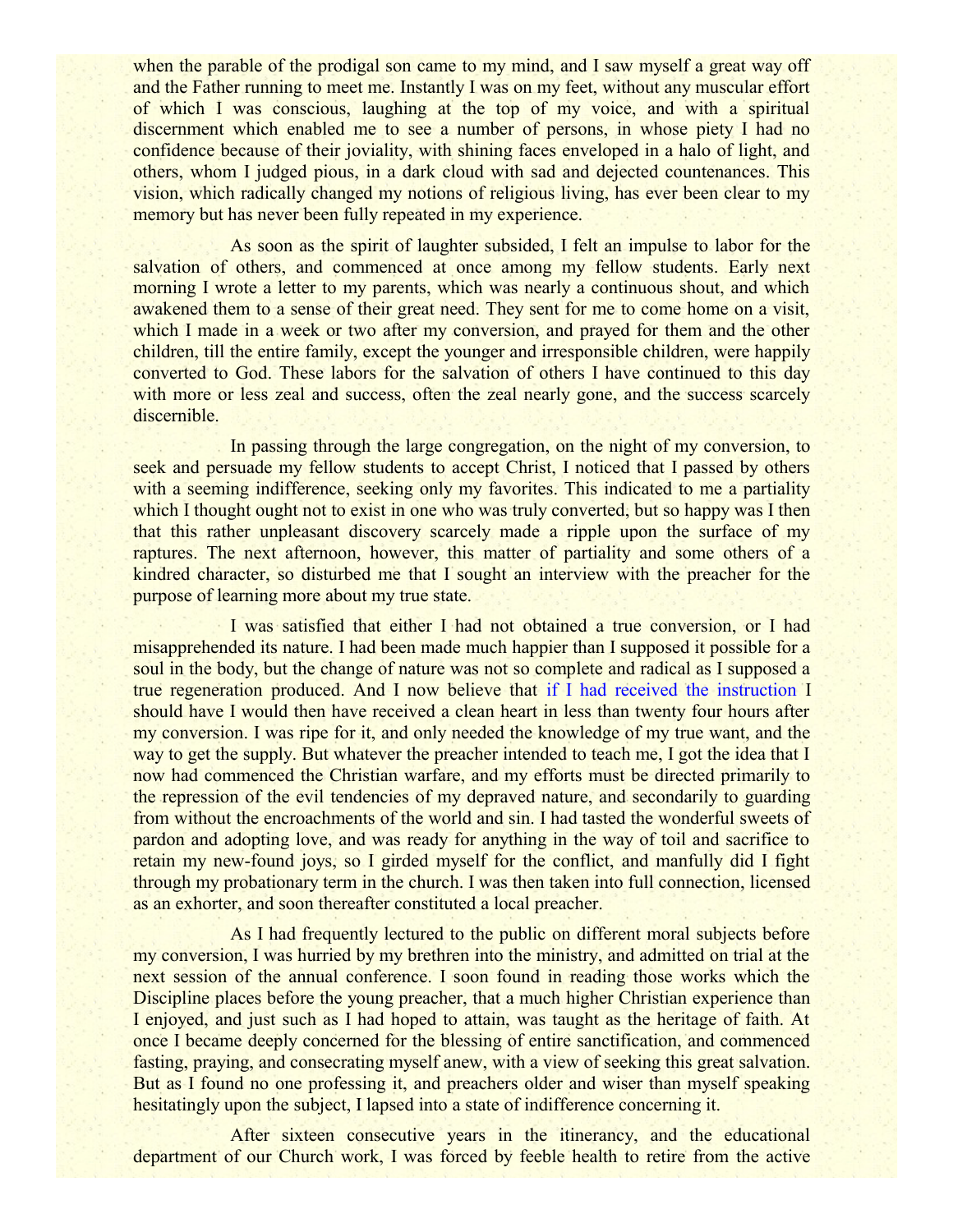ranks of the ministry. During my efficiency I had accumulated a small sum of money, which was increased by several hundred dollars from my father-in-law's estate. To use these means so as to support my young and growing family, I entered into the mercantile business. In this, my industry, frugality and care were rewarded to such a degree that I not only kept my family, but accumulated with astonishing rapidity, as compared with my capital and size of my trade. This prosperity so increased my attachment to business, and intensified my love for gain that, within the short period of four or five years, I found my spiritual interests greatly imperiled by the love of money. This led me to call earnestly upon God for protection against this danger, and to more liberal giving to benevolent purposes. And, though my liberality seemed to myself considerably greater than my brethren's who had equal and much larger ability, yet the danger remained and the love of gain was fast becoming the dominant passion.

At this stage of my experience I was thrown among a number of persons who enjoyed freedom from the power of this world, and were made perfect in love. From one of these I bought a copy of "Perfect Love," by J. A. Wood. The testimony of these humble Christians and the reading of this book were used by the Spirit to start me in pursuit of the same gracious state as a desirable religious experience, and as the only remedy for my fears and danger.

Very soon after I commenced to press my suit for entire sanctification, a few minor tests were presented and disposed of satisfactorily to my conscience, and a temporary relief was obtained. Among these early tests was the tobacco habit. This now began to appear inconsistent with a state of holiness. I therefore abandoned the indulgence with the purpose of never resuming it, unless by a Divine permit, which never has been granted. I fought the appetite for two or three weeks when, either in sleep or not noticing the fact, it was removed, and has not to this day returned. This loss of the desire for tobacco took place nearly two months before I had the assurance of inward purity, and gave me great satisfaction in the new-found freedom. But I was soon convinced that the object of my pursuit, and the gracious work needed, had not been reached. I was, however, quite encouraged, and with the conviction that the way to the attainment of this grace was nearly cleared, I continued my suit with greater ardor. I was now ready for severer tests, and questions concerning the appropriation of funds began to arise in my mind and to stir me profoundly. I had in my safe some \$2,000 in Government bonds, and held also a mortgage claim on a neighboring farm for \$1,200, besides some smaller savings which I did not need in my business. These had been carefully laid away as a source of revenue to increase my yearly returns, and a source of supply when infirmity or age might retire me from my work. It was therefore a severe strain upon my strength of purpose, and my feeble longings for holiness, when these serious financial questions commenced to lay heavily upon my conscience.

The first test on this line which the Spirit gently pressed was whether I was willing, for so great a favor as I was asking, to part with my bonds, to sell them and devote the proceeds to benevolent uses. After a day or two of worry and anxiety over the matter, and seeing there could be no advancement in my pursuit without facing the issue and making the sacrifice, I resolved to do it if the Lord should ask it and open the way for it. This victory over self and the ruling passion was attended with more than usual religious joy, and for a day or so I seemed near the prize. Soon, however, it was suggested that the principle which required the bonds as an offering to God demanded also the mortgage claim, for neither of them was necessary to the successful prosecution of my business. The thought was almost unbearable, but the Lord graciously aided me to bear the deep probing and virtually make the offering. I now supposed that nothing more could be asked, and I rejoiced for some time in a good degree of religious freedom, and, as my business was flourishing, I could foresee all these losses replaced in less than twelve months. Then it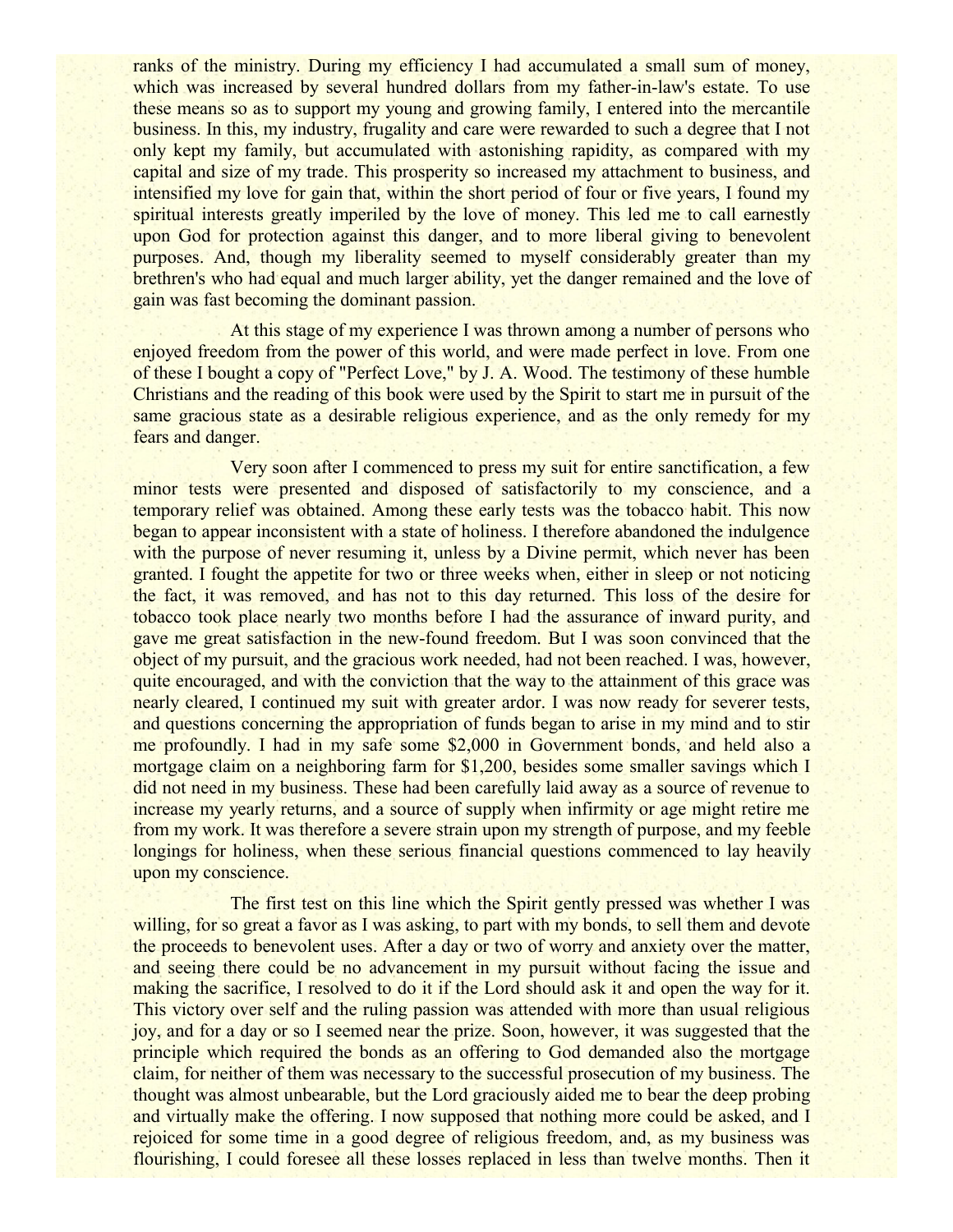was suggested that if these savings were required as a precedent condition to a state of holiness, the funds to replace them would be required as a condition to retain the grace, and thus I was forced to face the obligation of giving all I could make hereafter, and of being contented with my present stock in trade, my business house, and family residence.

This was indeed plucking out the right eye and cutting off the right hand, but the Lord mercifully helped me, and I was enabled to make up my mind to this condition of my worldly affairs.

My religious experience at this stage in the process, though deeper than anything I had known heretofore, was far from being joyful and satisfactory. I continued to read the Scriptures, and to pray and trust for the witness of the Spirit to the work of inward purity. One day I opened the Scriptures at Matt. 19:21: "If thou wilt be perfect, go sell that thou hast, and give to the poor, and thou shalt have treasure in heaven and come, follow me." The Spirit applied the word, and the truth, like keen steel, entered my heart, and after some days of doubting I was enabled finally to yield, but not without a great deal of debating the matter, and with pains and heartaches which my pen cannot describe. The struggle was now ended. I felt that I was no longer possessor of these things, but simply a steward, and the stewardship to last no longer than necessary to make a wise distribution of the funds.

After this complete devotement of property to God, two considerations prevented a speedy appropriation to benevolent uses. One was, the conviction that a careless and indiscriminate giving would be acting the part of a cross child that dashes to the ground and destroys what it is not allowed to keep, and, of course, would be as displeasing to God as no giving. The other was the conviction that a hasty movement would awaken the suspicion of my friends, and they would have me arrested on a charge of derangement. Such had been my earnestness in seeking holiness, that my family had noticed a change in my conduct, and some of my patrons in the store had observed something unusual. Hence the most cautious and quiet procedure was necessary to keep down all suspicion of mental disturbance, and meet my covenant engagements with God.

For some months very few calls for money were made upon me, and these for comparatively small sums, much less than the profits of the business for the same time. So reticent had I to be, and so slowly did ways open to carry out my purposes, that the property became such a burden, as a trust, that I longed to be clear of it. In this dilemma I kept looking to the Lord for guidance, when it was suggested that, as ways did not open to distribute this property, possibly the Lord intended me, as I had accumulated most of it, to hold and use it for Him. Somebody must do this, and would He not more likely appoint the person who made it than any other? After a careful examination of this impression, I was satisfied that its origin was identical with the suggestions which I had followed, and that this must be heeded as well as they. I was now enabled, after due consideration, to settle on a financial policy which would meet my engagements with the Lord, and enable me to feel at rest on a matter of finance. I would use what I had accumulated as wisely as I could, and give away all the proceeds after meeting my family expenses, and hold the principal ready for distribution when Divinely called to make it. This policy has been followed with scrupulous care ever since, and it has been a pleasure to give my labors gratis to the Church for the last seventeen years, and to distribute yearly all the income from the funds invested, except my necessary expenses in humble living.

This experience in the consecration of money will not be complete without the statement that I have not always been able to please my brethren in the disbursement of these funds. There are popular enterprises, and worthy ones too, which I do not liberally support, because I would have but little left to give to some more obscure and less popular charities. I find it just as necessary to discriminate, and follow my honest convictions in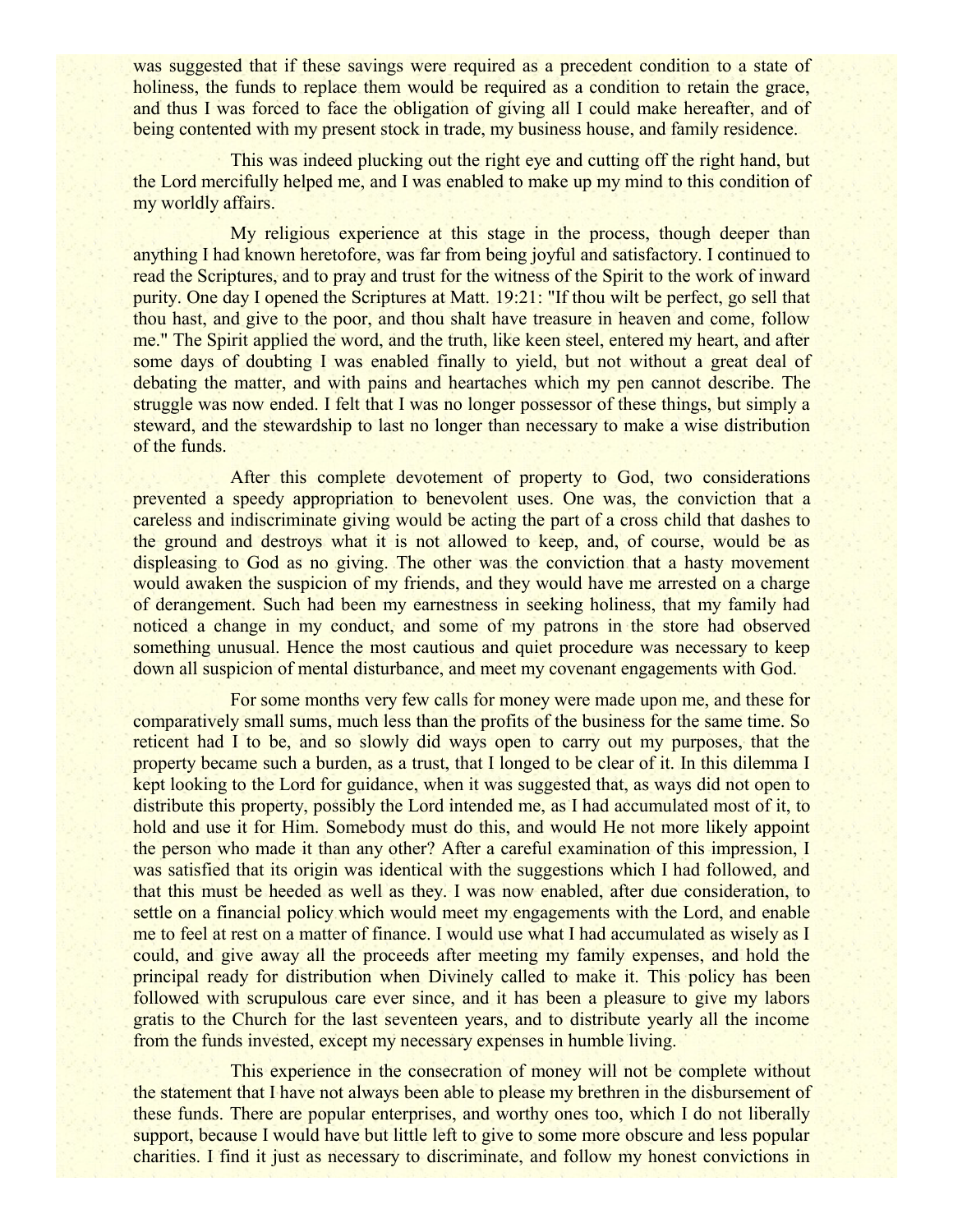the causes supported, as to support any. I dare not consult the wishes of my brethren only so far as may be necessary to find the Divine will in the matter of giving.

These statements are a mere summary of the salient points of this part of my experience. The various frames of mind, the states of the affections and emotions, and the many questions that have come up for settlement in the details have, as far as possible, been passed over. There is, however, a matter connected with the secret of my rapid accumulation, which does not belong to the experience in the consecration of money, that I will name. I did not enter this business for the purpose of accumulating riches, but simply to make a living for myself and family; and when I managed it alone, I would lock up every evening of the weekly prayermeeting, and attend church. And while the protracted meetings would be in progress, I would close the store during the hours of religious service, and take my place with the worshippers. I was often tempted to desist from this, as some of my best customers would complain of the disappointment which it caused them. Especially would I be tried when I learned that some of these, with exhausted patience, had left my house and gone to other stores with their trade. But almost all of these would, after a few weeks or months, return and bring some of their neighbors with them. Thus my trade continually increased till I had to secure help; and had these helpers consented to accompany me to church, the store would ever have been closed at the time of religious service. And to this rigid subordination of business to religion, more than to any business talent which I possess, do I attribute my worldly prosperity.

I must now ask the reader to return with me to the point where, in the irreversible consecration of money and self to God, the old man was nailed to the cross, the self life crucified, and the struggle ended.

Here my troubles might have ended in perfect peace, had I been at this time with some one to instruct me correctly in the simple way of faith. But instead of a deep, sweet rest in Christ, I now felt that all my worldly comfort was gone, and my spiritual resources completely exhausted, and I far from being a happy man.

My hungering and thirsting after righteousness now became so intense that I could do nothing but pray for a clean heart. And in answer to my prayers, I would be consciously blessed, sometimes two and three times a day for nearly two anxious months, yet I could not venture to profess or believe myself every whit whole. At this juncture I met at a campmeeting several persons professing and enjoying perfect love, and immediately sought instruction from them. I was told that if I was really consecrated to God, with a view of seeking holiness, I might at once, without any further effort or good works upon my part, believe that the Holy Spirit does now fully save me. I now saw that I had been waiting for a sensible evidence that the work was done, before I could trust God, or believe Him faithful in the fulfillment of His promises.

With this new light I determined I would distrust no longer, but by the help of grace, would believe and "reckon" myself, as ordered, "dead indeed unto sin." Here it was suggested that there was danger of practicing a willful self-delusion; but the Spirit helped my infirmities, and I was enabled to see that it was perfectly safe to obey God, and that He, not I, would be responsible for any disastrous results that might follow such obedience. I now felt very thankful for increasing light upon duty and privilege, and ventured to state to two or three persons in sympathy with my struggles for holiness, and who were solicitous for my success, that I believed myself very near the place where Divine mercy was pledged to give me the victory.

At this juncture I was extremely cautious lest I might profess a measure of grace which I did not possess; yet I noticed that the less ambiguous my statements, and the more positive my confessions, the clearer my light, and the more satisfactory my experience. This enabled me to declare that if I were not dead to sin, I was certainly dying,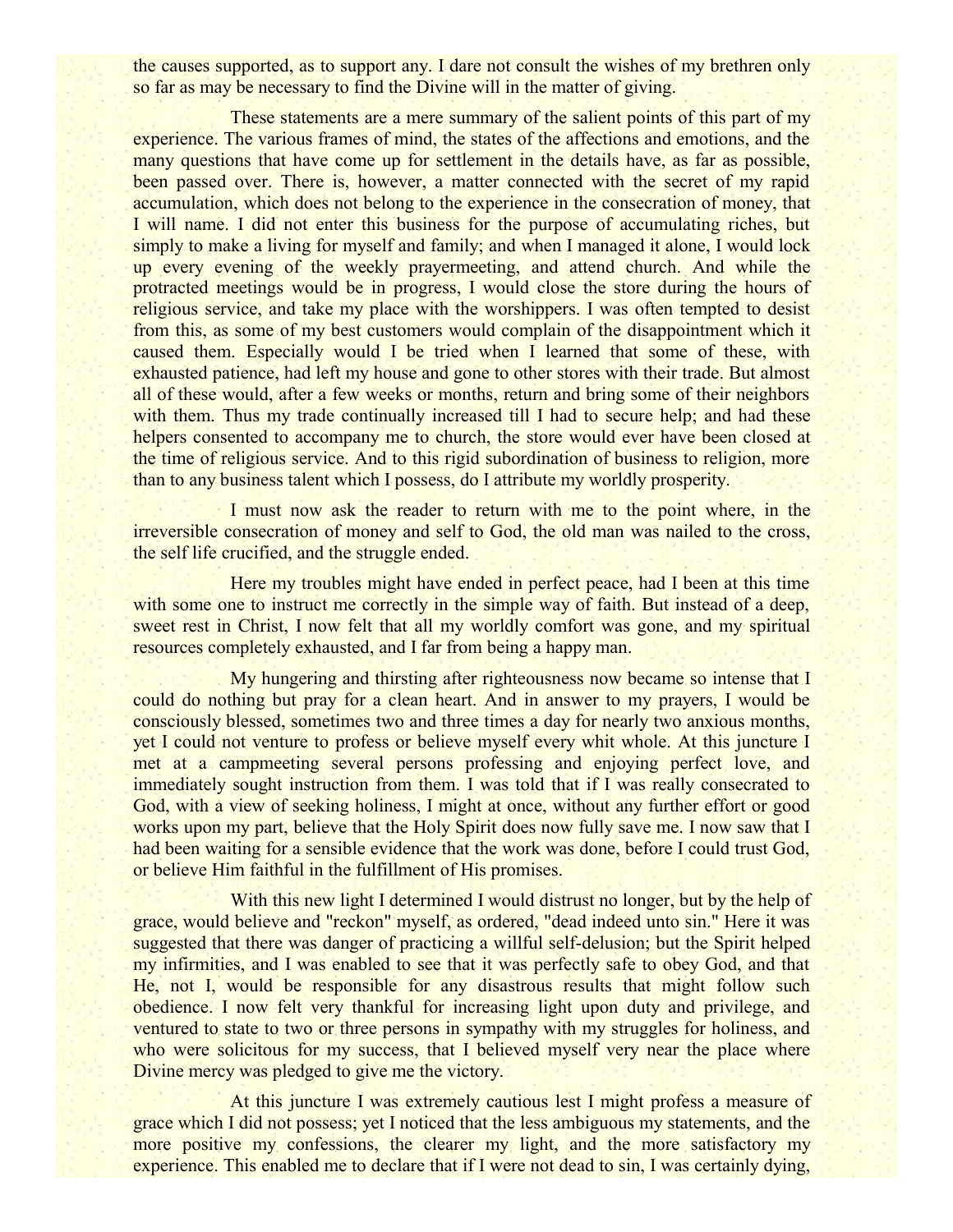and, of course, would soon be dead. Perhaps it was not over thirty minutes after this till I made the "reckoning" clearly, and stated it positively to others. Very soon I found myself in a state of adoring wonder at the greatness of salvation, and the simplicity of the way to its possession. I now could see that Christ was all and in all, and that to truly accept Him was to possess all things, and to confess to too much was an absurdity. This state of wonder and rapture lasted for several days, and my heart called upon all the angels, all the redeemed, and all beings that had breath, to aid me in praising the Lord for my being and its wonderful possibilities through the provisions of the atonement. It appeared the most marvelous fact that ever reached my mind, that I should be washed in the blood of the Lamb and made whiter than snow. I felt such a sense of inward cleanness that I wished all on earth could only see what the Spirit could do for one so worldly, so selfish, and so unclean. An almost irrepressible desire seized me to tell all I met, saint and sinner, at home and abroad, in the families and on the highway, what the Lord had done for me. This desire, and the accompanying effusions of the Spirit which occurred every few minutes through the day, continued for some years with more or less force.

By and by, I began to turn my attention away from what had been done for me to what I began to see before me, and I perceived that a state of purity and general fullness of the Spirit were small matters in contrast with "all the fulness of God," and living in the realm of the "exceeding abundantly above all we ask or think." Since then I have been a continuous seeker, not for pardon, or purity, or the grace already obtained, but for more and more of the Christ nature. "Forgetting those things which are behind, and reaching forth to those things which are before, I press toward the mark for the prize."

About two weeks after the event of my entire sanctification the presiding elder of the district took sick and sent for me to come and see him. I immediately responded to the call, and found that he wished me to attend his quarterly meeting on the following Saturday and Sunday. I promised to do so, and asked for the plan of appointments, proposing to do his work, as best I could, and send him each Monday what money the stewards gave me, until he should be well able to resume work. This he gladly accepted, and in a few days passed to his reward. The leading brethren of the district consulted concerning his successor, and, with my consent, agreed that I should proceed with the work, and pass the salary to the widow who was left without resources for support. During the nine months that remained of the year, I spent two or three days of each week at quarterly meetings. This gave me a fine opportunity every week, before different audiences, to declare what the Lord had done for me, and to press the subject of holiness upon the churches. In this I met with comparatively little open opposition, and soon the work of revival commenced on different charges, and a goodly number of conversions, and a still greater number of sanctifications, took place in the district.

Before my labors ended in this field, I had sold my stock, leased my store property and dwelling, and prepared to return to the ranks of effective preachers, and take work at the approaching annual conference. This I did, and was sent to raise up a second Methodist Episcopal Church in Canton, Ohio. With a missionary appropriation of \$100, I commenced labor in a ward school-house in the southern part of the city. The first Sunday I preached to a small congregation, announced my mission, read Wesley's definition of a Methodist from his Plain Account, read some of the General Rules, stated my purpose to organize a society upon the basis of the Discipline and Methodist standards of doctrine, and asked for the names of persons who were willing to join the new society on these conditions. Six persons, who were at the time members of the First Methodist Episcopal Church, and who were professors of holiness, gave their names. Next Sunday the number swelled to near thirty, and soon thereafter we formally organized. The board of stewards then added to the missionary appropriation \$1000, making a salary of \$1,100. This was promptly paid every week without any fair, festival, bazaar, or dunning of the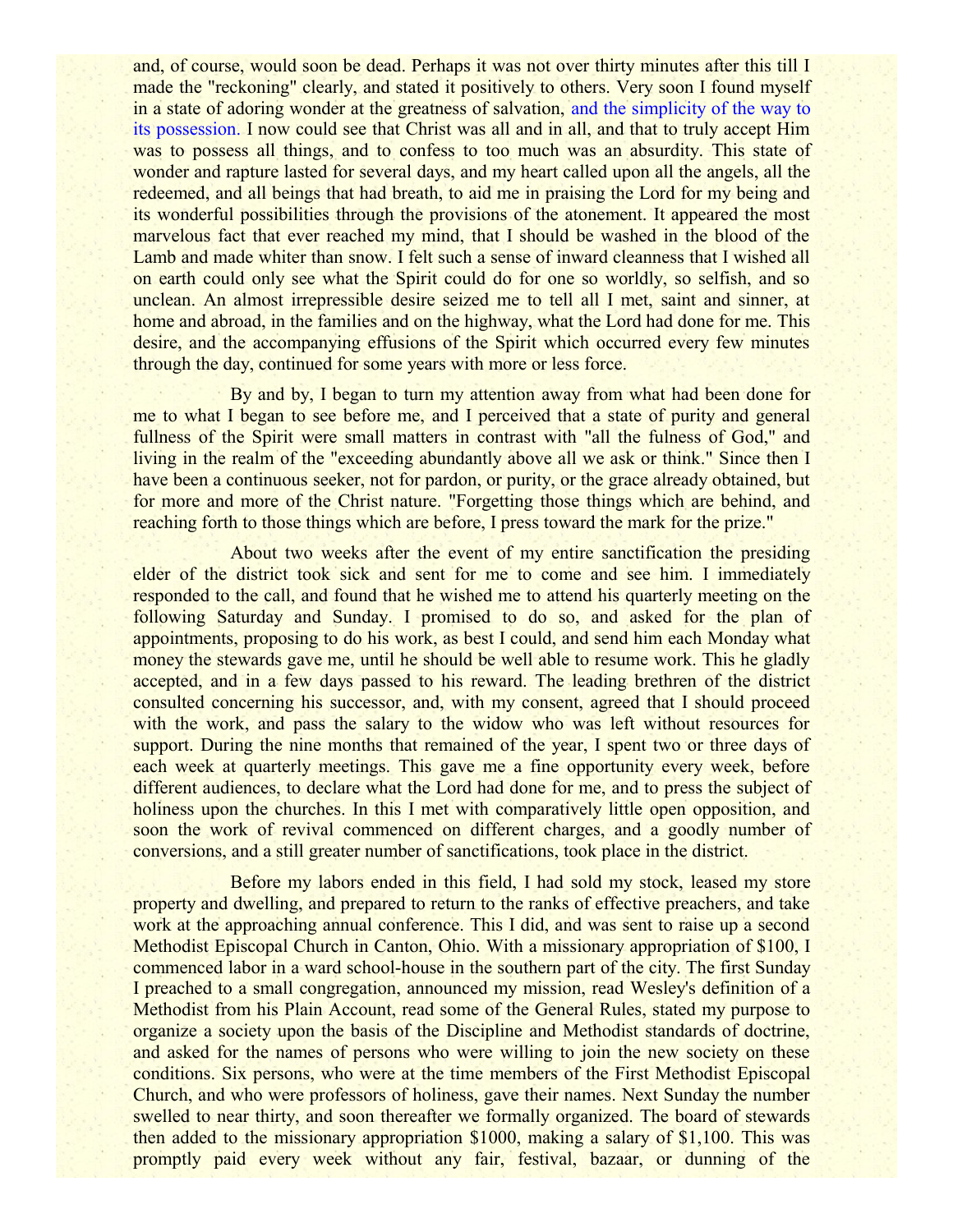membership. The secret of this was that I became intensely interested in the salvation of my people; and, being few in number, I visited them frequently, inquired into their spiritual state, rejoiced with them that rejoiced, wept with them that wept; helped in a small measure, those who needed financial aid; and wedded, by my love and attention to them, their affections to me, without intending anything but their salvation. And, though with two or three exceptions they were all poor, being day laborers and washerwomen, yet such was their love for the pastor that every dollar of their hard earnings was divided with him. I could have said of them, had the occasion arisen, as Paul said of some of his helpers, "Greet Priscilla and Aquila, my helpers in Christ Jesus: who have for my life laid down their own necks."

At the close of the first year we numbered one hundred and twenty Spiritbaptized souls, and bound together with a love that lasts to this day, and flames up when we meet on the highways or anywhere else. At the end of the second year the number had increased to one hundred and seventy; we had a new church nearly completed, and were prospering in our souls, though from various causes we were not multiplying so rapidly as we should have done. This, and other reasons, led me at the close of the second year to ask for a removal, believing that it would be best for all concerned. My request was granted and I was appointed to another charge, but I was taken down by rheumatism and kept disabled so long that I was compelled to resign it. Soon after this resignation I recovered and commenced helping pastors in opening revival work upon their charges, and this line of labor I have continued, so far as able, to this day. For these services I have accepted no remuneration of any kind except traveling expenses and board while at work. My reasons for this have been, first, I had an income sufficient to meet my wants and which enabled me to give to benevolent uses from \$500 to \$1,000 each year; and second, I wished to remove all suspicion concerning the motives that prompted me to the course taken.

In this work I have, upon invitation of the preachers who desired my help, traveled over the greater part of Ohio, and portions of the neighboring States and Canada, spending about ten days at each place, and directing my efforts chiefly to the sanctification of the membership. In this work I have seen many of the preachers, and many hundreds of the more spiritual of their flocks, sanctified wholly. A few of the preachers, who had no sympathy with my special work but desired their charges to reap the benefits of my labors in a revival, and who came under conviction for holiness themselves but refused to follow the light, soon lost the grace which they had. Some of these have left the pulpit for other callings; some have been arrested and expelled from the church for scandalous sins, and others have surrendered their credentials without trial, and retired from the ministry and the Church of their early choice in disgrace. I have learned in these and similar facts that it is a fearful thing for either laymen or ministers to receive the light and refuse to follow it. But it would require a considerable volume to detail all the interesting incidents that have come to my notice, and valuable facts learned in this work of seventeen years continued summer and winter, and cannot be even hinted at in this outline of experience.

In closing, I ought to state that naturally I was very unwilling to labor without compensation, and especially on some lines of work, but the "life more abundant" gave me such a passion for the holiness work that, without remuneration, it had nearly proved a snare, and led me into a subtle idolatry, weaning the affections from the adorable Bridegroom Himself to the less delightful matter of religious work. And now, nearing the close of probationary life, I still find my supreme delight in union with Jesus Christ, and in preaching, writing, and giving of my means to spread the doctrine and experience of Christian holiness. But as I look back over the work I see so much error, infirmities, and other matters to lament, that I look away from it to the pitying Father for needed solace, and, as my only hope, throw my helpless soul upon the naked mercy of the compassionate One.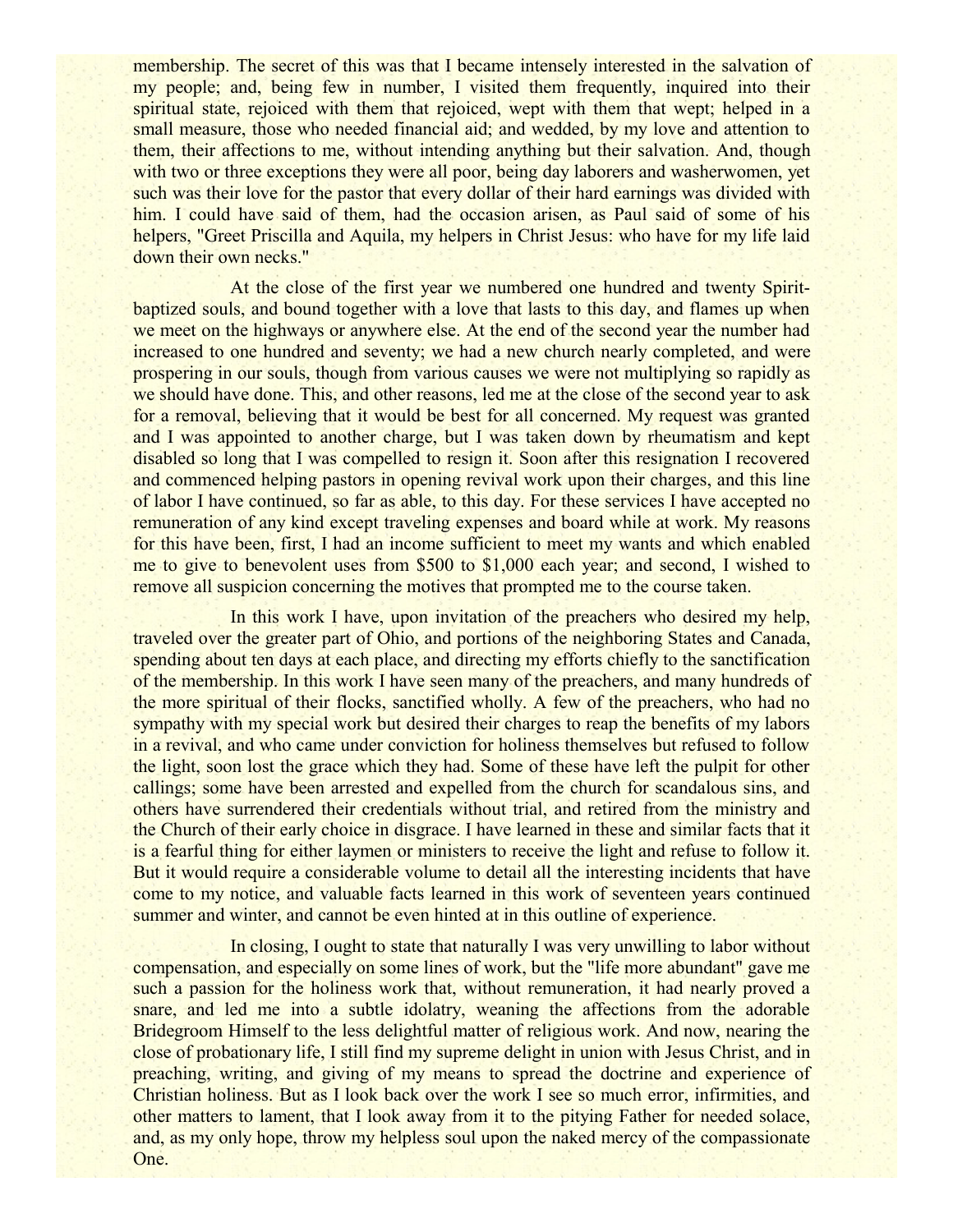# 1. HOLINESS -- SUMMARILY STATED

#### "*Be ye holy*" -- I Peter 1:16

The Words holy and holiness will be used in this book to express that gracious state known as entire sanctification, and hence will be used in their highest sense. There are many other terms and phrases, some inspired, and some uninspired, yet accepted by the Church, which represent the same state. Among the inspired may be named Full Assurance of Faith, Perfect Love, Wholly Sanctified, Cleansed from all Unrighteousness, and so on. Among the uninspired we have The Stage of Peace, The Rest of Faith, The Interior Life, The Higher Christian Life, and the like. These terms are employed to signify a certain inward experience, and a corresponding outward religious life, denominated the experience and life of holiness. It shall be the object of this chapter to summarily present the subject, which will be discussed more elaborately in the subsequent chapters. We commence by naming,

## 1. The nature of holiness.

-- Holiness is that state or condition of man's spiritual nature in this life after inborn depravity, or the native propensity to sin, is removed. When this carnal principle disappears, all depraved affections depart with it; for depravity is the source of envy, jealousy, revenge, hatred, self-will, worldliness, and all other perverse dispositions. When all these are gone, the opposite and holy tempers exist without any antagonisms, and the purified nature drifts by its own affinities towards the holy and the heavenly. And where there is an intelligent apprehension of the believer's privilege in the gospel, all abnormal appetites, such as the appetite for rum, opium, and tobacco, are taken away. Sometimes purified Christians continue one or more of these indulgences, after entire sanctification takes place, but soon as the light comes, which shows their true nature, they abandon the practices, and the desires leave, or, if they continue the indulgence, they lose their spiritual purity.

#### 2. Holiness is a post-conversion experience.

-- When a penitent is truly and scripturally regenerated, he receives spiritual life, and there are implanted in his heart all the graces of the Spirit, -- love, joy, peace, longsuffering, gentleness, goodness, and so on. These graces are complete in number, but co-exist with adverse principles which becloud their manifestations and embarrass them in their operations. This is universal experience, and hence the Scriptures urge true believers to "cleanse themselves from all filthiness of the flesh and spirit," to "purify their hearts," to pray for, and expect, perfect holiness after regeneration. The Saviour clearly teaches (John 14:15-17) that the incoming of the Comforter in His purifying and empowering offices is not possible in the present condition of mankind, until first received in His regenerating and adopting offices. But,

## 3. Holiness is obtainable soon after conversion.

-- As soon as the young convert discerns the need of a deeper work of grace, or discovers that there is something in his heart and nature that ought not to be there, he should ask for and receive by faith the needed grace. This discovery is a divine revelation of the need of holiness, and a divine Voice, saying, "Be ye holy." This discovery is made at various periods after regeneration. Some make it in a very few hours, some in a few days, while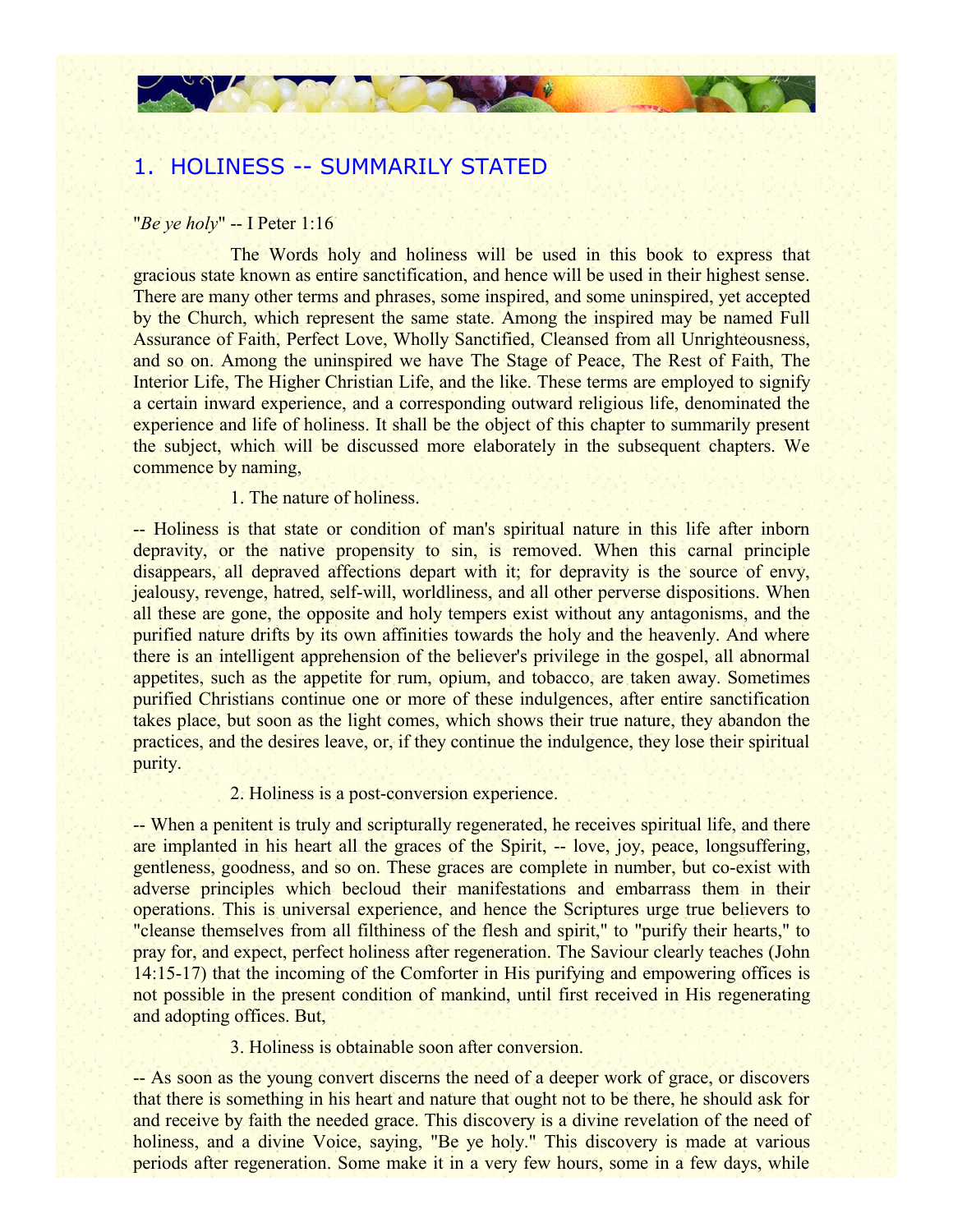others live for months, after their passage from death to life, before the need of holiness is felt. But, whenever the discovery is made, that is God's special time to give, and the believer's most favorable time to receive, the great boon. We come to state next,

## 4. Holiness is inwrought by the Spirit of God.

-- There is a growth in grace after conversion, but it relates to the increase and development of the graces received. It is the nature of growth to increase and enlarge, but not to eliminate and remove. The work of holiness is a subtracting process, a cleansing transaction, the very opposite of growth, which involves the idea of addition and increase. Growth in grace increases the volume and power of the graces of the Spirit (by a natural process; holiness cleanses the heart from native defilement by a supernatural transaction of the Holy Ghost. As weeds are not removed from the garden by a growth of the useful vegetables, but by a definite act of the gardener, so bad tempers and dispositions are not removed by growing the graces, but by a specific act of the Holy Spirit, in response to the prayer of faith.

#### 5. Holiness does not imply a mature state of grace.

-- As it may take place soon after regeneration, it does not necessarily involve the thought of maturity any more than the idea of a clean garden implies the maturity of the useful plants in it. It is spiritual disease removed, giving the spiritual life imparted at conversion the most favorable opportunity to grow rapidly and develop symmetrically. Hence, to seek the state of entire sanctification is, according to the Divine order, nothing more or less than a primary and necessary step in the life-long work of growing in grace. So far, therefore, from being viewed as an advanced state of grace to which common Christians ought not to aspire, holiness should be viewed as a low state, suited to the young convert, and necessary to all true and rapid religious progress. It is the beginning of a perfectly free and unfettered Christian life. We note next,

## 6. Holiness does not prevent religious trials.

-- Probation implies trial; and as the holiness we are discussing belongs to probationary life, it must co-exist with all the temptations and trials necessarily connected with probation. Indeed, there is ground for the notion that the more nearly a saint approaches the character of his Lord the more fiery his trials. Who among men has ever been so holy as the Man of Nazareth, and who ever more tempted and more sorely tried than He? The entirely purified escape some forms of temptation, which the partially sanctified experience, but this is more than counterbalanced by the fiery nature of the others. The wholly sanctified escape the temptations arising from the impulses of bad dispositions of the heart, for these are all gone, but it was to the "Elect according to the foreknowledge of God the Father, through sanctification of the Spirit, unto obedience and sprinkling of the blood of Jesus Christ," that the apostle Peter said, "Think it not strange concerning the fiery trial which is to try you, as though some strange thing happened unto you; but rejoice," etc. And next,

## 7. Holiness does not exclude the liability to sin and final apostasy.

 -- If holy angels fell from a state of holiness into final apostasy, and if sinless Adam fell into sin and irretrievable ruin, had it not been for gracious interposition, redeemed sinners, or persons rescued by grace from their sins and sinfulness, can be no less exposed. Indeed, the liability must be greater, as the former sinful life has entailed ignorance, forgetfulness, inadvertence, and other disabilities unknown to man in his primeval state. There is no necessity, however, for any lapse into sin after recovery from it, but the believer may constantly live without fear of such a painful event, and in the blessed assurance of final perseverance. This assurance does not take on the form of a cannot fall, but a will not, as clearly brought to view by the apostle Paul in stating his experience on this point. He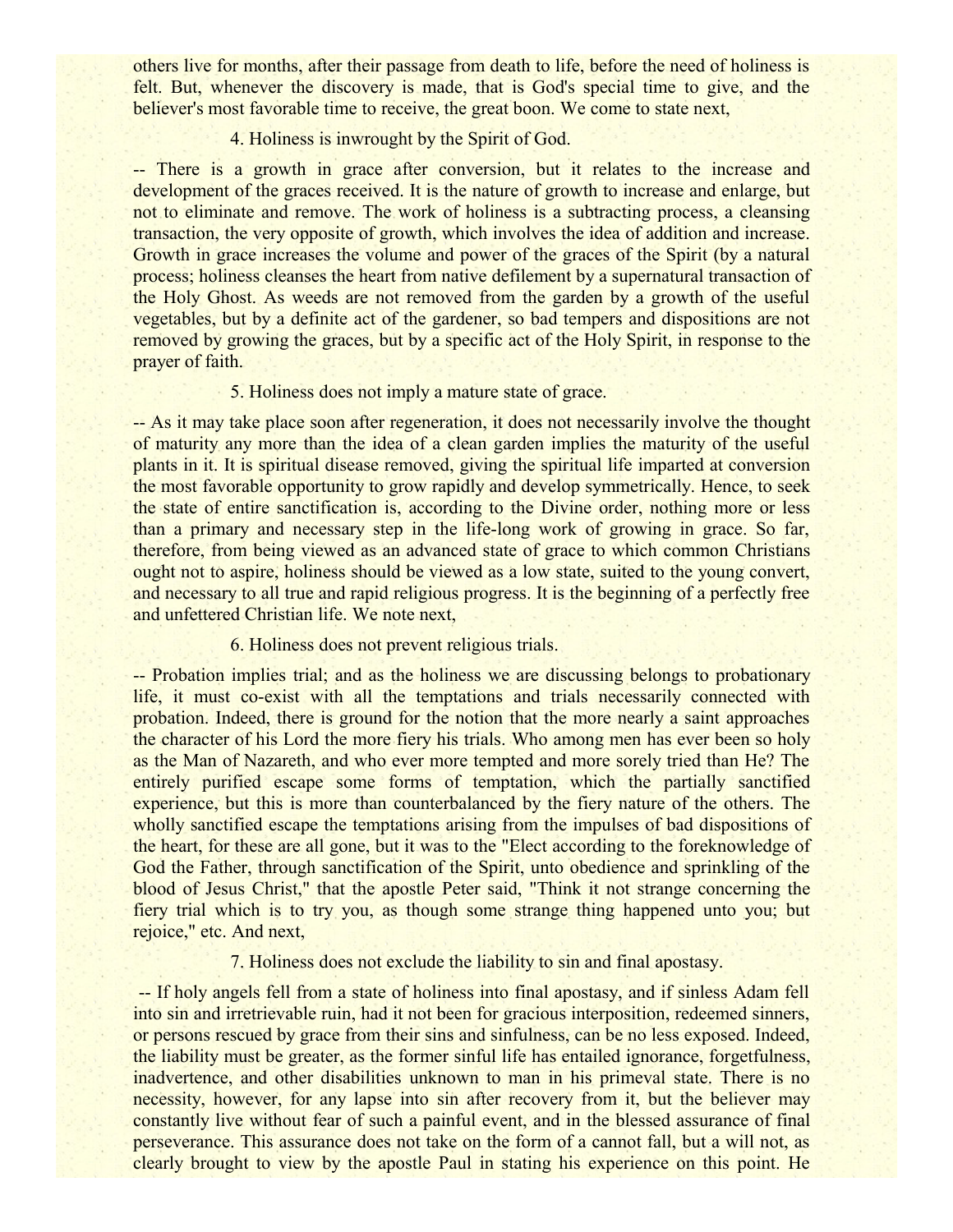could say to the church at Rome, "And I am sure that, when I come unto you, I shall come in the fulness of the blessing of the gospel of Christ," indicating a certainty that he would retain his gracious state through the future.

But in another connection he said, "But I keep under my body, and bring it into subjection; lest that by any means, when I have preached to others, I myself should be a castaway," thereby indicating that his assurance of final perseverance depended upon his volitional fidelity.

## 8. Holiness is received through faith.

-- Salvation is through faith, and every degree and stage of salvation is receivable in the same way. But the exercise of evangelical faith is possible only in the complete abandonment of everything sinful, and acceptance of everything good, according to the best judgment of the person exercising the faith. No sinner ever exercised the faith of pardon until, in his heart, he said with the poet,

#### "Here, Lord, I give myself away,

'Tis all that I can do."

This means the utter abandonment of sin, and a complete devotement of self to holiness, or Christ, the embodiment of all goodness. A state of pardon is retained and holiness reached upon the condition of this same self-abandonment. Hence it is written, "If we walk in the light as He is in the light, we have fellowship one with another, and the blood of Jesus Christ His Son cleanseth us from all sin." And again, "If we confess our sins, He is faithful and just to forgive us our sins, and to cleanse us from all unrighteousness." It is clear from these inspired statements that entire cleansing takes place on the same conditions as pardon and Divine fellowship. In other words, the faith which grasps purity is possible on the same conditions as the faith which claims pardon.

It must be noted, however, that these conditions, under the illuminations of regenerating grace, seem to comprehend so much more, that the believer, in re-accepting them for purity, feels that he makes a new surrender of himself, and a new and more comprehensive devotement of all that appertains to him to God and His service. Hence the Scriptures, also, speak of this re-acceptance of the conditions of salvation as such a yielding of ourselves unto God as those only, who are alive from the dead, can make, and of such a presentation of our bodies as living sacrifices, holy and acceptable unto God, as only believers can offer as their reasonable service. Such offerings place the worshipper on a vantage-ground where his faith can, and ought to, claim inward purification.

9. Holiness is a conscious state.

-- Regeneration may, and ought to be, as clear to the believer after it takes place as his state of unregeneracy was before conversion. So a state of entire purity may, and ought to be, as much a certainty as a state of impurity before the work of purity is wrought. The Holy Spirit reveals these conditions of unregeneracy and impurity very clearly, and stands pledged to reveal the opposite states just as clearly as soon as He is permitted to work them in us. The Saviour promised that the Comforter whom He would send from the Father should reveal all these spiritual facts to the believer. These are His words: "He shall teach you all things," "He shall testify of me," "He will guide you into all truth," and "He shall receive of mine, and shall shew it unto you." Surely these promises could not be fulfilled, and a regenerated or purified believer be doomed to uncertainty concerning his religious condition. Then we may say with Paul, "Now we have received, not the spirit of the world, but the Spirit which is of God; that we might know the things that are freely given to us of God."

But it is a source of lasting gratitude that what we might infer, and what the Scriptures teach upon this subject of the Spirit's witness, is confirmed by universal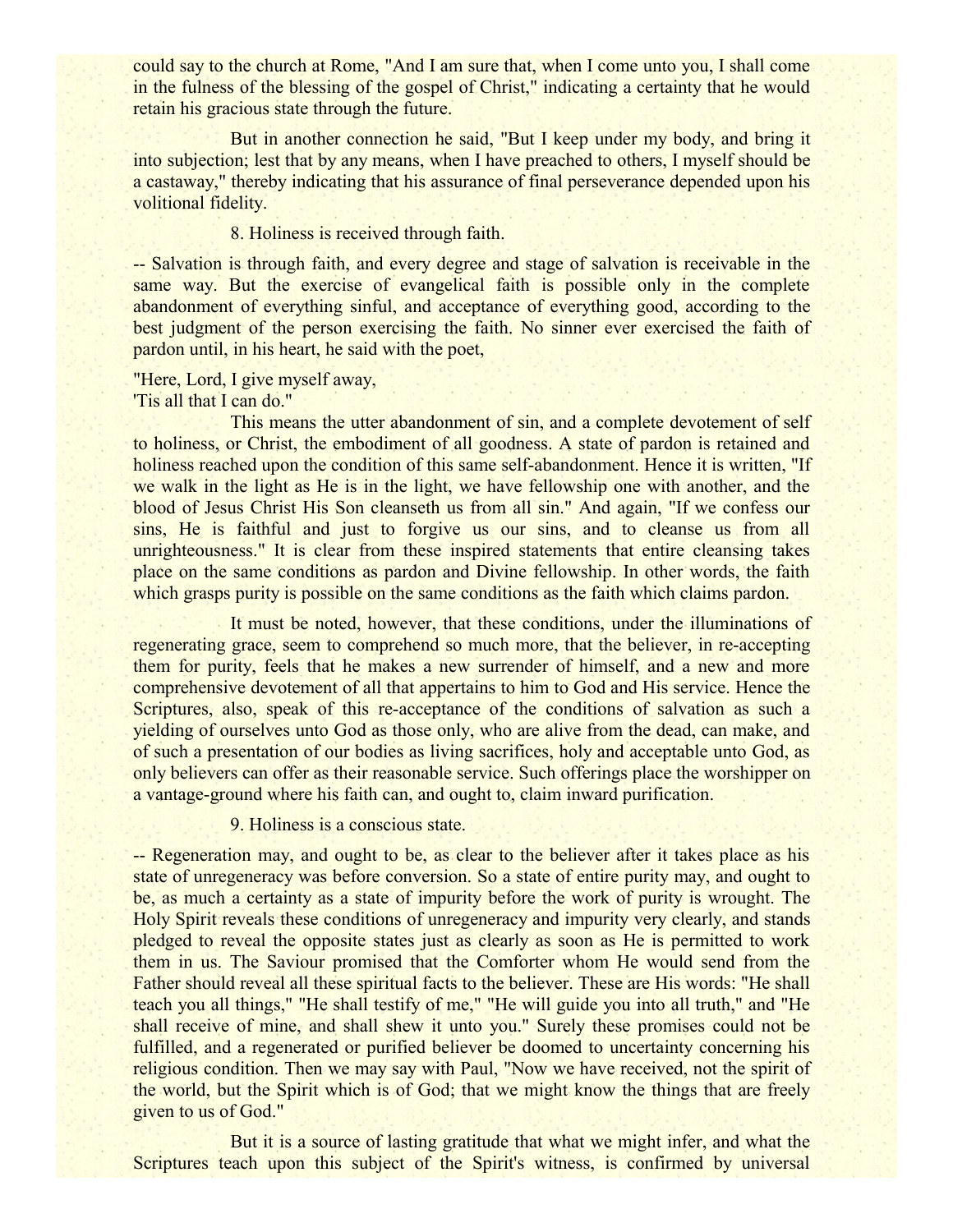experience. All, without any exception, who have been convinced of their need of purity, who have yielded themselves unto God as those who are alive from the dead, and who have sought specifically for holiness of heart, and who have claimed it by faith, or "reckoned themselves dead indeed unto sin, but alive unto God through Jesus Christ our Lord," have, sooner or later, come to the consciousness of a state of entire sanctification. From what has been written it may be inferred, but had better be stated, that

10. Holiness is susceptible of expansion.

-- It is not meant by this that the quality can be improved, but that after holiness is inwrought in the heart, it may more and more pervade our nature as ignorance, inadvertence, rudeness and other defects give way before its diffusive power. Holiness is the Divine nature imparted to us, and cannot, therefore, be improved in quality, but can be increased in measure and power as the obstructions to its action are removed, and the creature's capacities are enlarged. But as this will be more fully discussed in the next chapter, and in other connections through the book, no more need be said in this summary of our theme.



# 2. HOLINESS -- ITS PLACE IN THE PROCESS OF REDEMPTION

## "*Be ye holy*" -- I Peter 1:16

There are different stages in the religious life, and distinct operations of the Spirit in the process of salvation. Holiness is one of these stages, and the result of one of these operations of the Spirit which we shall now attempt to bring to view. To do this most clearly it will be proper to go back to the primary work of the Spirit in the salvation of the soul, and sketch the different phases of religious experience, and the Spirit's work till holiness is reached. We name then,

1. The awakening of the sinner.

-- The sinner is led to feel that he is guilty and under the sentence of death. This is produced by the Spirit through a sermon, an exhortation, a prayer, or some afflictive dispensation, and sometimes by direct impressions without any known mediation. This conviction takes on various degrees of pungency, yet in every case the fact of guilt and exposure is so clearly uncovered that no logic can convince the awakened sinner that it is a mere fancy. Should this light be followed by an effort to escape from this condemnation, the Spirit next produces,

2. The repentance of the sinner.

-- True repentance is a divine work wrought in the heart by the Holy Spirit, and hence called by Paul a "godly sorrow that worketh repentance to salvation not to be repented of." Though this sorrow may greatly differ in its keenness, owing, perhaps, to different degrees of natural sensibility in the subjects, nevertheless, in every case it leads the penitent to "cease to do evil, and learn to do well." Not every one, however, illuminated by the Spirit follows His drawings and reaches true repentance, and not every one who shows some degree of penitence really submits to God and receives Christ, but only such as "sorrow to repentance not to be repented of." The next work of the Spirit is,

3. The conversion of the penitent.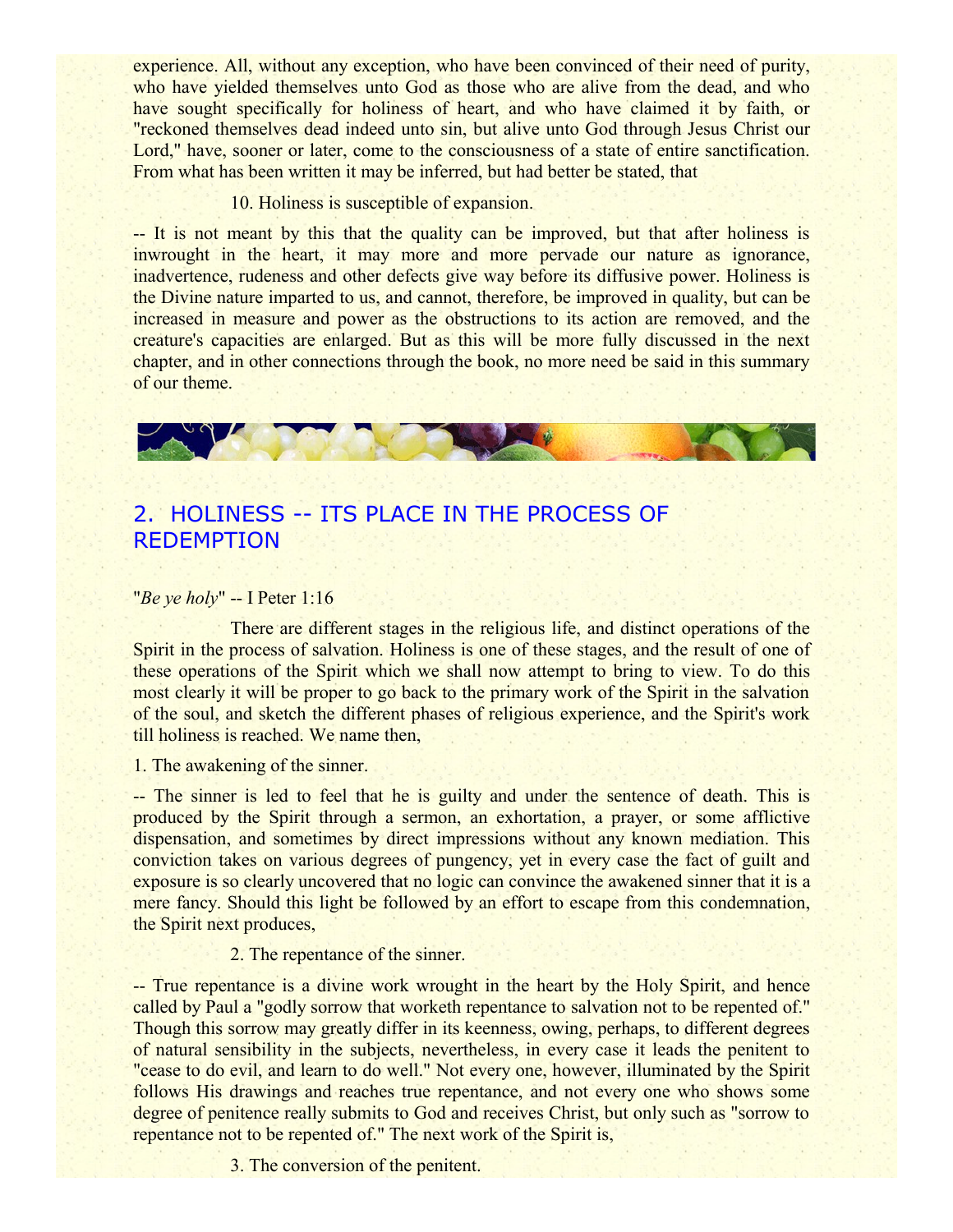-- This work is clearly defined in the Scriptures, and well marked in the experience of evangelical Christians. It is called by inspired teachers a passage from darkness to light, from the power of Satan unto God, from death to life, and other expressions which indicate an extremely radical change. It consists in the removal of guilt, the revocation of the sentence of death, the impartation of spiritual life to the soul, adoption into the Divine family, and the witness of the Spirit to these facts. This work of grace should be as clear to the consciousness of the regenerated person, as his previous conviction of guilt and danger. The same Spirit performs and witnesses to both states, and the conversion should be as definite an experience as the awakening or the repentance. Provision is made for this, and no believer should live in doubt of his regeneration. The next experience of the converted penitent, and precedent operation of the Spirit, are drawings to a faithful Christian life, or,

#### 4. An effort to grow in grace.

-- The expression, "an effort to grow," is used, because the fact of growth in grace is no more an experience than the fact of physical growth. During the growing period of human life, we are conscious of using the means of growth, as eating, drinking, sleeping, and exercising, but are made acquainted with the fact of growth by our measurements and weights at proper intervals of time. So with the religious life, we are conscious of the practice of self-denial, cross-bearing, and other exercises necessary to spiritual growth, but it is by comparing ourselves with ourselves, at proper intervals, that we are made acquainted with the actual increase in the graces of the Spirit. But not every one who experiences regenerating grace, follows this drawing of the Spirit, and increases in the knowledge and love of God. Many are contented to remain in the initial stages, and not only fail to reach the deeper experiences, but lose justifying grace itself. The Church of today is burdened with these unfortunate members. But when this drawing of the Spirit is followed, and the young convert aims at all "the mind which was also in Christ Jesus," the next experience and work of the Spirit is,

5. A discovery of inbred depravity.

-- The convert may have accepted a correct theory of his native sinfulness, but now he has such revelation of the fact as he could not have before this, and one so startling that he cries out with alarm, "Behold, I was shapen in iniquity, and in sin did my mother conceive me." This discovery is a Divine revelation of the need of a deeper work of grace, and a Divine voice, saying, "Be ye holy," "Purify yourselves, ye double-minded," and, "Cleanse yourselves from all filthiness of the flesh and spirit, perfecting holiness in the fear of God." It may be here said, as in the preceding stages, that not every one who makes some effort to advance in spiritual life, makes a discovery of this inward trouble, but only such as really strive to grow in grace. Hence the company grows smaller and smaller as we advance toward the end of the race. After the discovery of inherited perverseness, the experiences of believers differ, dependent upon their different views of the Christian's privilege in the Gospel, and the use they make of these views; but the Spirit's work at this juncture, and the experiences produced, may be called,

## 6. A drawing to holiness.

-- The drawing and the objective point to be reached are the same with all believers at this stage, but the experiences differ. First, one who believes that depravity must remain with him till the hour of death, will feel, after its discovery in the heart, a continually increasing conflict with the evil, till, in the article of death, according to his faith, he obtains deliverance. Such was the experience of many of the most devoted of the Puritan fathers whose constant cry was, "O wretched man that I am ! who shall deliver me from the body of this death?" and who, in their final hours, found deliverance, and "swept through the gates washed in the blood of the Lamb."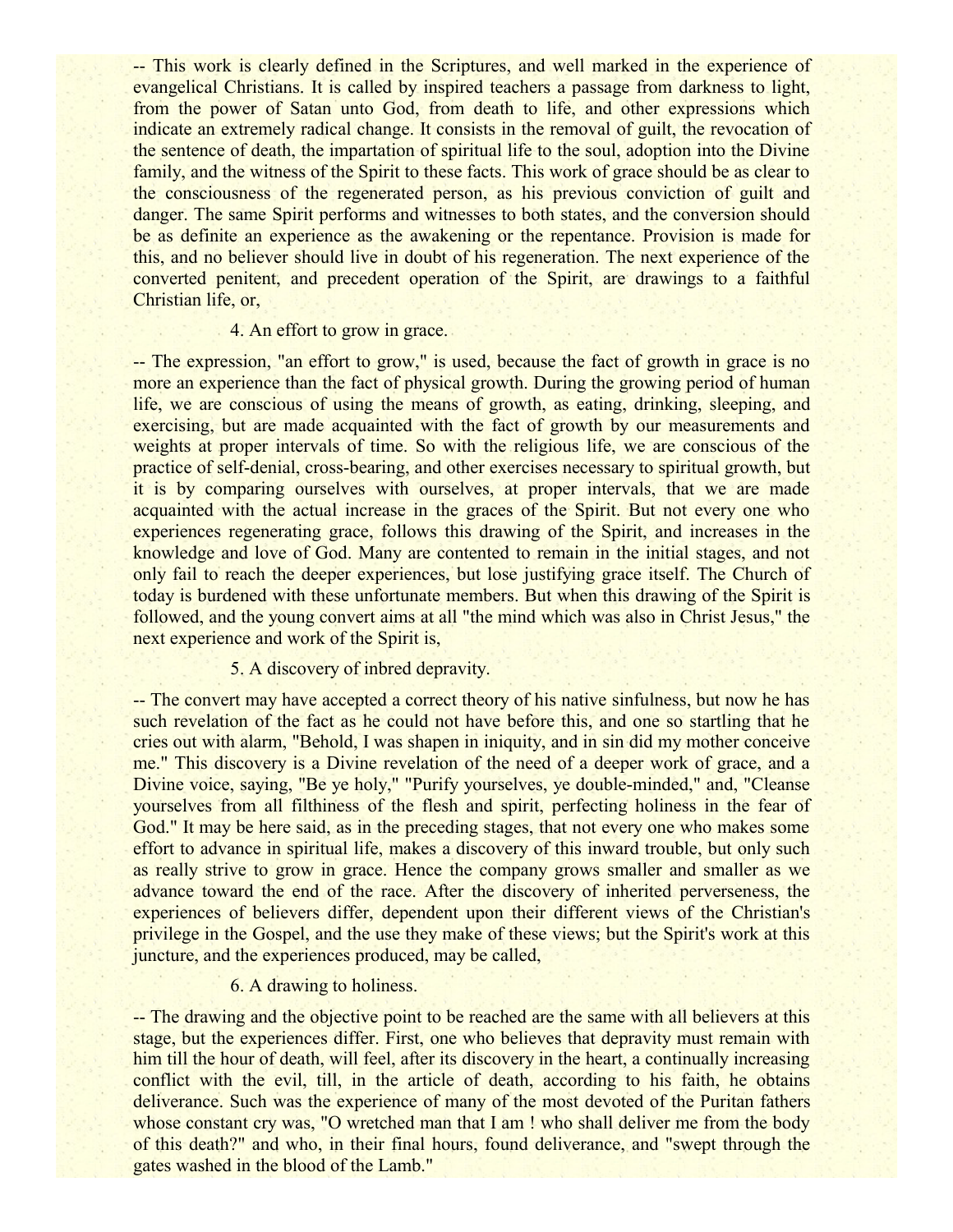Second, another who has been taught to expect salvation from this inherited depravity as soon as discovered, and who refuses the deliverance, like ancient Israel at Kadesh, goes into a wilderness experience of ups and downs, of unrest and wanderings, which make the religious life exceedingly unsatisfactory. Here we find to-day the great body of the Methodist people. They have been properly instructed upon the subject, but have carelessly refused the proffered grace.

But the believer who entertains Scriptural views of the redemptive provisions, and accepts the offered mercy, will experience, for the Spirit will immediately work in him,

7. A state of inward purity.

-- And just here we find the place of holiness in the redemptive process, and can see that it is that stage in spiritual life which excludes the propensity to sin, the proneness to sin, or the sinward tendency with which the human race comes into the world. But there is much to be done for the believer in the way of chastening, and melting, and mellowing, after this state is reached, and, consequently, it is not a finality in the process of redemption. It is simple deliverance from spiritual disease, and impartation of the fulness of spiritual life; and, in the Divine order, comes in very soon after conversion as one of the primary and necessary facts in the life-long work of growing in grace. It is the state of grace corresponding to Israel's state in the land of Canaan. To reach this, the Israelites crossed the Jordan, and after reaching it the inhabitants were to be dispossessed, and the land conquered from wild beasts; and this was done, with some defeats, "by little and little." So, in reaching holiness, the mystic Jordan must be crossed, and after that Christian development and maturity must be gained "by little and little." And here is where the mystic Jordan, so long and so often mislocated, is found. It separates the partially sanctified from the entirely sanctified state in this life, and not this life from the life to come.

When Bishop Gilbert Haven was dying, he cried out in joyful surprise, "Why, there is no river here." He, like most others, expected to cross this mystic Jordan in reaching his home above, but was happily disappointed in finding no such stream. This dying experience and testimony from one so gifted are striking disclaimers against the notions of the old annotators, and Christian poets, and current religious literature of this day, placing dark and forbidding waters between the Church militant and the Church triumphant. The good bishop crossed the stream which he looked for in death, some days before, when he received the "great blessing" of which he spoke in such familiar terms to his old and highly esteemed college classmate. This river might have been crossed many years before by this eminent servant of the Church, and the great blessing" might have brightened all the previous years of his religious life, and invested his ministry, powerful as it was, with a much greater and more overwhelming force.

The Jordan crossed, and the great blessing received, then follows what may be named

8. Advancement or progress in holiness.

-- The purified believer will make discoveries of infirmities and defects which he will be led to throw off, and take on new excellences which he will discover in the Christ nature as the heritage of faith. He will not be long in discovering rudeness in his manners which he will deplore and escape, roughness in his speech and tone of voice which he will deprecate and abandon, and other dregs of the old disease which cling to him, though the disease itself has been removed, and from which he will escape "by little and little," as beautifully symbolized by the conquest of Canaan. There is a radical distinction between the ugly marks which smallpox leaves on its victim and the disease itself. The person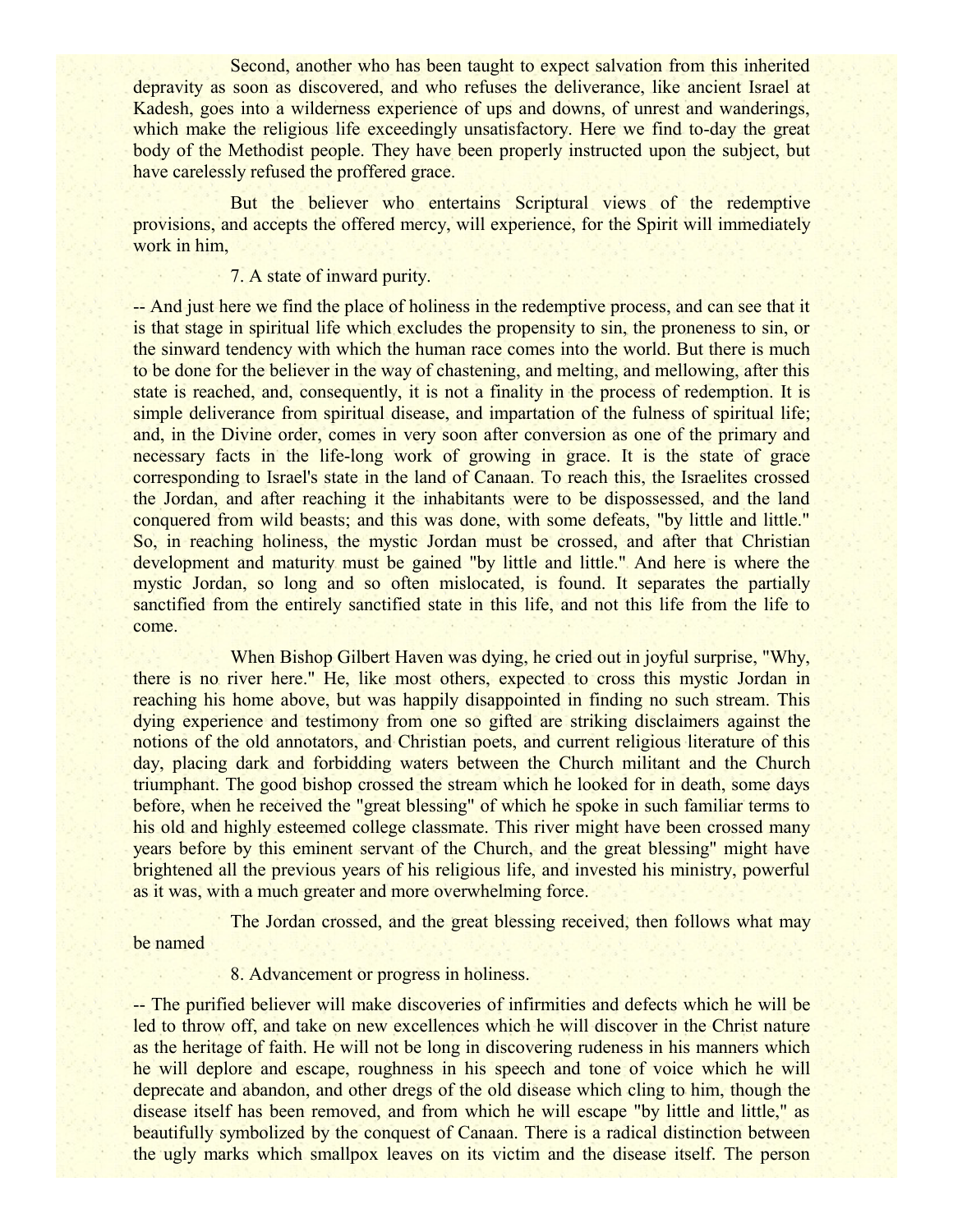carrying these marks may be the healthiest person in all the neighborhood. So there is a radical difference between the infirmities and crudities which eliminated depravity leaves behind, and depravity itself. A person greatly marked by these crudities may be the soundest person spiritually in the Church, notwithstanding these great defects and blemishes which injure his reputation, but do not hurt his true character.

These defects and blemishes, as far as discovered, thrown off, there follows a gradual and sensible increase of light, love, and power; and at irregular intervals, as when at camp-meetings, or when associated with persons deeply experienced in Divine things, there will be sudden and remarkable uplifts in the Divine life. And as each new accession of strength is tried, various experiences suited to the mental structure of each believer take place, and make up the warp and woof of the life of holiness.

It will be seen from this hasty glance at the subject discussed, that holiness, like any other stage in the religious life, has its appropriate place in the process of redemption. It will be seen also that all the different phases of Christian experience have their appropriate place in this process, and depend upon the operations or particular work of the Spirit going on at the time. And it will be noticed, moreover, that all these operations of the Spirit, so distinct in the special work performed, are, after all, integral parts of the one great work of saving the soul; but they ought not to be confounded in our thought, making repentance, conversion, sanctification, and other stages of spiritual life, mean the same thing. This blunder of religious teachers has produced sad work among some of the people of God.

Dear reader, before you go farther, by the aid of this chapter take your bearings and determine your true place in the process of salvation. This is highly important and necessary to true, scriptural, and successful efforts to advance in holiness.

# 3. HOLINESS -AN INWARD EXPERIENCE

## "*Be ye holy*" -- I Peter 1:16

The holiness which is to be explained and illustrated in this book, has already been defined to be the state or condition of man's spiritual nature, after all acquired and native depravity is removed. As evil tendencies have a conscious existence in the heart, and produce certain feelings, impulses, and emotions, or inward experiences, so the opposite qualities, or good dispositions, produce their appropriate effects upon the sensibilities and form an experience.

It is the purpose of this chapter to examine holiness in this subjective form as felt and enjoyed by its possessors

It would be a difficult task, perhaps an impossible one, to describe all the peculiar emotions, impressions, and feelings peculiar to a state of purity in different mental constitutions. But however diversified these may be in detail, they may be classified and intelligently described under three different heads.

1. A sense of certain and unreserved submission to God

-- No one can obtain pardon without a complete submission to God, but at conversion the surrender is made in such a wholesale and unstudied manner, that afterwards it is frequently a matter of doubt whether the surrender is perfect, extending to all things. In the case of the wholly sanctified, the consecration has been made with such care, and with such light as to what it comprehends, and with such an irrevocable purpose, that no doubt exists as to its completeness. It has been a definite and specific act since their conversion, and under the divine illumination enjoyed in a state of clear justification. With the light of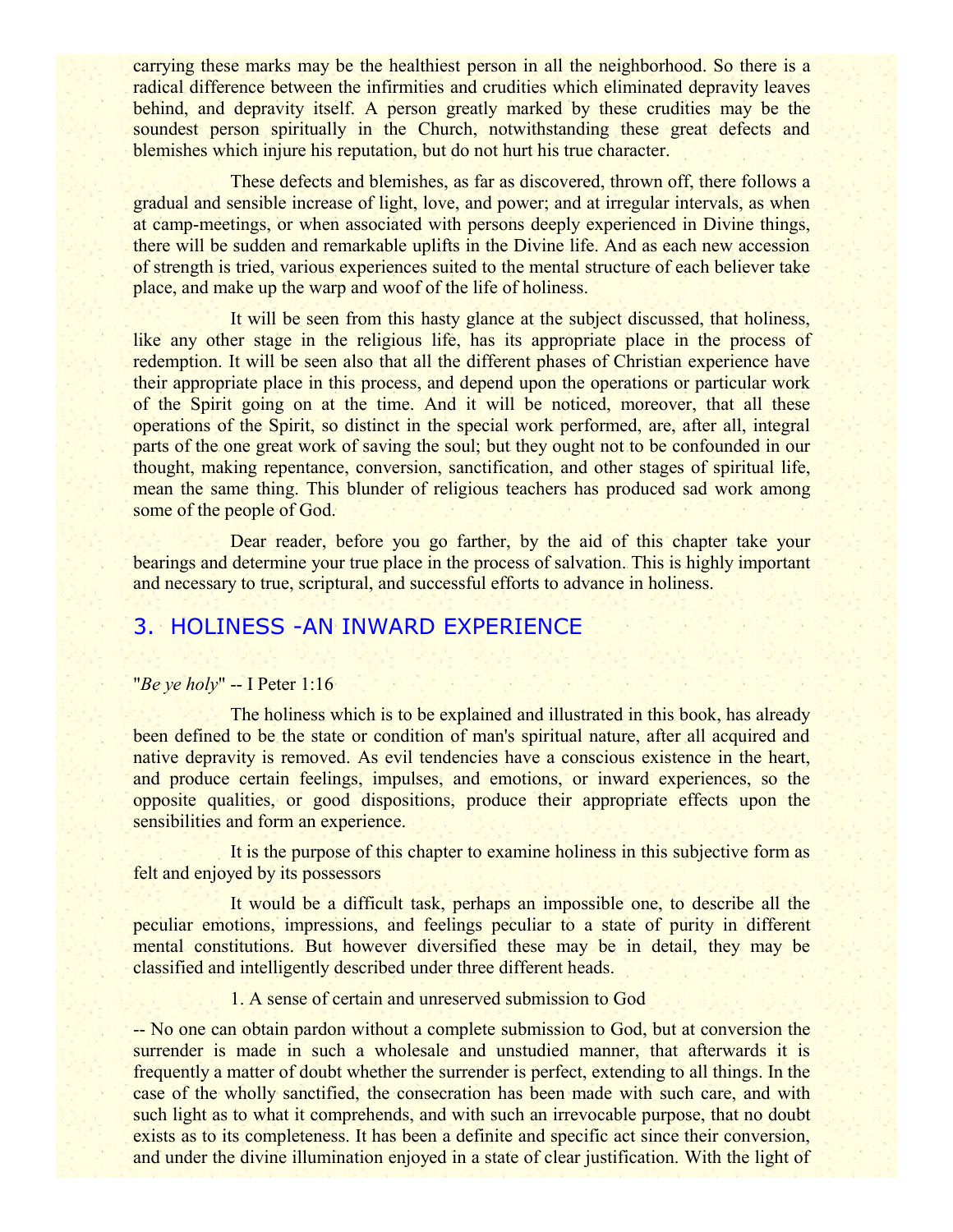true believers, they have presented their bodies living sacrifices, holy, and acceptable unto God; or, as the Apostle has expressed it in another place, they have "vielded themselves" unto God as those that are alive from the dead." To allow a doubt, or to do anything causing a doubt, Concerning the completeness of surrender to God, vitiates a state of purity.

One in the enjoyment of scriptural holiness feels that he is not his own, that he is bought with a price, and that he not only ought to, but that he does, glorify God in his body and spirit which are God's. His body, he now discerns, has become the temple of the Holy Ghost, and is indescribably sacred to him. He sleeps and wakes, cleans and dresses, eats and drinks, so as not to defile, but to keep pure and invigorate the temple of God. His time, talents, and business are so completely the Lord's, that he feels while employed in his secular pursuits, that he is doing work for the Lord as certainly as if he were on his knees in the closet, or pleading with the sinner to become reconciled to God. For a doubt Concerning the legitimacy of business, or the manner of prosecuting it, cannot long exist in connection with a state of entire sanctification. Holiness, therefore, as an inward experience, has for one of its fundamental elements, a sense of entire submission to God. Another element in this experience is,

## 2. A sense of unshaken trust in God.

-- Trust in God is essential to any degree of religious life, but in the lower degrees, it is mixed with trust in self, and more or less distrust in God. But whoever has reached the experience of holiness, has had such a trial of himself, and such an insight into his own feebleness, that he has lost all confidence in his own resolutions, judgments, and homehelps. He has learned so much of the strength of the carnal nature, and so much of the fierceness and subtlety of Satan, that he sees no chance for deliverance except in the mighty power of God, and hence trusts Him alone. He has also learned so much of the willingness and ability of God to save, that he can easily trust Him without any admixture of doubt. He trusts God to lead him in business, to preserve his equanimity, to keep him in a proper spirit, and to deliver him from the temptations of the devil. He does not so much resolve to live holy through the day, and withstand all the various assaults of sin, though such a resolution underlies the whole of his life, as he Commences the day, and continues it, by trusting God for present and momentary keeping and deliverance. His is a momentary and continuous trust it has become the habit of the soul, and is done without effort.

The entirely sanctified accept the Word as unchangeable truth, and there is a sweet persuasion according to that Word, that the blood cleanses them from all sin, and that all things are working together for their good. The soul is, therefore, as Certainly and as consciously supported by Gospel promises, as the body is supported by the solid earth beneath. This trust is no fancy of the mind, or thing of the imagination, but a fact of the heart, consciously inspiring the purified soul with heavenly sweetness and unmixed love. It breaks down all denominational distinctions, so far as Christian sympathy and fellowship are concerned; and though it may retain an innocent preference for some one church policy and system of doctrine, yet holy people find themselves in delightful harmony with the purified of all other sects and denominations. This perfect trust in God destroys also all undue confidence in compromise measures, Conciliatory schemes, and wisdom of plans, and relies solely upon the living God. Another element in this experience is,

## 3. A sense of perfect soul-rest.

-- Every true Christian has peace with God, and, of course, enjoys rest of soul; but in the initial religious life, this peace is often suspended, and this rest broken. This results from remaining carnality which enfeebles and beclouds the discernment of faith. In the entirely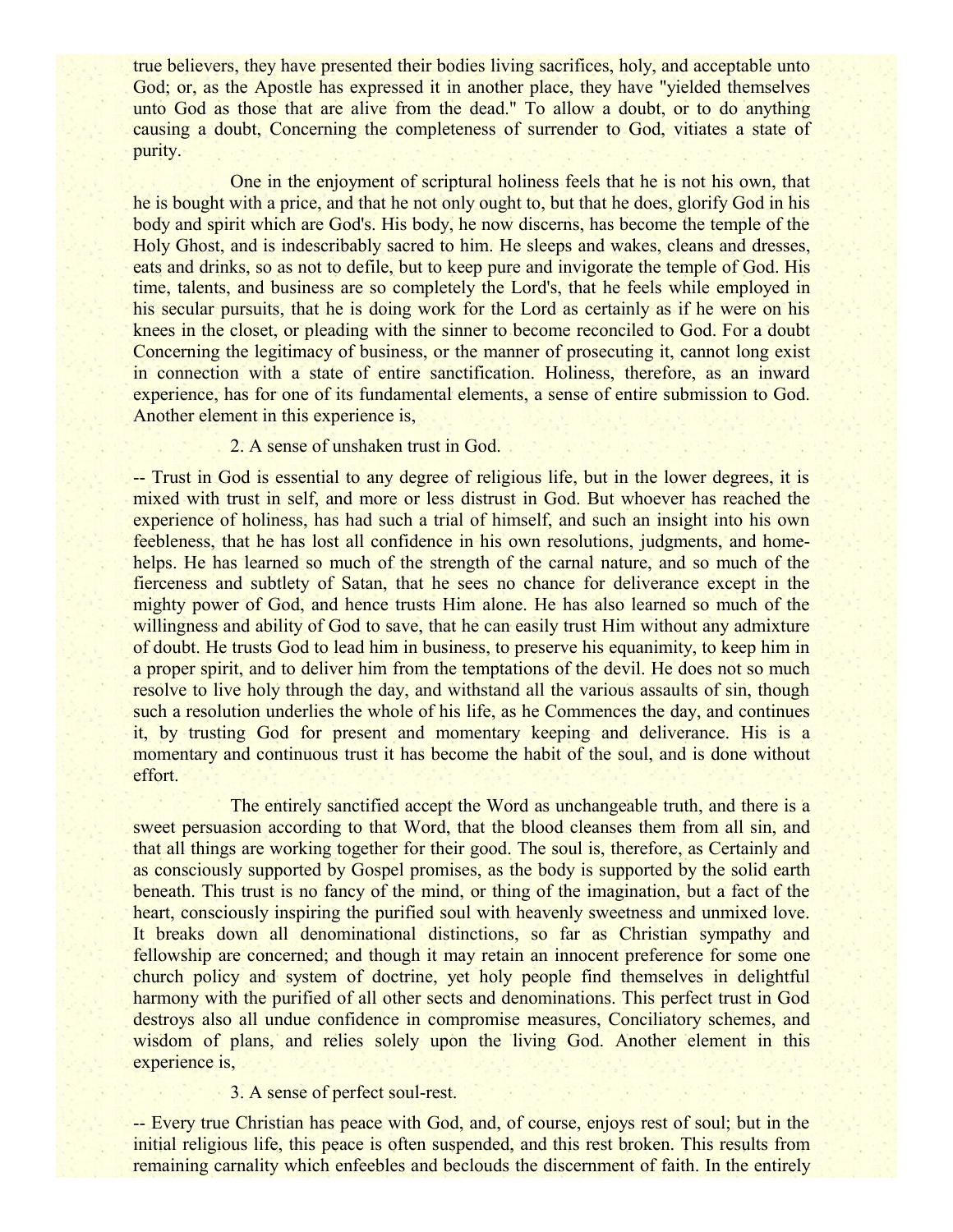sanctified state carnality is eliminated from the heart, all unbelief removed, and the action of faith is, consequently, unobstructed, and hence the soul's peace and rest must be complete. As storms and tempests agitate the surface, but never reach the depths of the ocean, so the trials and tumults of this life may ruffle and disturb the surface, but never reach the depths of the soul's rest, while trust in God is unshaken.

There are at times joyful emotions, called by the apostle, "joy unspeakable and full of glory," and in some cases, owing, perhaps, to peculiarities of mental constitution, there are feelings of uncontrollable ecstasy which break forth in loud hosannas and hallelujahs. The predominant feeling, however, among the purified is deep peace and rest, while shouts of rapture are only occasional and exceptional.

Holiness places its subject where he may soon learn with Paul, in whatsoever state he may be, to be therewith content. This learned, the soul rests from the clamor of desires. All depraved desires being eliminated, there is a perfect satisfaction felt in what Providence furnishes for the gratification of the legitimate appetites, propensities, and affections. It rests also amidst what may be called the perplexities and mysteries of Providence. Having done all that is possible to arrest vice and spread virtue, the purified soul feels, however much disappointed in results, that all things work together for good to them that love God. It rests also amidst the uncertainties of the future, having transferred self, business, and all personal interests, to Him who holds in His hands the destinies of men, and will bring out of all events the happiest possible results. Disquiet about what we shall eat, or drink, or wear; anxiety about our reputation, or how others may treat us; unrest about whether we shall be sick or well, or live long or die soon, or whether our loved ones shall be taken from us; or any painful solicitude about anything, is incompatible with a state of purity having an intelligent apprehension of privilege.

Though holiness is a peaceful and joyous state, yet in the advanced stages of this experience, but little attention is paid to feelings and frames of mind. There is more solicitude to do the will of God, and that, too, not so much because it is a duty as a privilege and delight. The yoke has now become easy and the burden light, and in bearing them, the purified soul finds its pleasure and rest. With the Master, the entirely sanctified can say, "My meat is to do the will of Him that sent me, and to finish His work."

With Thee conversing we forget All time, and toil, and care; Labor is rest, and pain is sweet, If Thou, my God, art there!"

No separate heading has been given to a sense of inward purity and love which the entirely sanctified feel sensibly, because these are embraced in the parts already named. There can be no true trust or soul-rest while there is anything in the heart contrary to love, or any sense of impurity. The soul at rest in God feels a recoil at hearing or seeing anything that suggests impure sentiments, and instinctively shrinks from everything judged improper or impure. There is a sense of interior Cleanness that is as real as the feeling of joy or sorrow. So also there is a consciousness of the principle and passion of love dominating in the life. A sense of tenderness toward all sentient beings, and a love for all mankind so controls the purified that they wantonly cause pain to none of God's creatures, and do what they can to make their fellows happy. They love their enemies, bless those that curse them, do good to those that hate them, and pray for those who despitefully use them. Anything short of this is incompatible with entire consecration, perfect trust, and perfect rest of soul.

A sense of entire submission to God, a sense of complete trust in God, and a sense of perfect rest in God,- experiences which comprehend all other realizations of the holy state,- may not stand out with equal prominence in the soul's Consciousness,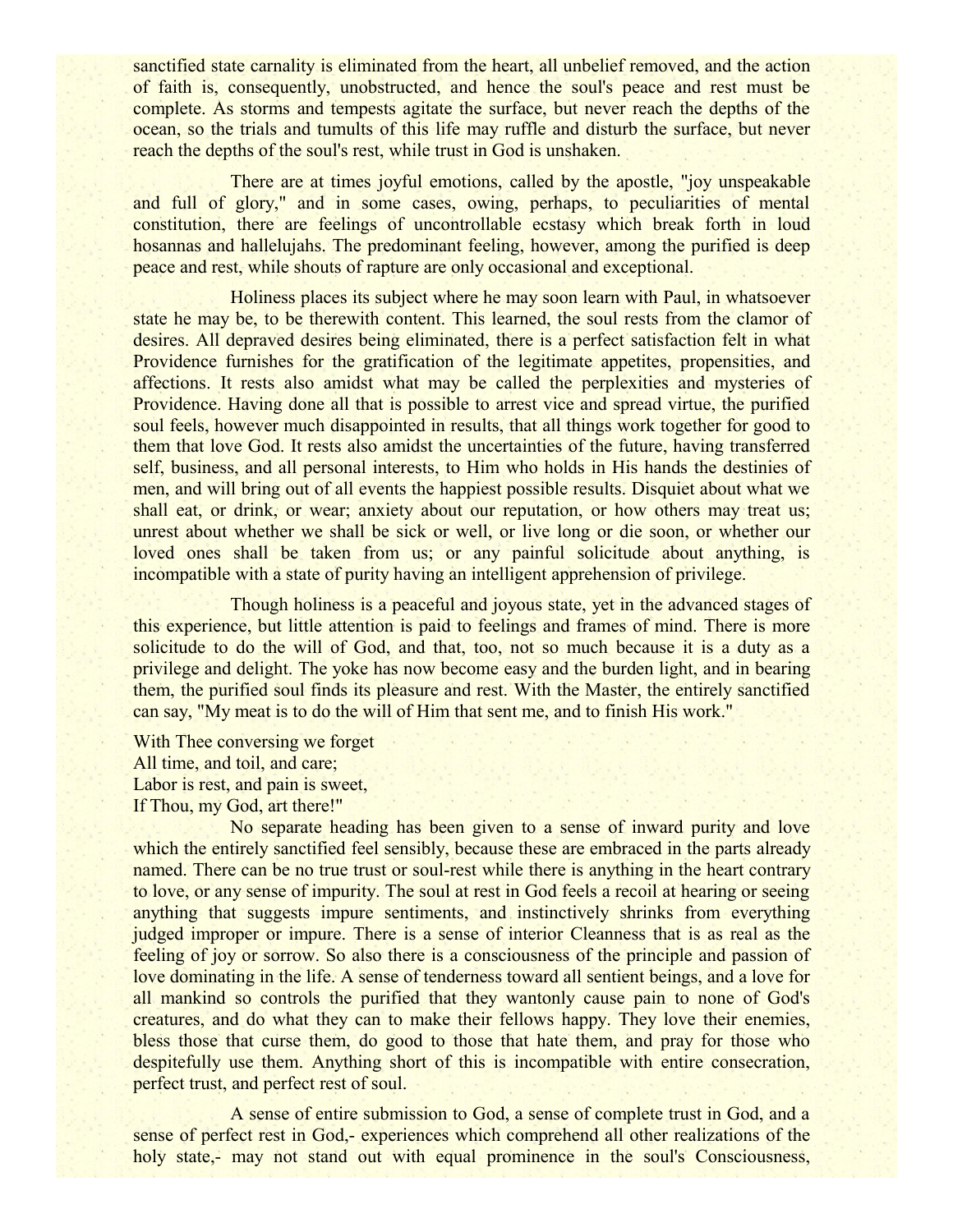nevertheless, they no less certainly co-exist. One will feel his entire submission more sensibly than he will feel either his trust or rest. Another will have a more sensible experience of perfect trust, while perfect rest takes the greater prominence in the experience of others. So inseparable, however, is this trinity that wherever one is the others are also, and the happy possessor of any one of hem, if faithful, will, sooner or later, be conscious of the possession of the other two.

From what has been said, it will appear that holiness is a state of the heart after all carnality has been eliminated, all antagonism against God and His government removed, and Christ has become enthroned in the breast, guiding, subduing, and calming the soul into rest.

Dear reader, are you fully submitted to God? have you unshaken trust in Him? is your soul purified and at rest? If not, you have no time to lose! Up, and cry mightily to God, and may "the God of peace, that brought again from the dead our Lord Jesus, that great Shepherd of the sheep, through the blood of the everlasting covenant, make you perfect in every good work to do His will, working in you that which is well pleasing in His sight, through Jesus Christ: to whom be glory for ever and ever. Amen."

# 4. HOLINESS -- AN OUTWARD LIFE

## "*Be ye holy*" -- 1 Peter 1:16

The text urges not only a state of the heart, but also a form of demeanor, and it is the purpose of this chapter to examine holiness as an outward life. In doing this it will be discovered that the outward life of the entirely sanctified does not differ from the outward life of the partially sanctified, except it takes on a more intense form. The lowest gracious state turns away from all sin and keeps the commandments of God, and the highest gracious state can do no more. In the advanced stages of the religious life, superior light and increased spiritual power enlarge the sphere and intensify religious activities, but do not, properly speaking, either open new spheres or impose new laws of action and effort. There is the same straight gate for all to enter, and the same narrow way for all to walk in. There is not one set of commandments for the feebler, and another for the stronger of God's children, but the same for all. All are required to observe them according to the "measure of faith," and " of the ability which God giveth." No matter what may be the different stages of experience which believers have reached, they are ordered to "walk by the same rule," and to "mind the same things." It may be observed, therefore, concerning the outward life of holiness that, like the outward life of any other degree of religious experience,

1. It springs from an inward state of the heart.

-- It is supposed by many that a life of uninterrupted devotion to God requires a continual struggle, and levies a constant tax upon the nervous forces of all who attempt such a life. But the very opposite of this is true. A life of holiness springs as naturally from a holy heart as a life of sin springs from a depraved heart. A sinful life flows from a sinful nature as naturally as water flows down the mountain side, and so also a pure life flows as naturally from a pure heart The life of perfected holiness is, therefore, the most easy, peaceful, and natural life that a human being can live. It is, indeed, the normal state of man.

As he who violates all laws, physical, civil, and moral, must be the most miserable of beings, so he who observes all the laws under which he is placed must be the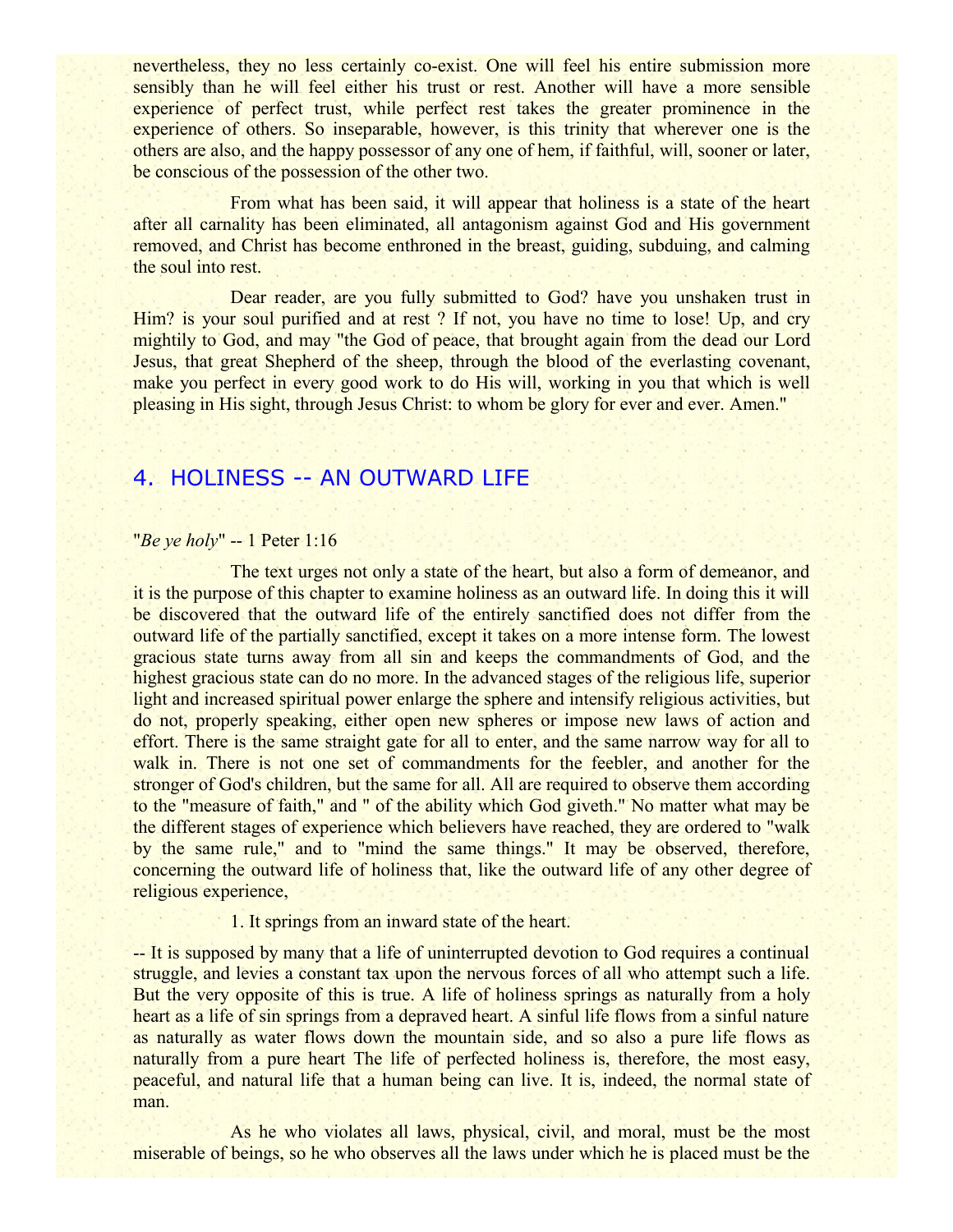happiest of beings. Suppose a man observes the laws of health, and so far escapes physical suffering; suppose he keeps inviolable the social and civil statutes of the Country, and, therefore, can face every man, and fear no officer of the law; suppose he keeps a conscience void of offense toward God, and, therefore, fears neither death, hell, nor the grave; and suppose all this is done without an overstrained effort, and that it is a natural outgrowth of an inward state, that man must be the happiest of human beings. Such is the state and experience of persons perfected in holiness. The outward life here described is not, therefore, one in which the vital and nervous forces are keyed up to a dangerous tension, but one which is natural and easy, flowing legitimately from a purified soul. Flowing from such a source holiness, as an outward life, must be

2. A life of visible purity and plainness.

-- No gracious state can knowingly indulge filthiness of the flesh or spirit, or seek after the glitter and show of the world. But it is only in the entirely sanctified state that this deafness to the clamor of the flesh, and this deadness to the world, take on their intensest form. In this state the body is held sacred to Jesus as the temple of the Holy Ghost, and must not be defiled in the least degree with tobacco, opium, rum, or by the indulgence of any lust. Depraved desires are eliminated, and lawful appetites are gratified in legitimate ways and in proper degrees. Hence, cleanliness, neatness, and purity, in a high degree, mark the homes and persons of the holy. Their conversation is always in grace, excluding filthy jests, uncharitable utterances, witty sayings, doubtful equivocations, vain repartee, and every other evil communication. Their whole demeanor indicates sincerity, purity, and transparency of character.

In this state the instincts and tastes, being thoroughly purified and brought into harmony with God, no longer clamor for the display and flash of a sinful world. Hence the residence, the furniture, the home arrangements, the personal appearance and dress of holy persons, partake of the simplicity of the Gospel. The glitter, the flash, the show and parade of this world, all declare the absence of an advanced spiritual life.

It is not to be supposed, however, that all holy persons will dress, or build, or keep house, or conduct business, or do other things exactly alike. The individuality of each one is more likely to manifest itself in a state of purity, than in a state which is disposed to shun the criticism and court the favor of men. Some have naturally finer tastes than others, some are naturally more impetuous than others, and these personal peculiarities will appear none the less, but the more marked because of their complete purification and devotement to God. But however fine the tastes, however sensitive the nature, and however impetuous the spirit, simplicity, plainness, purity and gentleness mark them in the entirely sanctified state. Again, a life of holiness is,

3. A life of visible union and fellowship with the saints.

-- It is written, " Then they that feared the Lord spake often one to another: and the Lord hearkened and heard it, and a book of remembrance was written before Him for them that feared the Lord, and that thought upon His name." When the Pentecostal baptism fell upon the early disciples they were so powerfully drawn together that they established a Community of goods for the purpose of living with, enjoying, and helping each other. And it is, perhaps, certain that they never would have abandoned this communism had they not learned, in the case of Ananias and Sapphira, that human weakness and the moral condition of the race forbid such an arrangement. Still, however, Christian associations, in some form, have been kept up all through toe ages, whatever may have been the obstacles n the way, and whatever may have been the perils to which such fellowship has exposed the worshipers.

Today, those who enjoy the experience of holiness, and can bear the expense,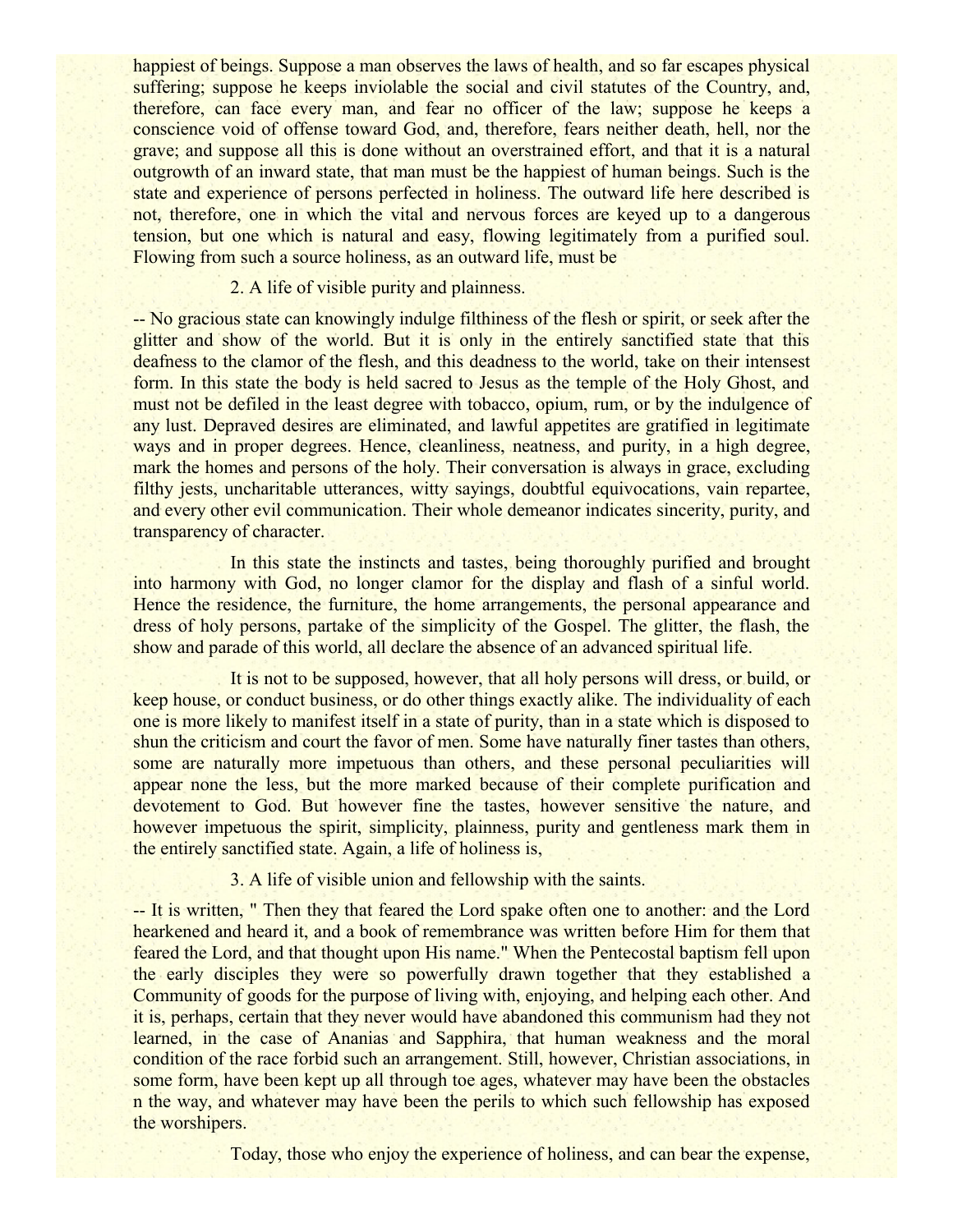travel the length and breadth of the land, and those who are unable for this bear other burdens, and make such sacrifices as they can, to mingle with their brethren of the same experience. So marked is this, that many, misunderstanding holy people, charge them with forming clans and parties which are dangerous to the Church, while nothing but pure love for the brethren, the Church, and for Christ actuates them. They would most gladly, and at any sacrifice within their power, raise every member of the Church into the enjoyment of the same heavenly sweetness and love.

There is in holiness such a drawing toward the purified that nothing can prevent holy people from gravitating toward Christ and each other. The greatest daring and the boldest heroism, having any record, may be found in the history of God's people, and that, too, in their effort to associate with each other, and unitedly worship the God of their fathers Though Christian fellowship marks every degree of the religious life, it is not until the believer reaches "the fulness of the blessing," that he can appreciate fully, and enjoy so exquisitely the communion of saints, and give such clear outward manifestation of his union with the people of God.

Holiness as an outward life is also,

4. A life of very great religious activity.

-- It is doubtful whether any degree of true spiritual life can co-exist with indolence or habitual idleness. Every stage of saving grace is marked with religious activity, but it takes on its most intense form in connection with perfected holiness. The activity is directed, first, to personal advancement in the Divine life, and, secondly, the salvation of others. Every holy person can say truthfully with the apostle, "This one thing I do, forgetting those things which are behind, and reaching forth unto those things which are before, I press toward the mark for the prize," and, in some good degree, can adopt the language, "I will very gladly spend and be spent for you; though the more abundantly I love you, the less I be loved."

When this experience is reached, it is no matter how poor or how rich, how feeble or how strong, how sick or how well, the believer is restless to do something for the Master. Persons hopelessly confined to the couch of suffering take up the pen to write, and watch their opportunity to converse with visitors. Those who have the means are zealous in circulating books and other publications which they suppose will lead others to accept the great salvation. Many who have the strength and money are led to travel abroad in evangelistic work, or in more humble ways, "to spread scriptural holiness over these lands." So common is this that many in this experience are charged, by their brethren who do not understand them, with neglect of their own prayermeeting, class-meeting, and Sabbath-school work, to run abroad and enjoy themselves in institutes, conventions, and other religious gatherings. True holiness, however, while it will lead its possessor, who may have the opportunity, to more or less travel abroad, will lead to a zealous discharge of home duties. The family interests, temporal and spiritual, the work of the Church at home, secular and religious, will have a primary place in the thoughts and cares of the holy. True holiness finds its delight in attention to all these interests, and the salvation of men at home and abroad.

The self-denial and heroism which the fathers exhibited in leaving their homes and people, and threading the Western wilds swimming streams, sleeping in the woods, amidst the screams of wild beasts, and otherwise exposing themselves to bear the Gospel to the pioneer settlers, have been the wonder of the world. The self-forgetfulness and personal sufferings of the early missionaries in Carrying the tidings of salvation to the dark places of the earth, have been quite as inexplicable. The secret of it all, however, is revealed in the fact that these men and women were holy -- filled with God -- and were restless to do something for the Master. They knew no danger, no hardship, no suffering,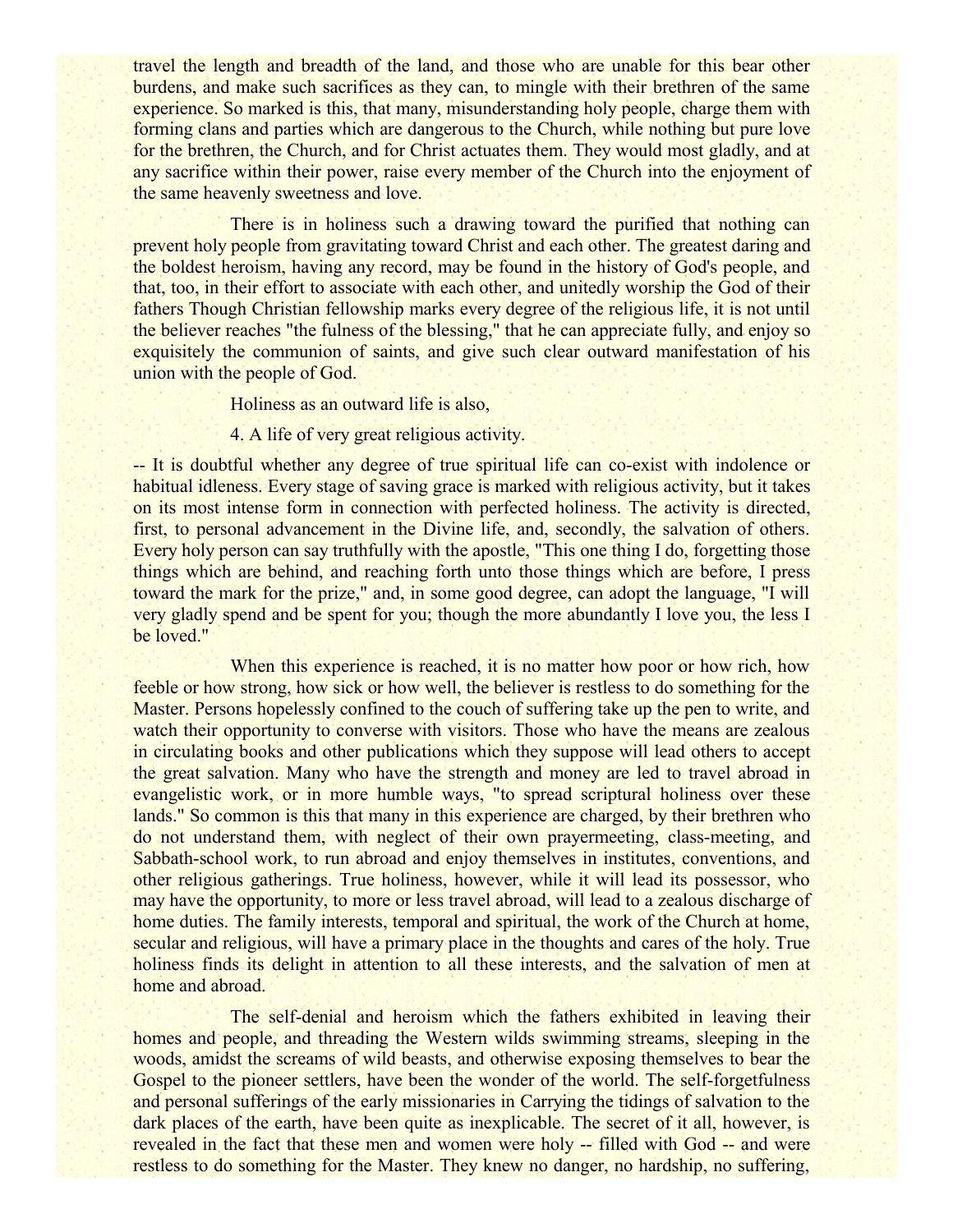while they were Conscious of the presence and power of the indwelling Christ. Their greatest joy and sweetest pleasure were in this work. "They were filled with comfort, they were exceeding joyful in all their tribulations," because they were emptied of sin and filled with God, and it would have been greater self-denial not to have done these things.

Dear reader, would you live a life of religious activity, and at the same time find your chief delight in it, seek the experience of entire sanctification and ever press toward the mark for the prize. "BE YE HOLY."



# 5. HOLINESS -- DISTINGUISHED FROM REGENERATION

## "*Be ye holy*" -- 1 Peter 1:16

There can be no doubt that converted persons are ordered by inspired teachers to seek something which they have not yet attained. The thing to be sought, and the method of seeking, are variously presented in the Scriptures, perhaps with a view of suiting the subject to all classes of mind and modes of thought. The thing to be sought is denominated nonconformity to the world, a transformation by the renewing of the mind, a clean heart, a washing, a purgation, etc. The manner of seeking is represented as yielding self unto God as those that are alive from the dead, cleansing self from all filthiness of the flesh and spirit, perfecting holiness, purifying the heart, presenting the body a living sacrifice, holy and acceptable unto God, etc.

This transformation, this cleansing, this purgation, which believers are urged to seek, is either some greater measure of what they already have or some new and distinct work of the Spirit' in the heart. The purpose of this chapter is to show that it is not more religion, or a greater measure of the Christian graces, but a purification of the nature, and is a work of the Spirit, distinct in its nature from the work of regeneration - distinct and further on in the work of salvation, as conversion is distinct from, and further on than repentance. In doing this let us inquire for,

1. The nature of regeneration.

-- Regeneration is that gracious state which penitent sinners enter when they receive Christ. They become children of God; for it is said, "But as many as received Him, to them gave He power to become the sons of God." This implies the forgiveness of sins, the impartation of spiritual life, and the witness of the Spirit to adoption. This in fact is the experience of true converts. They have the joys of pardon, the impulses of a new life, and a sweet assurance of sonship. They now turn away from all sin, -- inward and outward, and keep a Conscience void of offense toward God and man.

It is a fatal mistake to suppose that believers, in the early stage of Christian life, may habitually commit some bosom sin.

"Whosoever is born of God doth not commit sin; for His seed remaineth in him; and he cannot sin, because he is born of God." Whosoever, therefore, does habitually what be knows he ought not to do is a sinner, like other sinners, no matter what he may pretend. He either never was converted, or he has backslidden, -- he has lost the "seed" or life of God from his soul.

It is, however, a matter of general, if not universal experience, that in this regenerated and happy state there is something yet in the nature which sympathizes with some forms of sin, a something which has to be watched and kept under by the power of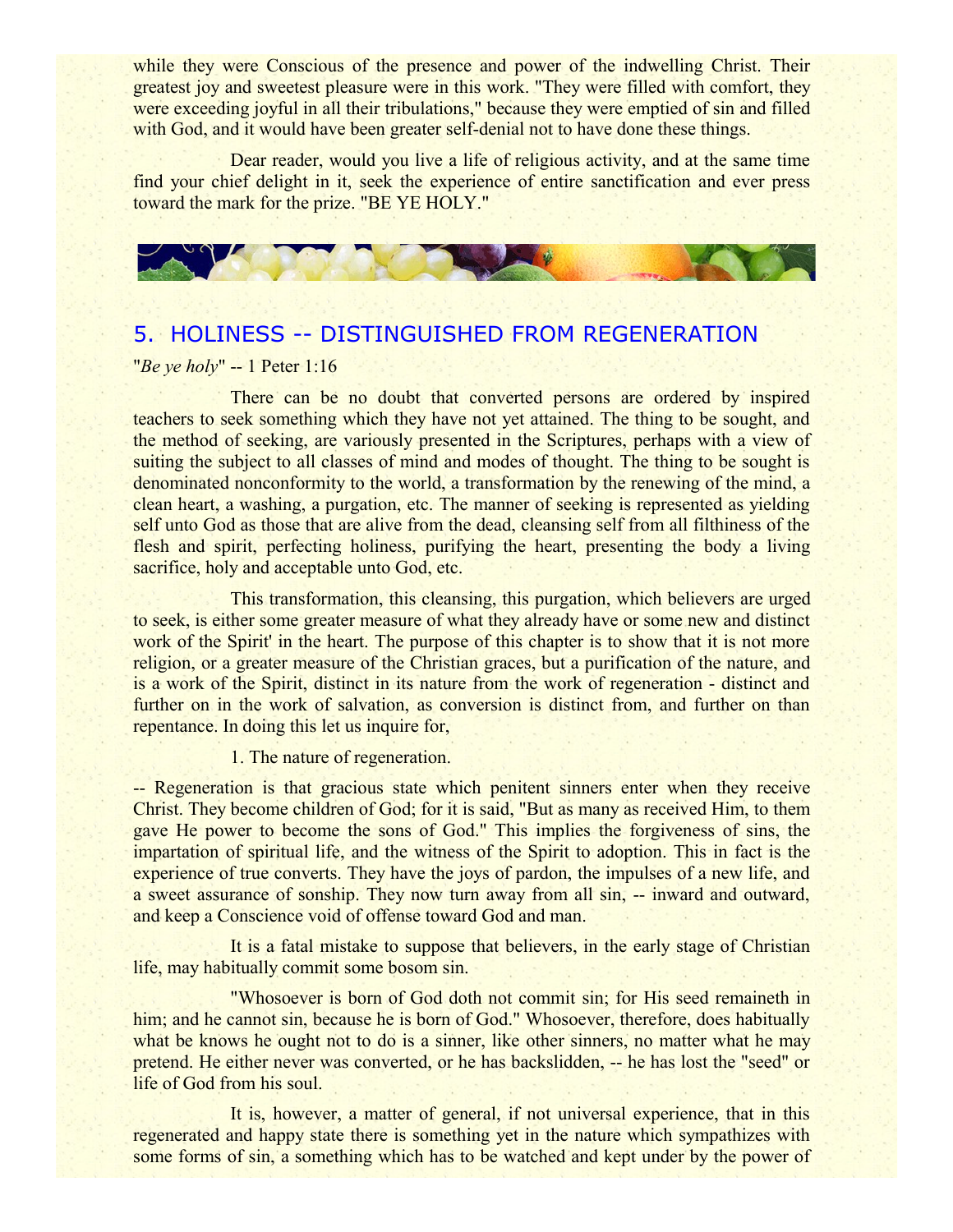the new life. There is some relish yet for the fashions of the world, some love for its glitter and show, some disposition to, yield to its influence and charms, some tendencies to resent injuries and indulge envy, some feeling of self-gratulation and pride, and other evils against which the new life is set, and which it keeps repressed. These are the movings of existing carnality, or of heart depravity not reached or eliminated in regeneration. In these facts is discovered the nature of regeneration, not as taught by some theorists, but, more certainly correct, by the facts of experience; for regeneration can he nothing more or less than what, in fact, does take place in conversion. Notice next, in the light of experimental facts,

## 2. The nature of entire sanctification.

-- The first thing experienced in the distinct work of holiness is a painful sense of spiritual defilement, and a longing to get clear of it. When the conviction is for sins committed, and greater fidelity in outward Christian duty, the want then is conversion, or reclamation from a backslidden state, or a stirring from a state of lukewarmness. But, in a state of clear justification, the first thing experienced by the believer in entire sanctification is a painful conviction of impurity, and intense yearnings for purity. He feels with the poet,

## "'Tis worse than death my God to love,

And not my God alone."

The next thing distinctly noticeable is a specific, unreserved, and eternal surrender of himself to God, for the definite purpose of obtaining entire purity. This being Consciously made, which may Cost him many efforts and a very severe struggle, and be attended with much pain and mortification, he, sooner or later, with various experiences depending upon peculiarities of mental Constitution, comes to a sense of purity and harmony with God, a state of most satisfactory character.

Now this is not what is called more religion, or a greater measure of love, peace, joy, long-suffering, etc., though this may be an element in the new experience, but the great crowning fact in it, and that for which the believer most earnestly sought, is the soul's reconstruction, its transformation, its entire purification, so that all trouble with the soul's inherent tendencies to sin has ended. There is now no more watching to keep depravity from breaking out through the weak points of the nature, but all that is to be watched now is that evil may not enter the heart through these weaknesses, or other avenues to it.

As a matter of experience, therefore, holiness is not more of justification, of regeneration, of adoption, of the witness of the Spirit to these facts, or if the reader please, it is not more of love, joy, peace, long-suffering, etc., but the purification of the heart by an act of the Holy Ghost distinct from the act which justifies, implants spiritual life, adopts, and witnesses to this work. It is entirely a new work, -- the work of cleansing; it is a new witness, -- the witness of purification, and a witness to the occupancy of the heart by the Holy Ghost, the abiding Comforter.

This distinction; which is evidently made in the experience of thinking and intelligent Christians, is also,

3. The teaching of the Scriptures.

-- While young converts are taught to grow in grace, and develop religious character, they are also taught to look to God to create in them a clean heart, to purge them with hyssop, to wash them and make them whiter than snow, to sanctify them wholly, etc. These all indicate another work of the Spirit in the heart after regeneration, another work involving more than an increase in the graces implanted.

The graces of the Spirit are implanted at conversion in a pure and unmixed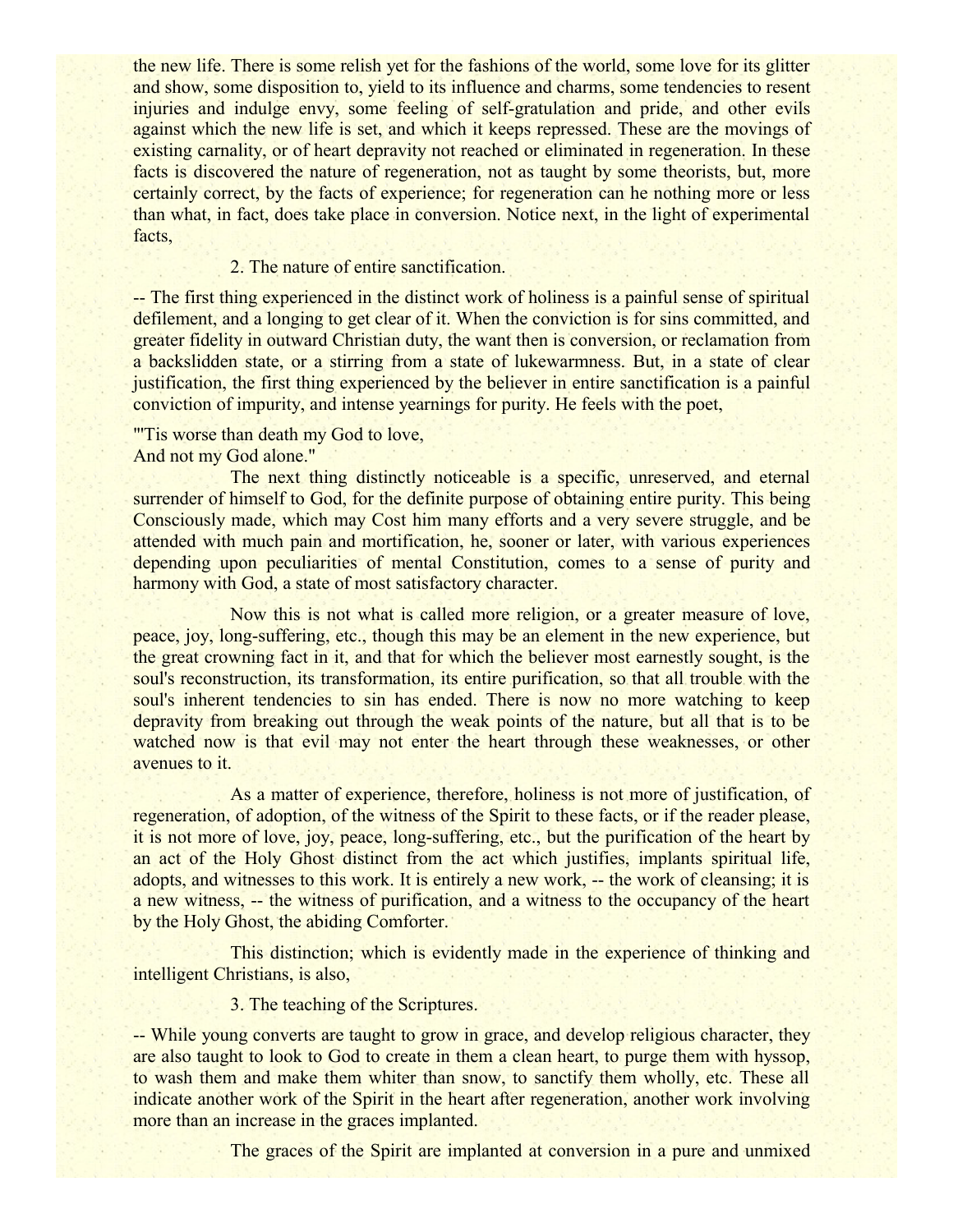state, but, because of remaining Carnality which antagonizes them, they are defective in their action, and hence are supposed by some to be in an imperfect and mixed state. It is, however, more philosophical, and more in harmony with experience to suppose that at conversion love is perfect, joy is perfect, peace is perfect, and all the other graces perfect, but because of remaining carnality, these graces are crippled in their action, and what is needed to perfect the work of salvation in the soul is purification. Then the graces will appear perfect in their actions and manifestations as they before were in their character and quality. Hence believers are taught to pray for this cleansing as something that cannot take place by any increase in the volume and power of the graces already implanted, but must be wrought by a definite and specific act of the Holy Ghost, in response to the prayer of faith. There is another way in which the Scriptures bring this matter to light. They represent believers as sustaining different relations to the adorable Saviour; viz., the relation of friend, child, and spouse. Now no increase in the clearness, or no intensification of the relation of brother, sister, mother, or child, will change it into the relation of spouse. This involves the notion of a special covenant and some act ratifying the union; and this is in strict accord with experience. In the justified relation the intercourse of the soul with Christ is often interrupted; His visits may be frequent and precious, but still they are visits, -- not an abiding presence. The endearments of friendship, and the loving sympathies of filial tenderness may be sensibly felt in a clear state of justification, but never the endearing fondness of nuptial union. Yet the experience of such a union must be, in certain religious states, as clear and definite as the other relations named, otherwise the Scriptures are misleading. Besides this, many have as clear an experience of this complete oneness with Jesus, and this perfect identity of interest with Him, as they have of their union with their earthly partners. The betrothal, the time and place of the nuptials, and other facts of this heavenly union are as distinct and marked in the consciousness and memory as the facts connected with their earthly marriage. It is equally clear that this is not a development from, or an increase of, the old relation, but the institution of an entirely new one comprehending all that was admirable in the old, and filling the soul with a sweetness of intimacy and a depth of love hitherto unknown.

The Scriptures bring this matter to view again by a statement of facts connected with the experiences of sacred characters. Many of these, after their conversion, were led by the Holy Spirit into experiences which never could have developed from what they had. Abram never could have developed into Abraham, nor Jacob into Israel - this was a result of a definite transaction between the parties and the Almighty. David, with all his excellencies, and God's peculiar favors, would never have gotten clear of his troublesome lust had he not cried unto God for a clean heart. Nor could Isaiah have had his post-conversion experience had he not seen "the Lord sitting upon a throne, high and lifted up," and saw the seraphim take a live coal from the altar and lay it upon his mouth and say, "Lo, this hath touched thy lips and thine iniquity is taken away, and thy sin purged."

Surely no one can think the post-pentecostal experience of the apostles and their associates could have developed from their pre-Pentecostal state. It was certainly necessary for the Holy Ghost to come as a rushing mighty wind, and flame upon them, and burn within them, -- an entirely new manifestation and new work. If it be said that they lived in the dispensation of the Son, and this experience was necessary in the transition to the dispensation of the Spirit, but since then no such experience can be had, because all come at once into the dispensation of the Spirit, it may be replied that the facts are against this theory. The Ephesian Converts did not receive the Holy Ghost in the Pentecostal sense, or in His fulness until Paul visited, instructed, and laid his hands upon them. The same must be said of the Samaritan converts. "Philip went down to the city of Samaria and preached Christ unto them," and because they received Philip and accepted the truth,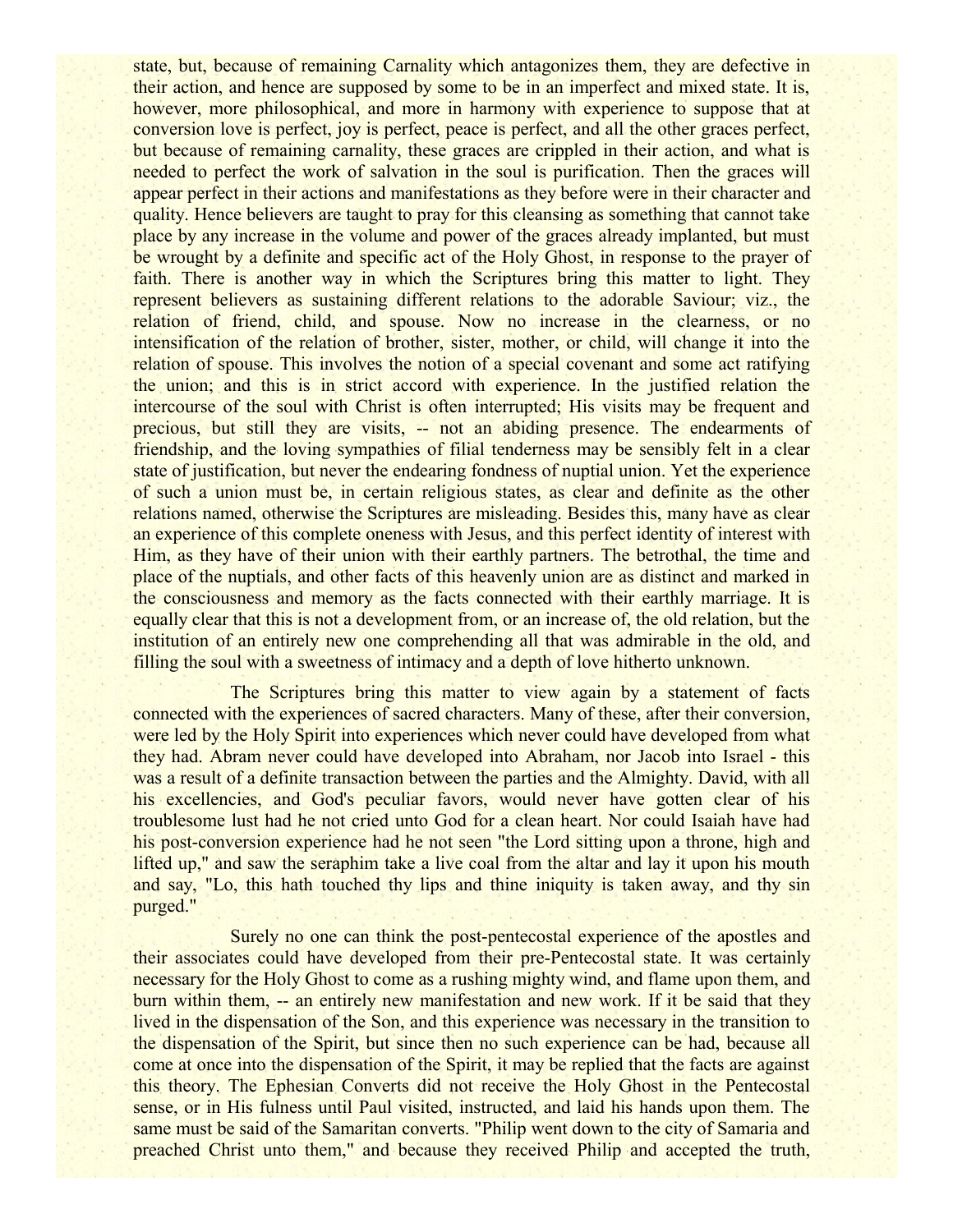"There was great joy in that city." "When the apostles at Jerusalem heard the Samaritans had received the word of God," and great numbers had been baptized in the name of the Lord Jesus, and had, of course, received Christ and become sons of God, they sent down Peter and John, who prayed for, and laid their hands upon them, and they received the Holy Ghost. These persons had already received the Holy Ghost in His enlightening and regenerating offices, but needed Him in His purifying, indwelling, and all-empowering presence.

This latter work can no more develop from regeneration than regeneration can develop from awakening; and to teach converted persons to expect, and seek nothing more than growth after Conversion, is as great a mistake as to teach awakened and penitent sinners to expect and seek nothing more than clearer awakenings and deeper penitence. Awakened persons should be taught to look for the removal of their guilt and the regeneration of their natures; converted persons should be taught to look to God for purity and power; and purified Christians should be taught to look for changes from glory into glory, by the Spirit of the Lord, until the fiery chariot come.

Reader, in what dispensation do you live? Are you in the dispensation of the Father, and driven to duty by the lash of conscience, or are you in the dispensation of the Son, and drawn to duty by love, yet enfeebled by remaining carnality, or are you in the glorious dispensation of the Spirit, and strong in the Lord and the power of His might?

Wherever you may be, remember there is no safety but in forgetting the things which are behind, and reaching forth unto those things which are before, and pressing toward the mark.



# 6. HOLINESS -- SUBSEQUENT TO REGENERATION

## "*Be ye holy*" -- 1 Peter 1:16

Peter's first letter, from which the text is taken, was addressed to persons "elect according to the foreknowledge of God, through sanctification of the Spirit, unto obedience and sprinkling of the blood of Jesus Christ." These characters were directed, verses 13 16, to "be sober, and hope to the end," "not fashioning themselves according to the former lusts," but to "be holy in all manner of conversation." It is clear, therefore, that the text was addressed to persons in a gracious state.

In the Scriptures, sinners are exhorted to cleanse their hands, to repent of their sins and believe the Gospel, while believers are exhorted to purify their hearts, and cleanse themselves from all filthiness of the flesh and spirit. It is the purpose of this chapter to show that the purification of the heart is a work following regeneration, and not coetaneous with it. This view of the subject may be argued from a great many considerations, only a few of. which can be named in this short article.

1. It is the teaching of the universal church.

-- There is not in Christendom today, nor has there ever been, a sect of any note, which has incorporated among her articles of faith the dogma that the soul is entirely sanctified at conversion. Count Zinzendorf was the first to embrace and teach this heresy, and Wesley said of it, "It is a doctrine so new, that it was never heard of for seventeen hundred years never till it was discovered by Count Zinzendorf. I do not remember to have seen the least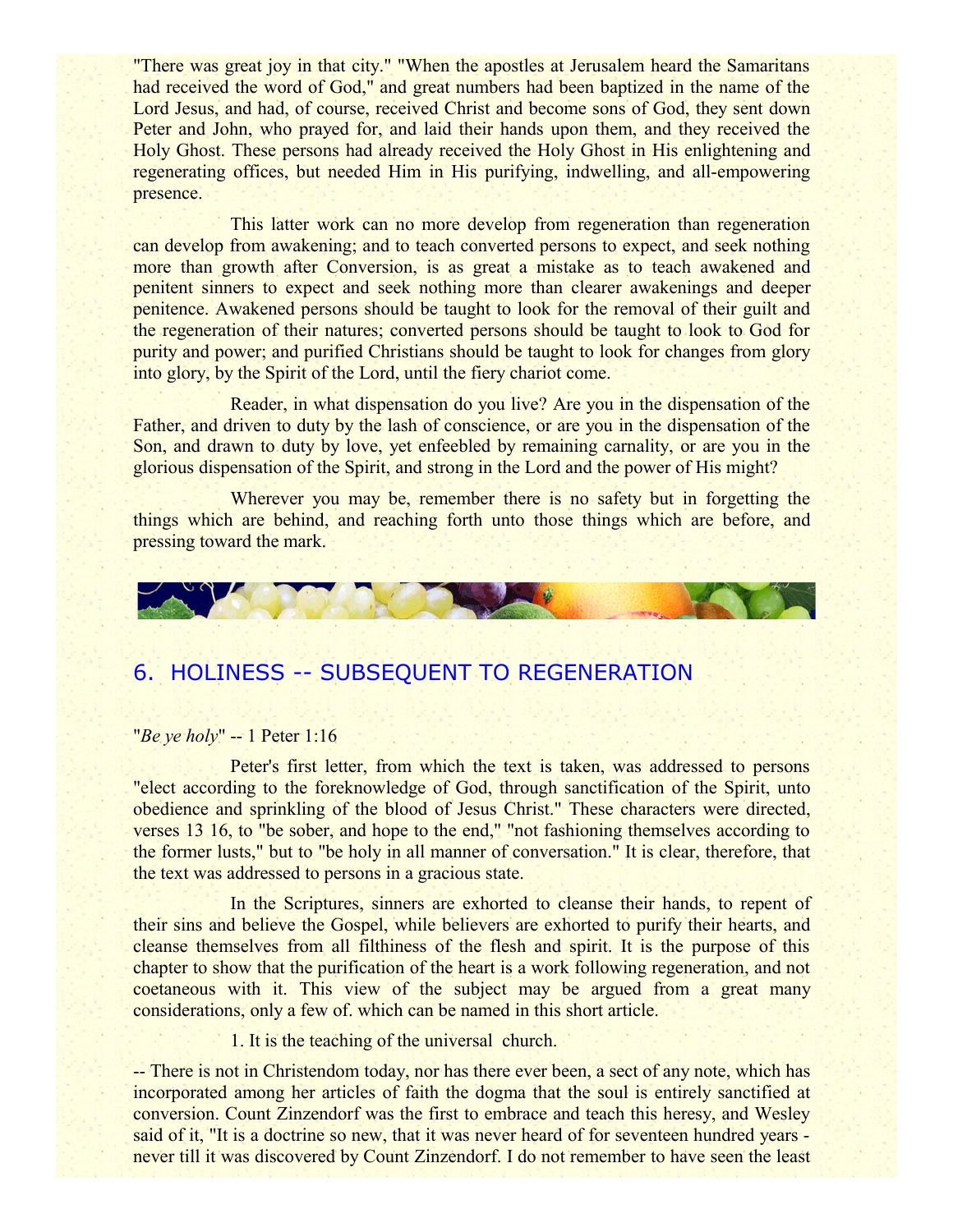intimation of it, either in any ancient or modern writer; unless, perhaps, in some of the wild, ranting Antinomians."

In the preface to the Discipline of the Methodist Episcopal Church, a preface which has been copied into all the editions of the Discipline which have ever been issued, and which, Consequently, has been endorsed by every General Conference, it is stated, "In 1729, two young men in England, reading the Bible, saw they could not be saved without holiness, followed after it, and incited others so to do. In 1737, they saw, likewise, that men are justified before they are sanctified; but still, holiness was their object. God thrust them out to raise a holy people." In this it is seen that the basal idea of Methodism is holiness - holiness that is attainable after justification. And so prominent has this thought ever been kept up in the Methodist Episcopal Church that it is a reigning idea in all her literature, her hymnology, biography, and standard theology.

The Church of England, and the Protestant Episcopal Church of the U. S., in the Ninth Article of their formulated faith, say of the "original or birth-sin," "This infection of nature doth remain, yea, in them that are regenerated." Consequently, according to the teaching of these churches entire sanctification, which involves the elimination of all the "birth-sin" or carnality, does not take place at regeneration, but some time subsequent to it.

All the Calvinistic bodies that accept the Westminster Catechism and Confession of Faith as statements of their belief, say, "They who are effectually called and regenerated, having a new heart and a new spirit created in them, are further sanctified, really and personally, through the virtue of Christ's death and resurrection, by His word and Spirit dwelling in them." Here "further sanctification" or entire purification follows after the new creation.

The Newton Theological School, which represents the Baptist denomination, speaking through one of her oracles, says, "The experience of Christians immediately after conversion is not the highest which they should expect in this life," "The work of renewal is only begun, not finished, by regeneration."

A volume might be filled with authorities from the different churches, and especially from Methodistic writers upon this subject, but space will allow no more. Enough has been adduced to establish the proposition, that the universal Church teaches entire sanctification as something to follow, sooner or later, after the work of regeneration, and to teach otherwise is to ignore the creed books of all orthodox Churches, and especially the standard authorities of Methodism.

2. It is the teaching of universal experience.

-- If ever there were a Child of God, who consciously received pardon and purity at the same time, and who left any record of the fact, the writer of this sketch never saw or heard of it. But of the thousands who have experienced entire sanctification, and who have left their record, all declare, that with them, it was received subsequent to regeneration.

Purity is not sought at the time of conversion. The sinner is so pressed with the guilt of sin, that the great burden of his heart, and of his prayer, is to get clear of guilt. The depravity of his nature, something for which he is not responsible, does not trouble him. God, in mercy, seems to spare the sinner the double view of his sins and sinfulness; indeed, it is doubtful whether he could, with his limited notions of the Divine mercy and goodness, bear such a sight of himself. The cry of a penitent is, therefore, "God be merciful to me a sinner," and he "goes down justified," shouting the joys of pardon. He is inexpressibly happy, not because he is made pure, for this is not in his mind, but because his past sins are blotted out, and he is now in favor with God. He has never consciously felt the need of purity; he has always supposed that if the past were blotted out, and he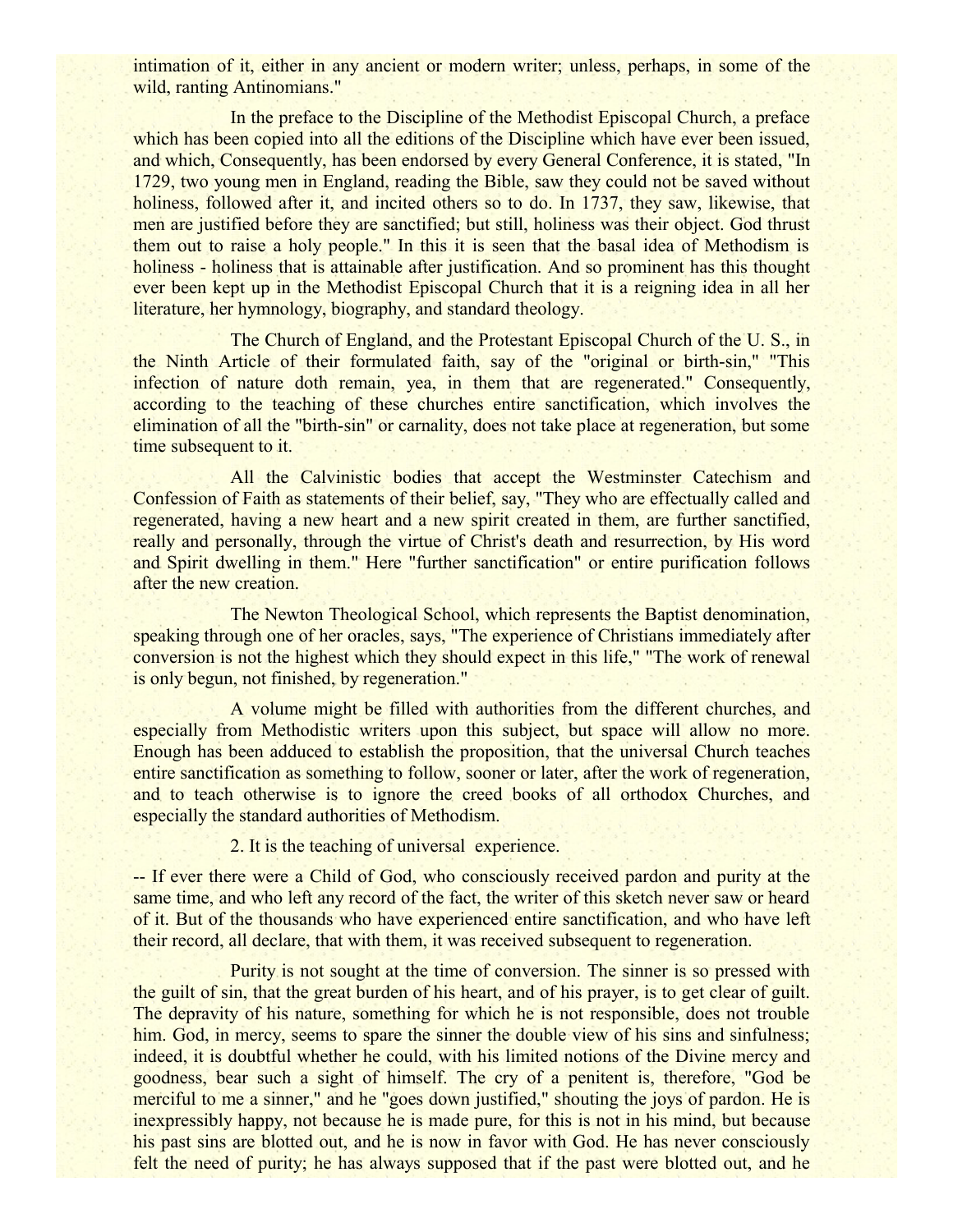were a Christian, he would have no trouble to live a religious life; he thinks, if he would pretend to be a Christian at all, he would do better, would far surpass the professors of religion around him. This is because he never has had a view of his heart depravity; and, as a matter of fact, we never get that view until after we are converted, and attempt to fill our ideals of Christian living; and then, for the first time, we find ourselves as weak and helpless as others, and doomed to the same manifestations of feebleness, until the heart's tendencies to evil be removed.

So universal is the experience of heart troubles after conversion, and troubles so deep and inveterate that the belief generally exists among Christians that there is no possibility of getting clear of depravity this side of the dying hour. So decidedly does experience run against the modern dogma, that entire sanctification is synchronical with regeneration, that the great difficulty is to get Christians who are not mere theorists to accept the notion that entire sanctification is even possible while the believer is in the body.

These are facts; and with these, and other facts of experience, so clear and so universal, it is one of the most striking marks of spiritual blindness to stand before thousands whose experience flatly contradicts the dogma, and attempt to convince them that pardon and purity are always synchronical or necessary concomitants of each other. It would be much more rational, much more in harmony with general experience, and much more readily received by Christians to teach entire purity as an impossibility during our stay in the flesh.

That holiness is subsequent to regeneration may be argued from the reductio ad absurdum logic in the case, or from

## 3. The difficulties involved in the opposite view.

-- These difficulties are so numerous that they cannot be stated and discussed in a short division of this chapter. A few only will be named and the reader left to infer the rest. (1.) If sanctification is coetaneous with conversion then all young converts and babes in Christ are perfected in holiness. (2.) Then, also, all who are Christians in the lowest degree are sanctified wholly, and should confess it in relating experience. (3.) In this view, whoever feels any of the movings of pride, envy, resentment, or any other form of carnality is not religious at all; either he has backslidden, or he never was converted. (4.) This notion of the subject would strip many of the churches of all true converts, and leave very few Christians in any congregations, even of Methodism. (5.) Preachers, then, instead of pressing the membership to perseverance and growth in grace, should preach to them repentance for the remission of sins. The whole effort should be to get the membership converted, instead of multiplying the number of godless professors. (6.) Preaching this notion must always dishearten young converts, and imperfect Christians, causing them to cast away their confidence, and thus keep the Church burdened with a helpless and imbecile membership. Never since Methodism has had an existence has she shown so many backslidden and worldly-spirited members as she has since this heresy has been proclaimed among her people. (7.) If regeneration and entire sanctification take place at the same time and always coexist, the apostles were in error when they ordered the churches of their day to Cleanse themselves from all filthiness of the flesh and spirit; and theologians have always misapplied God's promises of cleansing, when they have applied them to believers instead of unbelievers. (8.) To accept this modern heresy is to reject the teachings of all Christendom upon this point for seventeen hundred years, to ignore the experience of God's people in all ages, and arrogantly to assume more knowledge than was ever reached before.

That the heart's purification is a work of the Spirit subsequent to regeneration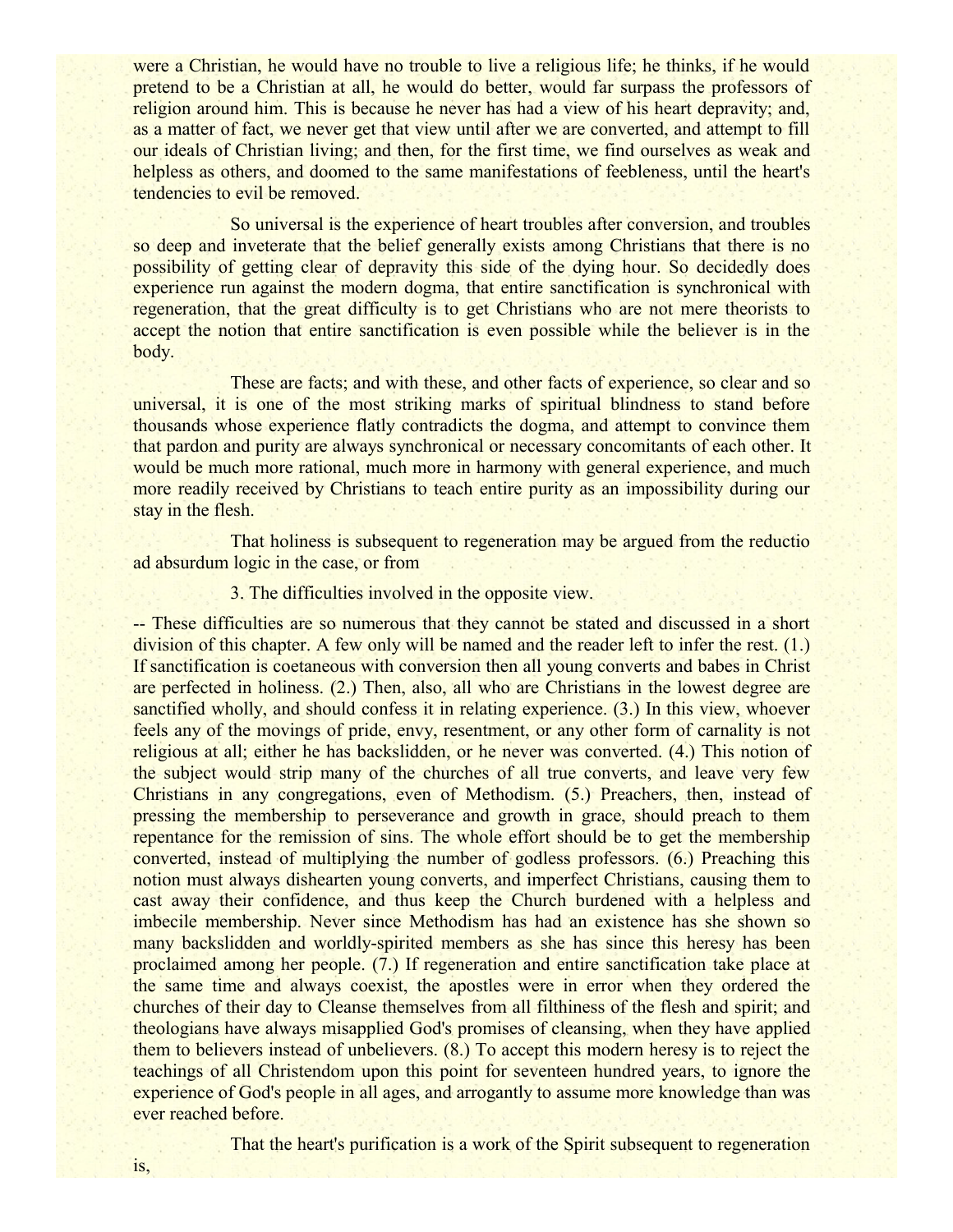#### 4. The teaching of the Scriptures.

-- Our space will only allow a hint at the Scriptural argument upon the subject. To present and discuss at length all the facts of Scripture bearing upon this theme would require no inconsiderable volume. Two facts only will be named here.

First: The Scriptures plainly teach that young converts need instruction, care, and nursing, to reach knowledge, steadfastness, usefulness, and power in Christian life. Hence the Saviour's order, "Feed my lambs"; hence the appointments of apostles, prophets, evangelists, pastors, and teachers, for the perfecting of the saints, till all come unto a perfect man. The Scriptures clearly teach, also, that among the wants of the young convert is purification. Hence he is ordered to cleanse himself from all filthiness of the flesh and spirit; he is taught to pray, "Purge me with hyssop, and I shall be clean; wash me, and I shall be whiter than snow"; he is a subject of the prayer, "The very God of peace sanctify you wholly"; he is a recipient of the promise, "I will turn My hand upon thee and purely purge away thy dross, and take away all thy tin"; and of him it is affirmed, ' You hath He reconciled, to present you holy, and unblamable, and unreprovable in his sight." Now it cannot be doubted that such Commands, and prayers, and promises, and predicates, relate to believers; and, if to believers, it follows of logical necessity that purification is a post-conversion experience.

Second: The Scriptures teach, moreover, that believers are divided into two classes in respect to the measure of the Holy Ghost which each has received. Hence Paul asked the Ephesian converts, " Have ye received the Holy Ghost since ye believed ?" Hence Peter and John prayed for the Samaritan converts that they might receive the Holy Ghost; "Then laid they their hands on them and they received the Holy Ghost." Hence, also, the apostles, who were evidently converted, were ordered by the Saviour to wait for the promise of the Father, which He defined to be the baptism of the Holy Ghost, and which He assured them they would receive not many days hence. Now these facts are established beyond the possibility of doubt, that there is something more that must, or may, be done for a believer than what we call conversion or regeneration; that that something which is to be done is more than growth or development; that it is a work of the Holy Ghost upon the heart, preparing the heart for His constant indwelling; and that it prepares the whole man, soul, body, and spirit, as media through which the Holy Spirit may exhibit love, peace, joy, longsuffering, gentleness, goodness, faith, and power, and exhibit them without any admixture of antagonizing principles.

Reader, "Have ye received the Holy Ghost since ye believed?" "Ye shall receive power after that the Holy Ghost is come upon you; and ye shall be witnesses unto Me."



## 7. HOLINESS -- INWROUGHT BY THE HOLY GHOST

#### "*Be ye holy*" -- I Peter 1:16

The text orders Christians to be holy. In other connections of Scripture, they are commanded to work out their salvation, to cleanse themselves from all filthiness of the flesh and spirit, to purify their hearts, and are represented as purifying themselves as He is pure. But since the same authority teaches that man can no more change his moral nature than the Ethiopian his skin, or the leopard his spots, these, and all such orders, must mean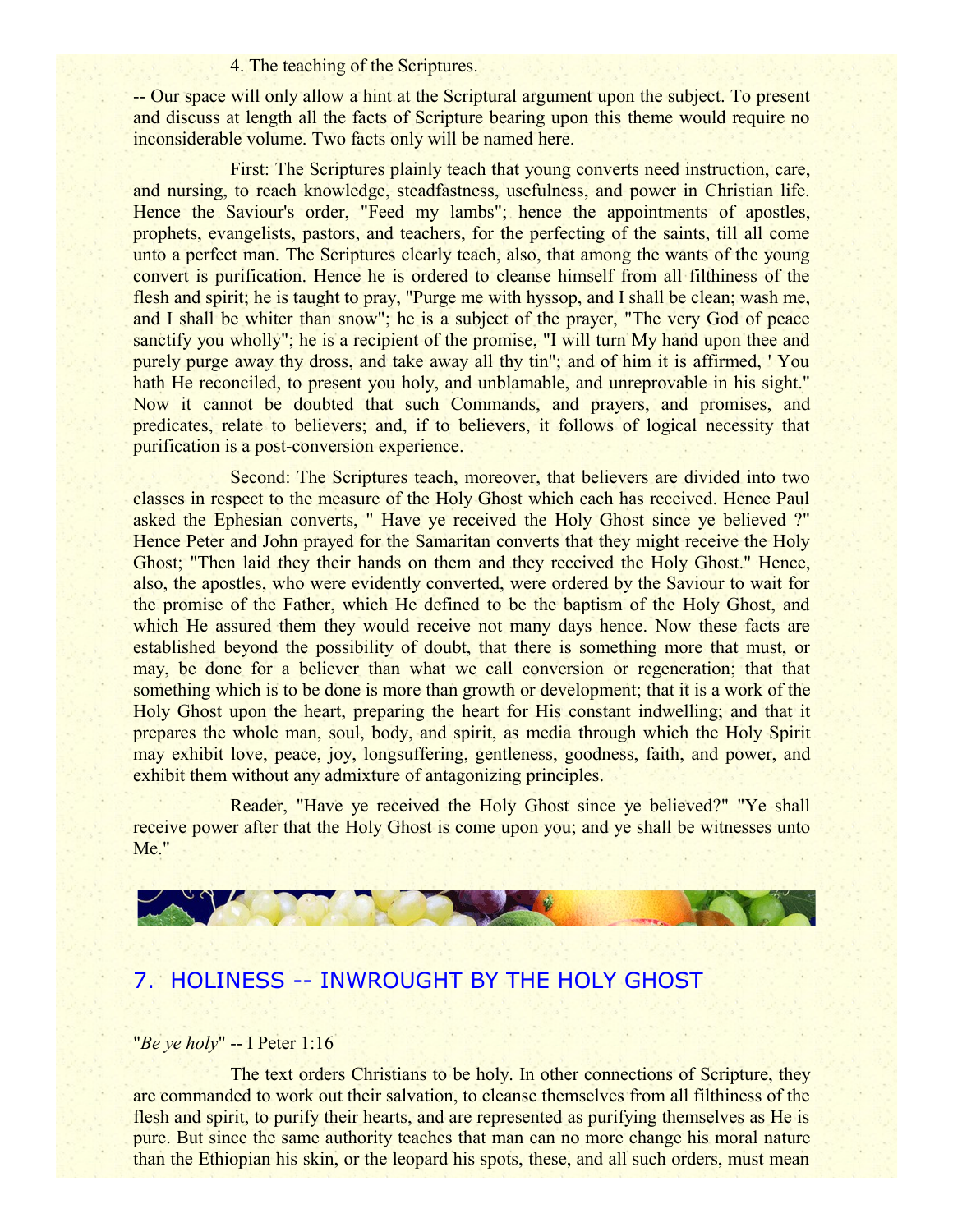that man should place himself on the Conditions upon which the Holy Ghost stands pledged to work this Interior Cleansing.

It is the purpose of this chapter to show that it is the work of the Holy Spirit to cleanse the heart of believers, and not the result of growth or development. This will be argued from,

#### 1. The nature of growth.

-- It is not the nature of growth to bring anything into being, but to increase and enlarge whatever does exist and may be the subject of growth. In animal and vegetable natures it increases the dimensions of objects through the gradual assimilation of new matter by the living organism. In its application to things immaterial and spiritual, as man's intellectual and moral qualities, growth increases their power and Clearness of manifestation, but never brings into being any new quality. Again, it is not the nature of growth to eliminate anything from the object growing. Elimination may, indeed, take place coetaneous with growth in the same object, but by some power radically different from growth. Growth increases, enlarges, holds together, but never throws off, destroys, or eliminates.

If, therefore, growth in its application to Christian character has to be interpreted by what we know of its relation to material things, and in its relation to intellectual and moral qualities, it can neither impart any grace to the soul; nor eliminate any evil from the heart. To suppose, therefore, that growth in grace will remove the heart's inherent tendencies to evil is as unreasonable and as unphilosophical as to suppose the graces of the Spirit may be acquired or implanted in the heart by culture or discipline. True, an increase in the volume and power of the spiritual life in the soul may the more easily repress the carnal principle, but will make no approach to its extirpation. Indeed, Carnality, being indigenous to fallen nature, will continue to increase in power and malignity as a principle, whatever may be the force with which a vigorous Divine life may suppress its open manifestations.

Disease in the animal economy is not eliminated by the growth of animal functions, but by medical remedies, or by some eliminating power in the system radically different from growth. The weeds in the garden are not eradicated from among the useful vegetables by any form of growth, but by a specific act of the gardener. Neither are the soul's inherent tendencies to evil removed by any development of the Christian graces, but by a specific act of the Holy Ghost in response to the prayer of faith.

It is vital to the interests of every believer to understand this subject, and apply growth to what the Spirit has already implanted in the soul, and in no case apply it to what the Spirit has yet to do in eliminating and removing depravity from the heart. Misapprehension here has led, in thousands of unhappy cases, to a life-long struggle with carnality, which might have ended in a moment by a believing look to the Mighty to Save.

That holiness of heart is not the product of growth in grace, but a state inwrought by the Holy Ghost, is proven by,

### 2. Christian experience.

-- The facts of experience upon this subject may be classified under the following heads: First, Christians who have attempted to grow into a state of entire purity invariably experienced disappointment. This is the testimony of living Christians who once sought holiness by growth, but who, at last, found a better way, and now rejoice in the rich experience of entire sanctification. And if ever any of the departed saints reached holiness of heart by Cultivating the graces of the Spirit imparted at Conversion, no record has been made of the fact. It would Certainly be anomalous to read in any religious biography, or hear the statement made in any love-feast or Class room, that after gradual advances in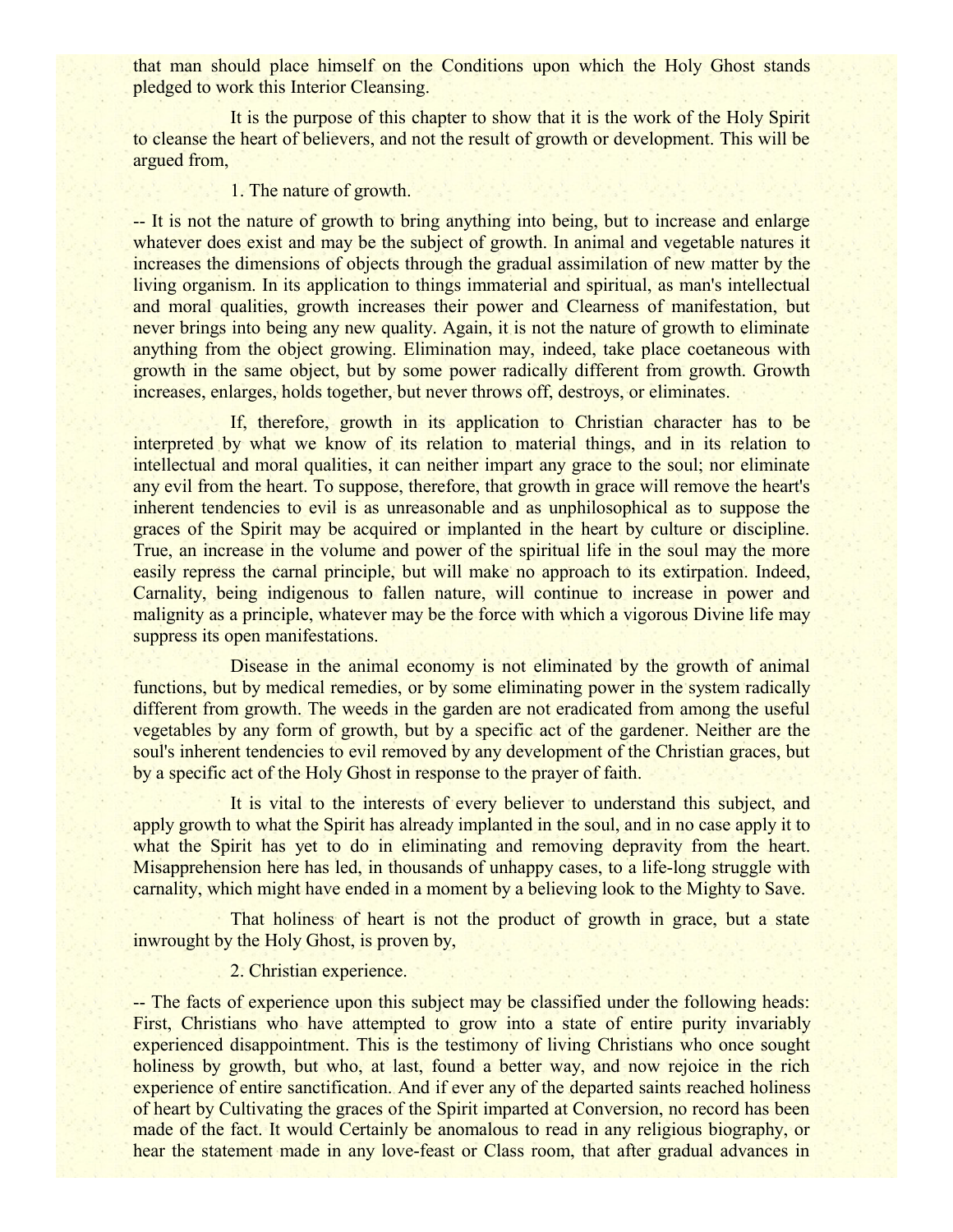Christian life, and after as gradual a decadence of the carnal principle, at length, after many months or years, there was a conscious passage into a state of entire sanctification, all the result of the growing process. Such a statement has never been, or ever will be, made or written as the real experience of any saint, living or dead.

The second fact of experience upon this subject is that Christians who have tried to grow into purity, and, at last, found the right way, discovered, when they commenced to cry in earnest, "Create in me a clean heart, O God," that, whatever growth they had attained in grace, the carnal principle had also strengthened. They found worldliness, self-will, and other irregular desires stronger than when they first noticed them after conversion. They found, however easy it had become to keep carnality suppressed in its outward manifestations, when it became a question of its utter extirpation, and the utter subjugation of their will to God, that resistance was obstinate and alarming. They discovered that it would have cost them much less pain of self-denial and mortification to have sought holiness soon after they commenced the religious life, than after they had spent years in effort to grow into it. It is a fact known to all acquainted with this subject, that young converts more aptly learn the nature, more easily make the sacrifice necessary to receive, and are more easily persuaded to seek entire sanctification than believers who have lived for years in the Church without this experience. Now if growth in grace gradually weakens the carnal principle, and ultimately destroys it, then the longer the time of growth the easier the work of seeking entire purity. The very opposite of this, however, is universal experience, and establishes the fact that the carnal principle in believers, not wholly sanctified, grows in power as well as the antagonizing graces.

The third fact of experience upon this subject is, that the abandonment of every effort to grow into holiness, followed by an entire, unreserved, and eternal surrender to God, and an acceptance of Christ, by simple faith, for all He has engaged to do for the believer, is followed by a conscious deliverance from all defilement, and the establishment of the soul in a state of perfect peace and purity. In Confirmation of this statement, there might be compiled volumes from the biographies of the departed, and from testimonies of the living. Thousands now in heaven testified while living, and thousands now living testify that all their efforts at Christian development, while it increased the volume and power of the life of God in the soul, did not free them from the carnal mind; but when, in utter abandonment of self-helps, they threw themselves upon the Mighty to Save, they were at once freed from the impurities of the heart, and filled and thrilled with the perfect love of God. Over against all this array of experience there is not a solitary one, among the dead or living, who has recorded, or stated in any way, a contradictory experience. Yet there are many in the Church to-day who are refusing to seek purity directly at the mercyseat, and are making the fruitless effort to gradually reach it by religious culture and growth, notwithstanding no one ever heard from, through all the ages, has succeeded in that way. In nothing but Christianity do men show such blindness and folly.

What is inferred from the nature of growth, and confirmed by universal Christian experience, is fully established by,

3. The teaching of Scripture.

-- First. It is assumed in the promises of purity that the Holy Ghost works this state in the heart. Take as a sample the promise (Ezek. 26:25, 26), "Then will I sprinkle clean water upon you, and ye shall be clean; from all your filthiness, and from all your idols, will I cleanse you. A new heart also will I give you, and a new spirit will I put within you; and I will take away the stony heart out of your flesh, and I will give you a heart of flesh." Here the removal of the evil heart, the communication of a new spirit, the application of the cleansing agent, the removal of all spiritual defilement, and everything involved in the entire sanctification of the soul, is ascribed to the Spirit of God. The same must be said of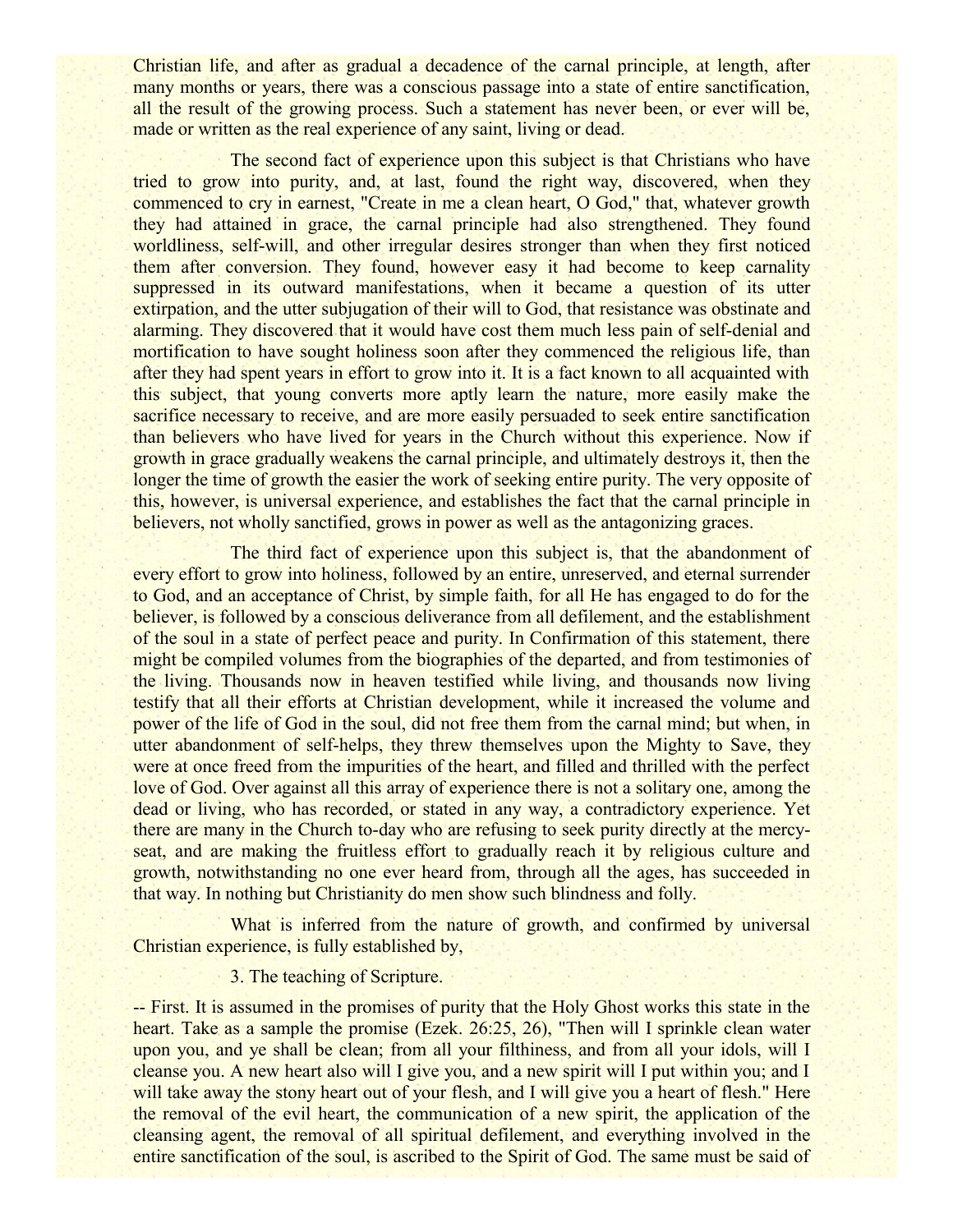every other promise of purity, for it is implied in the nature of a Divine promise, that the Promiser must fulfill it.

Second. It is implied also, and Clearly assumed, in all the inspired prayers for purity that it is a state inwrought by the Holy Spirit. Take the familiar prayers, "Create in me a Clean heart, O God, and renew a right spirit within me." "Purge me with hyssop, and I shall be clean; wash me, and I shall be whiter than snow." "The very God of peace sanctify you wholly, and I pray God your whole spirit and soul and body be preserved blameless unto the coming of our Lord Jesus Christ." In these prayers God creates the clean heart, and renews the right spirit; He purges and makes clean; He washes and makes whiter than snow, and the very God of peace sanctifies and preserves blameless. All the other prayers for purity assume the same facts.

Third. The various statements of the inspired writers upon this subject either imply or directly affirm that the purification of the heart is the work of the Holy Ghost. For example, "Who gave Himself for us, that He might redeem us from all iniquity, and purify unto Himself a peculiar people, zealous of good works." "Now the God of peace, that brought again from the dead our Lord Jesus, that great Shepherd of the sheep, through the blood of the everlasting covenant, make you perfect in every good work to do His will, working in you that which is well-pleasing in His sight, through Jesus Christ." "But if we walk in the light, as He is in the light, we have fellowship one with another, and the blood of Jesus Christ His Son cleanseth us from all sin." "If we confess our sins, He is faithful and just to forgive us our sins, and to cleanse us from all unrighteousness." These are sufficient; and in them none can fail to notice that the cleansing of the heart is ascribed to some agent outside of ourselves. In the first quotation, Christ purifies unto Himself a peculiar people; in the next, the God of peace makes perfect, and works in us that which is well-pleasing in His sight; in the next, the blood of Jesus is said to cleanse from all sin; and in the last, God is represented as Cleansing from all unrighteousness.

There are a few passages which, at first view, seem to teach a different lesson, such as, "Purify your hearts," "Purifieth himself, even as He is pure," "Seeing ye have purified your hearts in obeying the truth," and the like; but when these are interpreted by other Scripture, and by experience, there is no trouble in fixing their meaning. They teach the necessity of co-operation with the Spirit in the work of purification.

Reader, are you making the vain effort to reach a state of freedom from inbred sin by process of growth? If so, abandon it at once; the effort will be fruitless. Go at once to the blood that cleanseth. Make a complete, unreserved, and eternal surrender to God, and from that moment onward, "Reckon yourself dead indeed unto sin, but alive unto God through Jesus Christ our Lord," and the work is done. Glory be to the Father, Son, and Holy Ghost!



## 8. HOLINESS WHEN ATTAINED

## "*Be ye holy*" -- I Peter 1:16

The text assumes that holiness is a present privilege, and urges it as a present duty. It is possible to have right views of the nature of holiness, to believe that it is subsequent to regeneration, that it is not by any process of growth, but by a transaction of the Holy Ghost, and yet be in doubt as to whether this transaction can take place early in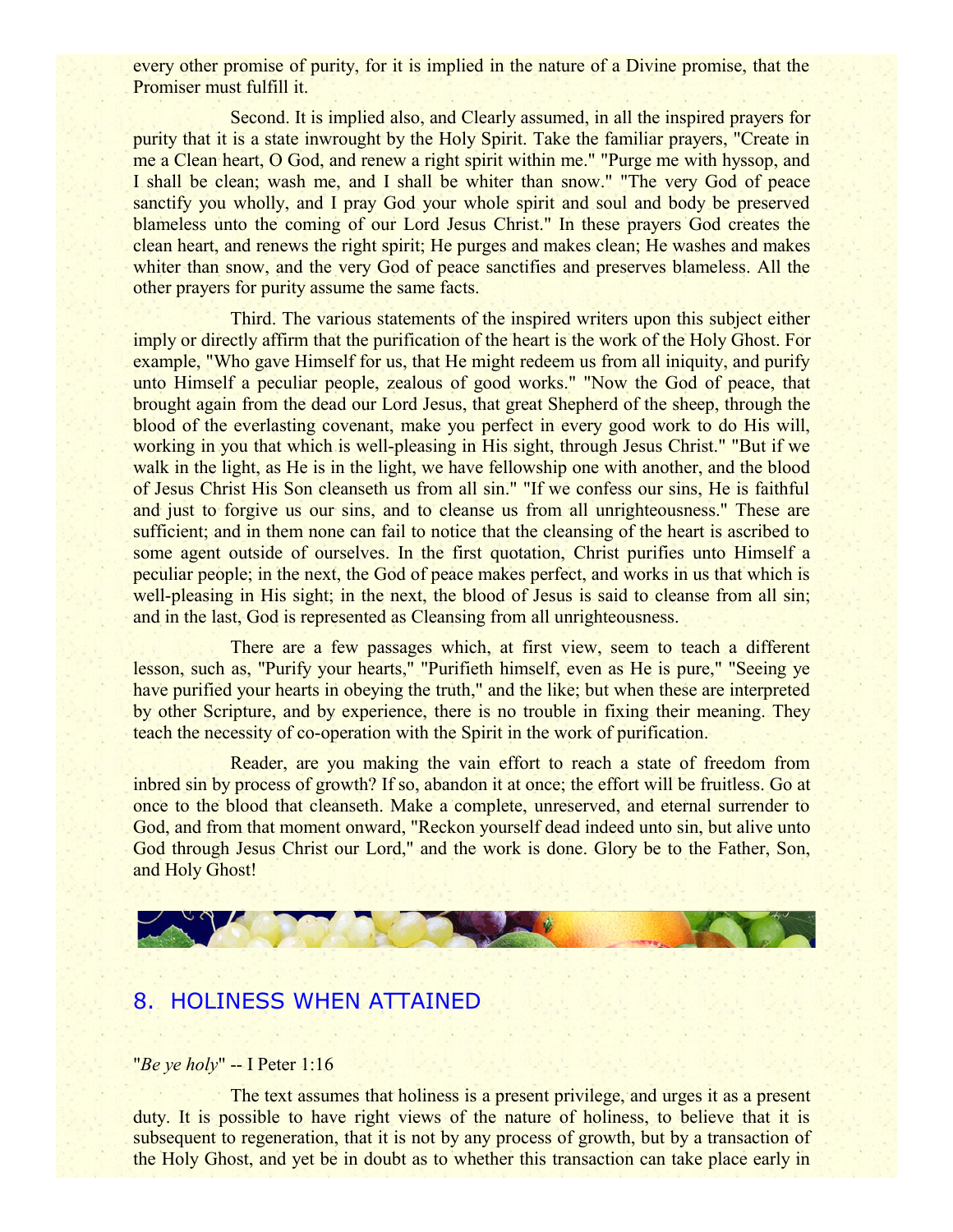Christian life. It has been contended by some, that it is necessary to reach a certain measure of growth before the work of entire purity can be wrought in the heart; and it has been contended by others, that it is necessary to wholly dismiss the affairs of this world, in the hour and article of death, before this perfect cleansing can take place.

It will be attempted in this chapter to show that it is the order of God to entirely sanctify the soul very soon after Conversion. This will be argued from,

1. The relation of holiness to spiritual power.

-- It cannot be questioned that God desires, and has arranged, that His children be strong and vigorous Christians. Nor Can it be questioned that He has arranged that this take place at the earliest possible period. In other words, God must desire, and must have arranged, that His children be strong Now. Hence it is a revealed fact, without any regard to age, sex, or condition. He has ordered all believers to "Be strong in the Lord and the power of His might." Not to look towards, or aim at strength and power, but to be strong and powerful now-Now, "strengthened with might by His Spirit in the inner man.

The relation of heart purity to spiritual power is well known, and universally acknowledged. The Christian world has long conceded that the purity of the Church has ever been the measure of her power and influence, and that what is true of the Church as a body, in this matter, is also true of every individual of that body. The example of religious power furnished in the Scriptures, the positive statements of the inspired writers concerning the source of this power, and the universal experience of Christians in every age of the Church, force the conviction that purity is the measure of spiritual power, and no one thinks of taking any other position. It was in recognition of this fact, that Jesus ordered His disciples to tarry at Jerusalem until they were endued with power from on high. It was a statement of the same fact, that He said to them, "Ye shall receive power after that the Holy Ghost is come upon you, and ye shall be witnesses unto Me," etc. It was but a practical exemplification of this fact, that the apostles were endued with a new and hitherto unknown power, after they were entirely sanctified at the Pentecost. It was but an outward manifestation of the same fact that the disciples had power, after the fiery baptism, to lead three thousand to Christ in one day. And it is an experimental acquaintance with this same fact, that Christians of to-day find themselves endued with a new power, as soon as they are relieved of the emasculating forces of carnality, and filled with the Spirit. Since, therefore, God wills His children to be strong, and must will that this take place at the earliest possible period; and since this strength depends upon their purification, it necessarily follows that it is His order, and that He has provided to cleanse from all sin, as soon as the young Convert may be able to detect his defilement and Consent to its removal.

This sentiment may be argued also from,

2. The relation of holiness to growth in grace.

-- It will not be doubted that it is the duty of young Christians to grow in grace. It will be allowed that they should be careful to depart from all iniquity, and develop as rapidly as possible all the graces of the Spirit, from the moment of conversion till the close of life. Hence, they should put themselves immediately upon the conditions of the most rapid and vigorous growth. Now to suppose that God has ordered them to grow in grace, and that He would be pleased with a weak and sickly growth, when He has made and clearly revealed abundant provisions for a strong and vigorous growth, would be a view alike contrary to reason and revelation.

Now what is the relation of a clean heart to a vigorous growth of the Christian graces? The answer must be, the very same relation that a clean soil has to the growth of useful vegetables, or sound animal functions have to the growth of the animal system. As the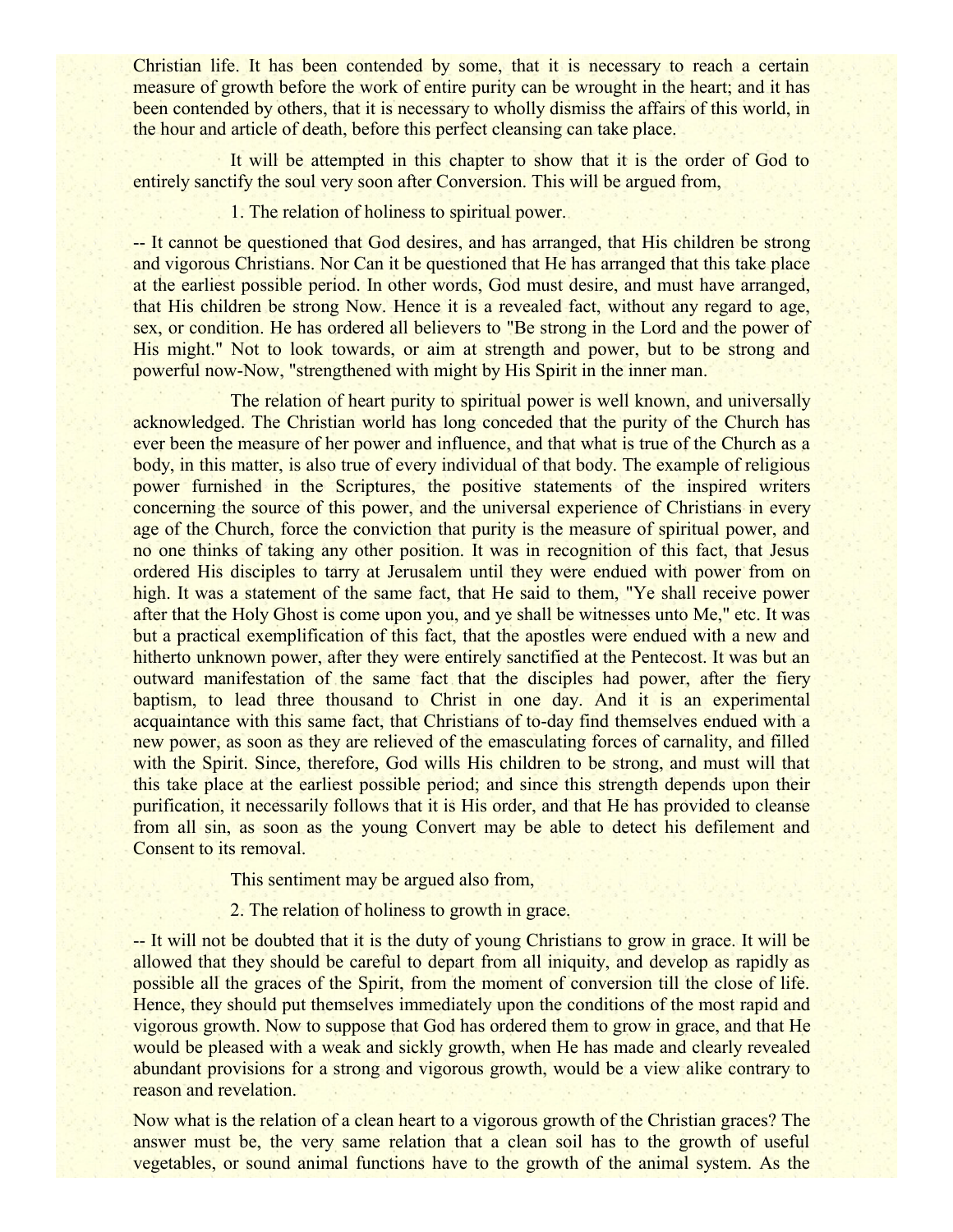growth of vegetation in a garden is greatly retarded by encumbering weeds, and the animal system greatly hindered by the presence of disease, so the presence of spiritual disease in the heart, or the encumbering weeds of worldliness, pride, resentment, self-will, and other evils of an impure heart, will greatly retard the vigorous development of the Christian life in the partially sanctified. Hence, one of the first duties of the young convert is to get clear of every trouble of the heart which interferes with his religious progress, and hence it is God's order to wholly sanctify the soul in the early stages of Christian life.

That the above is not a misstatement of the true relation of holiness to religious progress, may be seen by consulting the famous passage and its connections in 2 Peter 3: i8, which so clearly urges growth in grace. In the verse which precedes this order it reads, "Ye, therefore, beloved, seeing ye know these things before, beware lest ye also, being led away with the error of the wicked, fall from your own steadfastness." Then comes in the order, "But grow in grace, and in the knowledge of our Lord and Saviour Jesus Christ." It will be seen that the persons here addressed were regarded already in a state of "steadfastness," a state that does not coexist with partial sanctification. So long as there are enemies to salvation in the heart, or traitors always ready, and watching an opportunity to betray the soul into the hands of the enemy, the soul cannot be viewed as in a state of "steadfastness," but in a state where it is liable to be "tossed to and fro, and carried about with every wind of doctrine, by the sleight of men, and Cunning craftiness, whereby they lie in wait to deceive." Hence these Christians must have been freed from the carnal mind, and in a favorable condition for the growth urged upon them. Since, then, God urges Christians to a vigorous growth, and purity is a necessity to such growth, it must follow that it is His order, and that He has amply provided to entirely sanctify the soul early in the religious life.

This may be argued again from,

3 The facts of Christian experience.

-- The first impulses of young converts are to depart from all iniquity, to publish abroad their great deliverance, and to persuade others to accept salvation. In following these impulses, young Christians soon detect something in them antagonizing these leadings of their renewed nature. They discover sympathy with some forms of sin which they know they must abandon, they discover something which, more or less, opposes confession with the mouth, and detect, also, resistance to those efforts which they believe ought to be made by them to save others. Now this discovery of heart depravity can be nothing more or less than a divine illumination, and call to seek at once entire purity, and indicates God's order and provisions. This is one of the facts of universal experience which throws light upon the subject of our inquiry.

Another fact is, that if this early light showing the soul's need be not followed, the experience becomes unsatisfactory, and the carnal principle strengthens. Hence young converts have less trouble in making the sacrifice necessary to receive, and are more readily induced to seek holiness than older Christians. Hence, also, Christians considerably advanced in years, have a severer struggle to seek entire sanctification than they had in their younger years to seek pardon. The carnal principle has increased in strength as well as the graces, and in most cases, if not in all, it has increased much more rapidly. This indicates it is God's order, that the soul should be purified in the early stages of Christian life.

There is another matter of experience which ought to settle this question beyond a peradventure, and that is the fact, that many persons, at different periods of Church history, have actually attained the experience of holiness shortly after Conversion. Wesley says of persons who obtained this experience in his day, "Some of them said that they received that blessing ten days, some seven, some four, some three days after they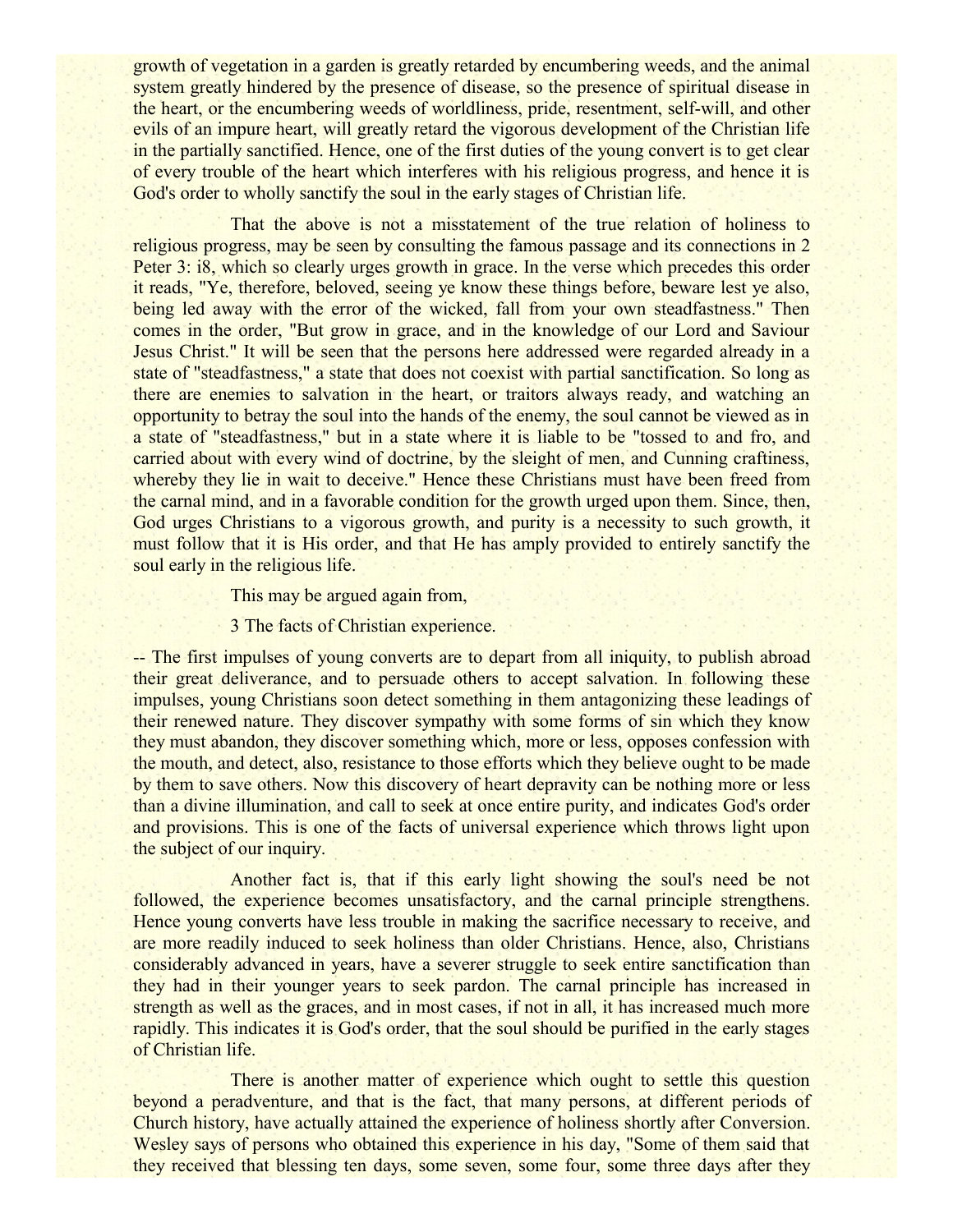had found peace with God; and two of them the next day." He says of another who was sanctified a few hours after conversion, "Such an instance I never knew before; such an instance I never read; a person convinced of sin, converted to God, and renewed in love within twelve hours! Yet it is by no means incredible, seeing one day is with God as a thousand years."

In the modern camp-meetings for the promotion of holiness, and in other meetings run upon that line, it is a very common thing for the converts of those meetings to be awakened, converted, convicted of their need of purity, seek, and find it before the meetings close. And it is no rare thing, in what is called the Gospel Temperance Movement, to get inebriates converted, and then point them to the Mighty to Save in such a sense that they experience the elimination of the depraved appetites for tobacco and rum, and have other evidence of their complete deliverance from the carnal mind.

That these experiences do not last long in the case of some reformed inebriates, or that they should not last in any such cases, does not prove that they are not genuine while they do last. For the experience here contended for is obtained and held moment by moment, through faith, and is lost the moment faith yields its hold on the Son of God.

That it is God's order to sanctify the soul very early after conversion, is sustained by,

4. The teaching of Scripture.

-- That God is able and willing to save a soul from all sin and all sinfulness at any moment of time, and that He desires to do this at the earliest possible moment, is a truth that pervades all revelation, and is assumed in everything which is said bearing upon this subject. To state and discuss all the various methods by which this truth is proclaimed in the Bible, would require a very considerable volume. The writer and the reader, therefore, will have to be contented with a statement or two from which the rest may be inferred.

First, It is proclaimed that now is the day of salvation; and as entire sanctification is a very necessary part of this salvation, it may as certainly take place now as the impartation of the spiritual life in the lowest degree; and would certainly take place at the time of conversion, did the penitent feel his need, and ask intelligently and believingly for it.

Second, The Scriptures teach that, such is the purity of God, He cannot behold evil, nor look upon iniquity, and that, such is His love for His children, the Holy Ghost must eliminate and remove all depravity from them the moment they put themselves upon the condition of cleansing. The purity and love of God are guarantees, that as soon as the conditions are fairly met, purity will take place quicker than a flash of lightning.

Third, There is a large class of Scripture passages which represent that purity may take place long before Christian activity ends in death. For instance, "Who gave himself for us, that He might redeem us from all iniquity, and purify unto Himself a peculiar people, zealous of good works." "And I pray God your whole spirit and soul and body be preserved blameless unto the coming of our Lord Jesus Christ." In these passages, and others of the kind, the blameless preservation, the purified and peculiar people zealous of good works, and the like, relate to Christian life and character in this world, and involve all that is meant by entire sanctification.

Space will allow no more than to mention, as additional examples of the inspired methods of teaching the truth here discussed, that there are many commands, many promises, and many other statements made Concerning this subject, that clearly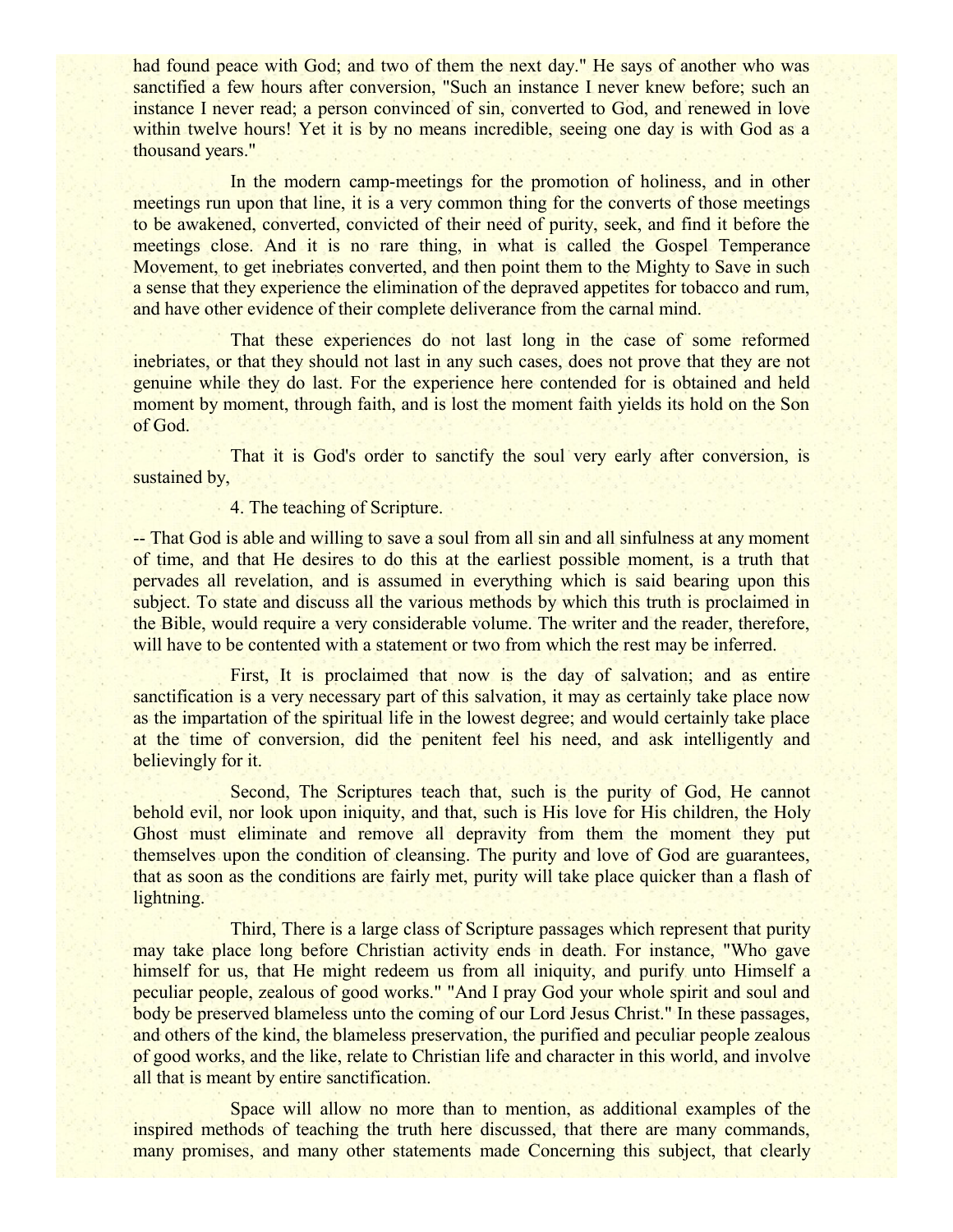assume that complete deliverance from all moral defilement is a PRESENT PRIVILEGE and DUTY.

Christian reader, no matter what may be the strength of the carnal principle in you, no matter what may be the power of your appetites, impulses, and passions, it is your privilege NOW, through simple faith, to have every unholy disposition eliminated, and every lawful and constitutional desire tempered, and put into harmony with God. Only believe, and the great transaction is done.



# 9. HOLINESS -- STEPS TO ITS ATTAINMENT

#### "*Be ye holy*" -- I Peter 1:16

The text assumes that Christians have something to do in reaching a state of purity. Though the Spirit of God sprinkles with clean water and makes clean, though He perfects believers, working in them that which is well pleasing in His sight, yet believers have to comply with the conditions. So essential is this compliance and Co-operation with God, that, in some connections, the Scriptures read as though the believer were charged with the entire work of his own purification. Hence, "Every man that hath this hope in him, purifieth himself even as He is pure." "Purify your hearts, ye double-minded," etc. These passages are well understood to mean nothing more than co-operation with the Holy Ghost.

It is the purpose of this chapter to point out the antecedent, and necessary steps, from a partial to a state of entire sanctification. These steps are few, and may be thus stated and discussed:

## 1. A belief in the present attainment of holiness.

-- The first thing a Christian, who is troubled with inclination to evil, should do is to inquire whether there be not provision made to deliver him from these wrong tendencies. For such are the laws of the mind, that he Cannot feel under obligation to be holy, nor put forth an effort to seek holiness, while he believes such a state to be unattainable. He may feel under obligation to grow in grace, and to do many other good things, and he may put forth appropriate efforts, but to feel under obligation to be entirely pure, and put forth an effort to obtain entire purity, while he believes it impossible, is what, In the very nature of mind, he cannot do.

The popular notion, that no one has been entirely sanctified in this life, and that such a state ought not to be expected this side of the dying hour, relieves the Church, for the most part, of every sense of obligation to be holy now. This obligation does not press with millstone weight, as it ought to do, upon the conscience, and the reason is the general unbelief upon this subject. The believer's first Step, therefore, to the possession of conscious holiness, is to satisfy himself that such a state is attainable, and attainable by him now.

To reach this conviction, the believer will find it profitable to prayerfully read treatises upon this subject written by Christian thinkers who have the experience; but that which will produce the deepest and most effective conviction is to take the Bible, and, divesting himself of all preconceived notions, go to the closet, and upon the knees implore Divine light upon the sacred page. This course will cause the Bible to appear radiant with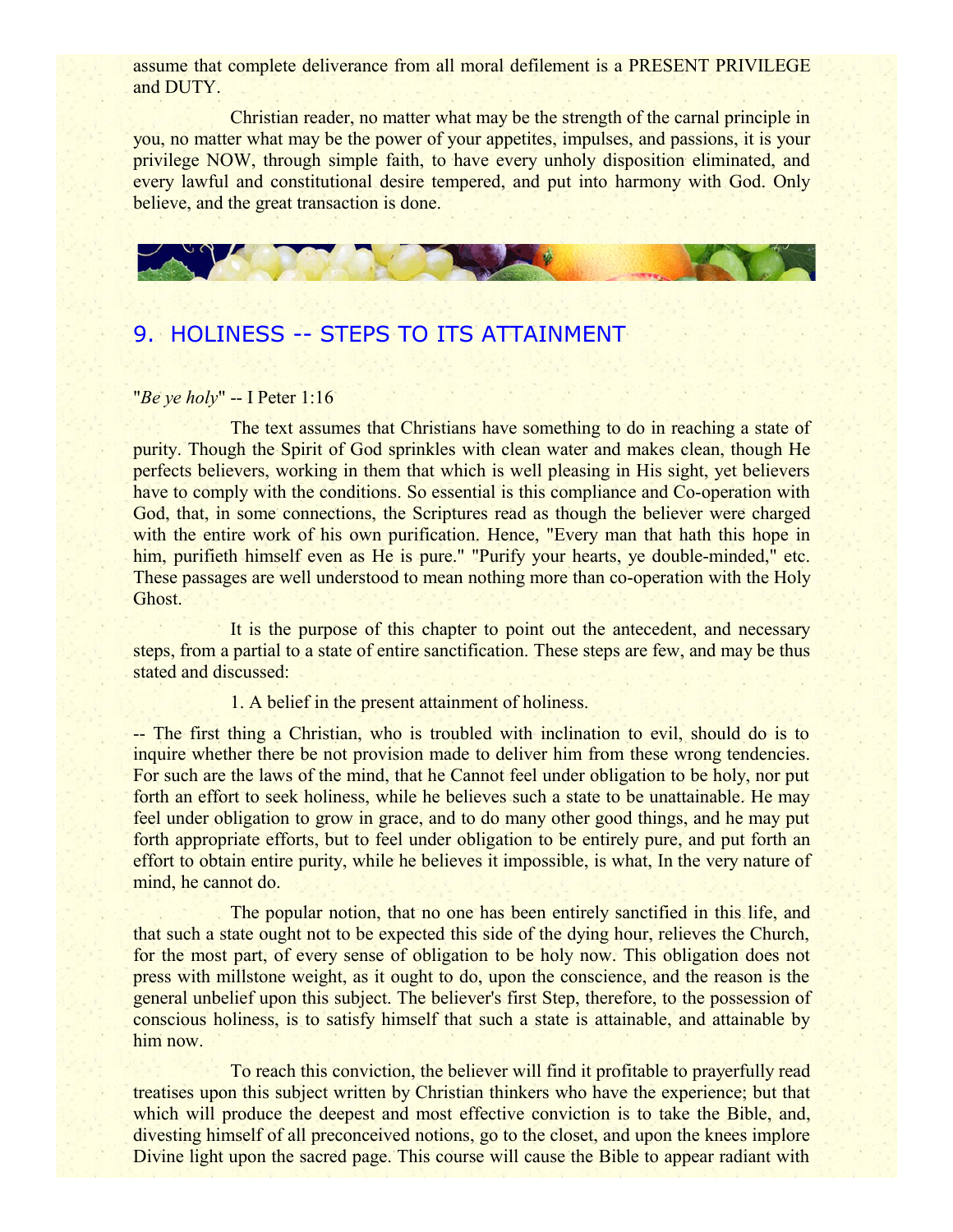holiness, -- holiness provided, holiness promised, holiness commanded, holiness prayed for, holiness enjoyed, holiness as a present, future, and everlasting necessity.

The next important step to be taken is the attainment of some just conception of the nature of entire sanctification, or,

2. Scriptural views of the nature of holiness.

-- Proper views of holiness, as well as correct action in its pursuit, presuppose a clear state of justification. As the summit of the Blue Ridge must be reached by the traveler westward before he can see the Alleghenies, so must the Clear heights of justification be reached before the believer Can discern his depravity, and feel the necessity of its removal. In other words, a clear gracious state is necessary to discover what more is needed to bring the soul into perfect adjustment and union with God. Perhaps, it must be said, no one, not even the justified Christian, can understand the peculiar exercises of the mind, and states of the heart, experienced in seeking and possessing holiness, before he has had an experience, yet be may and must know enough about the subject to see that he must enter upon the pursuit of holiness, without any definite knowledge of what the experience will be; and to see that he must be willing to follow the light, step by step, as the Spirit gives it. Whoever must know all about the subject, its adjuncts, its antecedents, and its consequents, before he will enter upon its pursuit, will never seek for it, because such knowledge cannot be antecedent to experience.

First, The seeker must know that it is not the experience of some one else, nor even his own experience, properly speaking, that he is to seek, but the purification of his heart, and its continued occupancy by the indwelling Christ. Experience is made up of the exercises of the mind, and the feelings of the heart in the pursuit and possession of holiness, and will take on different complexions, according to the peculiar nervous and mental conformations of the subjects. Hence the seeker should not have in his mind the peculiar experience of any one, nor be concerned what his own shall be, but direct his whole energy to the acceptance of Christ as his sanctification, assured that his experience will be perfectly satisfactory, though it may be very different from what he supposed it would be, and from every other experience he ever read, or heard stated.

Second, The seeker must know enough about the nature of holiness to guard him against fixing the standard so low that he will be satisfied with a mere transient peace, arising from the purpose to reform, and live a holy life. Not a few fail at this point. They purpose on a better life, and, because their disturbed minds come into comparative quiet, they profess holiness, while, as Fletcher said, "They have not so much as attained the mental serenity of a philosopher, or the candor of a good-natured, Conscientious heathen," Thus holiness is misrepresented and brought into disrepute by the spirit and Conduct of its professors.

Third, The seeker, on the other hand, must not fix the standard So high that, failing to secure deliverance from all innocent weaknesses and infirmities, he will cast away his confidence, and relapse into a state of discouragement and doubt in reference to the whole matter. Some, it seems, fail at this point. Here and there one is met who tells you gruffly that he has tested the matter of entire sanctification in this life, and found it unattainable, and that a life-long struggle, with more or less tendencies to sin, is a necessity. Death oily, he says, can end the inward conflict. Hence the necessity of some proper views of the nature of holiness.

The next step to the possession of this experience is,

3. The consecration of all to God.

-- These directions are given to persons already in a gracious state, and who have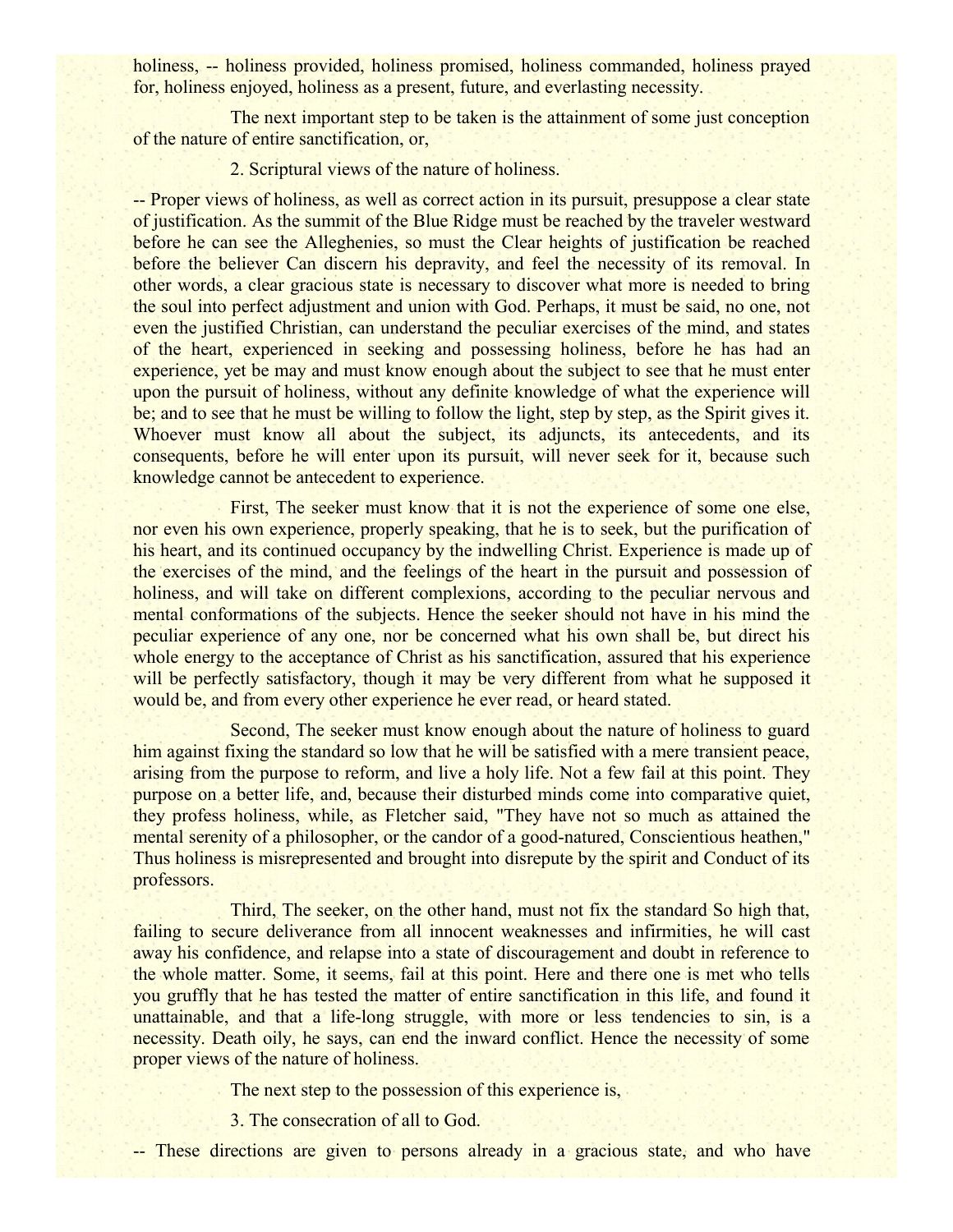submitted, and do now submit, themselves and all they have to God, in a general way. But since they now propose to enter into more endearing relations with Him, to receive Him into the heart as an abiding guest, and to live in constant and perfect union with Him, it is but right and proper that they should carefully review their Consecration, and make a more particular, specific, and definite tender of soul and body, of time and talents, of property and influence, and of everything pertaining to them. A refusal to make such a surrender when the need of purity is felt, will not only raise a barrier to further progress in the Divine life, but turn the believer back to a wilderness and unsatisfactory experience, and if continued in the face of better light, will end in spiritual formalism and death. This is a fact of experience, and shows the necessity of the step under consideration.

Such are the laws of mind, that a new act of conscious surrender is necessary to place faith on a vantage-ground, where she can reach beyond her former apprehensions, and grasp the interior cleansing and continuous Divine indwelling. Without such a renewal of submission, however complete before, faith cannot, or, as a matter of fact, will not reach beyond her former limits of action. It is a matter of universal experience with all who have reached the possession of Christian holiness, that a new and more specific consecration of themselves and what appertained to them, preceded the act of faith which grasped the blessing.

Not only do the laws of mind require this new act of Consecration to advance in the Divine life, but, perhaps, for the same reason the Scriptures teach its necessity. But one instance will be here given. In writing to the believers at Rome, the apostle says, "I beseech you therefore, brethren, by the mercies of God, that ye present your bodies a living sacrifice, holy and acceptable unto God, which is your reasonable service. And be not conformed to this world, but be ye transformed by the renewing of your mind, that ye may prove what is that good, and acceptable, and perfect will of God." Two facts bearing upon the subject under discussion are noticeable in this passage. The first is that the apostle addresses his brethren, justified believers, teaching them to reconsecrate themselves to God, because, "as those that are alive from the dead," they could "yield themselves unto God," more rationally, more definitely, more specifically, and, consequently, more acceptably than at first. As penitent sinners they offered to God a sacrifice that was dead, unholy, and unacceptable, but received for Christ's sake, because they had no other offering to bring. Now since they are alive from the dead, they can present a living sacrifice, a holy sacrifice, and an acceptable sacrifice, and should do it as their reasonable service.

The second fact to notice in this Scripture is that this new consecration is to be made in connection with, and antecedent to, an advance in Christian life. Hence the additional order, "Be not conformed to this world, but be ye transformed by the renewing of your mind." Here these same brethren are ordered to a state of perfect outward and inward Conformity to the law of God, or a state of perfected holiness, experiencing in their own souls " what is that good, and acceptable, and perfect will of God."

To make this complete, unreserved, and eternal surrender of all he has and is, the seeker may have to yield, and give up, and submit, and surrender, and re-surrender, and repeat it over and over again, before he reaches the consciousness that it is complete and irrevocable. But no matter what may be the pain, the mortification, the crucifixion felt in this surrender, IT MUST BE DONE.

Another and final step is,

4. An act of faith.

-- Entire consecration is not, as some suppose, entire sanctification, but is a very necessary part of it. Entire consecration places the believer where he CAN and OUGHT to expect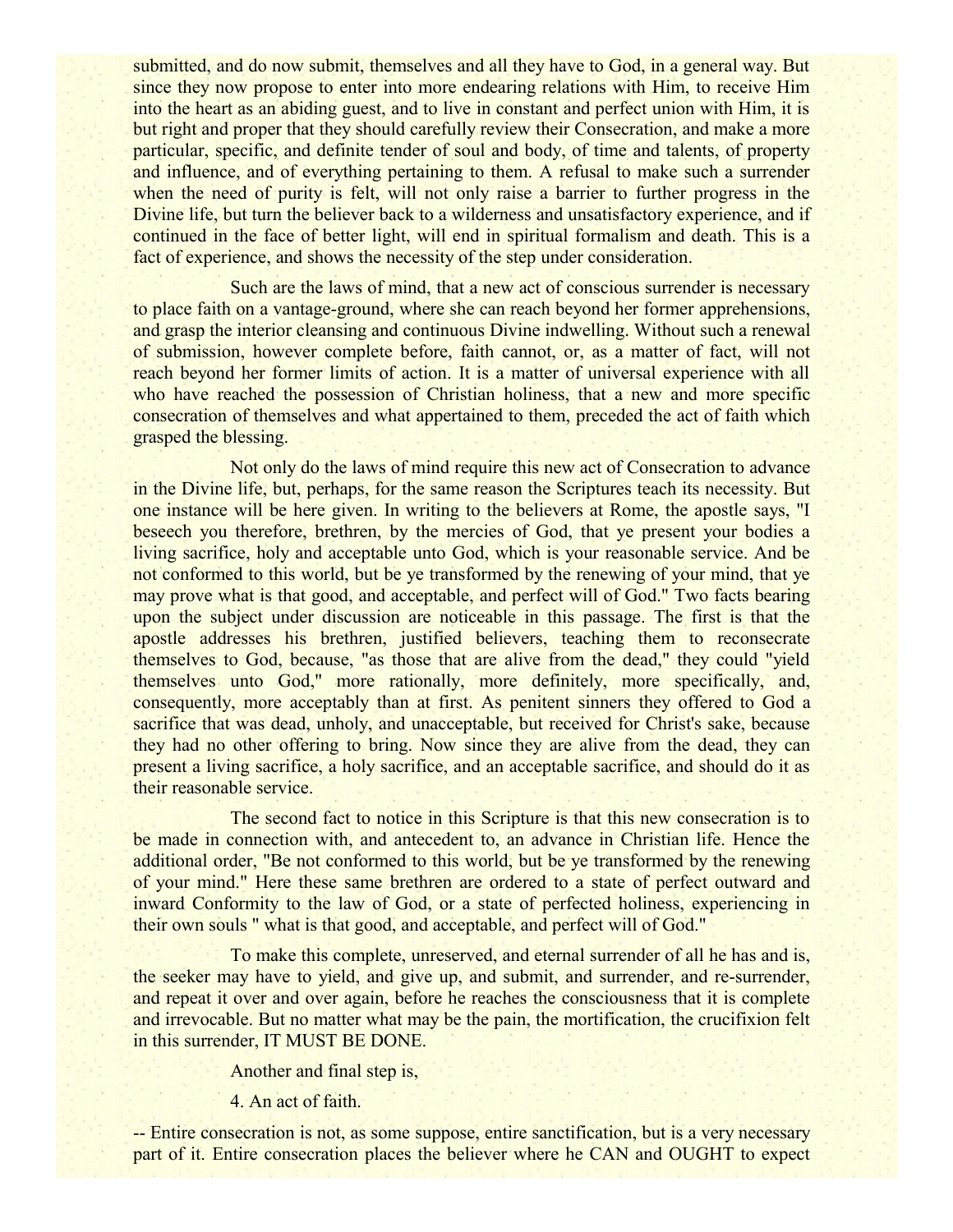the Holy Ghost to come at once, and cleanse and fill the soul the other part of entire sanctification. This expecting the Holy Ghost to come at once, or this act of faith, is regarded by some as the most difficult of all the steps to be taken. If this be so, it is not because the act, in itself considered, is difficult, but it must be because the extreme ease and simplicity of the thing to be done baffles the seeker.

It is most likely, however, that the difficulty generally experienced at this point is not in the act of believing, but trying to believe before the point of complete surrender is reached. The will has not yet yielded fully to accept God's ways, and plans, and purposes, and dealings with the soul. It is doubtful whether the soul will experience any more difficulty in believing after the conditions of faith are met, than is experienced in breathing where the conditions of free respiration exist. The breathing act is so easy that it goes on without volition, and it must be so with believing, when the soul puts itself fairly upon the conditions of faith. This is certainly so when the soul becomes established in holiness; and it is so, not only by habit, but, chiefly, because the consecration is always consciously complete.

The faith required is nothing more or less than a belief that God is faithful and true to His word. This every one, who has surrendered himself even in part, believes without any mixture of doubt. Hence all at this point will say, "We have no doubt but God is true, and will always do what He says, but we doubt whether He now does for us what we desire." Now why this doubt? Evidently because they doubt the Completeness of their surrender; they doubt whether they are where the promise reaches them. Remove this doubt by such a surrender as is consciously full and complete, and faith appropriates the promises as readily to self as others, as readily at home as abroad.

Reader, are you a seeker of full salvation ? "Yield yourself unto God, as those that are alive from the dead," and you will have no difficulty. Examine yourself, search and re-search, surrender and re-surrender, until you have consciously given yourself over to God, then will you readily "reckon yourself dead indeed unto sin, but alive unto God through our Lord Jesus Christ." AMEN.



## 10. HOLINESS -- EVIDENCES OF ITS ATTAINMENT

### "*Be ye holy*" -- I Peter 1:16

The text assumes that holiness is a conscious state, and not a mere chimera of the mind or a thing of the fancy. As a person may know that hatred, envy, pride, and worldliness exist in the heart, so he may know, when duly tried, that these are no longer there, but have given place to love, good-will, humility, and heavenly-mindedness.

The purpose of this chapter is to group together, under appropriate headings, some of the evidences by which holy persons are satisfied that they have reached this highly desirable state. And since these evidences take on different forms and modifications in different experiences, owing to differences in mental constitutions, they have to be stated in general principles or facts common to the experiences of all. Many of these principles which make up the evidences of a state of holiness may be classified under the one general fact that a state of holiness was,

1. Definitely and distinctly sought.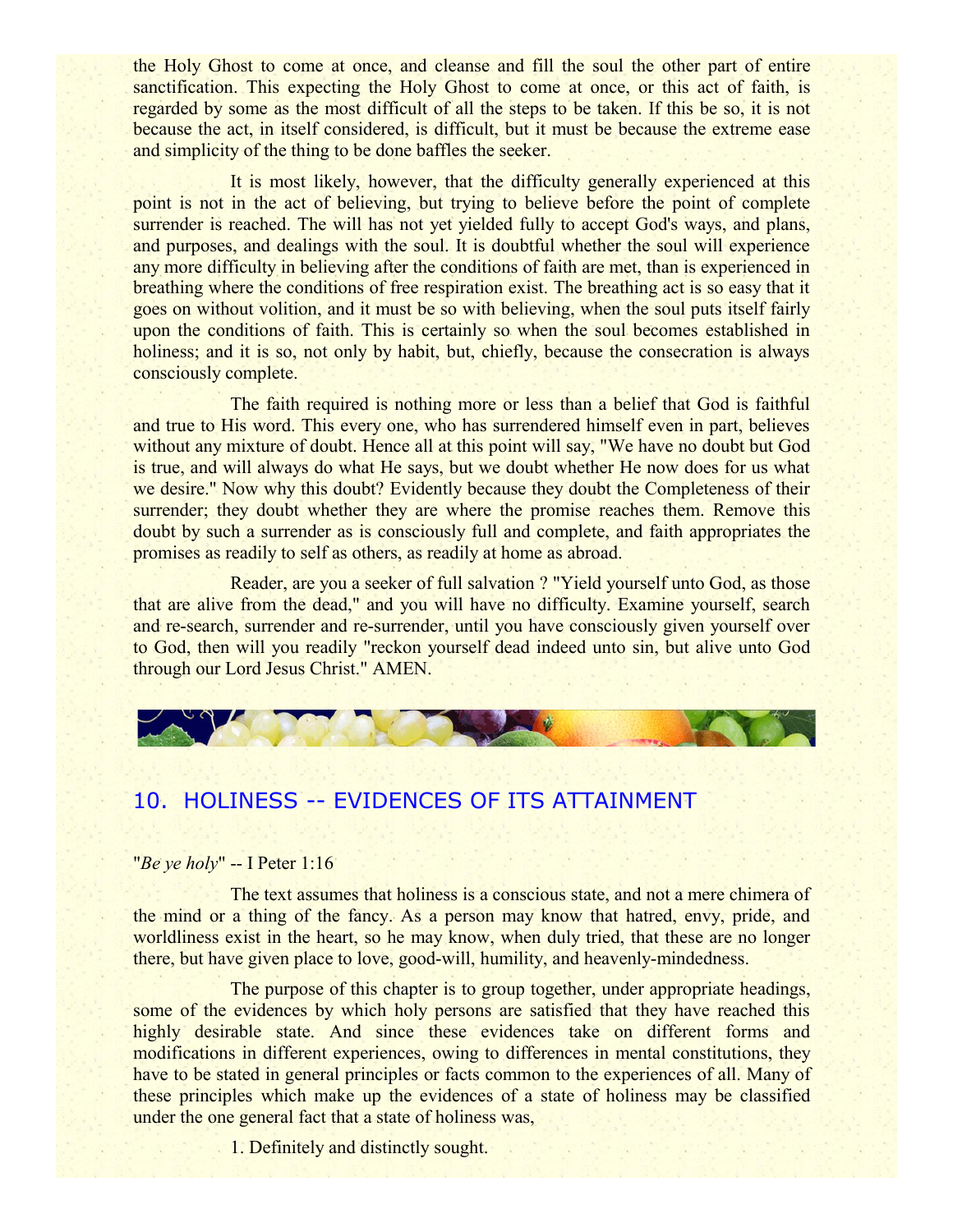-- An accidental holiness in an intelligent, free, moral agent is an absurdity. Holiness unsought, or found in seeking something else, if such holiness were possible in man, would be such as exists in beings incapable of moral action. The lower order of animals are holy in this sense, as they are morally pure without any volition or choice on their part. Holiness in man, however, is a radically different thing; it is a voluntary and intelligent acceptance of Christliness with all its crosses, sacrifices, and mortifications. This implies a pretty clear view of the nature, and a keen sense of the need of a state of purity, and also a definite seeking after it. Now no one can get such views, and feel such need, except God's faithful child, who is taught of the Spirit, and who has discovered the necessity of holiness in the friction experienced in trying to live a decidedly religious life.

Careless professors do not make these discoveries, nor feel the need of inward purity. They are satisfied with an occasional melting produced by song, or a moving sermon, or an affecting story, or an exciting experience of some one else. God's faithful child, striving for a full conformity to the Divine nature, and complete likeness to Christ in all things, can be satisfied with nothing short of the purging and purifying presence of the indwelling Holy Ghost. And this incoming of the Comforter to purify the heart and abide there forever is conditioned upon fidelity, it may be but for a few hours or days, in a lower religious state. Hence the Saviour says, "If any man love Me, he will keep My words; and My Father will love him, and we will come unto him, and make our abode with him." Those Christians, therefore, who never sought distinctly for a clean heart after conversion, cannot, in the nature of the case, have clear and satisfactory evidences of its possession. A few have been emboldened to claim that they were sanctified wholly at conversion, but so unsatisfactory has been the evidence, that some have abandoned the notion, sought definitely for holiness, experienced it, and declared their former mistake.

Even those Christians, whose lives have been exemplary and unexceptionable, but who have had no very clear evidence of their adoption, and who, in this state, have definitely sought the experience of holiness, have hesitated to declare the receipt of anything else than a great blessing, or an undoubted clearing of their justified relation. And this likely is the extent of the gracious work done for them at the time; and taking such work for entire sanctification has produced that spurious holiness, which the Church is called Upon, in many places, to deplore. Those only who have enjoyed a clear state of justification, and have been living an intensely religious life, and in that condition sought definitely for entire purity, can testify to the experience clearly, distinctly, and without any equivocation.

Such are the facts of experience; and no one should be encouraged to view himself as holy, unless, in the clear and undoubted experience of justification, he has seen and felt his need of purification, and has voluntarily and definitely accepted it with all its accessories and attendant circumstances. Whoever has done this, whoever has had a positive religious experience at the time, and in the spirit of Complete, unreserved, and eternal surrender to God, has accepted holiness with all its consequences and forever, sink or swim, survive or perish, live or die, has some good evidence to believe he has reached that state.

Other facts that evidence a state of holiness may be classified under the general head of,

2. The soul's drifting after holiness has been sought.

-- These driftings will in no case, so far as consciousness can detect, be toward the impure, but always towards the pure and good. The purified believer instinctively feels a kind of kinship with the good of all ages, and an identity of interest with all who love and labor for the cause of Christ and humanity. There is an exquisite satisfaction in the company and fellowship of those who know nothing but Christ and Him crucified, and a disrelish for all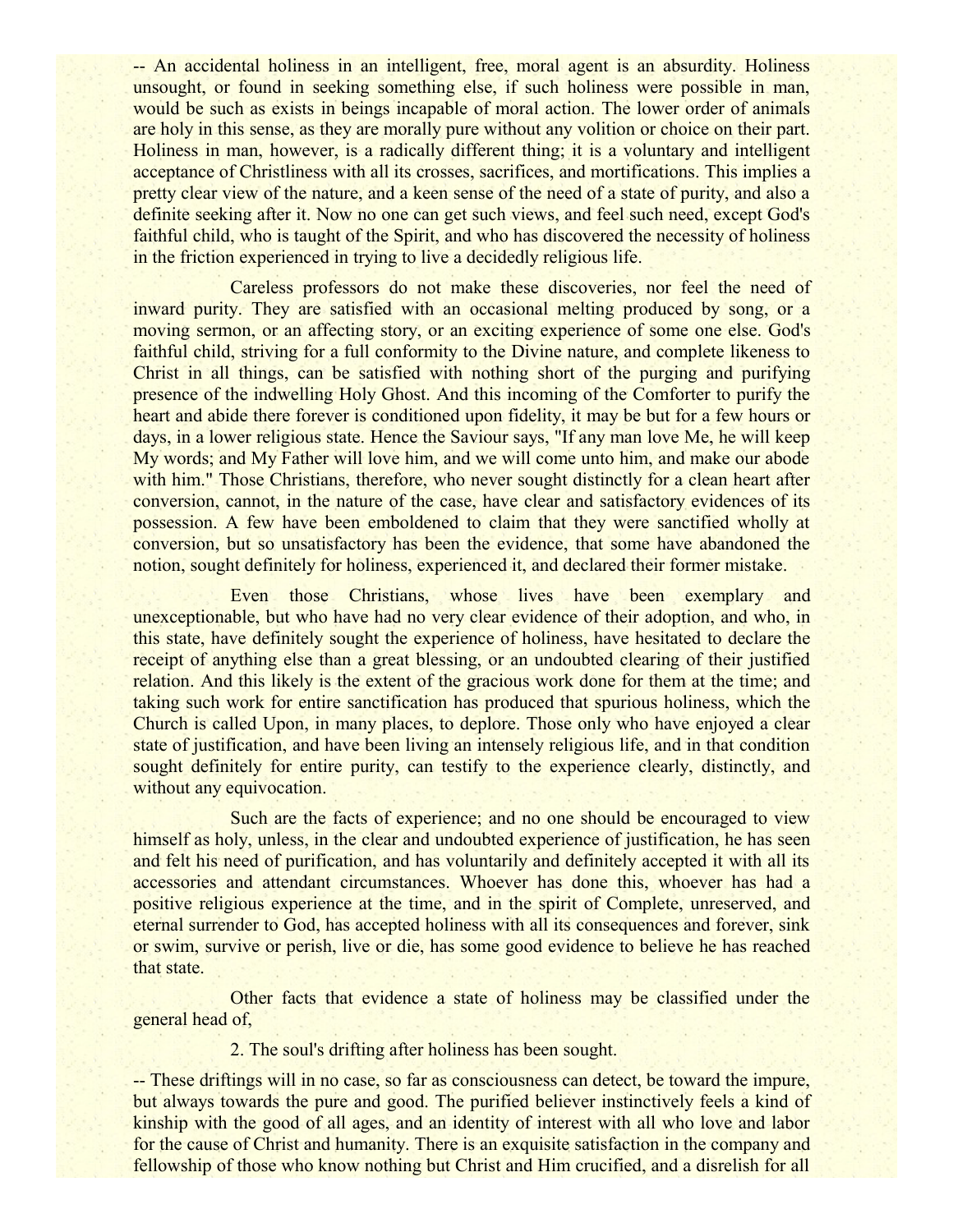company indulging words and acts of vainglory and worldliness. There is a keen relish for pure and holy literature, and a loss of desire to know what is going on in the world, only so far as such knowledge seems to have a useful bearing upon the one great object of personal salvation and the salvation of others. The Bible has become the book of books, and all literature and science seem Comparatively worthless only as they aid in unfolding the wonders of revelation. Those sermons and discourses of elaborate study, which so please the masses by their sparkling beauty and literary finish, seem so alien to the simplicity of the Gospel that they are not relished, and unless the Holy Spirit be manifestly present in them, they seem like other forms of pulpit profanation.

"He stoppeth his ears from the hearing of blood, and shutteth his eyes from the seeing of evil," is the normal action of the heart. Pain is felt at any word that reflects on the Character of any one not clearly convicted or guilty of gross immorality. The eyes turn instinctively from all reading, pictures, and objects that might excite impure desires, and all the senses are closed to the approach of sin. There is an abstaining from the very appearance of evil, without any sense of self-denial, but by the instinctive prompting of a purified nature. There is a sweet and happy watchfulness over the innocent appetites, instincts, propensities, and desires, that none be opened to the suggestions of evil, or indulged beyond appropriate limits. The inward impulses are to forget the things which are behind, and to reach forth to the things which are before, and to press toward the purer and the more heavenly.

In this state there is a clear conviction that all things work together for good to them that love God, and hence there is quiet and restfulness under the disappointments and sufferings of this life. The soul rejoices evermore, prays without Ceasing, and in everything gives thanks. There is a disposition to use all losses, wrongs, abuses, and afflictions of every kind for the soul's discipline in patience, long-suffering, gentleness, goodness, and the other excellent graces. In short, it seems native to the soul to turn everything and every event to its own spiritual and eternal good.

Connected with all this, and much more of the same kind, there is a profound sense of unworthiness, and very humiliating views, at times, of great personal weaknesses and infirmities. There is also, at times, a keen sense of spiritual poverty, a longing desire to get Clear of so much error and inadvertence and an insatiable thirst for God. The soul has dropped its longings for blessings, and got after the Blesser. Happy emotions and joyful feelings no longer satisfy; nothing but Christliness in spirit and action, at home and abroad, in all the departments and activities of life, can now meet the demand. God alone Can and does satisfy the soul and prompt all its driftings.

There is another Class of facts evidencing a state of holiness, which will come more appropriately under the general head of,

3. The outer life.

-- A person in the possession of heart purity finds himself so averse to all worldly glitter and show, that he clothes his person in plainness, adorns and beautifies his home with the same simplicity, and conducts his business without the display of showy advertisements and flaming handbills. He trusts God, and feels no need of such expedients, but an aversion to them. He no longer enjoys fine carriages and fancy horses, but prefers less showy equipments.

In his communications with his fellows he finds himself solicitous to say nothing which will not administer grace to the hearers. He can no longer indulge in light talk, in questionable joking and repartee, much less in uncharitable conversation. He finds himself closely watching his spirit that no pride, envy, worldliness, or any other depraved affection intrude itself into his words or actions. He watches closely that his demeanor be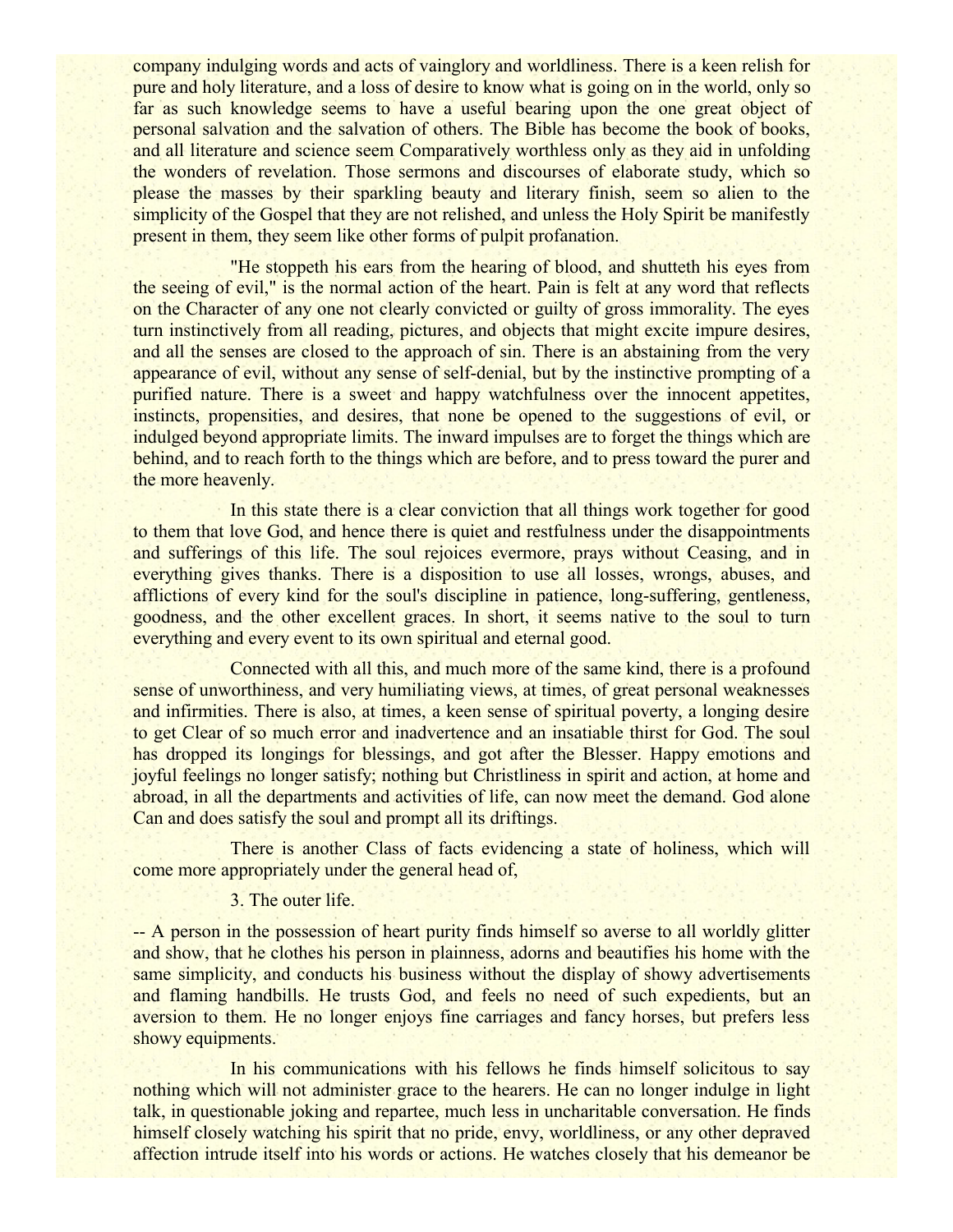without covetousness, and that he exhibits contentment with such things as he has. He does this not only to please God, and satisfy the native longings of his purified nature, but to commend the same grace to others.

Feeling that he and his business are no longer his own, but God's, and that he is running his business for God, he conducts it upon the most rigid principles of honesty. He no longer practices any of the tricks of trade, but buys and sells, produces and consumes, gives and takes, with strict reference to rectitude and the highest good of all parties concerned. He feels that he is God's steward, and, therefore, conducts his business according to the order of the Proprietor, and leaves the responsibility of success or failure with Him.

Hearkening diligently unto the Lord, and eating that which is good, and his soul delighting itself in fatness, he abstains from all worldly pleasures and amusements at variance with the spirit of constant communion with the indwelling Comforter. He Cautiously keeps from all places, and shuns all company, which might endanger his sweet rest, or tarnish the purity of his soul.

He finds himself doing all he Can, Consistently with proper moderation and other duties, to spread the great salvation. He talks of it at home and abroad; he testifies to the power of grace to save from all sin whenever and wherever proper opportunities areafforded. If he can write he uses his pen if he has money to spare, he circulates holy literature; when time and means permit, he goes abroad to receive and impart light upon the wondrous theme; and, in short, holiness is the all-absorbing subject of his thoughts, words, and actions, and gives coloring to his whole outer life. Such are some of the facts which assure the entirely sanctified person that he has reached that desirable state. But it may be doubted whether, under such profound convictions of unworthiness, and humiliating views of personal weaknesses, as holy persons experience at times, these facts could satisfy the mind upon a subject of such moment, without another and still more convincing evidence, viz: - 4. The witness of the Holy Spirit.

-- An apostle has said, "Now we have received, not the spirit of the world, but the Spirit which is of God; that we might know the things that are freely given to us of God." When the Spirit convinces of sin, He witnesses so clearly to this, that the convicted person feels and knows that he is a sinner. No logic can convince him to the contrary, while this witness remains. He has the "spirit of bondage to fear." When he goes to God with penitence and faith, and obtains pardon, the Spirit witnesses to this state as clearly as to the former. The convert now feels and knows that he is in favor with God. He now has "the Spirit of adoption, whereby we cry, Abba, Father."

When again the Spirit convinces the believer of remaining carnality, he feels and knows that the "flesh lusteth against the Spirit, and the Spirit against the flesh." No logic can Convince him to the Contrary. And when he goes to God again and cries with faith, "Create in me a clean heart," the Spirit witnesses as clearly as to any former work or state, that the blood cleanseth from all sin. The purified believer now feels and knows that he is pure. The "Spirit of holiness" now assures him of this as one of the things freely given to him of God. The witness in this case is just the same as the witness to condemnation or justification, except it is to another fact - the fact of purification.

Dear reader, try yourself by these marks; for though some of the facts stated under general heads may be too specific, or too much colored by the writer's personal experience, to suit every case, yet they will be found helps to a holy life.

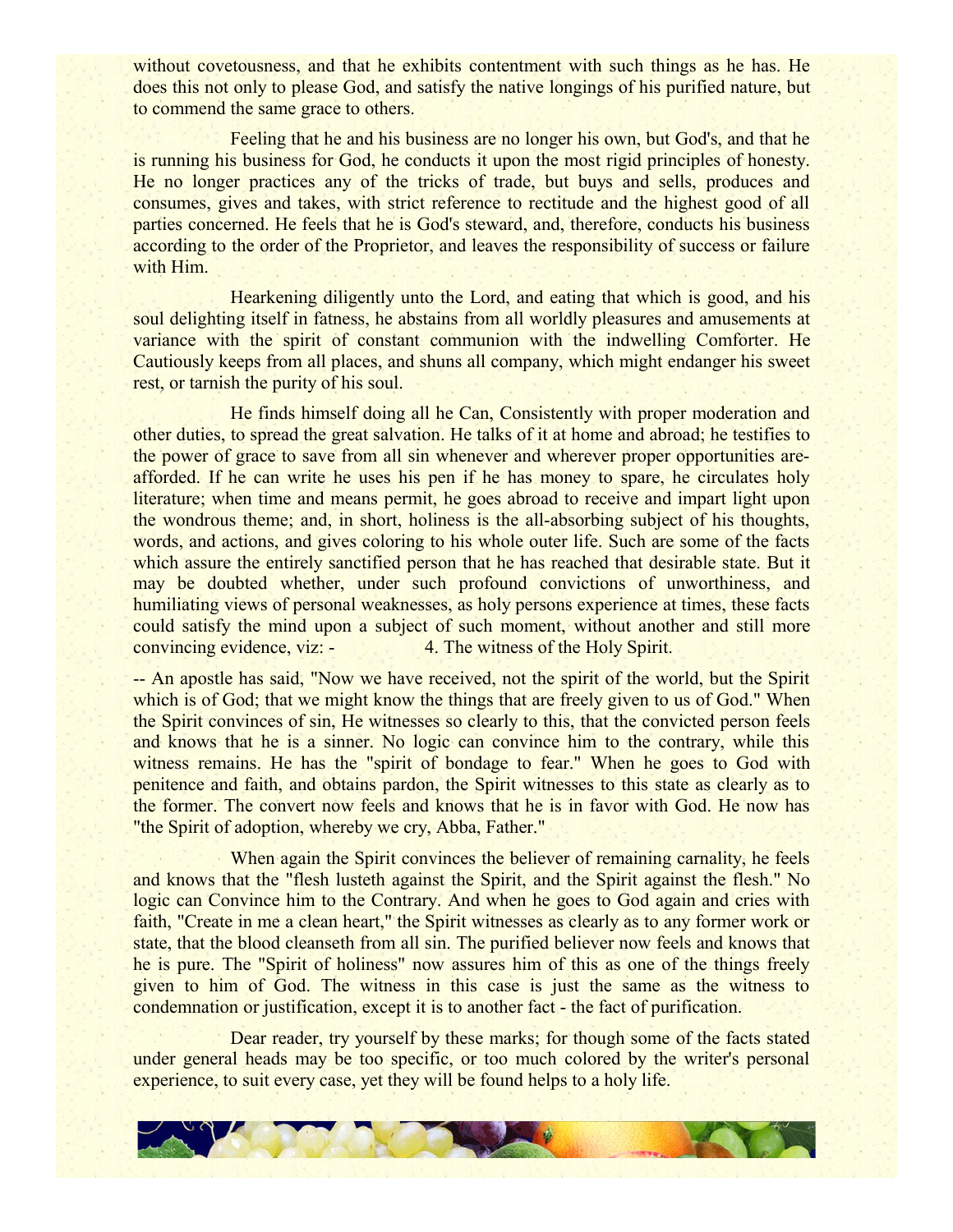## 11. HOW RETAINED

### "*Be ye holy*" -- I Peter 1:16

The text urges a continuous holiness. The voice which now commands, "Be ye holy," will continue to utter the same; and the heart which now responds and experiences holiness, may continue to respond and experience the same. It is not necessarily a transient, nor an intermittent state, but may and ought to be a state of constant and uninterrupted purity, deepening and becoming more fixed and permanent through the passing years. To insure this the purified Christian must observe several precautions, a few of the more important of which will now be stated.

### 1. It must be remembered that Christ is our sanctification.

-- It is not meant that Christ is our sanctification in such a sense that we will not need personal purification, but in such a sense that we shall not be concerned about the peculiar experiences that may attend His indwelling. Every holy person will have, at times, such new and strange experiences, and will meet with others whose experiences are so different from his own, that he will be in danger of casting away his confidence, unless he remember that no peculiar form of experience, but Christ, is our sanctification. If some ideal of feeling, some frame or state of the mind, or some form of blessing rather than the indwelling of the Blesser be the object of the pursuit, there will be no preparation for the fulfillment of the promise, "I will lead them in paths that they have not known."

In the spirit of complete, unreserved, and eternal surrender to God we must receive Christ for all He has engaged to do for us, letting Him work in us to will and to do, shaping our frames of mind and feelings to suit His own infinite wisdom and love. With this understanding we shall be enabled to hold on to the Sanctifier, whether the attendant experiences are understood or not.

2. It must not be forgotten that the Comforter comes to abide forever.

-- In reference to this experience the Saviour has said, "If ye love Me keep My commandments, and I will pray the Father and He will give you another Comforter that He may abide with you forever." One reason why some purified believers lose their conscious purity is they forget that the Spirit comes to ABIDE; and when they do not feel His presence or inworkings, they yield to the temptation that He has removed, go into unbelief, and lose the blessed experience. There is no reason to conclude that the Comforter has departed while there is no consciousness of sins committed. The witness being for the time suspended or interrupted affords an opportunity to "receive the promise of the Spirit," and to "follow on to know the Lord" upon the basis of simple trust.

If there should be a consciousness of sins committed, there should be an immediate confession and renunciation, that the Spirit, grieved and withdrawn, may return to the heart, and work out the grand results contemplated in the soul's purification. But if there be no consciousness of sin committed, the Spirit is still present, and the remembrance of this fact will fortify the believer against the temptations which are liable to arise upon a subsidence of joyous emotions, or an interruption of the sensible workings of the Spirit. It is essential, therefore, to the retention of a state of holiness, to keep in mind that the Spirit does not come to tarry for a night, or to make short though frequent visits, but comes to ABIDE FOREVER, and nothing can remove Him but conscious and willful sin.

3. The grace of entire sanctification must be used.

-- Muscular strength and intellectual vigor cannot be retained without use. The vital and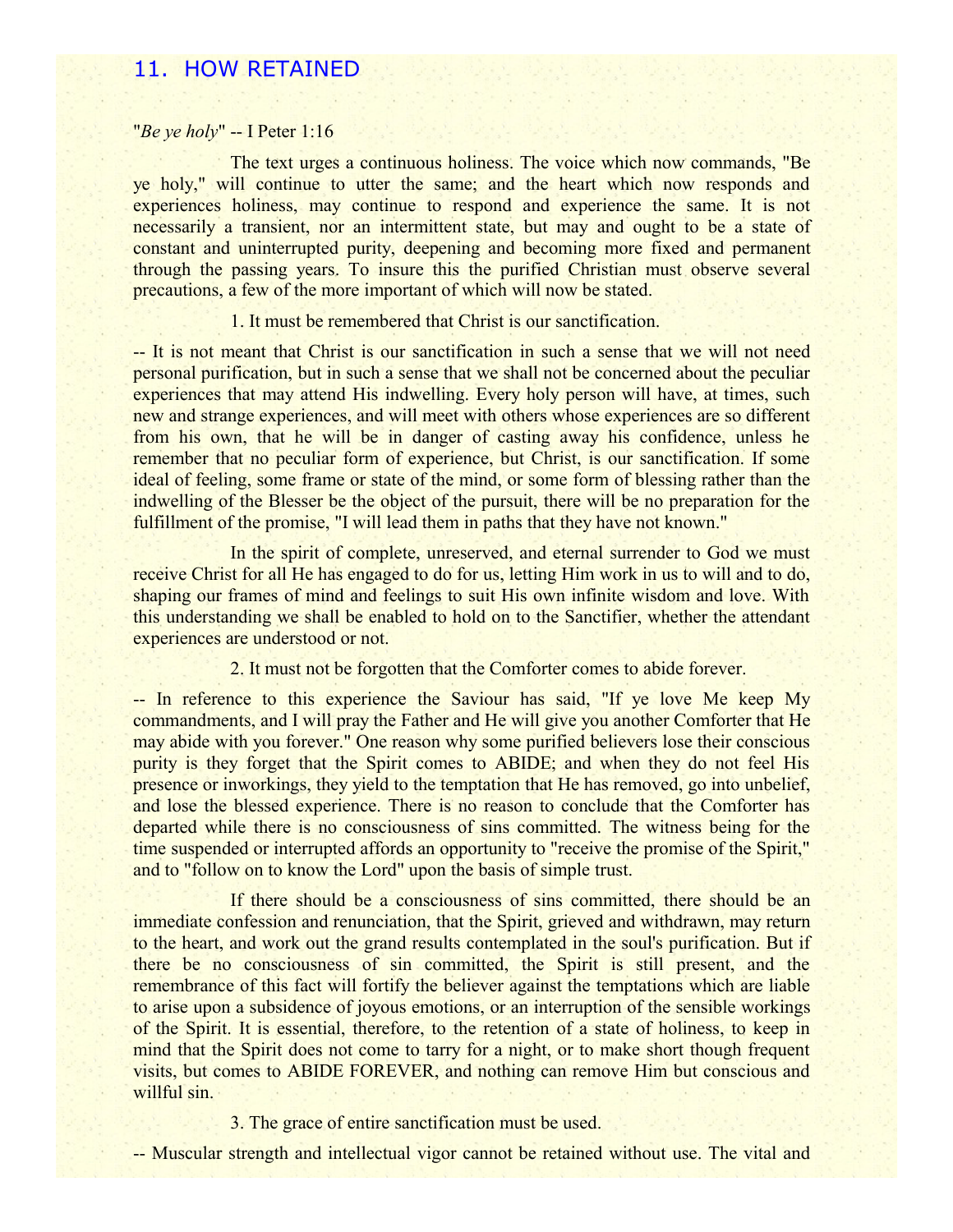nervous forces run down through inaction. So no gracious state can be retained without exercise. Conscious pardon and adoption cannot be retained by acting the part of a penitent seeking salvation. Neither can perfected holiness be retained by acting the part of one in a lower religious experience.

God does not light a candle to put it under a bushel, but on a candlestick. It is His nature to communicate Himself to His creatures, and when He purifies a soul He does it for the two-fold purpose of saving that soul, and cutting a new channel through which he may impart the same great grace to others. Not to use the grace of entire sanctification, therefore, would be to defeat one of the evident purposes of its bestowal.

Religious teachers have declared that they lost the precious experience of purity while getting sinners converted, because they did not at the same time press believers after holiness of heart. And what some have openly declared, others have felt to be painfully true in their experience. The reason is they do not face the opposition, speak upon the subject, confess the grace, urge the Church to its attainment, and make direct and personal effort to lead believers into the cleansing fountain. This neglect results not only in the loss of the sweet realization of holiness, but also the power which it inspires. Hence it is often said, and with too much truth, that many of those preachers who are known as the advocates and professors of holiness are no more successful in church work than their brethren who make no such claims. This is because they have lost the power of holiness by not enforcing it upon their flocks. For this cannot be said of those who really experience, preach, and insist upon believers seeking holiness at once. These preachers do, as a matter of fact, make a stir, and have revivals of religion on all their charges. Holiness, therefore, like every other gift, is retained by its use. Another precaution necessary to retain this grace is,

### 4. Constancy and diligence in business.

-- God intends every one to follow some legitimate calling, and to prosecute it with energy and zeal. Proper devotion to some honorable and useful business is the only natural security against vice and the corruption of the moral sense, and is a necessity in a truly religious life. An aimless existence, or one without any business, is incompatible with a virtuous life, much more with a high state of moral purity. Not only is some calling necessary, but a calling conducted with constancy and diligence in all its departments, on righteous principles, and for God, is essential to the retention of the entirely sanctified state.

Ministers of religion must preach a symmetrical gospel, giving due importance t9 all its themes. Repentance and faith must be preached to sinners, holiness to believers, and diligent effort must be made to save all. Preachers cannot retain the experience of purity and habitually neglect any ministerial duty, or knowingly give undue prominence to any one thing. And as holiness is the central idea of Christianity, it must have a central position in the ministrations of the pulpit.

Laymen must be attentive to their business, though it may seem to have a mere secular character. The trade-mark of all legitimate business, in the life of holiness, is "HOLINESS TO THE LORD." Many laymen, upon receiving the experience of purity, are impressed that they should abandon their secular calling for more active evangelistic work. The experience of holiness creates a longing to see others saved, and inspires with impulses to labor for that purpose. Taking advantage of these impulses and impressions, the enemy sometimes leads the simple-hearted to abandon their secular calling for a work for which they are not qualified, and to which they are not called of the Lord, and getting them into financial difficulty and religious disappointment, destroys their peace and usefulness, and possibly, in some cases, the soul itself.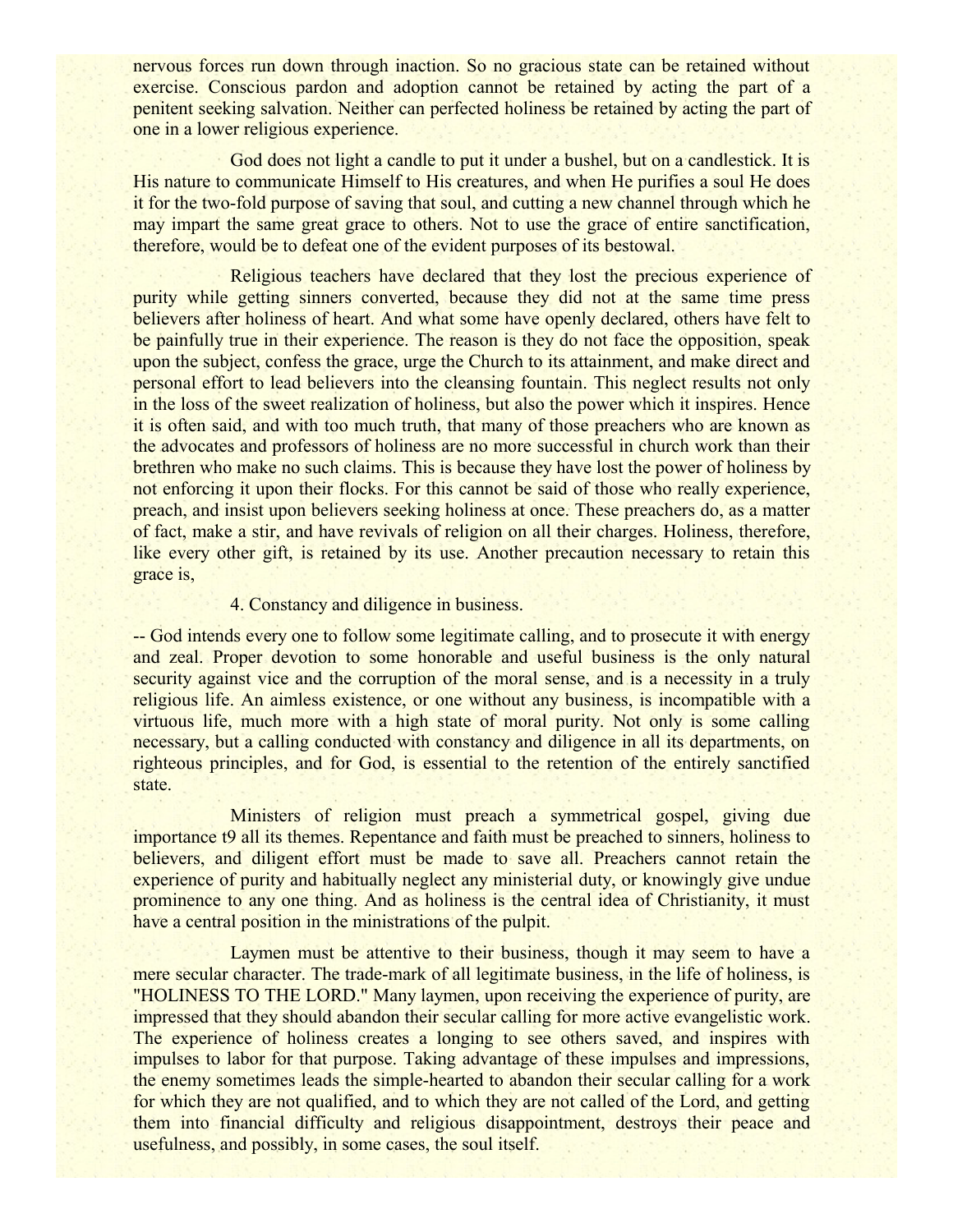Let all, therefore, who enter this experience be in no haste to change their life-calling, if it be a legitimate business, for any other employment, however closely allied to the more direct work of soul-saving. These longings to save souls are most likely the Spirit's promptings to make effort in saving those associated in business, such as partners, clerks, apprentices, journeymen, customers, patrons, laborers, helpers, etc. There may be persons who will be called of God after their sanctification to change their secular calling for evangelistic work, but this will be made very clear to them in due time.

The question, "Lord, what wilt Thou have me to do?" was the inquiry of Paul before he was filled with the Holy Ghost. After that baptism, he never asked that question again, but proceeded to do what opened up before him as duty. So all living the life of holiness should do that work for God which opens up to them in connection with their life-calling. They should be willing to do the little work which comes to their hand, instead of spending their time in inquiry for the place and manner of bestowing their gifts so as to do something marked and marvelous. This blunder has destroyed the usefulness of many mistaken and misled Christians. Be contented, therefore, to stand complete in all the will of God just where you are, in your present business, and with your present surroundings, until Providence changes your positions and relations.

that,

It must be remembered, as the last precaution to be named in this chapter,

5. Holiness is retained just as it was obtained.

-- The believer, in reaching the experience of purity, turns away from all appearance of evil, accepts all the will of God, and by simple faith receives Christ as his sanctification. The purified believer, therefore, retains the sweet experience by continuing to turn away from everything objectionable in his physical life, in his domestic life, in his social life, in his business life, in his church life, and in the life which he lives in himself with his God; by continuing to hold himself a living sacrifice, holy, and acceptable; by continuing to be, to do, and to suffer all the will of God; and by continuing to receive Christ by simple faith as his wisdom, righteousness, sanctification and redemption. As the seeker of purity reads and studies the Word with the deepest interest and most earnest prayer, as he attends upon all the means of grace with scrupulous care, and as he looks expectantly in all these means of grace for the cleansing; so he retains the cleansing by cherishing a profound respect for. the Holy Scriptures, reading them as much as possible, making them the man of his counsel, attending upon all the means of grace, private and public, aiding in all legitimate church work, and receiving Christ in all these as a present and complete Saviour.

The vows made in the consecration and covenant engagements, which preceded the experience of holiness, must be carefully and conscientiously paid, unless it be made clear that some of them were not divinely imposed. But so far as they appear of divine origin must be met. What has been done: this, must, as far as possible, be undone. If at all practicable, the wrongs practiced on others must be made right; slanders must be confessed and recalled; moneys taken by sharp dealing must be refunded; and everything of the kind involved in the purposes of one in a scriptural pursuit of holiness, must be attended to after the experience is reached, if not before, or it will vitiate and forfeit this gracious state.

In short, having entered the strait gate, the way, which is as narrow as the gate is strait, must be continually traveled. It is said of this way, "The unclean shall not pass over it." To travel it, therefore, is to shun all appearance of evil and to keep pure.

Reader, have you entered the strait gate, and are you walking the narrow way? If so, keep in mind that the Comforter has come to ABIDE; and when you are not sensible of His inworkings, don't yield to the temptation that He has departed, nor cast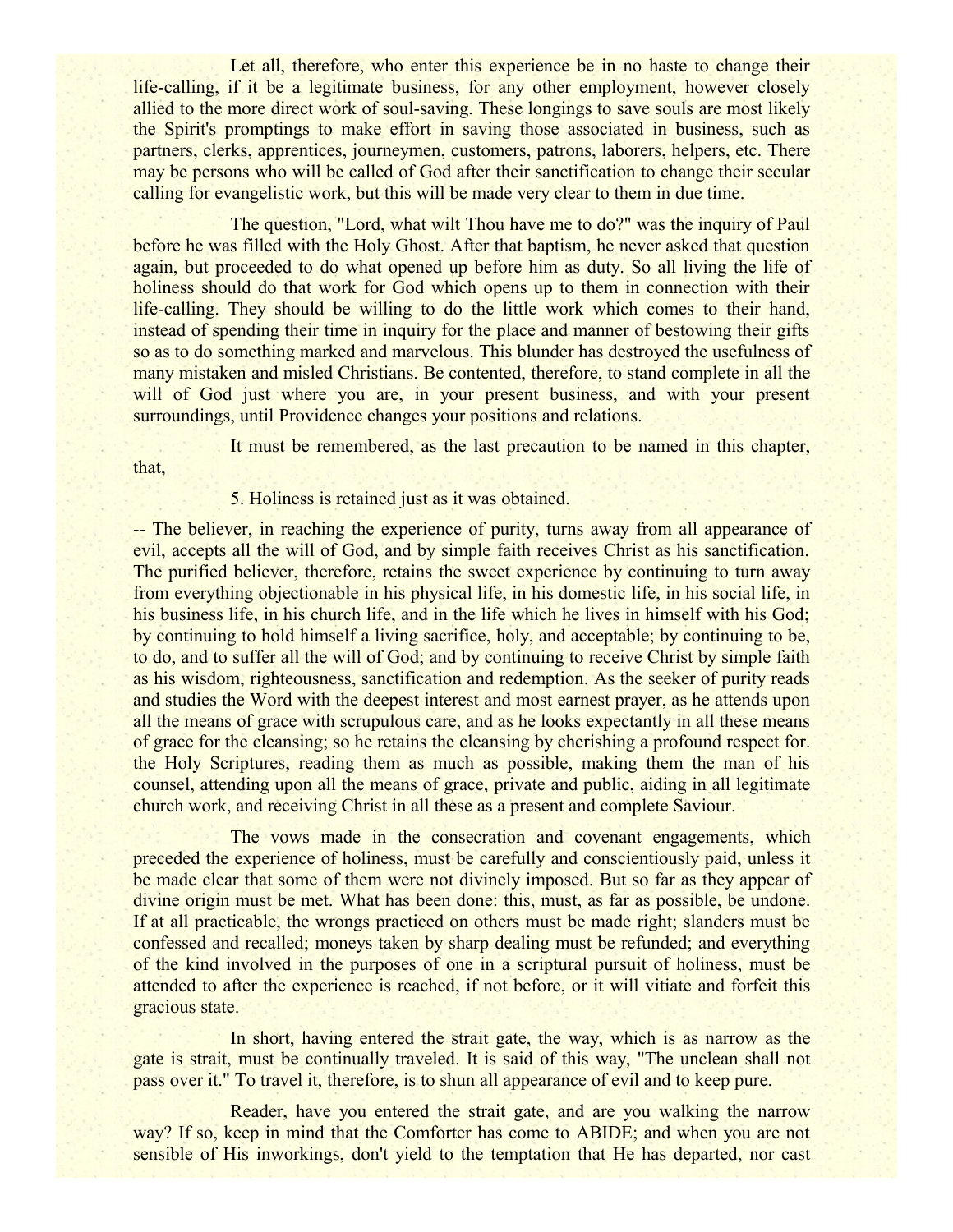away your confidence, but hold yourself a continual sacrifice to God, and ere long you will be conscious again of His indwelling, and soon you will be so established that you will be as much at rest in the absence of joyous emotions as when they are present. "As ye have, therefore, received Christ Jesus the Lord, so walk ye in Him; rooted and built up in Him, and stablished in the faith, as ye have been taught, abounding therein with thanksgiving."



## 12. HOLINESS -- CONFESSED

## "*Be ye holy*" - I Peter 1:16

A state of holiness should be clearly and definitely confessed. The honor of Jesus, who saves His people from their sins, and the interest of all who need this salvation, demand such confession. The physician who successfully treats obstinate diseases has a right to the testimony of those whom he has cured; and they would be guilty of inhumanity who would, lest they might be misunderstood or persecuted, refuse to make known to their suffering fellows the means of recovery and happiness. Nor would it ever be suspected that persons cured of dangerous maladies were boasting of themselves, or parading their personal excellences, when they would declare the methods, manner, and facts of their healing.

It is not the object of this chapter, however, to discuss the obligation of the entirely sanctified to declare their state, but rather to inquire into the when, where, and how of such confession. The Christian world, at present, very generally acknowledges the obligation to confess at some place, and in some form, what grace has done, but raises various questions upon the time and manner of confession. Hence, it is an interesting and important inquiry: When, where, and how shall this confession be made?

1. When and where holiness shall be confessed.

-- Some counsel such great care respecting the persons before whom the confession is made, that it would be hazardous to attempt it before any promiscuous assembly, and rarely ever safe even before any select company. The advice of Wesley upon this point is so reasonable and so scriptural that it ought to be acceptable to all Christians in every age of the Church. He says: "It would be advisable not to speak of it to them that know not God; (it is most likely it would only provoke them to contradict and blaspheme;) nor to others, without some particular. reason, without some good in view." This counsel involves two vital points, first, that the confession be made with some good purpose in view, to benefit ourselves and others, and, secondly, never made to such as would not be benefited, but would be led to contradict and blaspheme. This is certainly wise, scriptural, and suited to all ages and all people. It leaves each one free to determine his duty in the matter of confessing holiness, as he has largely to do in many other religious duties, by the character and condition of the people among whom he lives and labors.

In Wesley's day there were only a few who believed it possible to enjoy conscious pardon, and a confession of the witness of the Spirit to that state was more than the masses could endure. To declare, therefore, at that time a consciousness of entire inward purity, would have seemed to the masses about as wild as to declare a consciousness of living in the glorified state while here in the body. Hence the great danger of getting out of place in confessing holiness in that day. Now the conviction almost universally prevails that Christians ought to have the witness of the Spirit to their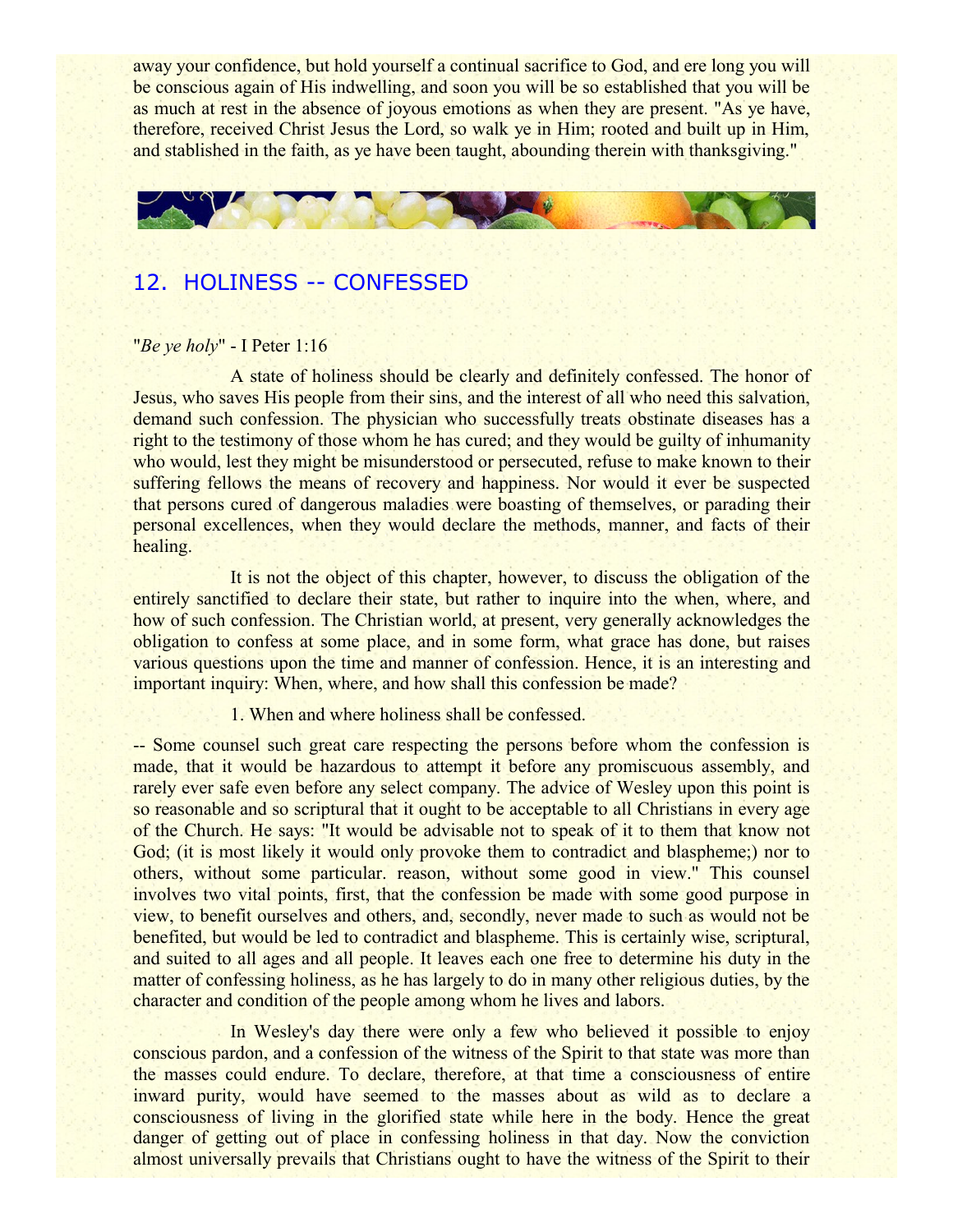adoption, and, moreover, there is a very general conviction that there is an advanced religious experience of some sort attainable in this life. Such is the general prevalence of this notion to-day, that the confession of holiness by exemplary Christians, rarely, if ever, causes any to blaspheme, even among those who are supposed to know nothing of God. And when "contradiction and blasphemy" are awakened by such confession, it universally happens among those who are members of the Church, and are supposed to know better. It is doubtful whether an assembly could be collected, to-day, in Protestant Christendom, for the purpose of religious instruction, before which it would be improper for an entirely sanctified believer to declare, in a becoming manner, and with appropriate language, his state, if testimony and the relation of religious experience were the order of the meeting. A few formalists in the Church might be offended, as, indeed, they might be at the statement of some other form of evangelical truth, but many more would be gladdened, edified and encouraged by such testimony.

A minister who enjoyed the experience of holiness was preaching some years ago to a large and mixed congregation, in which sat an intelligent, but unconverted, student in one of the universities. The preacher was led in his discourse to give a fragment of his experience in the matter of entire sanctification. The unconverted student listened with deepest interest to the recital, and received such new and elevated notions of Christianity, that after the service closed, he retired to his lodgings and commenced at once to seek for the great pearl, nor did he weary until he was converted, and, in a few months afterward, experienced the great interior washing. That student became a missionary and preached Christ and a full salvation in Farther India. Little did that preacher think, when he was hesitating as to whether he should give his experience on the subject of holiness to that mixed assembly, that fidelity to his convictions would wake, in that far-off land of Burma, a voice for old-fashioned Methodism -- for a Methodism whose central idea and crowning tenet is holiness. If more of such testimony were given in such assemblies, such isolated cases as the above would be common occurrences.

Dr. Daniel Steele tells us that when he received the experience of holiness, "The joy for weeks was unspeakable. The impulse was irresistible to speak of it to everybody, saint and sinner, Protestant and Papist, in public and in private." Such an impulse in one so highly cultured, and so filled with Bible truth, and so filled at the same time with the Holy Ghost, would seem to indicate very clearly the Divine will on the time and place of confessing purity. There can be but little doubt that the time has arrived when God calls His Church to awake, and declare to all the world, as an experimental fact, what has long been held as a theory, that "Though your sins be as scarlet, they shall be as white as snow; though they be red like crimson, they shall be as wool." If, however, any one should have good reason to believe that his confession of holiness would do no good at any given place and time, he should, of course, withhold it, whatever might be the force of an impulse to declare it.

### Notice next,

### 2. The manner of confessing holiness.

-- On this point many counsel so much care about the spirit that should be manifested, the language that should be used, the sense of unworthiness that should be avowed, and other things of the same kind, that the confession would be so cumbered with rhetorical expletives and human shams, and so destitute of Christian simplicity, that it would be more against than in favor of the cause of holiness. It seems to the writer that no definite rules should be laid down for the confession of holiness; that the moral instincts of the purified believer, and the Holy Ghost in him, will be all the rules necessary; that these rules will vary with the intelligence and culture of each believer; that rules natural and easy for some, would be very unnatural and forced for others; that each one ought to be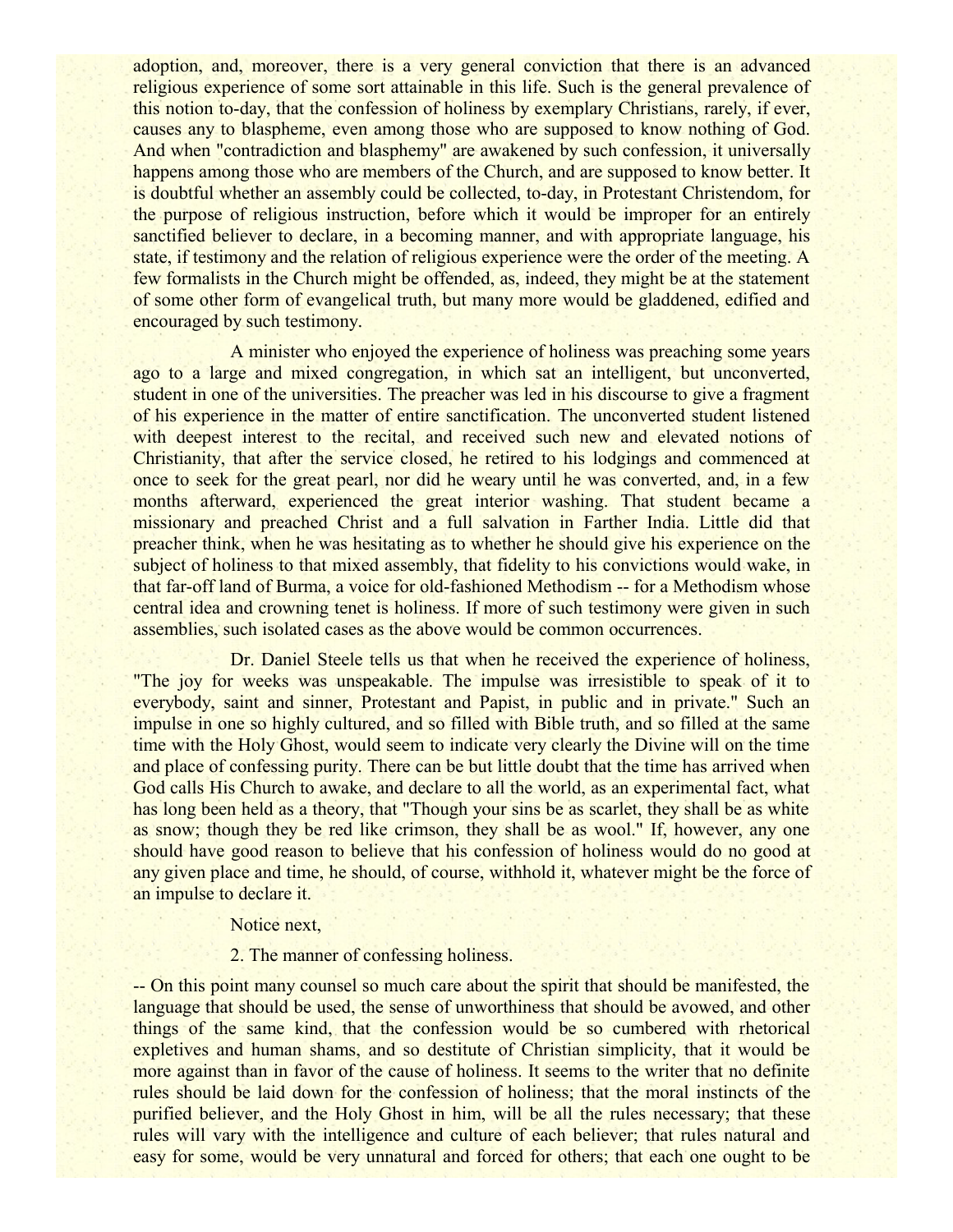left free to give his testimony in his own easy and natural way; and that while some might be offended at the distasteful manner in which the more uncultured would give it, that the greatest possible amount of good to all would be reached in this way. Still, however, some general suggestions might be made with profit to all, and that would help each one to determine what might be proper for him, with his personal peculiarities and particular environments, in making his confession of entire sanctification.

It is vital to the cause that the testimony be given with a meek and humble spirit. Everything like self-exaltation is so foreign to the nature of holiness, that any manifestation of the kind destroys the effect which such testimony is designed to have, and repels rather than attracts sincere persons. Of course, therefore, this matter should be guarded; but if too much attention be paid to it, if the declarations of weakness and unworthiness be too profuse, if there be an overstrained effort to guard these points, the confession will savor more of spiritual hypochondria, or downright hypocrisy, than Christian simplicity and purity. To insure a manifestation of true meekness and humility in the confession, let every one BE SURE that he has reached and retains the experience of holiness, and make the confession in his own way, for the purpose of benefiting others, and without any effort to conform strictly to any rules that others may lay down.

Next to the spirit, the language used is important. Failure here, it is believed, has been a prolific source of offense to well-meaning and sincere people. Some have certain set phrases by which they state, and Sincerely, too, their experience, until it becomes offensive to those who know nothing of the experience, and whom it should be the purpose to lead into this precious grace. This continual sameness in statement leads the uninitiated to think that these professors have learned their statements very much as a parrot learns its scanty language. Wesley's direction on this point, like the counsel of that great and good man on all spiritual matters, is invaluable. He says: "Be particularly careful in speaking of yourself; you may not, indeed, deny the work of God; but speak of it, when you are called thereto, in the most inoffensive manner possible. Avoid all magnificent, pompous words; indeed, you need give it no general name; neither perfection, sanctification, the second blessing, nor the having attained. Rather speak of the particulars which God hath wrought for you. You may Say, 'At such a time I felt a change which I am unable to express; and since that time I have not felt pride, or self-will, or anger, or unbelief; nor anything but a fulness of love to God and to all mankind."'

There are several points in these directions which it would be well for persons confessing the experience of holiness to carefully study. (1.) "You may not deny the work of God," either in whole or part, but state the truth, the whole truth, and nothing but the truth. Attention to this would protect against that false modesty which is apt to state less than the truth in this glorious experience. (2.) In stating the whole truth it should be done in 'the most inoffensive manner possible." Proper attention here would increase the usefulness of many professors of holiness. (3.) Where there is an ignorant prejudice against certain terms, for such prejudice is always based upon ignorance of some kind, the blessing need be named "neither perfection, sanctification, the second blessing, nor the having attained." There are places where the cause of holiness would be served better than it now is, if its friends would observe this counsel. (4.) "The particulars which God has wrought," rather than names or forms of expression, should be the things stated. By directing attention strictly to the "particulars" of experience, and faithfully stating them, rather than adopting certain formulas of confession, would better instruct and edify the Church, because there would be a true and scriptural variety in the testimony. (5.) Among the " particulars " should be named "a time " when this work was wrought. The purified. believer may not be able in every case to name the hour or even the day in which this work was wrought, but there was a crisis in his religious experience so marked that he can refer to a "time," a few days or weeks, within which this interior cleansing took place. As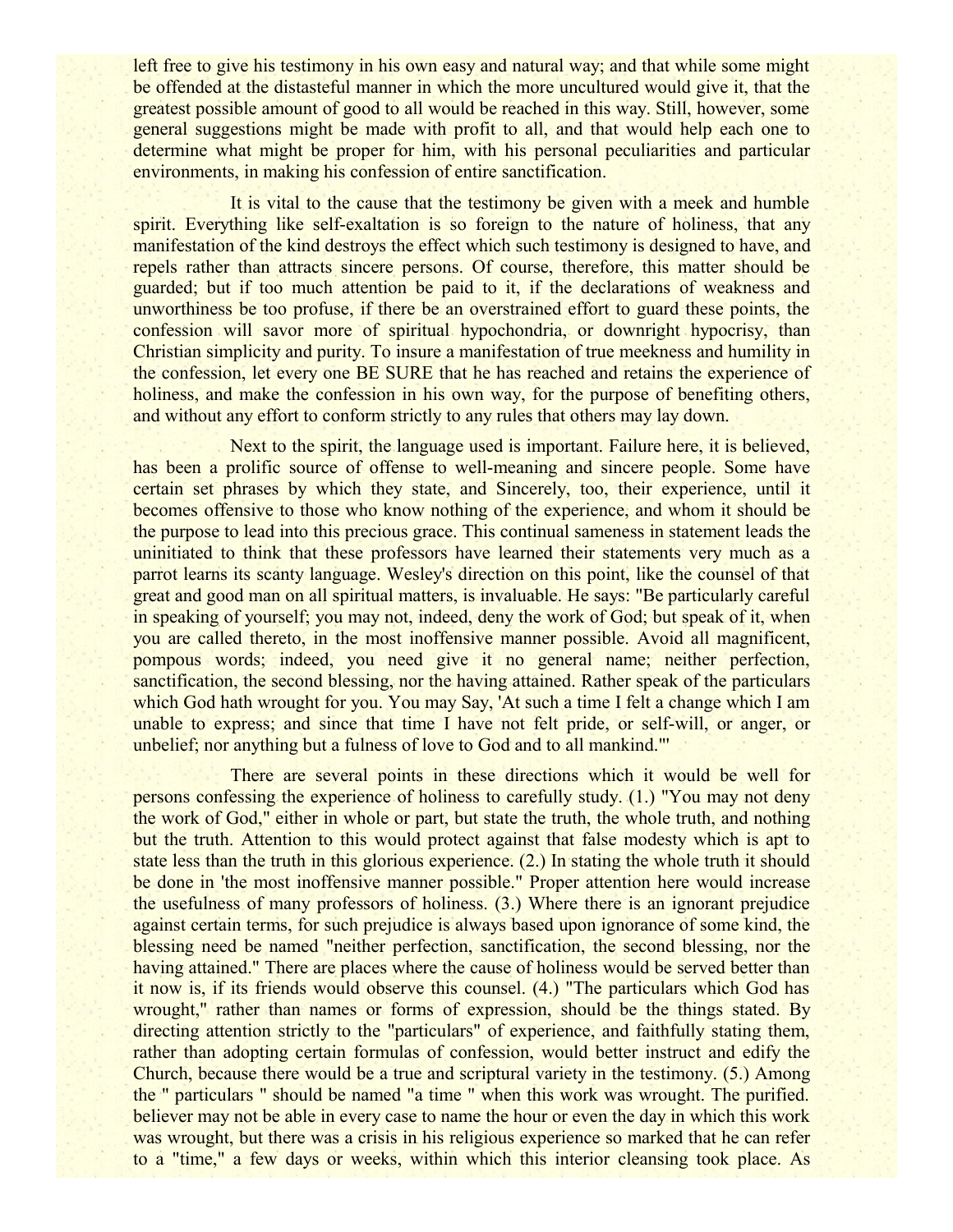Wesley taught that "the opinion we are wholly sanctified when we are justified is mischievous" and "is attended with the most fatal consequences," the "time" he mentions in his counsel must, of course, be subsequent to conversion. Wesley regarded this as a vital point in the confession of holiness-perhaps put more stress upon it than most of his followers have done. (6.) Another vital particular in the form of testimony recommended by him, is "a change" so remarkable that there is felt since, "no pride, or self-will, or anger, or unbelief; nor anything but a fulness of love to God and to all mankind." A confession of entire sanctification involving these particulars, and made with these precautions, by persons enjoying the experience, no matter what may be the terminology employed, must honor the Master and edify the Church of God.

Upon a subject of such acknowledged importance we might expect the Scriptures to furnish, either by direct or implied teaching, all the light needed. And since there is a diversity of opinion upon the proper manner of confessing holiness, the next chapter shall be given exclusively to an inquiry into the inspired precedents upon the subject. And it may be stated in advance that the time, and place, and language, and manner of confession by sacred characters were as varied and diversified as their personal peculiarities, their conditions, their associations, and their particular environments.



# 13.. HOLINESS --AS CONFESSED BY BIBLE CHARACTERS

### "*Be ye holy*" -- I Peter 1:16

What light do inspired precedents throw upon the matter and manner of religious testimony? To answer this question fully would require vastly more space than can be allowed to this article. The writer and the reader must be contented with a single selection of the more striking statements from a few of the prominent among sacred characters. These selections will be made with particular reference to that form of religious testimony called the confession of holiness as distinguished from a common confession of Christ and a general religious life. We commence with,

1. Job's confession.

-- In chapter 31:5-8, we read this bold and confident language:

"If I have walked with vanity, or if my foot hath hastened to deceit; let me be weighed in an even balance, that God may know mine integrity. If my step hath turned out of the way, and my heart walked after mine eyes, and if any blot hath cleaved to my hands; then let me sow and another eat; yea, let my offspring be rooted out." In this declaration of personal purity there are a few particulars bearing upon the subject under investigation. (i.) The language is a clear affirmation that he was positively certain of both inward and outward holiness; that he was perfectly sure that the thoughts of his heart, the looks of his eyes, the acts of his hands, and the steps of his feet were righteous in the sight of God. (2.) So sure was he of these facts, that he challenged an investigation and desired to be weighed in an even balance that his statements might appear as truthful to others as they were to his own convictions. He affirms his willingness to risk the happiness of his own future, and that of his posterity, upon the truth and reality of his pretensions. (3.) The statement is a declaration, not of a past, but a present experience, without any allusion to its beginning, whether at conversion or after, or how it was reached, whether by gradual approach through growth, or instantaneously by the Holy Spirit. These were not points of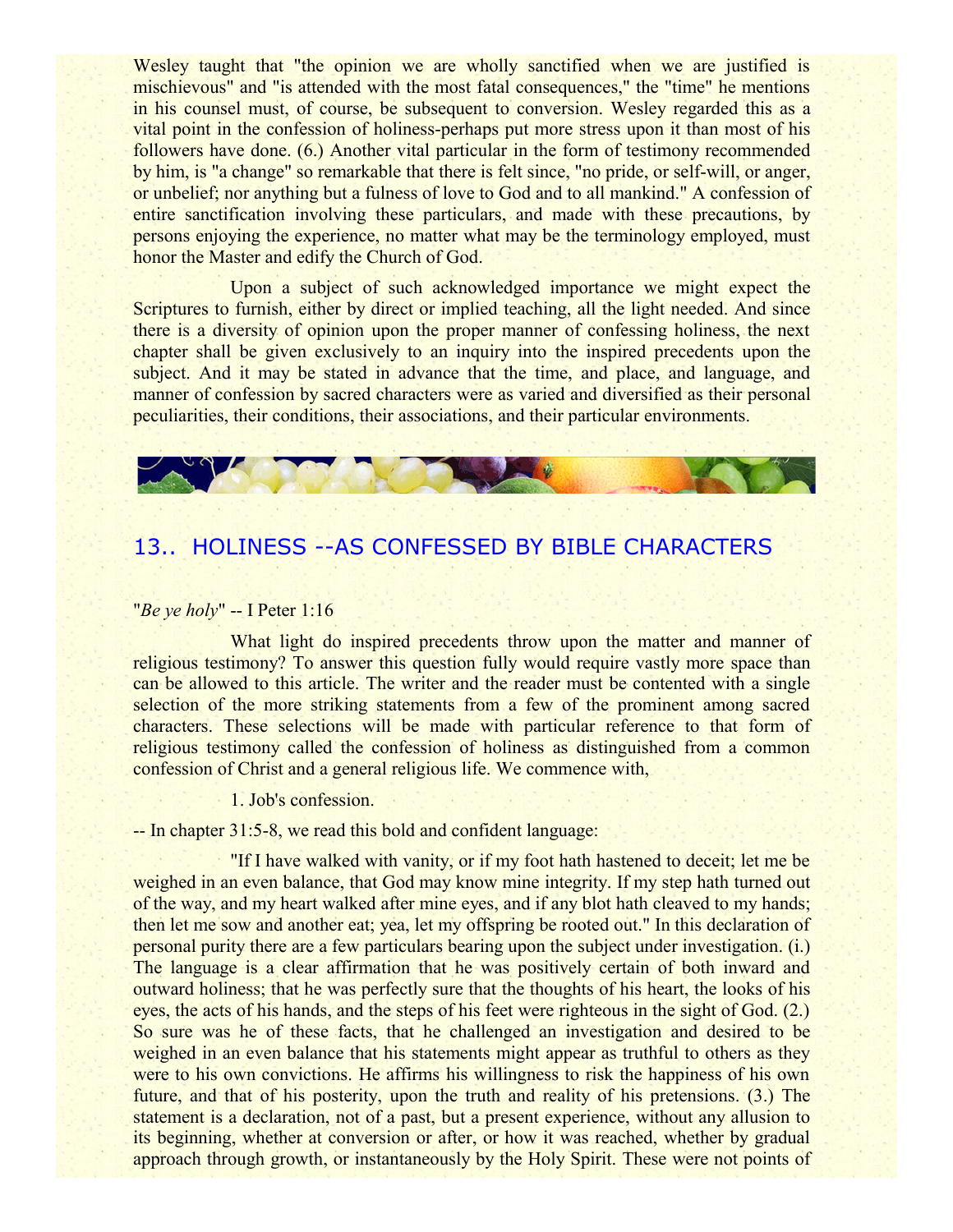interest at the time; they may have been at other times, and may have been, for aught that is revealed, frequently stated but not recorded. (4.) It is important to note that Job made this statement and much of the same kind recorded in the same chapter, to quondam friends who had lost confidence in his piety, and who had embraced the foolish notion that the heavens, which God pronounced good when He made them, were unclean in His sight, and that the unfallen angels were charged with folly by Him, and, consequently, that man in his best gracious state was "much more abominable and filthy."

The gracious state declared in this testimony, the positive assurance with which it is done, the boldness of the language used, and the skepticism of those to whom the statements were made, are all suggestive, and would be regarded as wild and reckless by those who have taken their stand on what they call the "moderate side of testimony." The next selection is from,

### 2. The Psalmist's confession.

-- There are so many allusions to personal religious experience in the Psalms, and all so fragmentary that it is difficult to select one giving the greatest number of particulars. Some of these allusions present one, and some present other points of interest. The selection made is from Ps. 66:1619. "Come and hear, all ye that fear God, and I will declare what He hath done for my soul. I cried unto Him with my mouth, and He was extolled with my tongue. If I regard iniquity in my heart, the Lord will not hear me; but verily God hath heard me; He hath attended the voice of my prayer." The points of interest in this confession bearing upon the subject of present inquiry are: (1.) The possession of unquestionable heart purity. He presents this in logical form. He had reached a point in experience, not reached by all good people, where he saw that sympathy with, or inward affinity for, any form of iniquity would close the divine ears to his prayers. But God heard him, and attended to the voice of his prayer, and hence he could not have any sinful affinity and his heart must be clean. This keen spiritual discernment into the necessity of inward purity is a post-conversion experience, and, then only, to those who give all diligence to advance in the divine life. (2.) The Psalmist is careful to state that this experience was not the result of excellences cultivated, but was something which God had done for his soul. This is a vital point, and ought always to be stated in giving testimony to purity, unless it be clear that the auditors will so understand it. (3.) The auditors selected by the Psalmist were those who feared God, and would be edified and helped by his testimony. In this respect he showed much more caution than Job, who declared his purity to skeptics who were offended at his statements. This difference in the practice of sacred characters is suggestive to those inquiring for their own personal obligation in this matter. The selections from the Old Testament will close with a notice of:

### 3. Isaiah's confession.

-- We find this confession of holiness, with some interesting details of the time and manner of receiving it, in chap. 6:1-8. As the passage is too lengthy for quotation here, the reader is requested to find it in his Bible.

There are several particulars in this interesting account of the prophet's entire sanctification to be noticed. (1.) A time. In the year that King Uzziah died, which according to the received chronology, was some two years after his call to the prophetic office, and, probably, after he had exercised some of its sacred functions. (2.) The particular circumstances under which the work took place. He saw a vision of God and angels, and heard them speak, and witnessed the moving of the door posts, and other physical phenomena produced by the voice. (3.) Connected with this scene he obtained a clear view of his Own spiritual defilement, and the defilement of God's professed people among whom he dwelt. This insight, with more or less clearness, into personal and general corruption always precedes the experience of entire sanctification, and may form a part of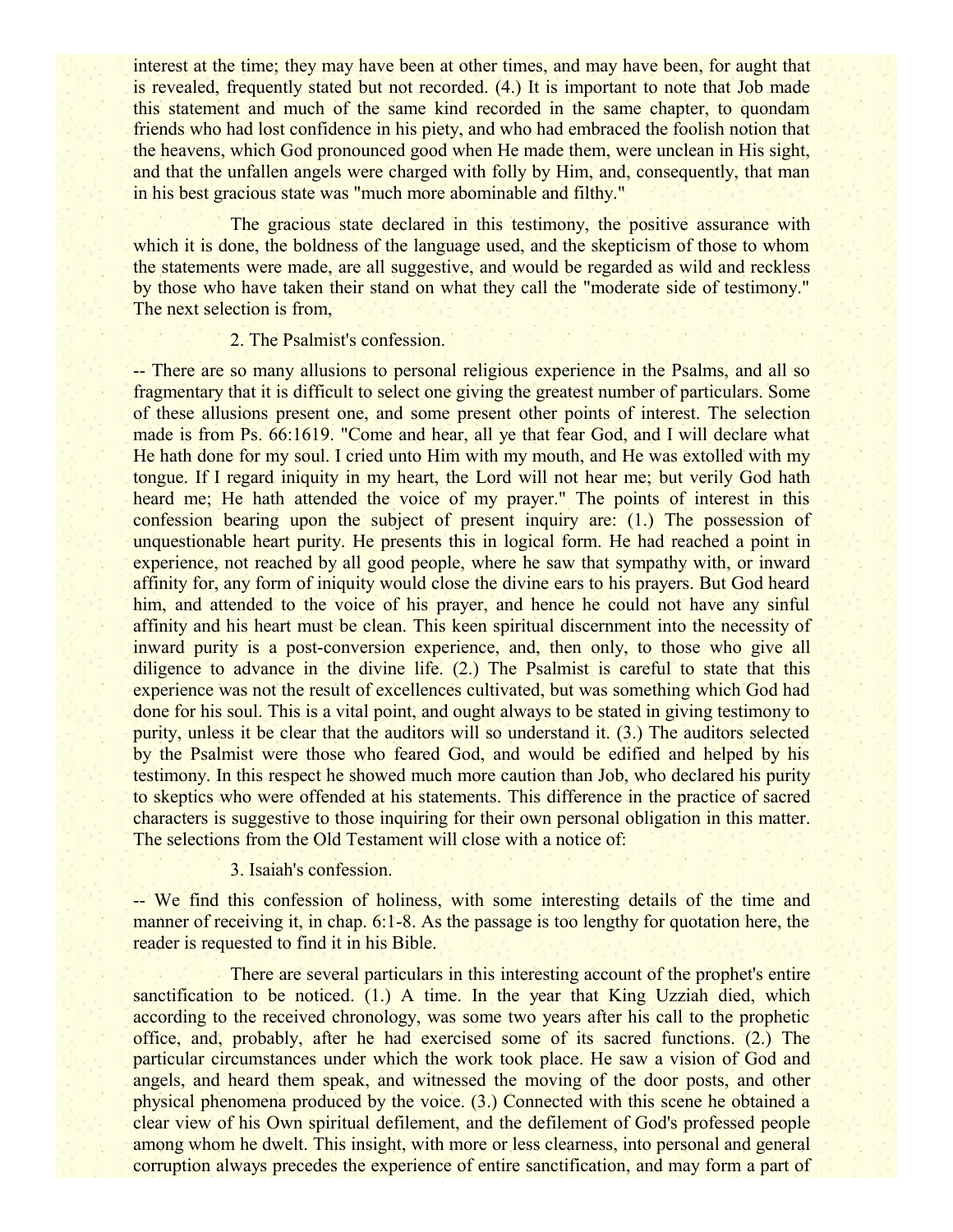the statement in confessing this state of grace. (4.) His purification, not by any work or waiting of his own, but by a coal taken from the altar by one of the seraphim and touched to his lips, sending its purifying and purging fire through his entire being. (5.) A call, coetaneous with his purification, to some special work for the salvation of God's people, and his ready and immediate response, "Here am I; send me."

Here is a license for entering into a detailed account of the time when, the place where, and the circumstances under which this cleansing took place, as well, also, as the effect on the after life.

We will now turn to a selection or two from New Testament characters, and, of course, we first meet the Saviour, the Great Exemplar. And though He could not confess holiness in the same sense in which a purified sinner is to confess it, yet He frequently declares Himself holy, both outward and inward. As confessions of inward purity, reference may be made to His sayings, "Which of you convinceth Me of sin," and "The prince of this world cometh and hath nothing in Me." Confessions of outward purity are found in such expressions as these, "My meat is to do the will of Him that sent me." "I do always those things that please Him," and so on. Hence there will be no impropriety in speaking of,

### 4. The Saviour's confession of holiness.

-- From His testimonies on this subject, His confession in the city of Nazareth, on the occasion of His first official visit, is selected. The record is found in Luke 4:16-21. "And He came to Nazareth, where He had been brought up: and as His custom was, He went into the synagogue on the Sabbath day, and stood up for to read. . . And when He had opened the book He found the place where it is written, The Spirit of the Lord is upon Me, because He hath anointed Me to preach the gospel to the poor; He hath sent me to heal the broken-hearted, to preach deliverance to the captives, and recovering of sight to the blind, to set at liberty them that are bruised, to preach the acceptable year of the Lord. And he closed the book. And He began to say unto them, This day is this Scripture fulfilled in your ears."

This record is invaluable in the investigation of our subject, as it throws light on several points of interest in the matter of confession. (I.) This testimony of the Saviour was given in His own city, at a public religious meeting of His fellow citizens who had been acquainted with Him and His people for years, and who were indisposed, as we learn from another part of the same record, to believe His testimony and allow his claim. (2.) His testimony was given in the precise language of revelation. Might not every holy person become so well acquainted with the Scriptures, that he could turn readily to some prediction, or promise, or statement made concerning the purified, and, publicly reading it, declare it fulfilled that day in him and his experience? Would not such a method give variety as well as divine sanction to the testimony? Could not every shade and phase of experience, at the time testimony is to be given, be better given in this way than in any other? (3.) The testimony is a confession of a special divine anointing, fitting Him for IT is mission. Though the Saviour was filled with the Spirit from His birth, yet "to fulfill all righteousness," He received baptism and a special enduement of power by the descent of the Holy Ghost upon Him. This special enduement He here, and at other times, distinctly acknowledges. What a blessing if all who have received the order, " Go ye," would also obey the associated order, "Tarry ye," and receive the promise of the Father, and, like their Lord, would confess and possess its inspiration.

Space will allow only a very brief notice of one more precedent, and it may be proper to group together the Apostles and Evangelists and examine their joint testimony under the head of: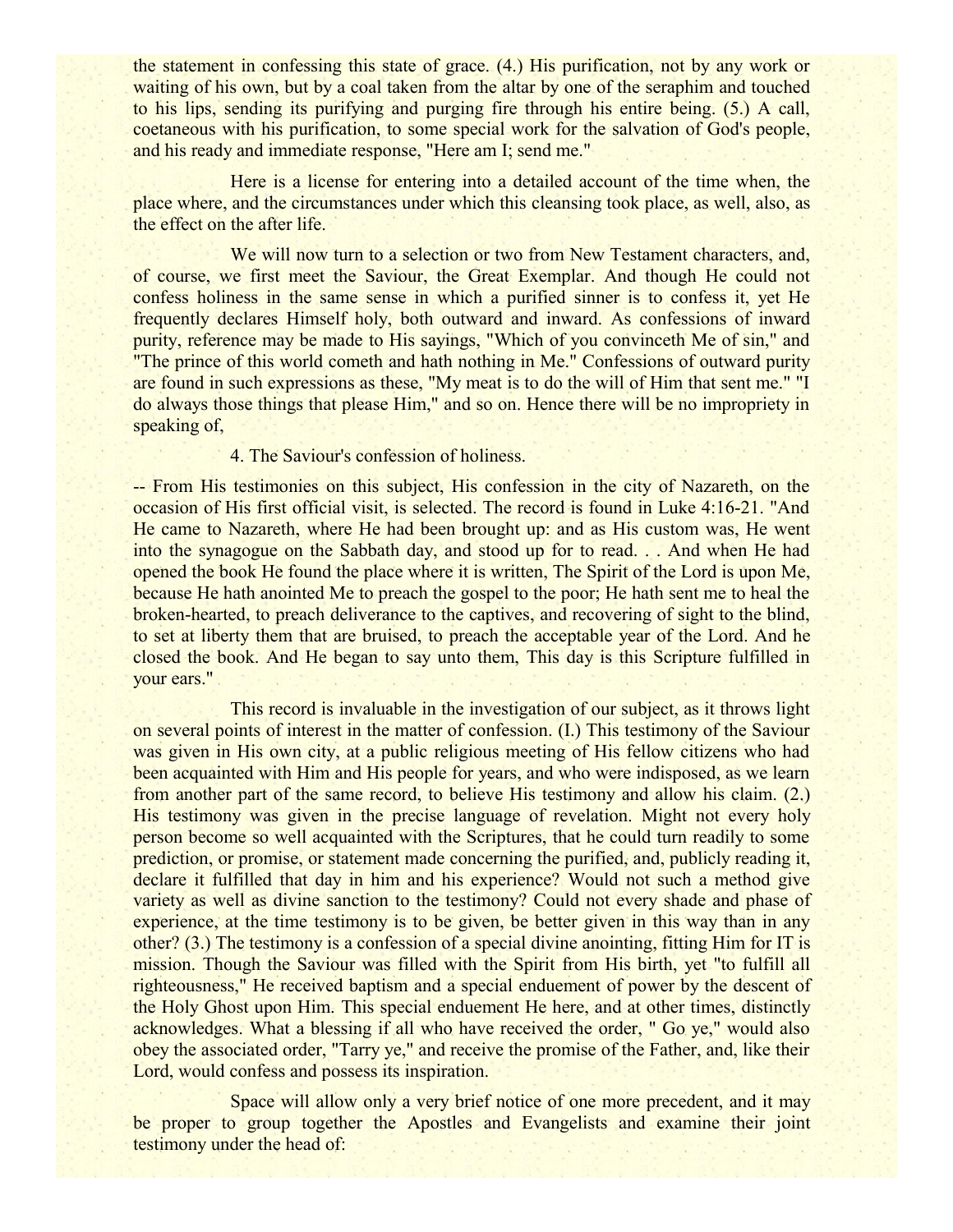### 5. The confession of holiness by the Apostolic Church.

-- It is a source of gratitude that the Apostolic Church gave her official testimony on this subject, and gave the document a permanent record so that it may be consulted at any time. In Acts 15th, we have an account of an official meeting, called at Jerusalem, to adopt some Discipline for the government of the Gentile converts. After "there had been much disputing" on the main point, Peter made an address which James embodied in a preamble to which he attached a resolution. This was accepted by the council, and put into a written form and officially directed to the Gentile brethren. Concerning the truths stated by Peter in his speech there was no difference of opinion, and in those statements, officially endorsed as a preamble to their resolution on the main question, we find the official testimony of the Apostolic Church to the work and experience of Christian holiness.

The wording of the testimony is found in verses 7-9: "Men and brethren, ye know that a good while ago God made choice among us, that the Gentiles by my mouth should hear the word of the gospel and believe. And God, which knoweth the hearts, bare them witness, giving them the Holy Ghost even as He did unto us; and put no difference between us and them, purifying their hearts by faith." Here are interesting statements to be noticed. (1.) Heart purity was the experience of the early Church, both of Jews and Gentiles, both of the official and lay members, and was so declared in open council. (2.) This purity was declared to be the work of the Holy Ghost in the heart through faith, and hence was a general experience among young converts as well as older members. (3.) To the work of purity it is declared, "God, which knoweth the hearts, bare them witness, giving them the Holy Ghost." (4.) This work, though wrought early in the religious life, was declared done for the Gentile converts after the same style and manner that it was done for the Apostles. They received the Holy Ghost in His fulness at the Pentecost, from two to three years after they became acquainted with Him in His awakening, regenerating, and adopting offices. This also had been the case, substantially, with the Ephesian and Samaritan disciples, as was well known to Peter and the other members of the council at the time they adopted these statements.

It will be seen in these confessions, and others that might be selected, that it was not the "moderate side of testimony" at which aim was taken, but the truth, the whole truth, and nothing but the truth, and their prayerful study will be a sufficient guide to all wishing Divine light in the matter and manner of confessing holiness.



# 14. HOLINESS -- EXPERIENCED AND TAUGHT BY THE LOWLY .

### "*Be ye holy*" -- I Peter 1:16

The eighteenth chapter of Acts closes with a narrative highly interesting and suggestive. It reveals that one may be eloquent, and mighty in the Scriptures, and yet be defective in practical religious knowledge and experience. It reveals also that humble laymen may know and enjoy more of the deep things of God, than their religious teachers, and may become the spiritual instructors of the wise, even the wise among theological schoolmen. In getting some of the interesting lessons of this narrative bearing upon our theme, notice,

1. The religious state of Apollos when he visited Ephesus.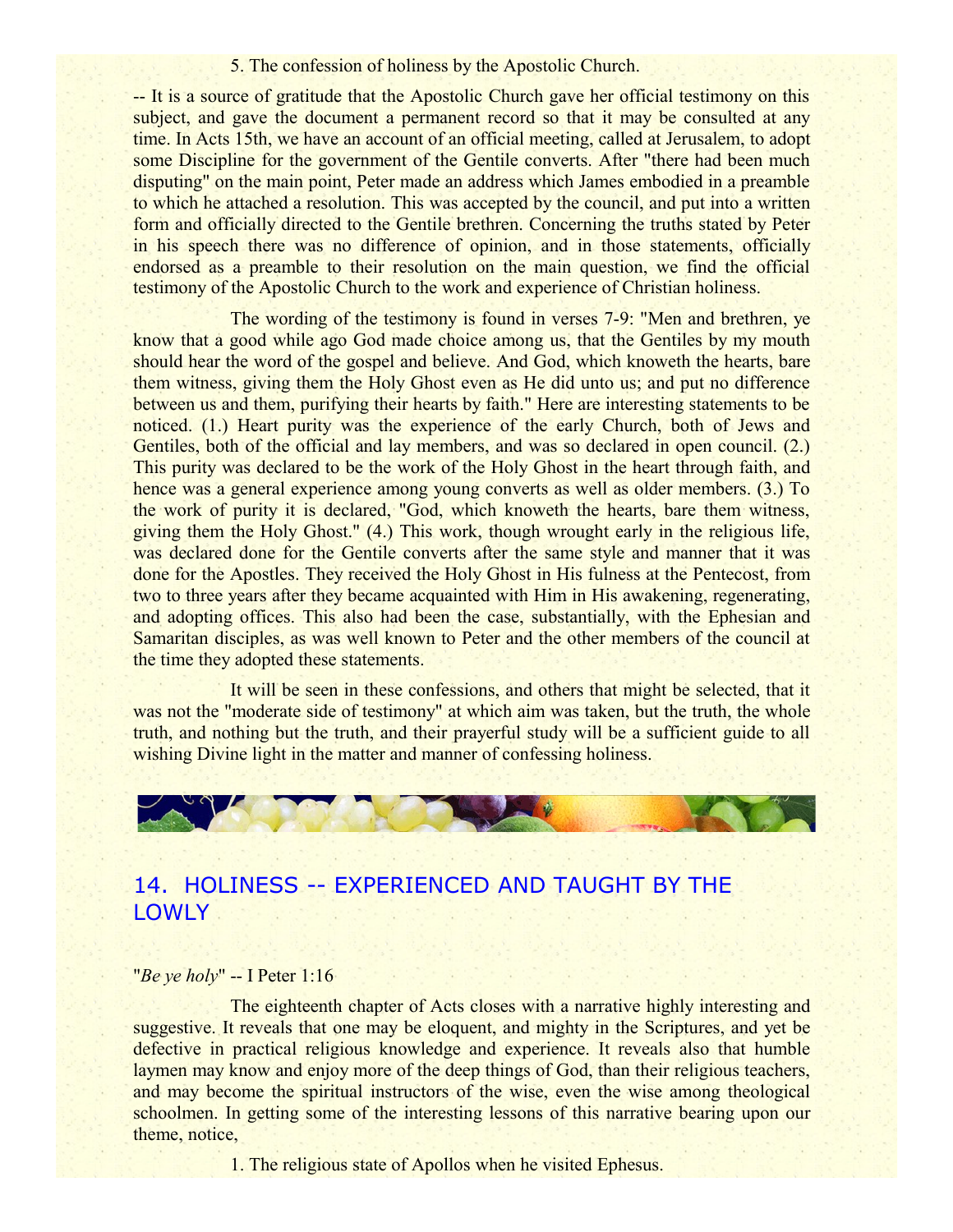-- As to his religious knowledge, it is stated that he was "mighty in the Scriptures." This could not be predicated of his powers of eloquence for sweetness and melody of voice, fluency and elegance of speech, and all other elements of oratory, cannot make a speaker mighty in any subject of which he is ignorant. Apollos was, therefore, intimately acquainted with the writings of Moses and the prophets, and understood their spiritual meaning. It is said, moreover, concerning his religious knowledge, that he was "instructed in the way of the Lord," and, consequently, acquainted with the way of salvation by faith in Christ, but this was limited by the teachings of John the Baptist. This knowledge, however, was sufficient to lead him to repentance and faith in Christ, and to an experience in pardon and adoption.

John taught the "baptism of repentance for the remission of sins." He taught that the kingdom of heaven was at hand, and that the people should repent and believe the gospel. John's was not a mere speculative theology, or a system of doctrines to be accepted only by the mind, but truth to be received into the heart, and practiced in the life. When the Pharisees and Sadducees, who seemed to think that his teaching was merely doctrinal, came to his baptism, John rebuked them, and commanded them to "bring forth fruit meet for repentance." He told them that their place in the Church, claimed by virtue of their relation to Abraham, would do them no good, because every tree that would not bring forth good fruit should be cut down and cast into the fire. He, therefore, taught his disciples reformation of life, and acceptance of Christ as their Saviour. But to reform the life and accept Christ was then, as it ever has been, to receive power to become the sons of God. Hence, the religious state of Apollos, who had obediently received John's teachings, was that of a converted man.

When the Saviour entered upon His ministry, He taught and enforced nothing more than John. Like John, He preached, Mark 1:13, "The time is fulfilled, and the kingdom of God is at hand: repent ye, and believe the gospel." If those who accepted this teaching from the Saviour received power to become the sons of God, so did those who accepted it at the mouth of John. And no one doubts that the early, as well as the later, disciples of Jesus were new creatures. The Saviour did, indeed, teach a more advanced religious life and experience than were found in the teachings of John, but He taught them as something to follow His departure to the Father, and the coming of the Comforter. When He had spoken on one occasion of this deeper experience, John 7:38, 39, the Evangelist said, "But this spake He of the Spirit, which they that believe on Him should receive: for the Holy Ghost was not yet given: because that Jesus was not yet glorified." This occurred but a few months before the crucifixion, and proves that the baptism of the Holy Ghost and of fire, which John promised should be administered by the One to come after him, did not take place during the personal ministry of Christ, but after His ascension, commencing with the Pentecost and continuing through the future of the Church.

Should there not be sufficient evidence in these facts that John's disciples were as truly converted as the Saviour's, there is enough stated in the text to prove that Apollos was, whatever may have been the spiritual condition of others. It is affirmed that he was "fervent in the spirit," that he "spake and taught diligently the things of the Lord," and that he "began to speak boldly in the synagogue." Surely a preacher who is fervent in the spirit, warm-hearted, earnest, and enthusiastic; who speaks and teaches, that is, not only enunciates his theme, but repeats it over and over in its different phases, and by various modes of expression, till all clearly understand it; who does this diligently, in public and private, and with never-wearying assiduity; and who does all this boldly, in the face of opposition and danger, MUST BE A CONVERTED MAN. From the history of those times, it is clear that Apollos did this in the face of excommunication and death, and if he were not a soundly converted man, what must be the spiritual state of many self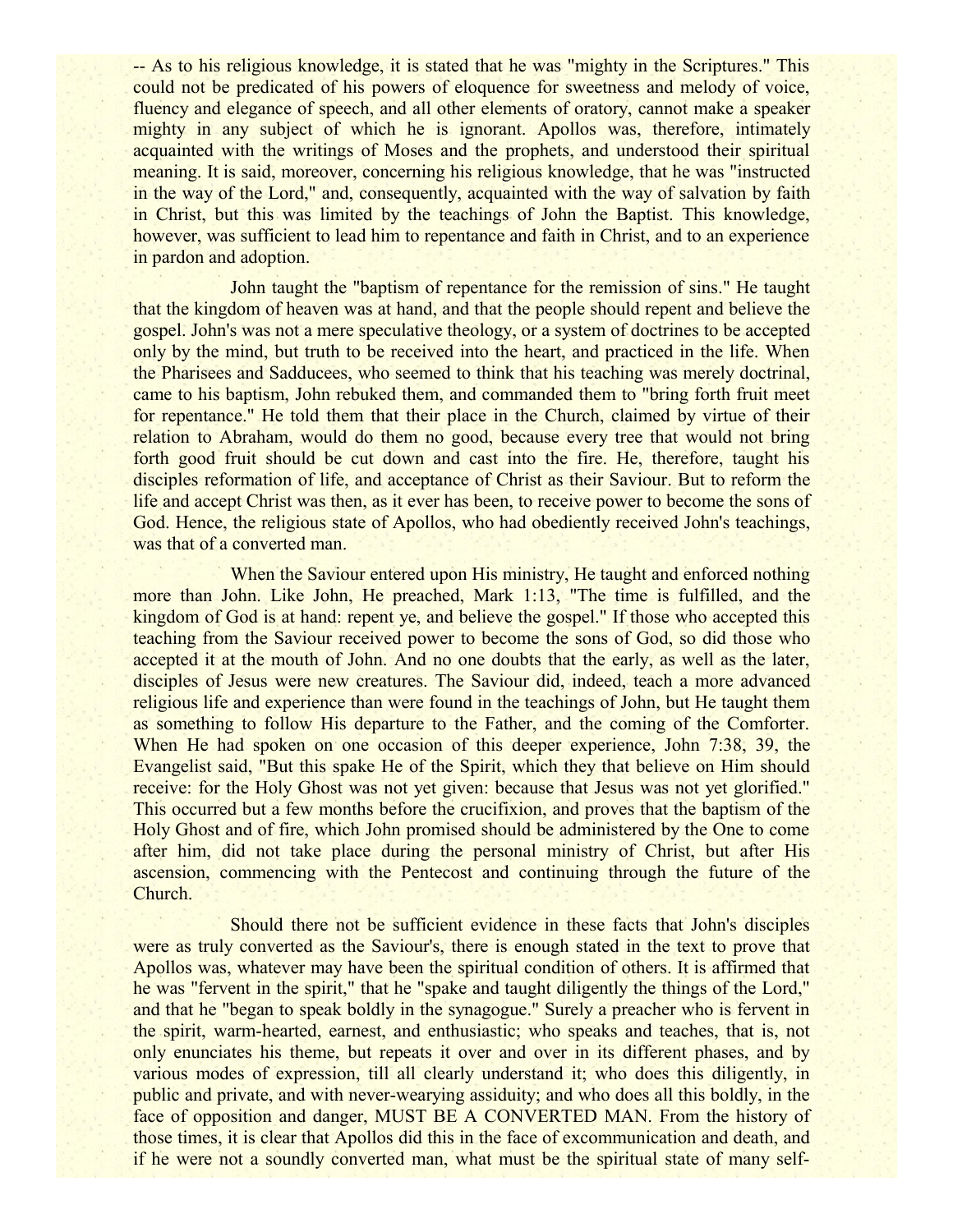seeking, pleasure-loving, and sport-making preachers to be found in the Church of today!

Though Apollos was spiritually minded, and eloquent, and mighty in the Scriptures, yet he was deficient and needed instruction. Now in what did that deficiency consist? Certainly not in an acquaintance with the history, biography, chronology, ethics, or the theological system of the Bible. Alexandrian schools had furnished him with a knowledge of these things; and if not, the tent-maker and his wife were not the proper instructors. His deficiency was in something which Aquila and Priscilla KNEW, and concerning which they became the competent and divinely appointed instructors of this eloquent and accomplished preacher. What could this be, but something of experience, an experimental acquaintance with the fiery baptism promised under the dispensation of the Spirit? In nothing else could Aquila and Priscilla become the competent spiritual teachers of Apollos. Notice next,

### 2. The induction of Apollos into the deeper experience.

-- In the opening of the chapter to which reference was made, it is stated that when Paul came to Corinth, he "found a certain Jew named Aquila, born in Pontus, lately come from Italy, with his wife Priscilla," and because they were tent-makers, and the apostle was of the same craft, he lodged with them during his eighteen months' labor at that place. Thus this husband and wife became acquainted with Christ, and were led into those depths of grace known to the apostle. For it was Paul's business to preach Christ in public and private, and from house to house, and when he met persons already converted through the labor of others, he asked them whether they had received the Holy Ghost, the special baptism after regeneration which cleanses the heart, and empowers the Christian for effective work. Paul's epistles, and especially those parts which record his prayers for the churches, show that the great objective point of all his labors was the entire sanctification of believers. Aquila and Priscilla having received their religious training from such a teacher, would be led by him into the experience of heart purity.

Possessed of this sweet secret of the Lord, this holy man and woman detected in the preaching of Apollos a want of heavenly fragrance. For no epicure can more readily detect a want of seasoning in his food, than those who have a clear and constant experience of holiness, can detect, in the preaching and other religious exercises of ministers who lack this experience, their sad spiritual want. No amount of zeal, or earnestness, or enthusiasm, will be mistaken by them for the holy unction, for nothing answers as an adequate substitute. Detecting this serious want in the preaching of Apollos, Aquila and Priscilla invited him to share their hospitalities. This was done, not so much to supply his temporal wants, according to the statement of the narrative, as it was to "expound unto him the way of God more perfectly." Instead of praying for him in public, and making the impression on the minds of the uninstructed in such matters, that there was something terribly wrong with the preacher, "they took him unto them," and modestly told him what grace had done for them through faith in the risen Christ. As such testimony always inflames the spiritual desires of those truly converted and in a healthy religious state, so it led Apollos, as the narrative clearly enough states, to hunger and thirst after and to grasp at once the deeper experience.

What a blessing it would be to the Church and world, if there were more Aquilas and Priscillas who could detect spiritual defection in their pastors' preaching, and instead of praying for them in public, or talking and complaining of it to others, would take them "unto them," and tell them of the wonders of grace revealed to their faith. Ministers are riot the only persons responsible for the coldness, formality, and worldliness in the Church, but those who invite ministers to games of chess, or croquet, or any other worldly amusement, thereby injuring their spirituality, and destroying their usefulness among the people, share the blame.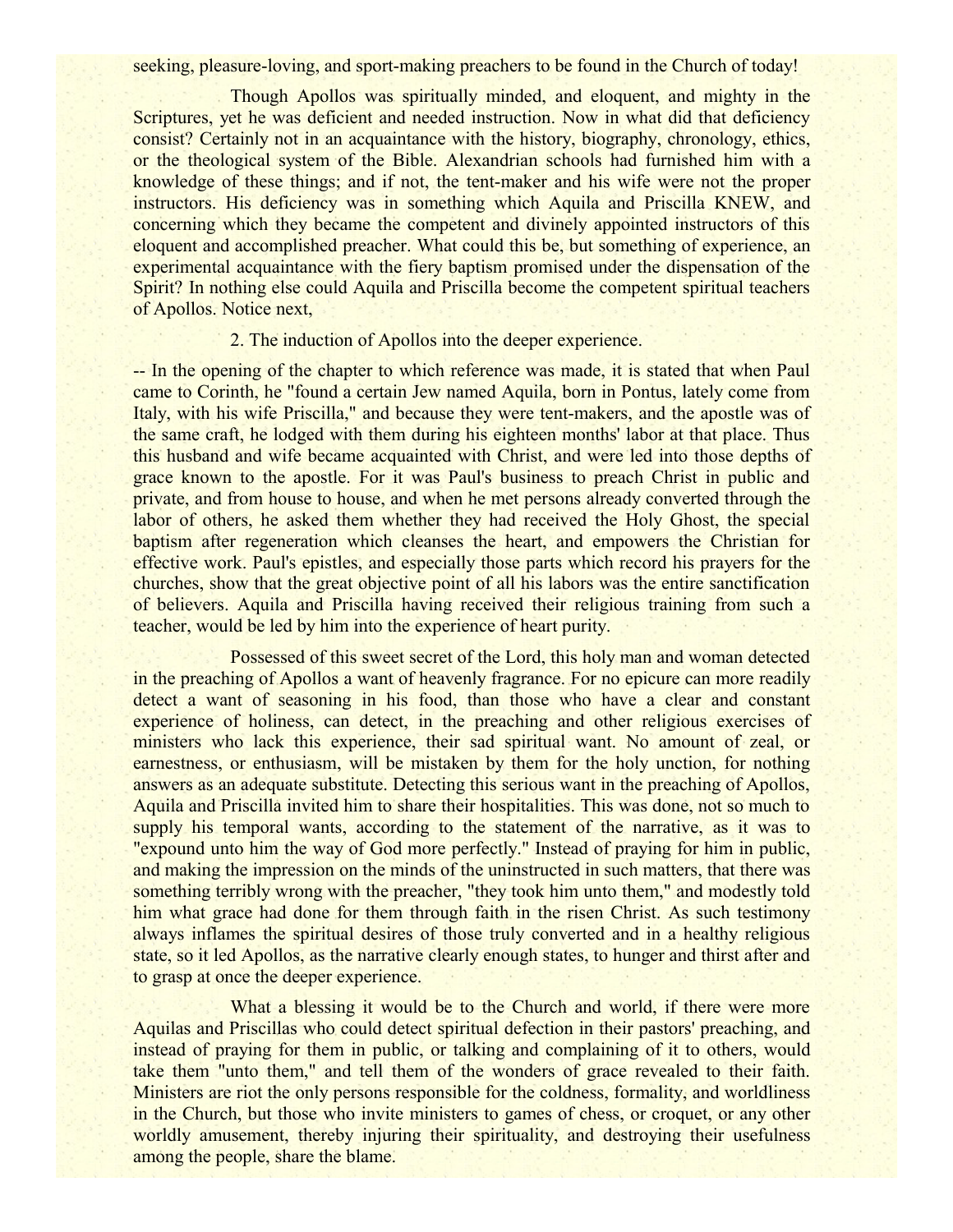Great, and eloquent, and mighty in the Scriptures, as was Apollos, he did not disdain the instructions of this lowly couple, but, like a truly great man of God, he sat at their feet, and received the lessons of the Holy Ghost, speaking through them. He did not try to convince them that they were laboring under a delusion, that there was nothing more after conversion but gradual religious development, and that it was a mark of spiritual pride, and presumption in them, to intimate to him any want of acquaintance with a subject that he had made a special study for years. He "despised not prophesying," though it came from the lowly.

What a blessing it would be to the Church and the world, if there were among the clergy more Apolloses who would sit at the feet of some of God's little ones, and learn some of the deep lessons which the Great Head of the Church proposes to teach through them, in carrying out the divinely arranged policy of choosing the foolish things of the world to confound the wise, and the weak things of the world to confound the things which are mighty.

Having received the "anointing which abideth and teacheth," Apollos was afterwards able to "help them much which had believed," and to "mightily convince" unbelievers. Before the receipt of this fiery baptism, with all his eloquence and might in the Scriptures, he was unable to help believers much. His Ephesian converts, when asked whether they had received the Holy Ghost since they believed, replied that they had not so much as heard whether there be any Holy Ghost; so little had he taught them concerning the advanced experience of believers. Thousands upon thousands in the Church, all over the land, declare by word and act, that they are in the same condition in which Paul found the Ephesian converts. Their religious teachers have led them to the baptism of repentance for the remission of sins, but, like Apollos, have been unable to lead them to the baptism of the Holy Ghost and of fire. Not until preachers themselves receive the clear experience of holiness, can they help believers much, and lead their flocks into the deep experiences of the religious life.

One of the painful facts connected with the early and greater part of the writer's ministry, is, that while many were awakened and converted, not one, so far as known to him, was led into the experience of heart purity. But since he has reached the experience himself, he has been used by the Holy Spirit in leading many others to the cleansing fountain. Now it is one of the most pleasing facts connected with his later ministry, that believers are helped much, the spiritually hungry are fed and feasted, and the pure in heart delighted and profited.

All truly apostolic teachers of righteousness, from the Pentecost till this day, have themselves enjoyed and insisted upon all believers receiving the Holy Ghost. The Wesleys and their co-laborers on the continent, the Methodist fathers of this country, and all the eminent revivalists of this day have received the fiery baptism, and press it upon the Church, in some form, as an antecedent necessity to vigorous Christian growth, and effective labor for the conversion of the world. O, for such an outpouring of the Spirit upon the churches, as would spur preachers and people to cross over into

"A land of corn, and wine, and oil, Favored with God's peculiar smile, With every blessing blessed; Where dwells the Lord, our Righteousness, And keeps His own in perfect peace, And everlasting rest."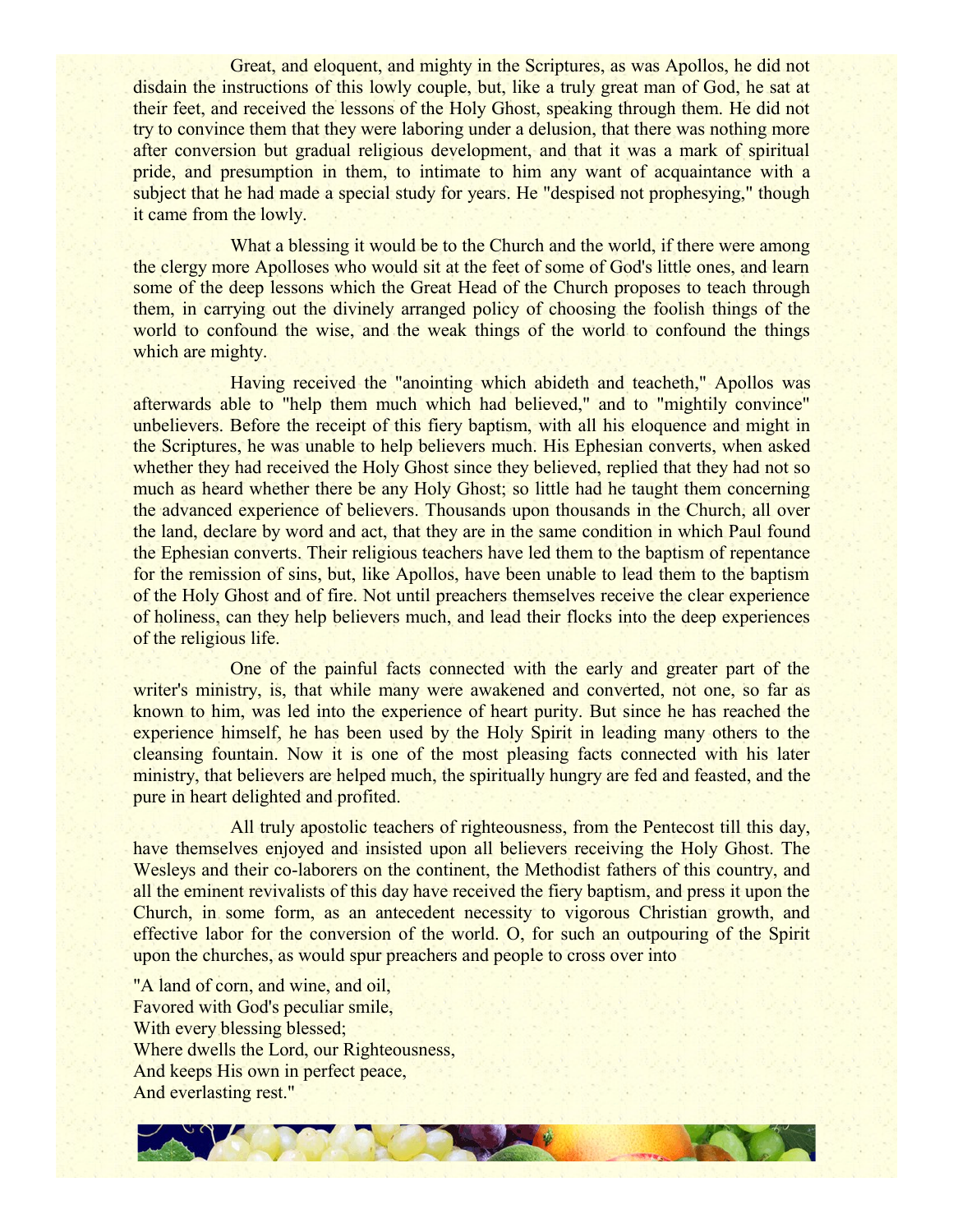## 15. HOLINESS -- ITS GUIDING SPIRIT

### "*Be ye holy*" -- I Peter 1:16

No subject can interest true Christians more than the leadings of the Spirit. One intensely interested in his personal salvation, must be intensely interested in the matter as to when and in what degree he may depend upon Divine guidance. The object of this chapter is to aid the reader in the investigation of this interesting theme. In doing this we notice,

### 1. The Spirit's guidance is promised.

-- I he pillar of cloud by day, and the pillar of fire by night which preceded ancient Israel in their travels, prefigured the leadership of the Spirit in the New Testament Church. There are also direct promises in the Old Testament Scriptures. David said, "This God is our God, . . . He will be our guide even unto death." Isaiah said, "The Lord shall guide thee continually." The New Testament promises are quite as explicit. Jesus said, "Howbeit, when He, the Spirit of truth, is come, He will guide you into all truth." "For as many as are led by the Spirit of God," says the apostle, "are the sons of God." These all unite with Solomon in the promise, " He shall direct thy paths." We notice next,

### 2. The condition of the Spirit's guidance.

-- "In all thy ways acknowledge Him," says the wise man. This acknowledgment is more than a cold concession of God's sovereignty. It is an acknowledgment that He is Creator, Preserver, and Redeemer, with an affectionate acceptance of Him in all of these relations. It is such an acknowledgment of Him as brings us into the relation of sons, and leads us to feel our need of, and inspires us to seek for, His sweet guidance.

This acknowledgment must extend to ALL OUR WAYS; and here is the difficulty with most Christians. They have not the unlimited confidence in God which can trust Him in all things. There are many good men who could wish Divine guidance in the management of their families, in the treatment of their fellows, in all their purchases and sales, and in every other matter, except the disposition or disbursement of their funds. They fear if the Holy Spirit should have the direction here, He would demand more for benevolent purposes than they could conveniently spare; and by refusing to submit this matter to Divine control, they deprive themselves of the Spirit's leadings in everything else. There are many good women, also, who fear if all their interests were fully committed to God, that He would lead to such plainness and simplicity in dress, as would be a source of constant mortification to them, and the cause of continued violence to their lady instincts and tastes. And refusing guidance in this, they shut themselves out from it in those matters in which they would gladly have it. For it is true in this as everything else, that, "Whosoever shall keep the whole law, and yet offend in one point, he is guilty of all." A refusal to be led in any one thing so interferes with the action of our faith, that we cannot ask confidingly for guidance in anything, and it so dulls the spiritual perceptions that we could not perceive the Spirit's leadings in other things even were they granted.

Our Heavenly Father is the most considerate and reasonable of all parents, and asks nothing of His children but what is proper and consistent with the nature of things. When the disbursement of funds has been submitted to Him, it is not uncommon to find some financial burdens lifted from us, and less required of us than was given before; and the Christian sister finds that all her purified lady instincts and tastes are respected by the Holy Ghost in His guidance and work. When submission and confidence are complete, all impure desires are eliminated, and all the natural instincts, appetites, and tastes are tempered and gratified. We next notice,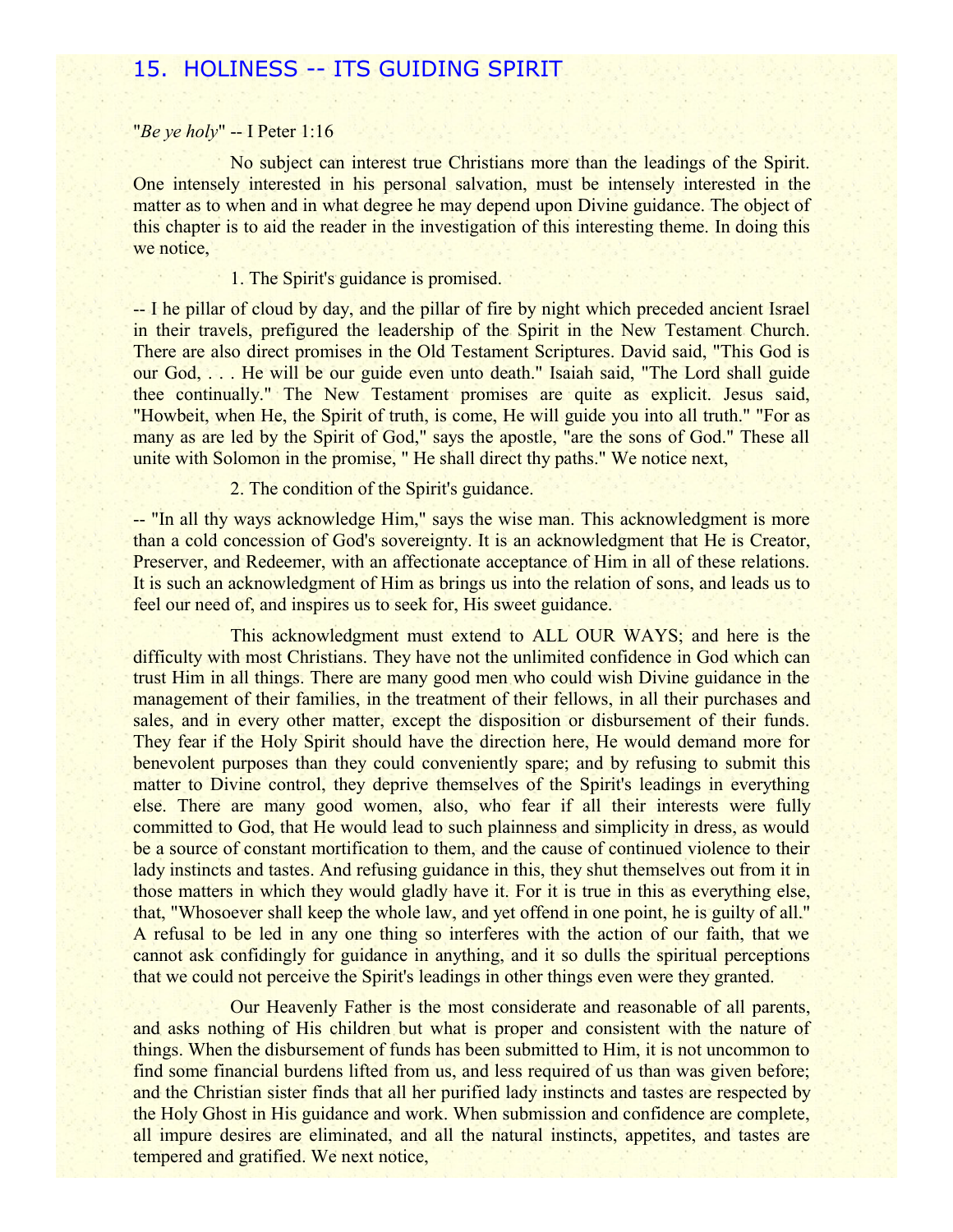### 3. The means used by the Spirit to guide believers.

-- These are as numerous as the Divine resources. The Spirit can speak to the understandings of men through the whistling of winds, the flashing of lightnings, the roaring of thunders, the singing of birds, and the hum of insects. The crowing of a cock was used to awaken Peter to a sense of his cowardice, and lead him to repentance. The voice of God may be heard through anything which addresses our sense or consciousness; and whoever would "hearken diligently unto the Spirit," must turn a deaf ear to nothing but sin and Satan. He must consult his own common sense, feelings, impressions and judgment. He must listen to the views, feelings, and even prejudices of his brethren and fellow citizens; for if he does not "his good will be evil spoken of." He must pay close attention to the counsel and teaching of those over him in the Lord. He must consult all the good books in his reach that he may have time to consult, and must draw from all these sources of information conclusions with regard to the course or courses he should pursue.

The Holy Scriptures, however, are the great channels of the Spirit's communications, and the only infallible rules of holy living. To these Scriptures all our feelings, impulses, and judgments must be brought and tried. All the counsels, notions, and teachings of others must be tested by the same; and all the suggestions and lessons of good books must have the endorsement of the Bible or be rejected. There is no safety for anyone, however devoted, but in a close and careful adherence to revealed truth; nor is this adherence to be such as to lead to the rejection of other Divinely appointed channels of religious knowledge. We are ordered to "obey them that have the rule over" us, to "despise not prophesyings," and to "prove all things, and hold fast to that which is good."

Truth comes to us mixed with error; and our loyalty to God and virtue consists largely in an honest sifting of the mixture, the rejection of the error, and the acceptance of the truth. When all the light at our command is sought and consulted, and that course taken, which, in the fear of God, we decide to be in harmony with the Scriptures, we have no right to doubt, but ought to believe that we have the leadings of the Spirit. God stands pledged to direct that man who makes use of all his light, and does the best he knows, and such a person has no right to question God's faithfulness in the fulfillment of His promise. We now notice,

4. The path in which the Spirit guides.

-- Solomon says, "He shall direct thy paths," that is, He will direct us in paths suited to our nature, and each one in paths suited to his personal intelligence, tastes, circumstances and necessities. It is thought by some that all who are led by the Spirit must be led in the same way, and in ways excluding what we call error and mistakes. But it would certainly be a mistake, a discord in the harmonies of the universe, to lead such a being as a man, a being which we call erring, in paths which we call unerring. Man was made to fill a certain place in creation, and must be led in paths suitable to that end; and from the Divine standpoint, those paths which we call erring may be, and indeed must be, unerring, as they completely harmonize with the end contemplated.

Every creature is led in paths suitable to its nature and the end of its creation, and it would be as much at variance with the nature of things to lead man in the path of an archangel, or a path above himself, as to lead him in the paths of the lower order of animals, or in paths below himself. Nor would it be any more in harmony with the nature of things to lead the uncultivated in the way of the scholarly, or the philosopher in ways suited to the untutored peasant. Each believer will be led in paths suited to his own peculiar environments and necessities.

Besides, the ways of God are so far above and beyond our ways, and all that He contemplates in our being so far transcends our conceptions, that we are incompetent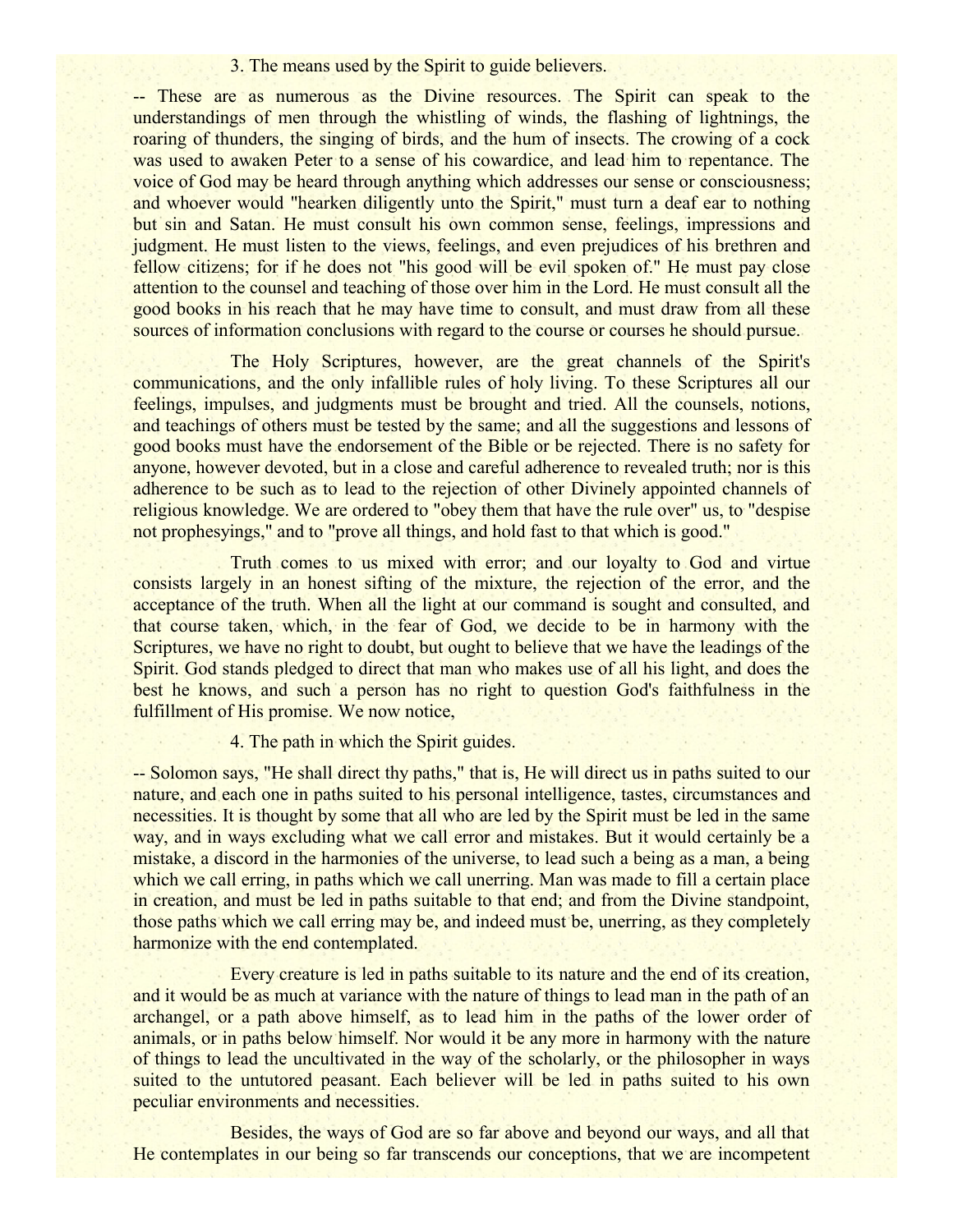to decide what the Spirit's leadings should be in any given case. Much of what God does, and what our Christian faith says is right, consistent, and wise, the human understanding, unassisted, would declare unwise and inconsistent. Who can discern the wisdom of sending the rain and sunshine to bring forth the crops, and, about the time they are ready to harvest, sending the hail-storm and destroying them? Occasionally God does this, either directly, or by a permit to the "prince of the power of the "air," and we should not be surprised if we discover in the conduct of those led by the Spirit something which we cannot understand, nor reconcile with our notions of wisdom and propriety. Attention to these facts would greatly aid our charity for each other, and especially for the more feeble and uncultured among the believers.

While, therefore, error, inadvertence, forgetfulness, and many other human infirmities are consistent with the leadings of the Spirit, purity of motives and holiness of purpose are necessary attendants. Just as sure as the magnetic needle tremblingly turns, amid disturbing influences, toward the polar star, so does the soul led by the Spirit point unerringly toward God, amidst all its own infirmities, and the extraneous influences which tend to disturb its action. We close by noticing,

The Spirit's guidance may be a conscious experience. -- The Scriptures do not promise pardon and purity any more clearly than they promise the leadings of the Spirit; and if the former may be a conscious experience, so may the latter. All that is necessary in either case is a submission to God, and an acceptance of the grace through simple faith. This will secure the leadings of the Spirit, and attention to the facts of experience will satisfy the believer that he has these leadings. The man who does everything with a view of making friends and securing votes for office, or patronage in his business, can discern at a glance that he is led by an ambitious, worldly spirit. So one who acts continually with a view to do good, who delights in the ways of virtue, and whose aims are to honor God, can see at a glance that he is led by a spirit foreign to fallen human nature. And what is this spirit, if it be not the Holy Spirit?

Spirit means breath, and breath implies life, or the living principle, and the living principle implies sense, feeling, impulse, action, and so on. Holy Spirit, therefore, primarily, signifies holy breath, holy feeling, holy impulse, holy action, and the like, and consequently to be led by the Holy Spirit is to be so moved by these holy impulses that there is no place for any of the opposite qualities and dispositions. When, then, a believer detects nothing in his heart antagonizing these holy affections, but is consciously drawn to the pure and holy in his thoughts and words and actions, facts in the experience of holiness, he is surely led by the Spirit of God, -- that is, the guiding "Spirit of holiness."

## 16. HOLINESS -- ITS ADJUSTING POWER

"*Be ye holy*" -- I Peter 1:16

The faith through which holiness is imparted by the Holy Spirit, and by which it is retained and matured, accepts unhesitatingly all the statements of inspired truth. That "all things work together for good to them that love the Lord" is, therefore, no mere theory with holy people, but a great substantial fact to be realized. Holy persons accept as true, and find it demonstrated in actual experience, that all crosses, all losses, and all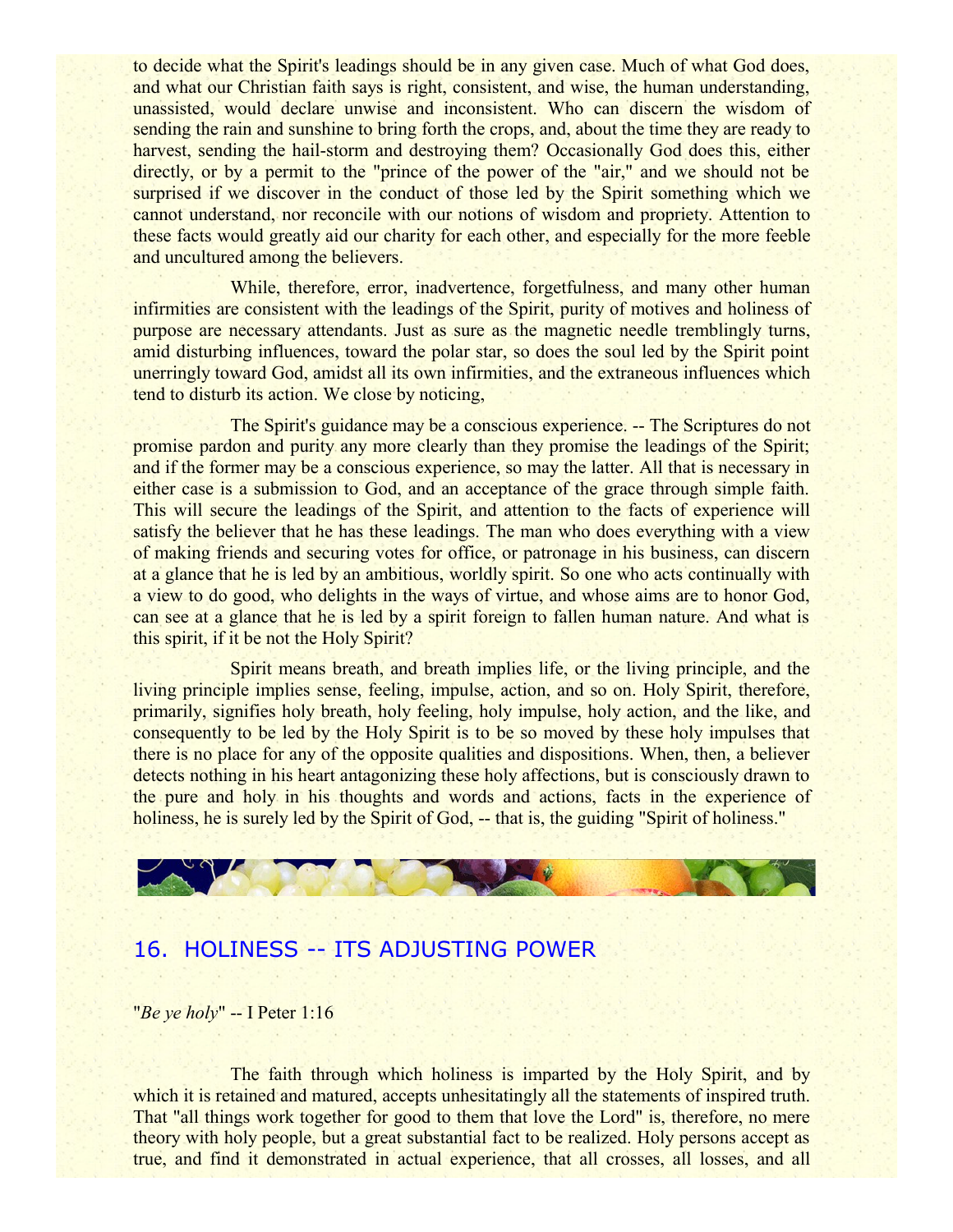reverses of every kind, are blessings in disguise, and accept them as such from God's gracious hands. Thus they are free from chafing and fretting, whatever may be the character of the dispensations which make up the Divine dealings with them. Hence, they "rejoice evermore, pray without ceasing, and in everything give thanks." The ability to do this is called in this article, the adjusting power of holiness, which shall now be more fully discussed and illustrated.

### 1. Holiness adjusts its possessor to prosperity.

-- In view of man's terribly perverted moral nature, there is no condition so perilous to the soul as prosperity in business, in health, and in social position. Only a few persons pass through such dispensations of any length, and keep themselves unspotted from the world; and they only such as are truly devoted to God, and kept by the power of grace. Holy people feel that their wealth is not their own, but God's, and, therefore, must not be used to indulge self in gratifying a love for money, or for fostering any other lust. They feel that it must be used as God directs, to feed the hungry, to clothe the naked, to build churches, to endow colleges, and to carry on the benevolent enterprises of Christianity. And to these uses do all well-informed holy persons appropriate their income not needed in carrying on their business, and in supporting their families, and other dependents.

Observations substantially the same may be made concerning the blessing of health, which gives roundness to the form, beauty to the complexion, vigor to the muscles, and energy to all the appetites and physical functions, and which prepares for the greatest happiness and usefulness. But the greater part of those who enjoy these blessings use them to gratify pride and vanity or in mere feats of activity, and strength, without any noble aim, or, worse still, to gratify the animal nature, by indulging in mere sensual pleasures. Holiness forbids all this, and leads its votaries' to a higher and purer use of these Divinely bestowed gifts. Holy people are led by the force of an internal spiritual life, to view their bodies as the temples of the Holy Ghost, and they cannot, therefore, live merely to eat, and to drink, and to dress; but they eat, and drink, and dress, to support and care for these temples, and keep them in order for the Master's use. They administer to the appetites and senses, and use the muscular forces, not for mere sensual enjoyment alone, but chiefly for merciful and benevolent ends. They live for God.

High social positions, which worldlings use for personal ends, holy persons use, when they chance to have such positions, which is not a common thing, to exhibit the meekness and lowliness of the Christ-spirit, and to lead those with whom they mingle to renounce sin and receive Christ. They view their position in society, as well as their health and wealth, as talents committed to them to be employed in the Divine cause, and they are scrupulously careful to be faithful over the few things, that they may hear at last the "well done, good and faithful servant." They are, therefore, as the poet expresses it, "saved from the prosperous hour," or so adjusted to it as to properly enjoy it, and make the most of it for the interests of the soul. Again,

### 2. Holiness adjusts its possessor to adversity.

-- The loss of money, the loss of health, and the loss of friends, fall with crushing weight upon sinners and feeble Christians but wholly sanctified persons, while they feel as keenly as others the loss, can cheerfully say, "The Lord gave, and the Lord hath taken away; blessed be the name of the Lord." If riches make themselves wings and flee away, and they can no longer use this talent, they proceed to use their poverty. They feel that they have no more right to use their poverty to excite and foster envy towards the rich, or to gratify a disposition to murmur and pine, or to stimulate and nourish any other perverse disposition, than they had to use riches to nurse pride, and administer to the animal appetites. They feel that they should be always filled with the Spirit, and wear sunny faces and happy countenances in their poverty and toil, and thus show the power of grace to make them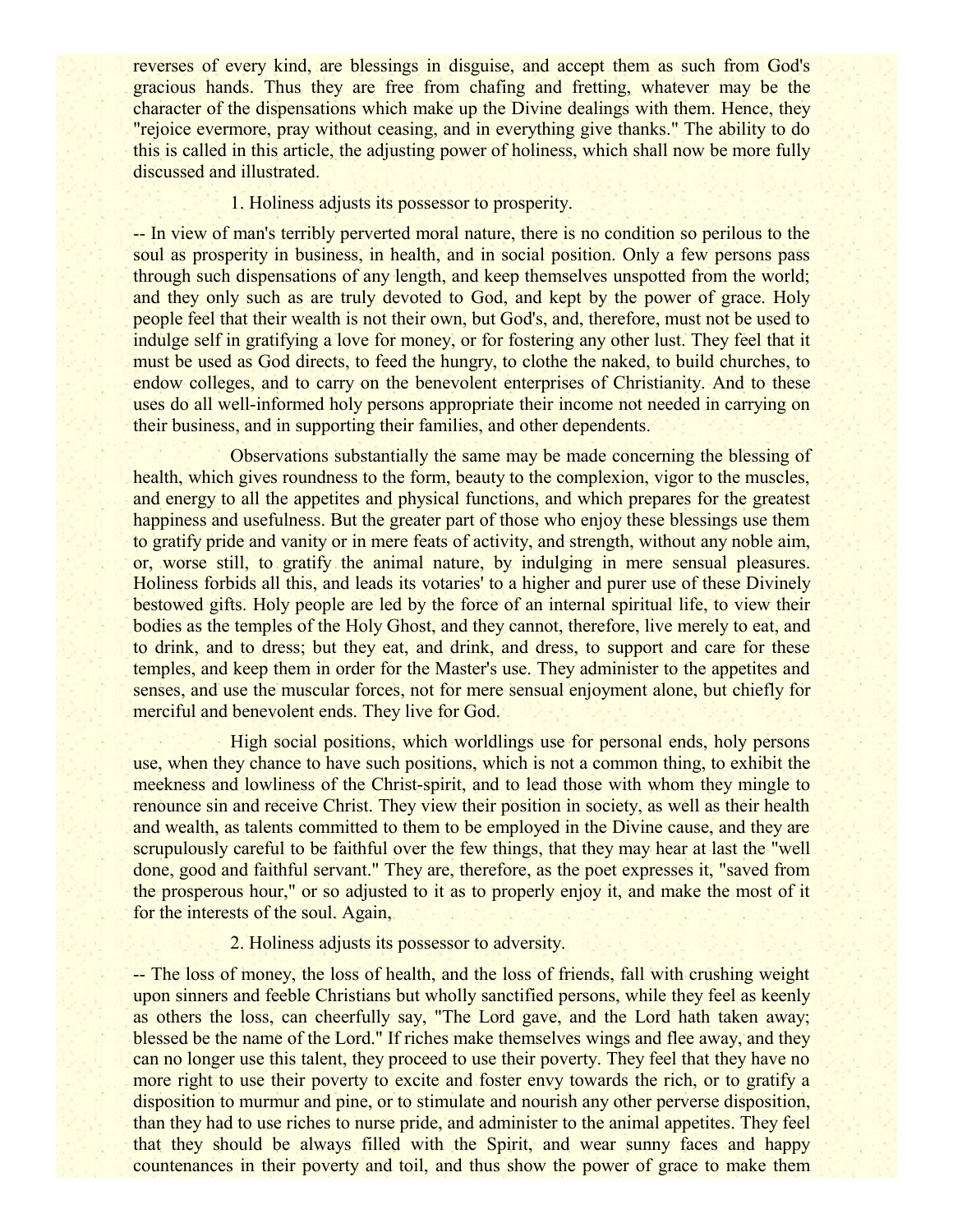contented and happy in their reverses.

Similar statements must be made with regard to the loss of health and loss of friends. As health must not be used to pamper lust, so sickness must not be used to feed dispositions that are wrong. And as friendships must not be turned to the aggrandizement of self, so friendlessness must not be allowed to awaken and cherish misanthropy or hate towards men. But, on the contrary, as poverty may be used to display the power of grace, and develop personal holiness, so may sickness be used in the same way; and friendlessness to lead to One "who sticketh closer than a brother." What a perversion, therefore, of these dispensations, when they are allowed to lead their subjects to murmuring and sourness, thus rendering themselves miserable, and disagreeable to all around them. Holiness so adjusts to these reverses that they are cheerfully accepted, and used for the glory of God in disciplining self and saving others.

The most eloquent and effective sermons preached in all the ages have been those uttered by bed-ridden saints, who have kept happy amidst their sufferings, and have demonstrated to the eyes and ears of observers that " Himself bare our sicknesses," and can make beds of pain and death "soft as downy pillows are." The parable or story of the diseased and friendless Lazarus has, perhaps, favorably affected more hearts than all the sermons ever preached by any one man. It is because he did not allow his destitution to awaken complaints and sour his spirit; but accepted the affliction cheerfully, resigned himself into the gracious care of his Heavenly Father, made the best use possible of the dispensation, and, consequently, ended his probation amidst a company of shining ones, who came to escort him to his heavenly home. Had Lazarus allowed his poverty, his disease, and friendlessness, to lead him into complaints against providence, as thousands do, he would have died a miserable sinner, never been heard of, and would not have sent down through the ages a sermon and influence which have touched the hearts of millions. He was enabled to do this through the power of holiness which adapted him to the situation. Again,

### 3. Holiness adjusts its possessor to the insults and abuses of bad people.

-- The most difficult things to bear by sinners and feeble Christians are, perhaps, the continual annoyances of disagreeable neighbors, and the unmerited slanders and other wrongs of malignant enemies. To escape these, many remove their residences, many appeal to the civil courts for redress and protection, and many bear other inconveniences and sacrifices. But holiness prepares its subjects to extract blessings from these annoyances, as well as from other painful providences. In the light of full salvation the Christian sees, in the treatment of troublesome neighbors, an opportunity to exhibit the love and tenderness of the Gospel to persons very much needing spiritual light. He sees a chance, by his long-suffering and gentleness, to bring to Christ persons near eternal ruin, and thereby, from the most unlikely quarters, add jewels to the Redeemer's crown. And he sees that if he should fail in this high mission, a mission that an gels might covet but which poor blind human nature tries to shun, he will have greatly benefited himself in the culture and development of patience, gentleness, goodness, and the other deeper graces of the Spirit.

He sees also that enemies can be turned to good account in aiding the believer to examine himself, and to a discovery of personal defects which he could never detect himself, and which all his friends and loved ones are sure to overlook. Enemies are the buzzards that show where the carrion is found. They are sure to find the gnarled, the shriveled, and other defective places in character and person, and to pay attention to what they say is to discover these defects. When persons turn their chief attention to personal salvation, and bend everything to the advancement of this interest, they can find something about themselves to mend by applying the enemy's sayings and reports. It may be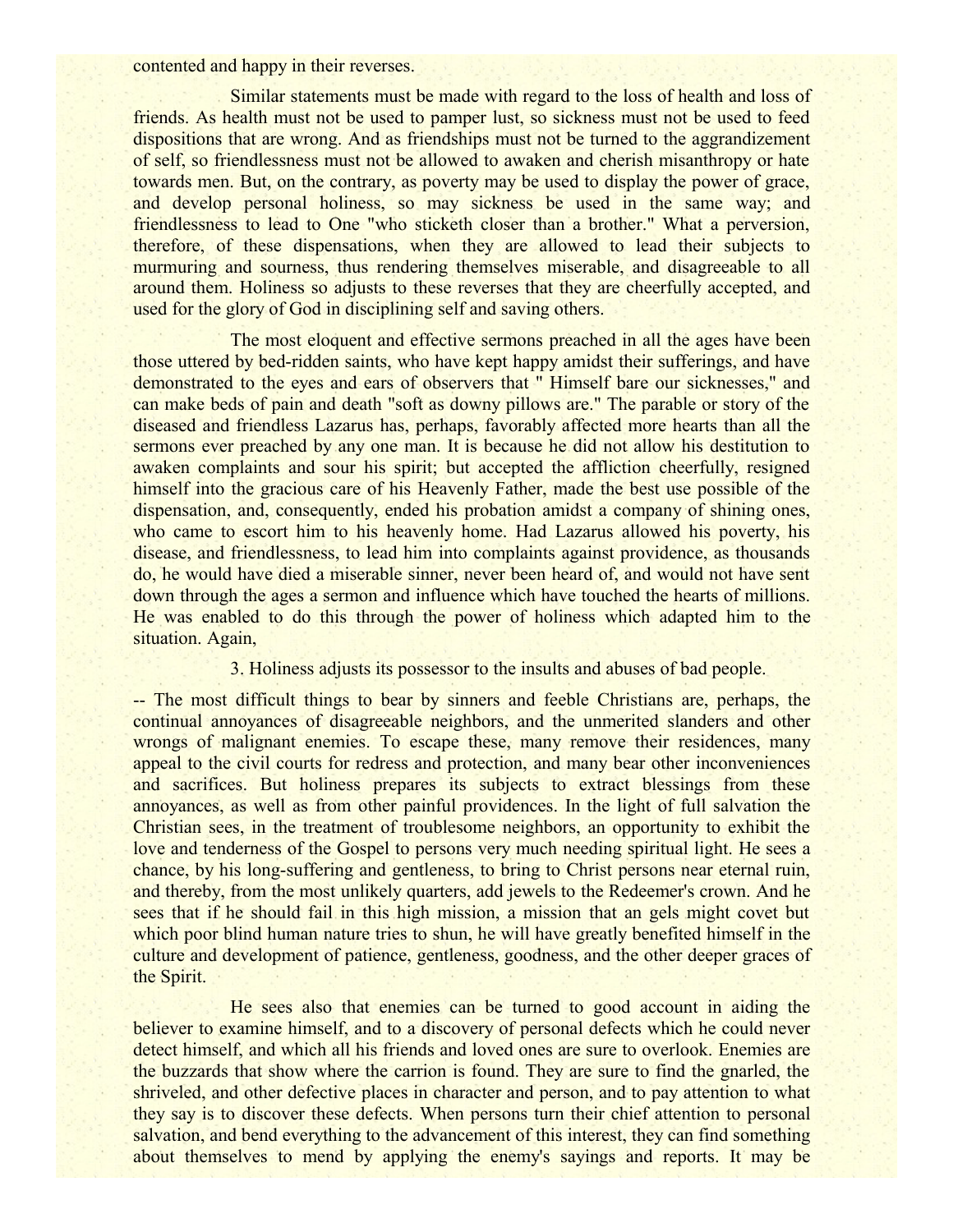something of very little importance -- something a great way from the slander based upon it, but it will be something to improve. This is just what holiness leads its possessor to do, to bend everything to the one great matter and business of life, and hence they can profit by the slanders and false views of their persecutors. Lastly,

4. Holiness adjusts its possessor to all the possible conditions if life.

-- There are thousands of little events in business life, in the domestic and social life, and even in the religious life, that annoy and perplex all who are not fully saved by grace. Holiness transmutes all these chafing occurrences into helps in the great work of saving self and others. The wrongs practiced in trade, which worldlings study to checkmate by similar tricks, the saints use to discipline themselves in returning good for evil, and use to preach Christ to others, by exhibiting the Spirit which "maketh the sun to rise on the evil and on the good, and sendeth rain upon the just and the unjust." The same use they make of all the painful events that take place in society. Self-improvement in spirituality, and the salvation of others, are always uppermost in the mind. The annoyances of the domestic nursery, and all the peculiar trials of home life, are made subservient to self-control, and used as means of instructing and helping children and servants to understand and walk in the ways of God.

Many Christians who have come to dearly love their church, and to ardently desire her prosperity, but have not practically learned that "All things work together for good to them that love the Lord," suffer keenly when matters do not take shape to suit them. If they do not get the preacher they want, if the official body do not adopt such measures as they approve, or if anything in the administration of affairs be discordant with their views, they are dejected and cannot hope for success. Hence they are continuous sufferers from mere imaginary evils. Now while holiness has well-defined views of what is best in the management of the Church, it accommodates itself to the best arrangement it can secure, and works on and continues happy. If holy people cannot secure their favorite preacher, they will love and aid any one who may be sent to them. They can see that it will be more blessed for them to endure the services of one whom God may send, than enjoy the exercises of one whom they might choose. The endurance will develop their patience and long-suffering, and be much better in maturing Christian character than to be pleased by the services of some favorite. They understand that all are theirs, "whether Paul, or Apollos, or Cephas," and if they cannot get their favorite Paul, they will accept and support Apollos or Cephas.

It must not be supposed that in all this wise use of the various providences that compose life's history, that purified believers are driven by a powerful pressure of duty; and although a sense of duty co-operates, yet they are more drawn by a sense of privilege. Their course in these matters is as much a spontaneity from the Divine life within, as the sinner's course is the outflow of his internal state. The incoming of the Holy Spirit into their hearts, harmonizes them with the plans, purposes, and dealings of God with them. It puts them into conscious antagonism with all wrongs, and leads them into continuous and well-tempered efforts to suppress all evils and spread all forms of virtue. Hence they are prompted by their state to do the best they can for themselves and others. But they, unlike sinners and feeble Christians who fail in their plans, remain contented and happy whether they reach their purposes or not. Their faith apprehends that "all things" work together for good to them that love God, to them who are the called according to His purpose." There is, therefore, a divine philosophy in holiness that ought to charm every poor, sad, miserable human being into its embrace.

Reader, are you experimentally acquainted with these great facts?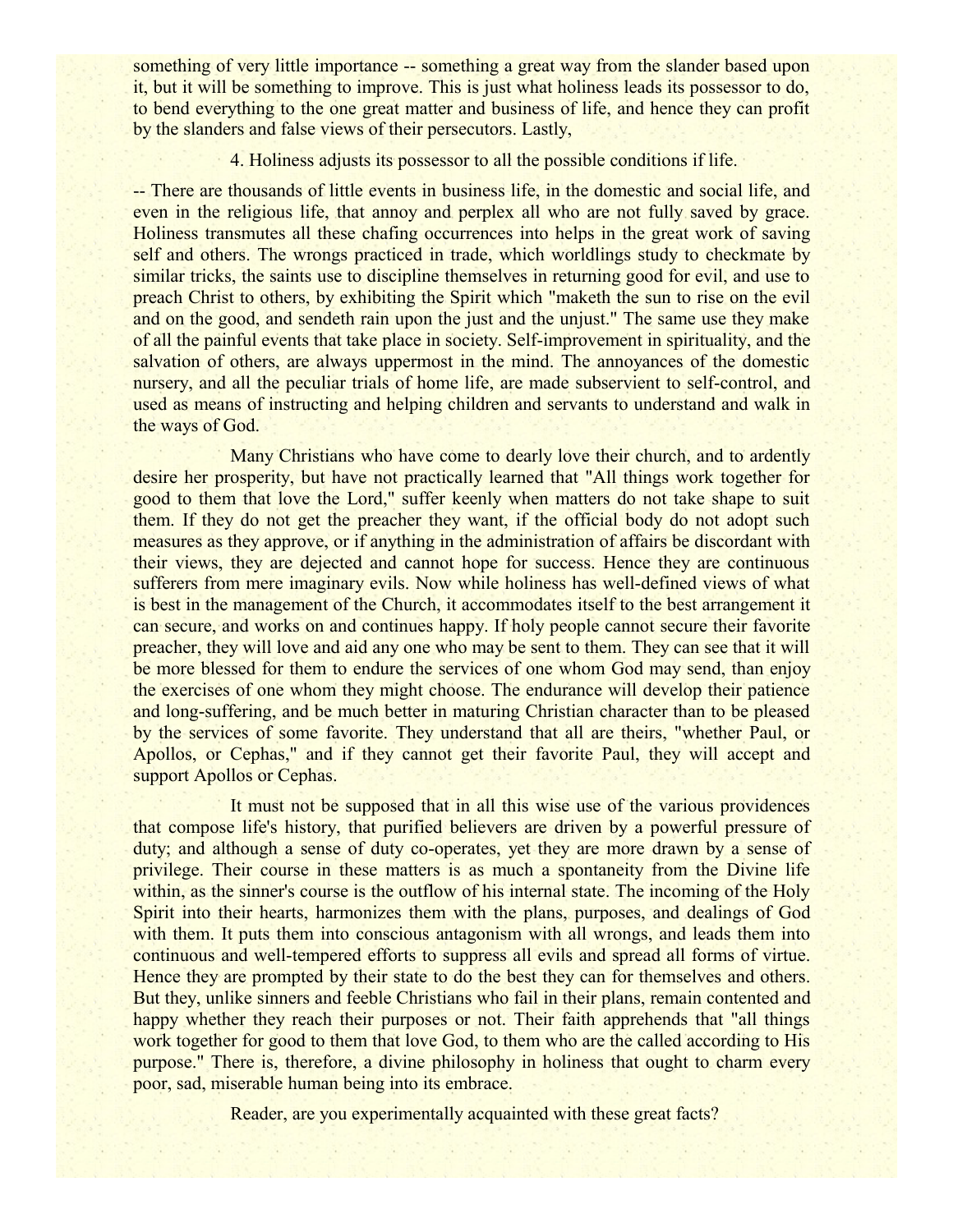# 17. HOLINESS -- ITS PROGRESSIVE NATURE

"*Be ye holy*" -- I Peter 1:16

A disastrous error is indulged by Christians when they content themselves with the grace received when they pass from death unto life. Such contentment is surely succeeded by the loss of conscious pardon, and leaves no comfort except what arises from the sweet memories of the happy hour of conversion. The same mistake is committed by entirely sanctified persons who covet past experiences, and labor to bring them back, instead of following on to know the Lord, and making effort to advance in holiness. This contentment to live around the points of pardon or purification, and to covet the sweetness of those hours, has dwarfed many a believer, and deprived him of the more elevated and sublime experiences which were in reserve for him in a progressive religious life. And it is strange that any Christian should make such a blunder, since the inspired teachers place special emphasis upon the necessity of continuous advancement in spirituality. Toward the close of a faithful and an eventful religious life, Paul made this remarkable declaration, "I count not myself to have apprehended; but this one thing I do, forgetting those things which are behind, and reaching forth unto those things which are before, I press toward the mark for the prize." These words fully compass the progressive nature of true Scriptural holiness, and a glance at them will open to view what it is the object of this chapter to discuss. Notice then,

### 1. Those things which the apostle would forget.

-- They were not alternate backslidings and reclamations, alternate successes and failures, religious ups and downs, nor waverings and vacillations which dwarfed his spiritual life, and embittered the memories of the past. On the contrary, the things which he forgot were the victories, the triumphs, and the glorious realizations of a long and faithful Christian life. The words directing our thoughts were penned some twenty-nine years after Ananias laid his hands upon the apostle, and he was filled with the Holy Ghost; some eighteen years after the time when he was caught up to the third heaven, and heard unutterable things, and after the remaining years had been filled with faithful Christian living, and correspondingly rich experiences. Hence it was not a life of mortifying unfaithfulness which the apostle was trying to forget, but one of sweet memories and rich experiences that he would leave for something better and further on.

Some four years before these words were penned, the apostle said, "I am filled with comfort, I am exceeding joyful in all our tribulations"; and if it be remembered that these tribulations were stripes, imprisonments, and deaths, some adequate idea can be formed of the rich grace he would forget in his onreaching for something better. In the same communication he said, "Therefore I take pleasure in infirmities, in reproaches, in necessities, in persecutions, in distresses for Christ's sake." The grace that enabled him to utter such sentiments was no ordinary measure of the spiritual life, and yet he would forget this in his onreaching for the higher ideals which he saw before him. He said again, and at the very time when he declared that he was forgetting those things which were behind, "Yea, doubtless, and I count all things but loss for the excellency of the knowledge of Christ Jesus my Lord; for whom I have suffered the loss of all things, and do count them but dung, that I may win Christ." To willingly suffer the loss of all things, and to count all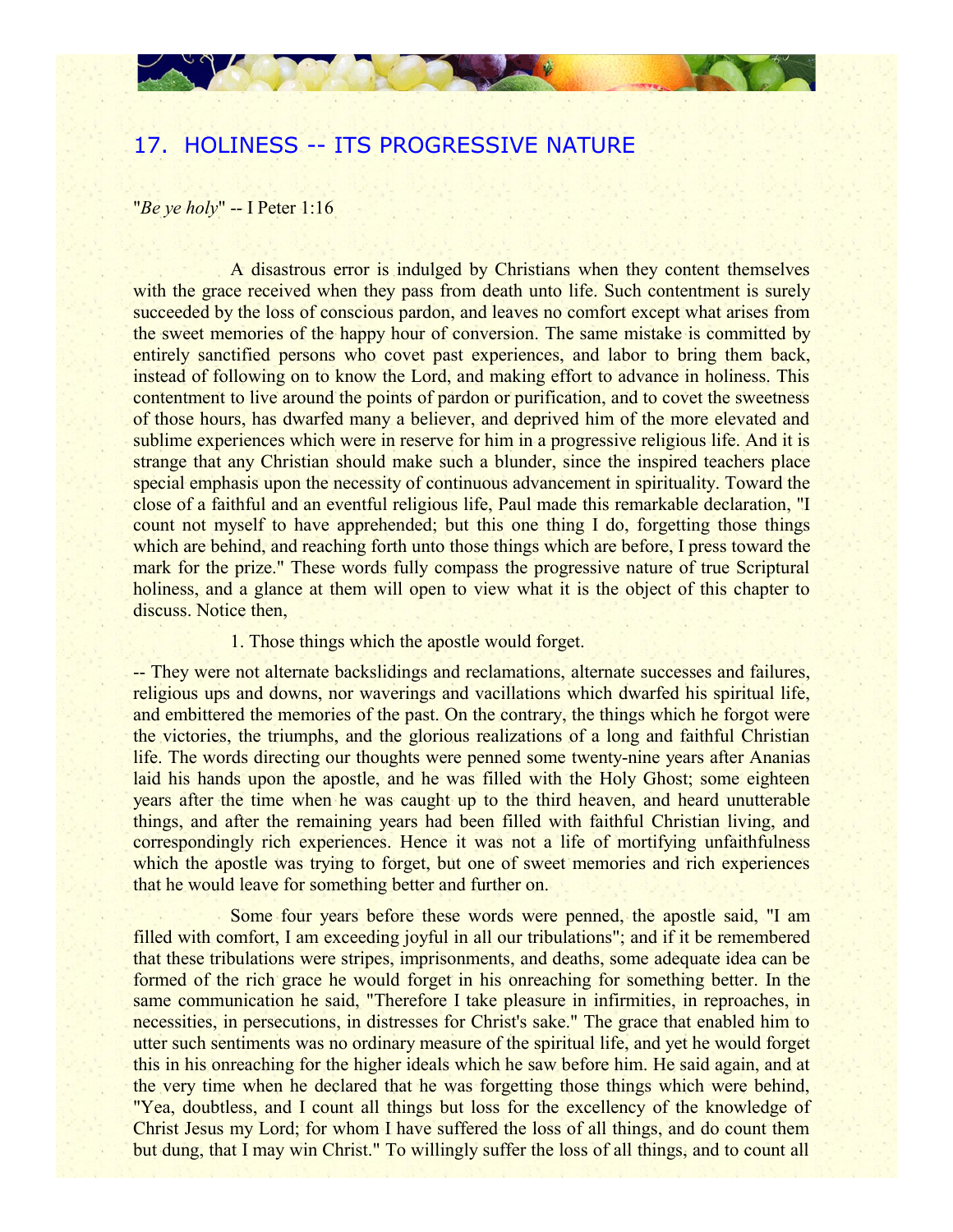attainable honors of earth offensive refuse, in contrast with the enjoyment of Christ, is a depth of religious experience which at first thought would be supposed enough to satisfy any mortal. But this height and depth of grace the apostle would forget in his effort to mount to loftier altitudes in the life of God. What withering rebukes these facts administer to those Christians who are satisfied to continually move around the luminous points of their conversion and entire sanctification.

As to those things which were before the apostle, to which he reached forth and pressed, it is only necessary to say that, whatever else they embraced, they were deeper acquaintance with Divine things, richer experiences in the great salvation, more Christliness in the nature, and an everlasting union with the Redeemer in the world to come. But that which is more important to both the writer and reader, and which must be noticed next is,

### 2. The apostle's manner of reaching forth unto the things before.

-- The language used brings to the mind a human form inclined inward with extended arms, and eager looks, noticing nothing but some point in the distance, and pressing toward it with all the might. This image is apt to originate in the mind the idea that severe struggling and hard toil are necessary to advance in a holy life, but the apostle, giving the manner of progress in another place, says, "We all, with open face beholding as in a glass the glory of the Lord, are changed into the same image from glory to glory, as by the Spirit of the Lord." Hence he did not press forward by writing and preaching learned sermons, nor by peering into all mysteries and all knowledge, nor by reaching after a wonderworking faith, nor by feeding the poor and clothing the naked, nor any other benevolent and Christian work. True he was a man of reading and an indefatigable worker; he deeply sympathized with the poor and collected money for them; he was constantly getting sinners converted and organizing churches, and doing everything it was possible for him to do to spread the kingdom of Christ, yet he gives us to understand that he might do all this, and give his body to be burned beside, and it would profit him nothing in saving his soul. The soul must be saved from sin and sinfulness by the incoming of the Holy Spirit in response to the prayer of faith, and this Divine life is to be unfolded and matured by beholding, with open face, or unveiled spiritual perceptions, the glory of the Lord, or by intercommunion with God in the Word, and closet devotions.

Many mistaken believers are working and trudging in Sunday-school work, in temperance work, and other departments of Christian effort, hoping thereby to make advancement in their religious life, and all the time growing leaner and leaner, until many are as lean as the kine in Pharaoh's dream. While Christian work is not to be discouraged, but insisted upon as the fruit of an inner spiritual life, and as necessary to retain that life, yet believers ought to know that this exercise alone will no more develop spirituality than exercise of body without the necessary food will develop physical functions. The everlasting cry of to-day is work, work, work, and is misleading thousands. If the Divine order were followed, and alongside of this "go and work," were laid the collateral orders, "tarry ye," "wait," and "depart not" "till ye be endued with power from on high," all would be right. But it is work, work, work, with little or no reference to the tarrying or waiting for the enduement.

Contentment with present attainments in grace, and a feeling of security in their possession, have been the Occasion of some of the sacred characters, and many of the pious of all ages, spotting themselves by some sad missteps in the evening of life, and before they left the world. Hence the only safe course for any Christian, however young or old, is to leave his conversion, his sanctification, his past experiences, his former victories and triumphs, and press to new revelations of grace and higher altitudes in the life of faith. And surely this is the Divine order. God commands sinners to repent and believe; He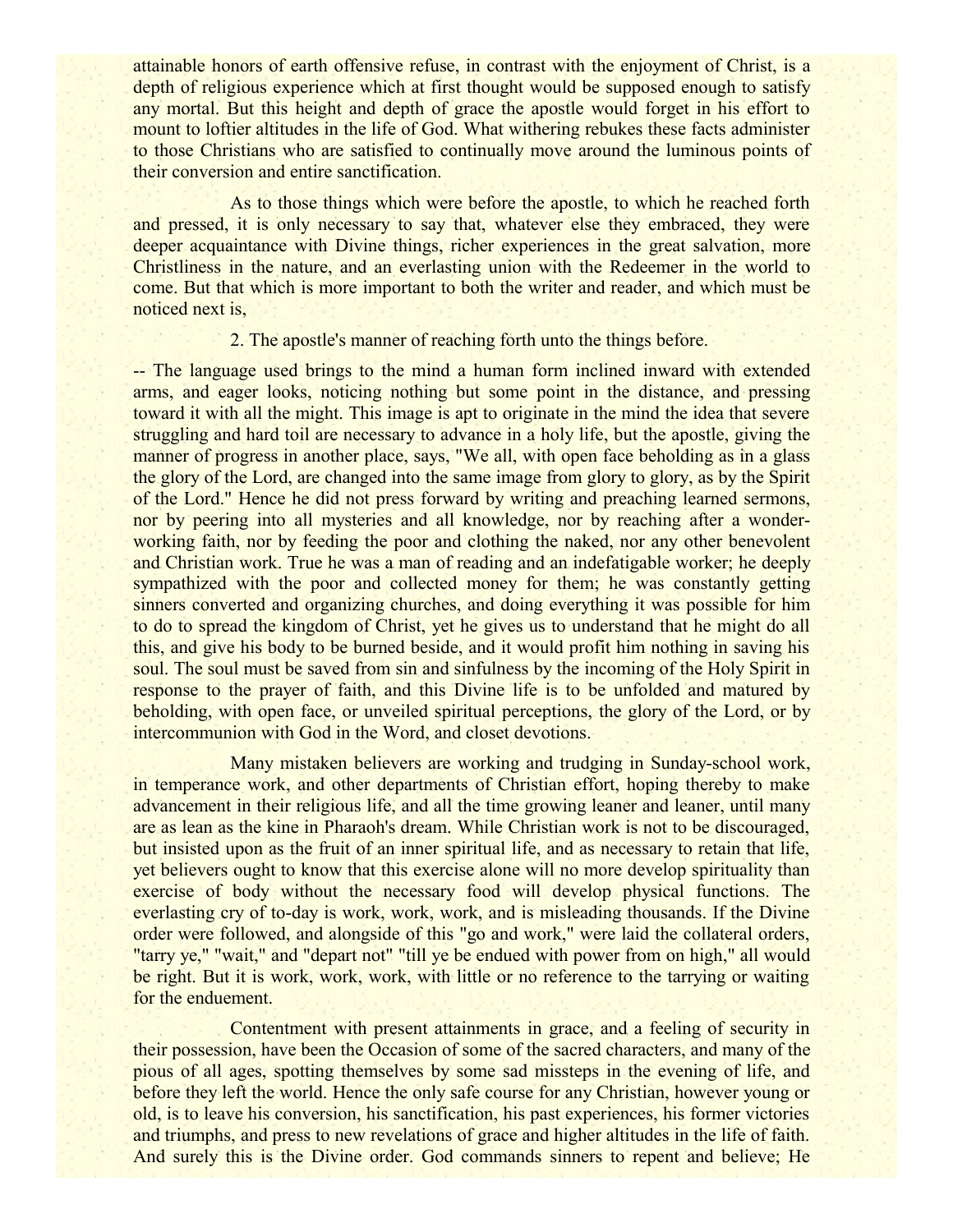commands justified believers to cleanse themselves from all filthiness of the flesh and spirit; He commands purified Christians to follow on to know the Lord, to forget the things behind, and press forward. He would have all continually and earnestly seeking the riches of grace, not pardon or purity, or what has already been reached, but what has not yet been reached, more of love, of light, of power, of God. And He would have the farthest advanced in spiritual life seek as earnestly the ideals which He has placed before them, as He would have sinners seek pardon and adoption, or the ideals held up to them. This is a fact fearfully overlooked by many Christians, even those who are supposed to have a deep insight into Divine things. Hence the enfeebled forms of holiness to be met with wherever the doctrine is taught and the experience professed. So many look upon holiness as a finality and make no proper effort to advance in the grace, and consequently it parts with its sweetness and power. Holiness is a progressive principle and cannot live in an atmosphere of stagnation. Whoever, therefore, would retain and enjoy holiness, after it has been obtained, must "forget those things which are behind and reach forth to those things which are before, and press toward the mark"; he must continue "with open face to behold the glory of the Lord," and thereby "change into the same image from glory to glory even as by the Spirit of the Lord."

Reader, have you ever seriously thought over this matter? Have you been impressed that your obligation to seek holiness, or having sought it, that your obligation to advance in it, is as imperative as the sinner's obligation to commence a Christian life? Spirit of God, stir the reader and writer! Amen



# 18. HOLINESS -- ITS PERVERSIONS

### "*Be ye holy*" -- I Peter 1:16

One of the most disastrous errors of this day, and one which has marked more or less all the Christian ages, is gathering notions of true religious character and life from what is seen around us, rather than from inspired sources. Ministers of religion even are apt to look at their superiors in office, and shape their spirit and demeanor by what they see in these ecclesiastics, willing, at the same time, that their piety should take a lower type. Of course, the lower officials of the Church are willing that they should seem less devoted than their preachers; and the common members are not careful to appear more holy than the officials and those who lead the religious thought of the community. Thus true spirituality is permitted to leak out of the churches, and give place to mere formalism and ritualistic service.

The holiness work is not free from this error; and holiness, like every other valuable thing, is liable to counterfeit and perversion. And it is the purpose of this chapter to point out some of these perversions, or, if not perversions, they are types of holiness in marked contrast with that which it has been the object of this book to set forth. Note,

1. A sickly and powerless form of holiness.

-- There are some professors of this grace who "measure themselves by themselves, and compare themselves among themselves, and are not wise." They do not learn of Jesus, but of some human beau-ideal of holiness and holiness work. Some laborer comes into the community, and passes through some of the churches, who embodies so much that is pure and lovely, be labors with such tenderness and affection, he is so well received by the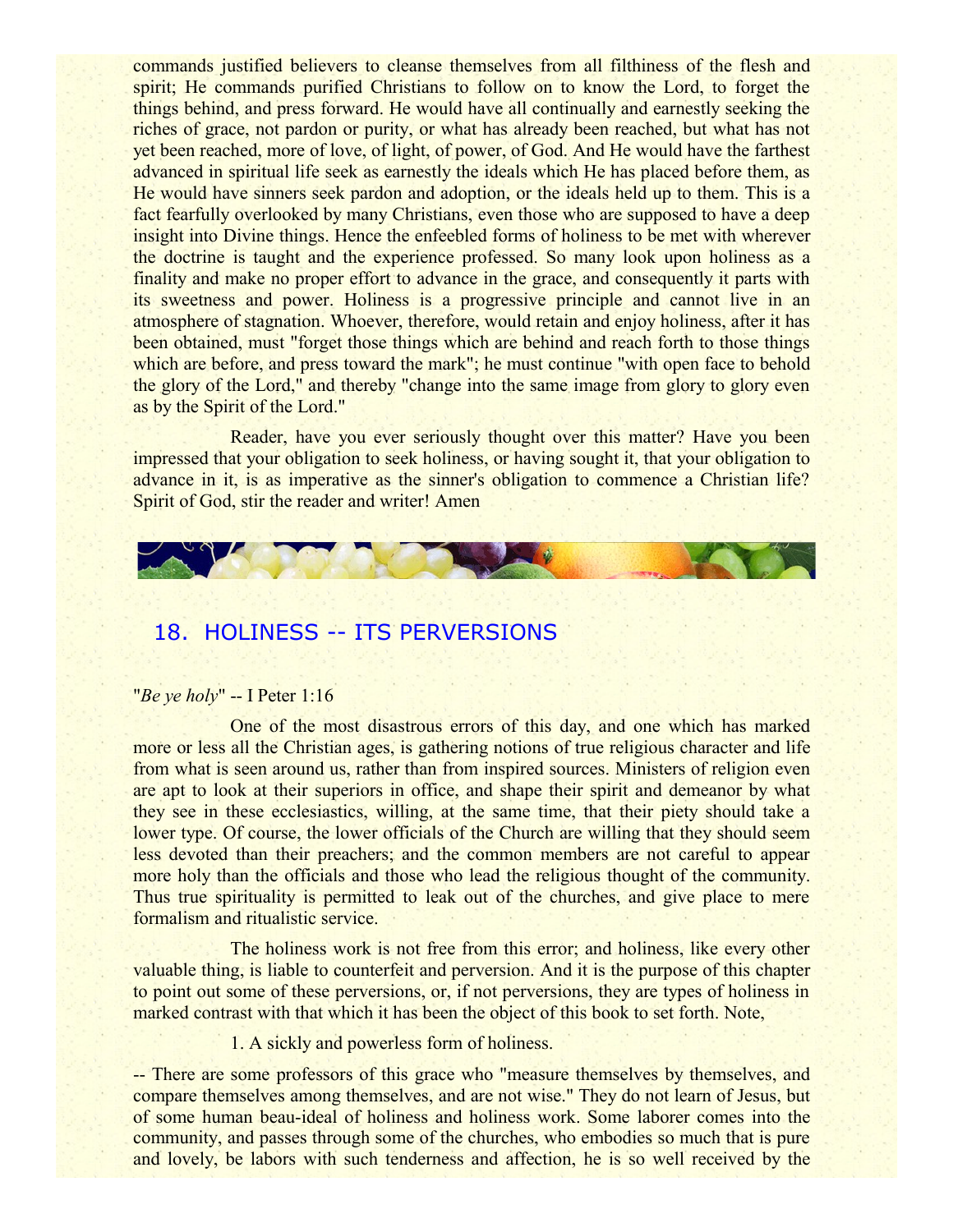brethren, and withal so successful in his work, that he seems to be a safe pattern. Many, therefore, who feel the need of a better spiritual life, are willing to accept such a laborer as their leader in holiness, but are sure after all to take on a type much below the chosen leader. Thus there springs up a namby-pamby style of holiness which drifts along with the world, not only powerless, but in the way of a genuine work.

From this circle springs that class of real holiness fanatics who are trying to enjoy the bliss of the purified here, and are expecting the happiness of heaven hereafter, without much striving, or cross-bearing, or self-denial. They see no use in much fastings and prayers; they do not know why they are created with a love for the beautiful, unless it be that we may adorn our persons, our houses, and our churches with what we deem attractive; they see no reason for the social element in our nature, if we may not gratify it with parties, and other social gatherings of the people; and they cannot see how any one, professing perfect love, can venture denunciations against the sins of the churches, especially the official bodies, and religious teachers who are evidently devoted men. True, in all this, and much more of a similar kind that may be heard and seen about these persons, there is nothing particularly objectionable. The sentiments expressed are not alarming, nor does the manner appear out of place, yet they betray a worldliness, and have a tinge of the sensual and carnal from which true purity feels a recoil. And, as a matter of fact, out of this class of professors there has sprung up among professedly holy people, in some sections of the country, a sickly, sentimental form of holiness which is misleading and ruinous to the unwary. This perversion is found among the wealthy and fashionable members of the Church, whose condition and surroundings easily lead to an easy-going and self-indulgent form of religion. We may notice next,

### 2. A fierce and driving form if holiness.

-- Here and there over the country are to be found professors of holiness who seem so stiff and unbending, so severe and stern, that they are something of a terror to all tender natures around them. They seem to know nothing about being gentle, and easily entreated, yet they have sprung from the root and stalk of true holiness. Some one of a radical makeup gets filled with the Spirit, and intent on living right, and serving properly his generation, has been impressed to "cry aloud and spare not," and has continued the exercise until he sees nothing else to do but rebuke faults and sins. Others of a similar temperament and disposition readily fall in with this Apollos in the holiness work, and thus is developed the class of professors now under notice.

These persons have observed that the Saviour "looked round about" on a certain company at one time "with anger, being grieved for the hardness of their hearts;" that at another time He denounced certain cities for their persistent impenitence; and that upon another occasion He severely rebuked hypocritical religious leaders. These denunciations so please the radical nature of these persons, that they find little or no difficulty in imitating this severity of their Lord; and without noticing that severity was the exception with the Saviour, that continued tenderness and tearful sympathy made up the staple of His life, and without inquiring whether they might safely venture as far on the line of severity as the Anointed One, they fearlessly and boldly dash into this most critical and dangerous work of religious leaders. Thus imitating the severe side of Jesus, they are, by the old habits of life, and by the great enemy of souls, precipitated into a coarseness and obtrusiveness which they take to be courage, and into a keenness of rebuke and fierceness of spirit which they mistake for fidelity. And thus they censure and complain, cut and slash, force and drive, till all gentle natures about them are alienated from the cause they try to serve.

Now these persons in turn become the beau-ideals of the holiness workers to those whose mental structure is after the same or a similar model, and without looking to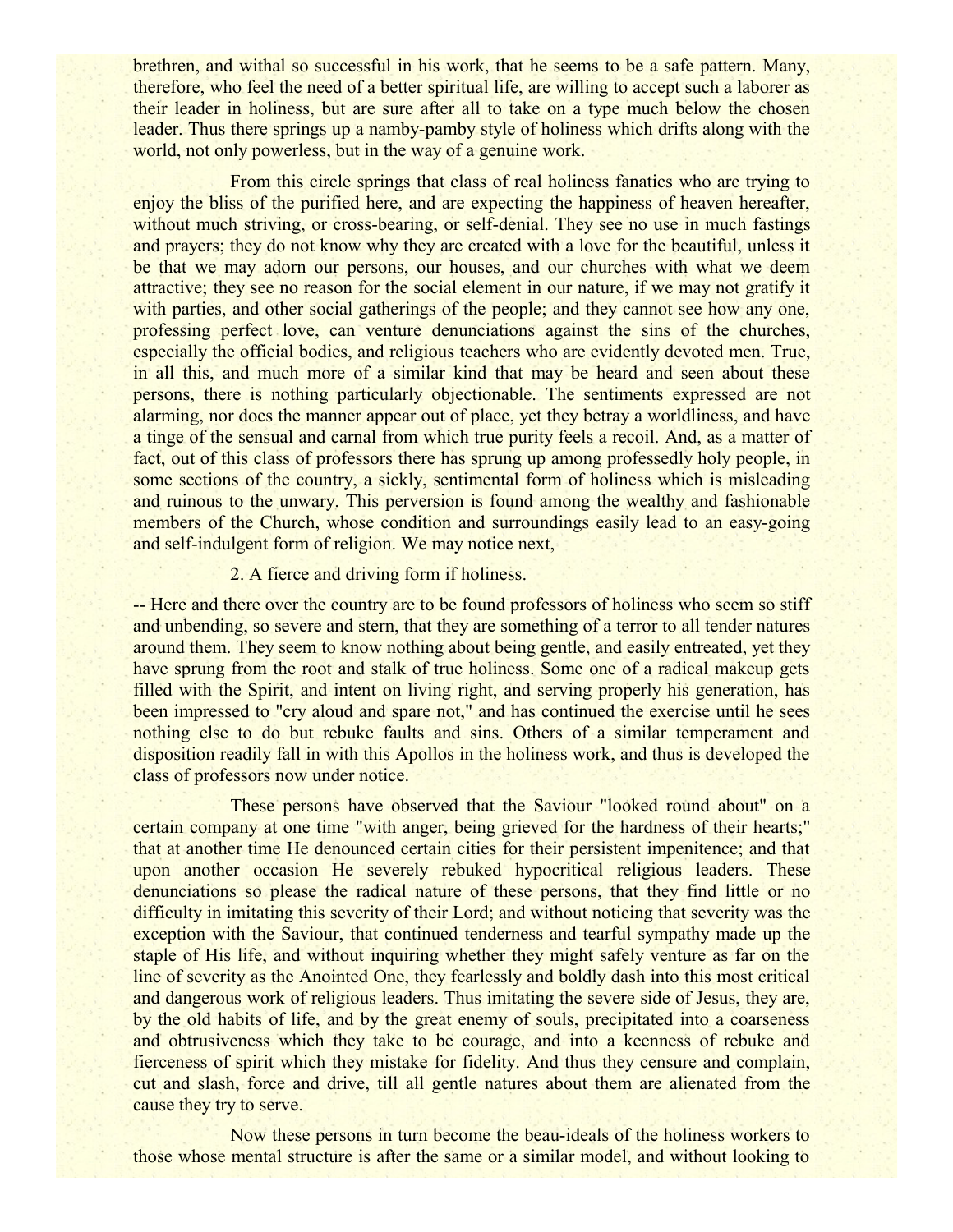the Saviour for a pattern, or hearing His gentle words, "Learn of Me," they take on the same type of holiness. Hence that radical element from which arise "come-out-ism," holiness alliances which, with some, supersede the Church and her ordinances, and from which arise other fanatical notions and practices which the cause of true holiness must carry. We may now notice,

### 3. A sad and gloomy form if holiness.

-- The representatives of this phase of religious life differ somewhat from both classes of errorists already noticed. Those of the first class enjoy society, the pleasure of sense, and the things of the world generally, but these seem to enjoy nothing. Those of the second class are active in Christian work and appear to enjoy the exercise of cutting and slashing, and forcing and driving, while these are inclined to do nothing, and, of course, are not happy in this condition. They seem to have no heart to do anything but taciturnly and inwardly lament the sad condition of the Church, the world, and everything in general. To them an endless web of crape hangs around on the borders of the universe, and spreads its dark folds over all the visible creation. -

That sad feelings should arise in the bosom of the purified is what must be expected in this sin-ruined world. There is so much to cause pain, that even the spotless Christ did not escape deep sorrow, as He looked upon the lamentable state of mankind, and the dullness and stupidity of those even who were honestly trying to follow Him. We must not expect, therefore, that the holiest of human beings can or will pass through life and not meet this common lot of mortals. But there is provision made that amidst this sorrow the saints may have the spirit of rejoicing. Nor is this temper of the heart set forth in the Scriptures as a privilege merely, but as the bounden duty of all believers. The Saviour says to all His followers, "Let not your heart be troubled," and again, "These things have I spoken unto you, that My joy might remain in you, and that your may might be full." And this joyfulness, urged by the Saviour, was the keynote of the apostolic Church, and the apostolic letters. Hence it is written of the early disciples, when persecuted and abused, that, "They departed from the presence of the Council rejoicing that they were counted,, worthy to suffer shame for His name. Hence, also, the apostle exhorts the Church in these words, "Rejoice in the Lord always, and again I say, rejoice." " Rejoice evermore, pray without ceasing, and in everything give thanks."

The type of holiness which we are now noticing appears to know nothing about this spirit of rejoicing, not even in prosperity, much less in adversity. So far as a somber type of piety is the shading 'of the mental conformations of the persons exhibiting it, it is eminently innocent and right, but the deep, morose kind under examination, arises from inward heart disloyalty. The subjects of this type, perhaps unwittingly, cling to some form of self-will, some worldly good, or something else which they wish secretly to enjoy, and which keeps a constant cloud over the soul. As the acids and alkalis destroy each other when united, and form a neutral salt, so the pleasures of religion are destroyed by any forbidden delight, and both turned to sadness and pain. These characters are too devoted to let go the cross and grasp the desired worldly pleasure, and too worldly to let it go fully, and grasp the cross with all the heart, and thereby enjoy neither. Hence the holiness which they profess is a perversion of Christian purity. We finally notice, briefly,

4. A form if holiness properly named "sour godliness."

-- This expression is used to represent that state of the heart which remains after the Comforter has left, and the unhappy apostates hold on to the profession of the grace. This holding on to the profession of holiness after it is lost, is either under satanic delusion, or wicked hypocrisy; but whatever may prompt it, it makes sad work with the spiritual condition of the apostate. Others lose the experience and acknowledge the loss, and run to terrible excesses in worldliness and sensuality, but do not become sour and ugly in their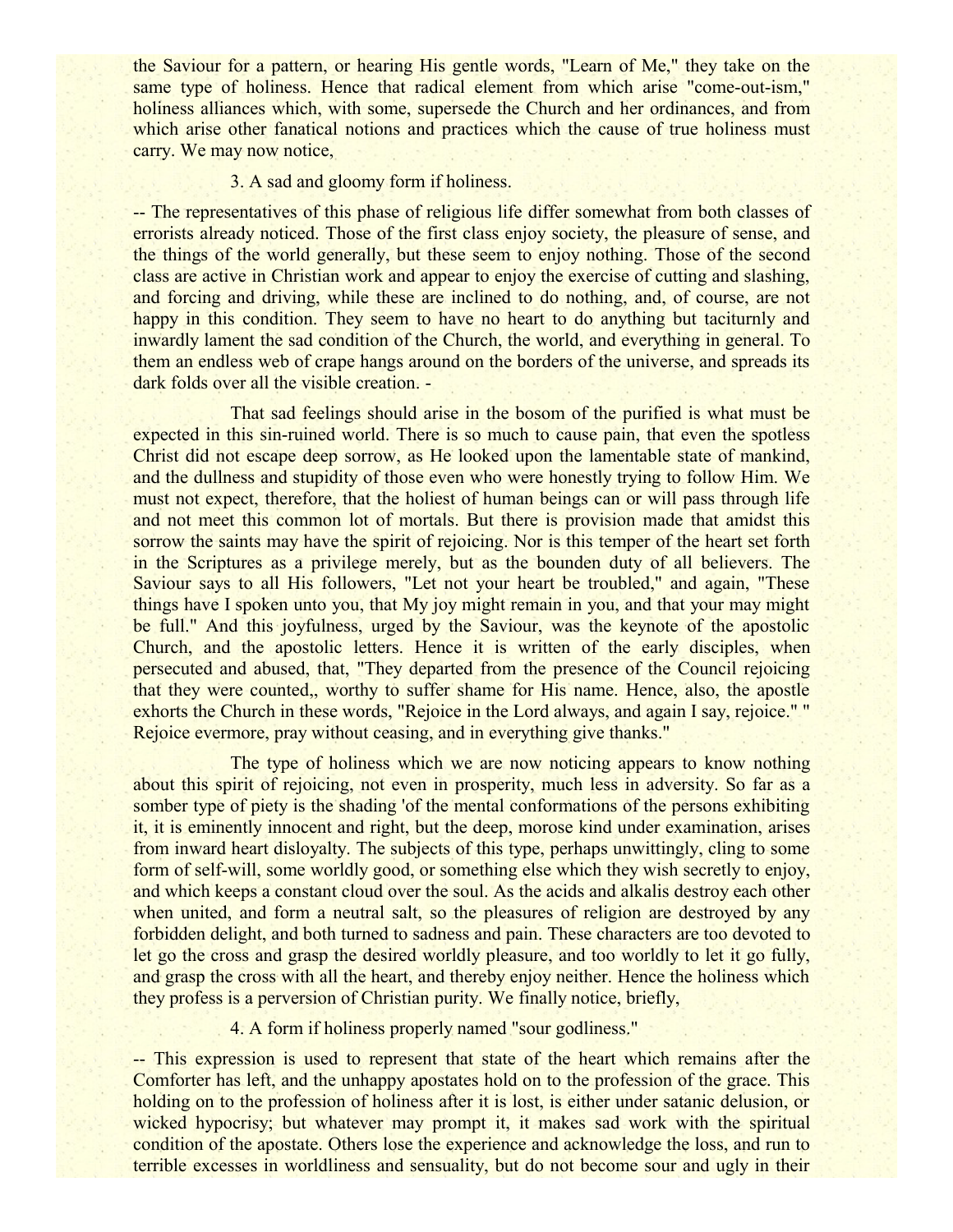families and in their communities. Others lose this state, confess the loss, fall back into the lower phases of Christian experience, and remain pleasant and agreeable at home and abroad, but have no true spiritual rest, and never can have till they recover the lost treasure. But those who lose this gracious state and experience, and hold on to its profession, appear to possessed by an unusually malignant demon. Having no love to "cover the multitude of sins," nor longsuffering to bear the blunders and failures of others, they become exasperated to a high degree at any apparent slight or little offense, and expose the errors and mistakes of those who do not please them, with such apparent daring and exultation, that their religion has been significantly called "sour godliness." This sourness is an unmistakable sign of the Spirit's absence, and, in the case of these professors, the unmistakable evidence of His former presence

All these mistakes and deviations from true holiness spring from inattention to the Saviour's counsel, "Learn of Me," and gathering our ideals upon this vital theme from human and uninspired sources. Whoever would enjoy the bliss of the truly purified, and experimentally know the "exceeding abundantly above all that we ask or think," must learn of Christ, and follow Christ alone. He must have no alliances of any kind whatever that will so embarrass him in his religious life that he cannot reach the highest results of the Christian faith. No partnerships, or business relations, or affiliations with social orders which will abridge religious freedom, or cripple religious movements, can be allowed. Churchly dictations and customs, and undue restraints of holiness circles, must not be allowed to give coloring to inspired teaching, but the plain and obvious meaning of the Spirit must be accepted. There must be such a deliverance from all ecclesiasticism on the one hand, and such a deliverance from all pietism and cant that may have crept into holiness circles on the other hand, that the believer is left free to follow his own honest convictions. In short, he must walk and talk with God, instead of any human ideal of holiness and holiness work. Doing this, he will find himself, however, a true and loyal member of the church of his choice, approving and aiding in every legitimate enterprise, and lovingly and in a well-tempered manner refusing support to what he believes wrong. And only as he receives the guidance of the Spirit, and the support of grace, will he be able, in these dangerous times, to keep the narrow way.

Persons who have feared the corruption of their churches, and withdrawn from them, have gone to ruin; others who have remained, and given aid to all the measures and plans adopted in this day for various purposes, have lost all spirituality, and only those who have remained in their church, been true and loyal to her real interests, lovingly refused support to everything wrong, and helped in everything right, walked with God, held up the light, and kept filled with love, have escaped vagaries, fanatical notions, and the perversions pointed out in this chapter.

Reader, have you the light, guidance, and gracious help of the Holy Spirit? There is no true hope without them.



## 19. HOLINESS AN ERROR IN SEEKING

### "*Be ye holy*" I Peter 1:16

It is sometimes said by religious teachers that the best way to seek holiness is to work for the conversion of sinners and while this is well intended, and has some show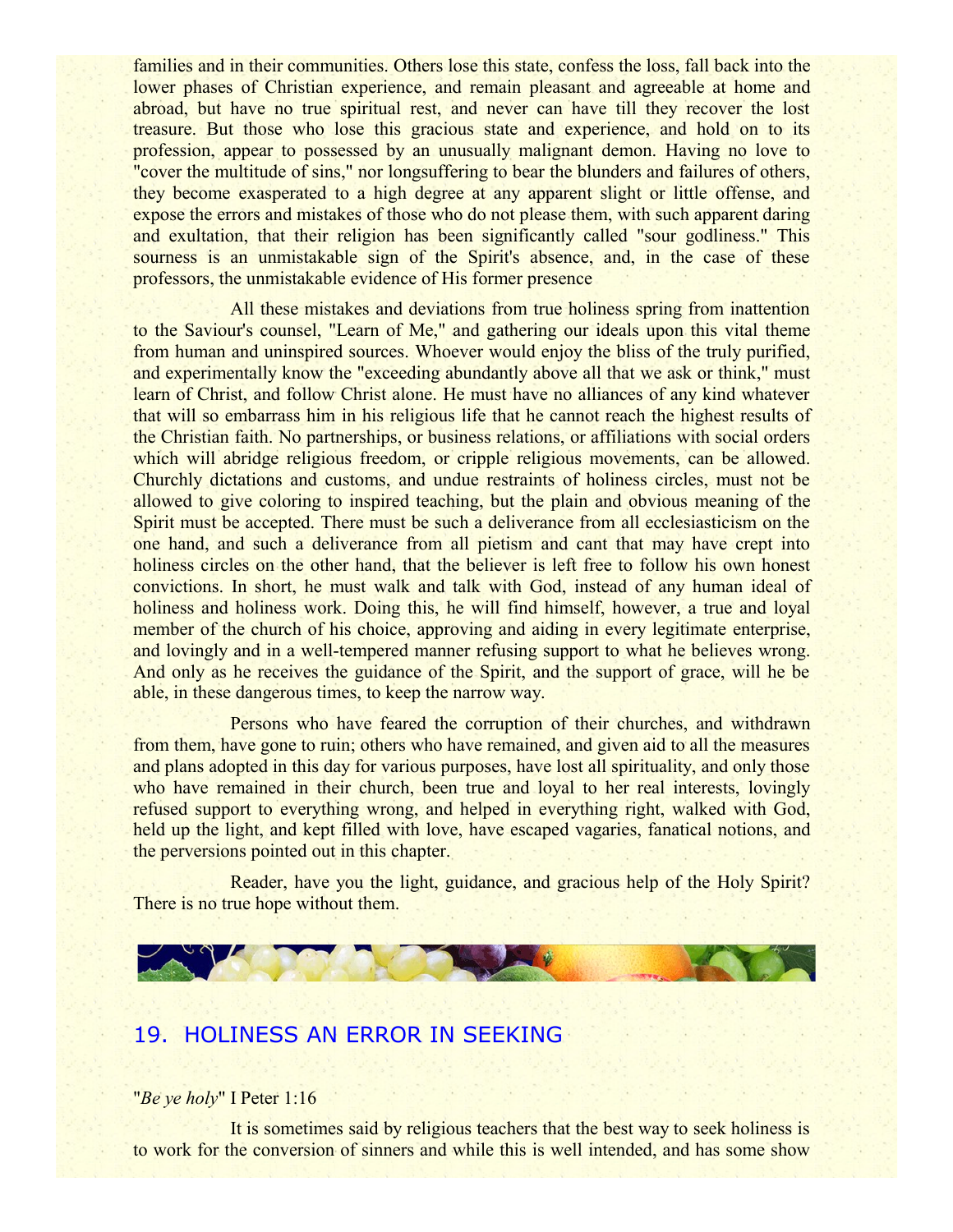of truth, it is evidently delusive. Some of the objections to this teaching are as follows

1. It diverts the attention if the seeker from his own spiritual wants to those of others. -- The inspired direction is to seek with all the heart -- and consequently a divided heart must meet with failure. In nothing, so much as in seeking internal purification, is there a necessity for the concentration of all the powers of our being upon this one specific object.

2. It is calculated to mislead the seeker. -- The believer, conscious of remaining carnality, and seeking its extirpation, will doubtless be blessed and made happy in leading sinners to the Cross; and if told by his religious teacher that this is the best way to seek such extirpation, he may mistake this happiness and elevation of feelings for the great interior work sought. And some of the spurious sanctifications that vex the Church today have sprung from this error.

3. It affords an opportunity to evade the question and not face the issue. -- There are many church members who will accept this teaching, because it gives them a chance to keep among the forward workers without committing themselves either to the doctrine or experience of entire sanctification. Hence, those who avowedly oppose the holiness movement respond heartily, and. emphatically say, "We believe in that kind of sanctification," when they hear this error advanced from the stand.

4. It is at variance with general, if not universal experience. -- Generally, the Christian seeking internal purity becomes so sensible of his own vileness, that he feels totally unqualified for any religious work, except incessant pleadings for personal deliverance. When the writer got into the furnace of desire for a clean heart, it would have appeared the height of absurdity to have received such counsel; he had already, for many years, been calling sinners to repentance, and witnessing their conversion, but all was fruitless in the sanctification of his own soul.

5. It is an artifice if the enemy to defeat the seeker. -- Satan has a victory, for the time, over the sincere seeker of religion, when he influences him to postpone the matter in any way, or for any length of time. So he defeats, for a time, the Christian seeker after purity, when he induces him to get up from his knees and go after others. There is nothing so disastrous to Satan's kingdom as the entire sanctification of a believer. Hence he will resist the event with fiendish persistency, and delude the seeker in every way possible, and this has been one of the most fruitful.

6. It involves an absurdity. -- It supposes a person seeking moral purification can be guilty of seeking the salvation of others with the low motive of benefiting self. If it be said that this is a misapprehension of the teaching under consideration, and that the meaning is, that the seeker may, with great advantage to himself, seek the salvation of others while he is groaning after personal deliverance, it may be replied then, that such meaning involves a misapprehension of the conditions upon which heart-purity may be found for these conditions demand an intent and an exhaustive reaching of all our powers after the one specific thing.

7. It has no Scripture warrant, -- There is no passage in the Bible that can be made to teach, by any fair construction, that we should seek either pardon, regeneration, or entire sanctification by looking after others. But on the contrary, as samples of Bible teaching on this subject, the Psalmist prays,

Create in me a clean heart, O God; and renew a right spirit within me. Then will I teach transgressors Thy ways, and sinners shall be converted unto Thee."

It is clear from this prayer of David, that he had no thought of reaching a clean heart and a right spirit by teaching transgressors the ways of God, and getting sinners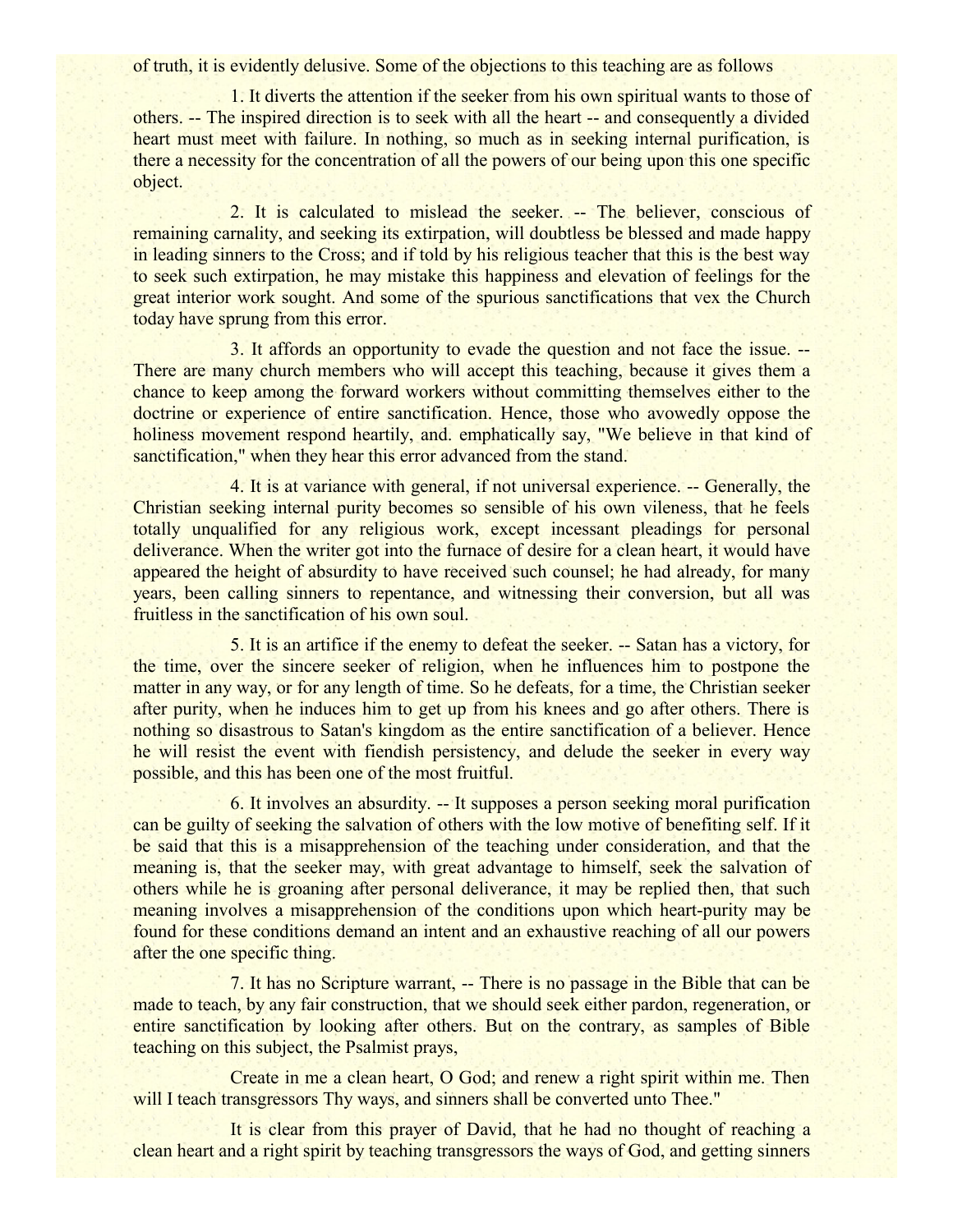converted. On the contrary, he looked upon this inward work of the Holy Spirit as a necessary preparation for leading others from sin to holiness. And it must be remembered that this is an inspired prayer, and does not mistake the order of God in the matter.

So also Jesus ordered His disciples to tarry in Jerusalem until they were endued with power from on high. They understood this to mean to remain together in prayer till the fiery baptism came on them. This is evident from their tarrying in the upper room and not going out through the city in evangelistic work. Had they done this, the phenomenon of the Pentecost would never have taken place; nor does the Pentecost of any individual Christian take place in efforts to save others. By remaining in the upper room till the promise of the Father was fulfilled, three thousand were added to the Spiritbaptized laborers in one day. Strange that the error combated in this chapter could ever find an advocate among New Testament readers.! It is, however, the clear teaching of Revelation that this blessing once attained, can only be retained and matured in working for the salvation of others. and it is possible that, by a confusion of thought just here, the error in question has originated.

The only safe and Scriptural teaching is to urge the seeker to persistent and unflinching wrestling with the Angel of the Covenant, undisturbed by the interests of others, until, Jacob-like, he comes face to face with God, and alone with Him receives his new name and calls the place Penuel.



# 20. HOLINESS -- ITS PERSECUTIONS

### "*Be ye holy*" -- I Peter 1:16

Religious persecution is very generally regarded as an evil not necessarily connected with the religious life, and might, therefore, and ought, in a great measure, to be avoided. Indeed, there are not a few among the pious, who, from some mistaken notion or feelings, greatly imperil their present peace and eternal happiness to escape what they deem an unnecessary evil, and one hard to bear. But this view of persecution is erroneous, and bears its legitimate fruitage in leading believers to jeopardize their salvation in avoiding it. The true view is, that it is one of the great blessings, which, in the present moral condition of the race, is necessarily connected with holiness and holy living, and ought, therefore, to be gladly accepted.

1. It is disciplinary; affording an opportunity to cultivate the deepest, richest, and sweetest graces.

-- To love those who love and kindly treat us, does not require that deep affection which is necessary to the perfection of Christian character. Holiness requires love for those who deceive us, who slander us, who violate our right of property, and in every other way wrong and injure us. Such love can only exist in the presence of the characters that call it forth; or supposing it might have a latent existence in the breast of the holy without enemies, the sweetness of its exercise, of course, could not be known or enjoyed without them. Persecution is necessary to the perfection of Christian character, and ought, therefore, to be coveted rather than shunned. As the worldly grasp at every chance to advance their interests, and scholars and artists eagerly seize upon every opportunity to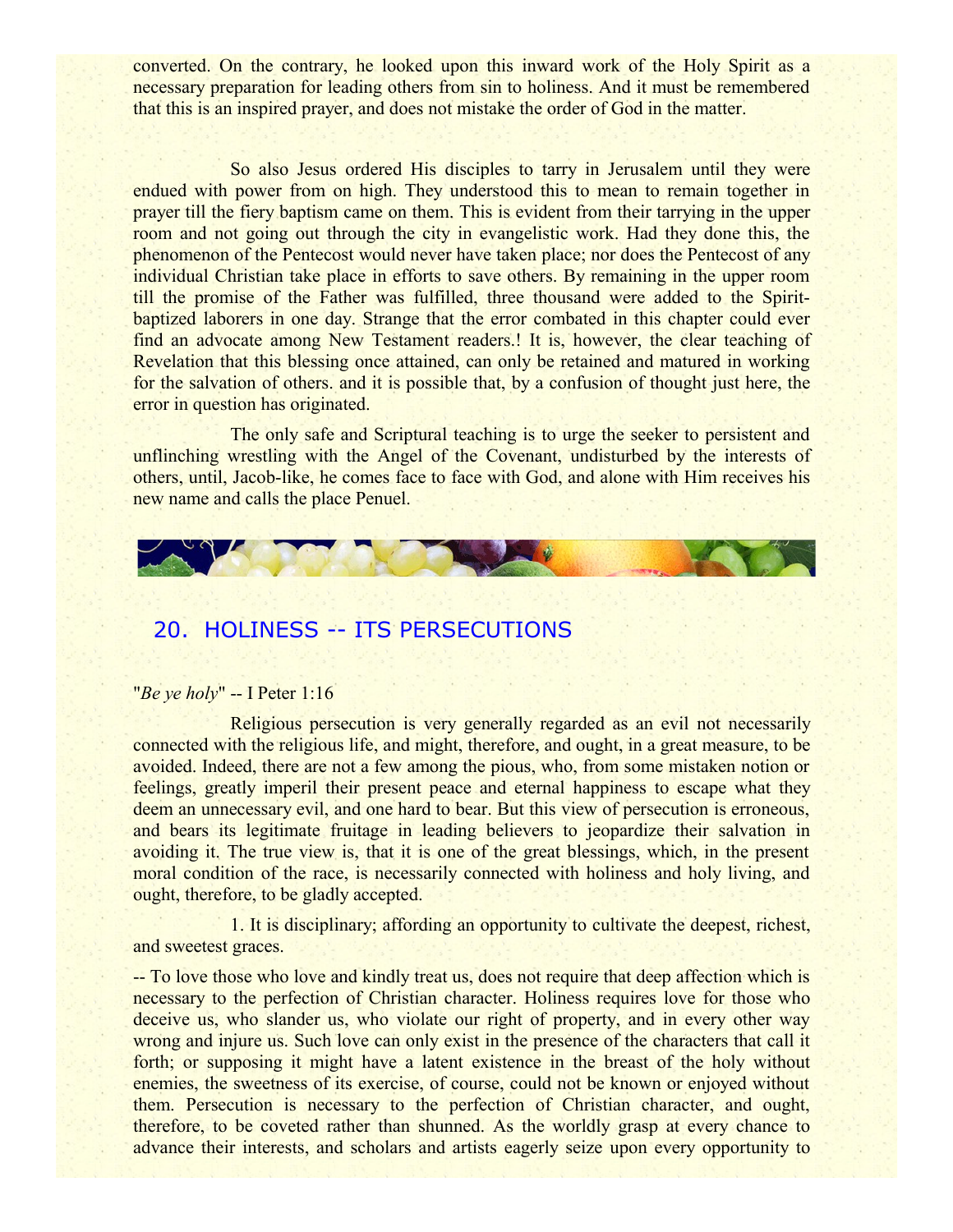increase their knowledge and perfect their art, much more should Christians ardently desire and covet that which tends to the development and completion of the most important of all things -- saintliness.

When we pray for an increase of love, and an increase of patience toward all men, we should expect an answer to our prayers in the golden opportunities which persecution and slander afford for the development of these sweet graces. But, unfortunately, such is the general obtuseness of the spiritual perceptions, that the injuries of enemies and injustice of persecutors are not viewed as answers to our prayers, but as unmitigated wrongs that it would be better to resent, than quietly endure and turn to our spiritual advancement. Happy would it be for all, did they, at this juncture in experience, obey the Saviour and "rejoice and be exceeding glad."

2. It is endowing; giving power to communicate and effectively apply divine

-- There are a few who will bear anything better than the depletion of their purse, but with men generally, nothing is so keenly resisted as the defamation of character. An impeachment of veracity, whisperings of dishonesty, questioning the purity of motives, or charging with any act beneath the dignity of true manhood always excites resentment in the natural heart. And natural men feel that deliverance from the internal fires of resentment would be a great salvation; and to assure them that the Gospel can work out that deliverance for them, is to highly commend it in their estimation. But to demonstrate it to them by actual life and unmistakable meekness of spirit, that grace has eradicated all resentment from our hearts, and enabled us to joyfully bear all manner of defamation for Christ's sake, is to excite their admiration, and lead them to ardently long for, and persistently seek after, the same wonderful-endowment. The eloquent preacher can pour forth many lovely and affecting utterances concerning this strange power of the Gospel, but the humblest Christian speaks much more eloquently, though he utters no word, when, by the power of the Spirit, under persecution, he exhibits a meek and quiet spirit, and a countenance radiant with joy. This is the logic that irresistibly forces conviction upon the mind. O ye mistaken ones, whom God has not richly endowed with the gift of speech, and who are coveting this as the only effective means of moving others, go thy way, quietly, patiently, meekly, lovingly, and joyfully endure your trials and persecutions, and you will do more to honor the Master and build up His kingdom, than you could with all the gifts which God has withheld from you.

### 3. It is Divine favor; a gracious privilege.

truth.

-- The Scriptures speak of persecution, not only as a necessity, but as a special and peculiar favor. The Saviour notified His disciples that in the world they should have tribulation. And the apostle says, 2 Tim. 3:12, "Yea, and all that will live godly in Christ Jesus shall suffer persecution." He says again, Phil. 1:29, "For unto you it is given in the behalf of Christ not only to believe on Him but also to suffer for His sake." The sufferings spoken of in this Scripture are not the sufferings of physical diseases to which all are subject, and which afflict the sensual and wicked more frequently and more severely than those who live soberly, righteously and godly in the present world; but the reference is to such sufferings, whether physical or mental, as have been incurred solely by loyalty to Christ, and chiefly to such as arise from persecution. And in reference to these sufferings the apostle says, they are "given" to you in behalf of Christ; that is, they are given in the same sense, and for the same reason, that it is given to you to believe upon Him. The Holy Ghost here instructs us to view persecution as a favor from God, and that we should appreciate it as we would the precious grace, or power to believe on the Mighty to Save. Directly to the same point, is the Saviour's remarkable utterance among the Beatitudes, "Blessed are ye, when men shall revile you, and persecute you, and shall say all manner of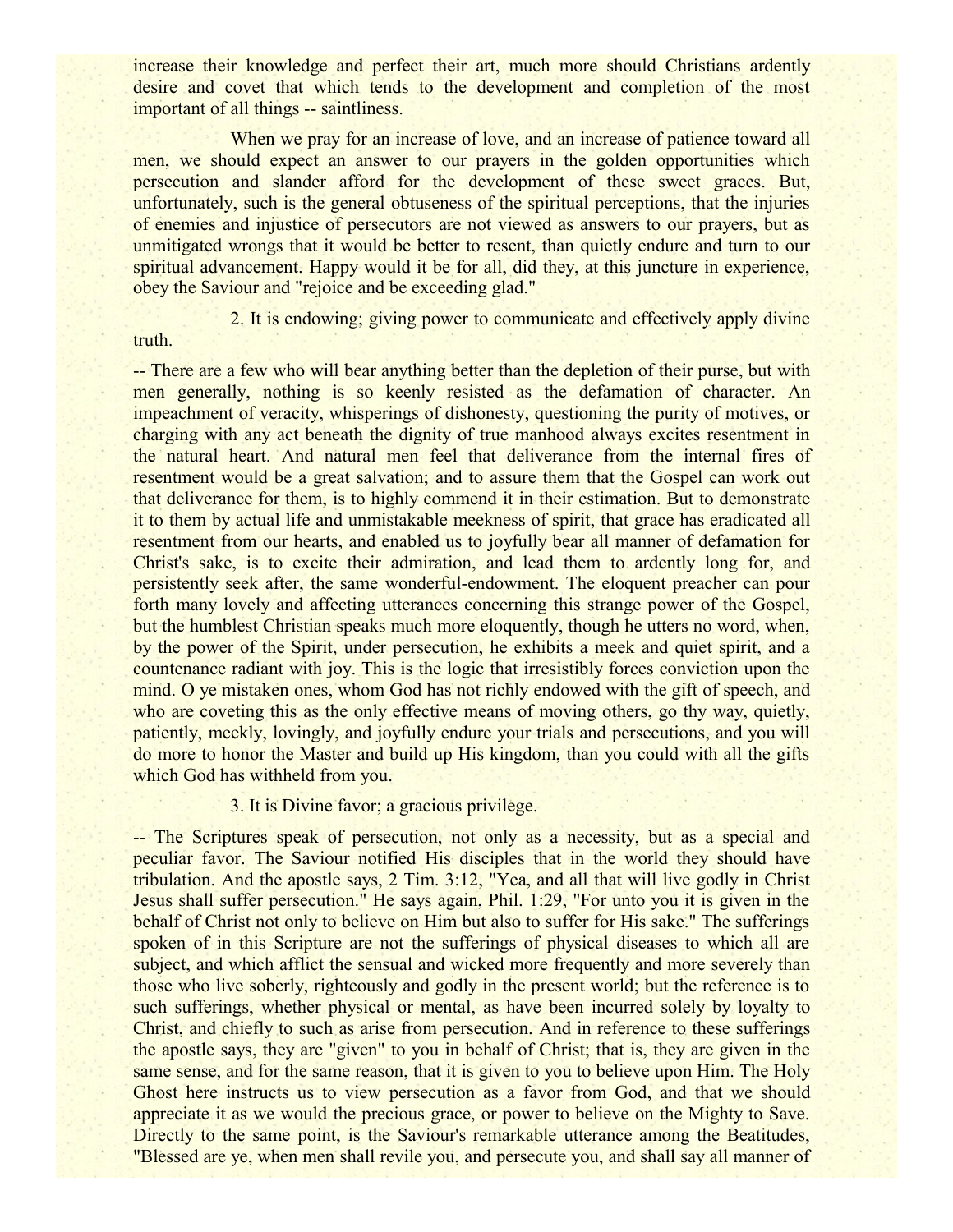evil against you falsely for My sake. Rejoice and be exceeding glad for great is your reward in heaven." Suppose we should meet one on the street, with exceeding gladness beaming from his countenance, and upon asking him for the cause of his great joy, should be told by him that a fortunate step in business had brought him great gain, the phenomenon of cheer from such a cause would strike us as nothing strange. But suppose he would assign as the cause, that he was persecuted for righteousness' sake, that he was reviled and all manner of evil was spoken of him falsely for Christ's sake, and that he was obeying the Saviour's order in the case and was rejoicing, and was exceedingly glad, the strange phenomenon might surprise us. So seldom is this mark of intelligent holiness manifested that most persons would ascribe it to mental derangement, rather than to an intelligent trust in Christ, and an intelligent view of its high reward in the future. The early disciples entertained these views of persecution, and gave forth their appropriate manifestations when they went from the presence of a persecuting council "rejoicing that they were counted worthy to suffer shame {or His name." O, for a return of this clear spiritual vision, and always abounding grace.

If the foregoing remarks are just, and persecution be disciplinary, endowing, and a divine favor, it will not likely be removed from the Church during her militant history. The religious press frequently utters the sentiment that persecution for righteousness' sake is a thing of the past, and that the great mass of the people now, not only tolerate, but nearly approbate a truly sincere and godly life. But this contradicts the prophecy, "Yea, and all that will live godly in Christ Jesus shall suffer persecution," and is, therefore, a dangerous error. It arises, no doubt, from confounding the righteousness of faith with morality, or moral excellences, which none condemn, and which, though they are truly lovely and necessary in their own sphere, and, indeed, necessary in religious life, are, nevertheless, of themselves, nothing more or less than filthy rags in the kingdom of grace. The truth is, the Christ-spirit is as much antagonized by the world today as it was on the day of the crucifixion. Let any one to-day, in every company, in every place, and under every circumstance, say and do, what, under the illumination of the Spirit, he believes ought to be said and done, and the tide of persecution will rise as rapidly and as high as ever it did, though in more refined but no less malignant forms. True, there are certain popularized forms of Christianity that escape persecution, and will, no doubt, escape the plaudit, "Well done, good and faithful servant," but the true, old, apostolic form with the divine seal upon it, is still bitterly resisted and opposed by every species of carnality and religious formalism. There are thousands now leading holy lives, and walking with God, who are deeply acquainted with the most refined and bitter persecutions; and it is because they do not trumpet this part of their experience, that it is supposed by many that religious persecution has ceased.

Dear Christian reader, the Saviour well knew the meaning of His language when He said, "In the world ye shall have tribulation"; and you may make up your mind to accept this as one of the necessary attendants of the holy life; and if you will gladly and patiently bear it, you will find it the most wholesome personal discipline, the finest opportunity to impress your enemies with the power and lowliness of divine grace, and the most efficient means of bringing you into the fellowship and likeness of your adorable Lord,

# 21. HOLINESS -- ITS PECULIAR TRIALS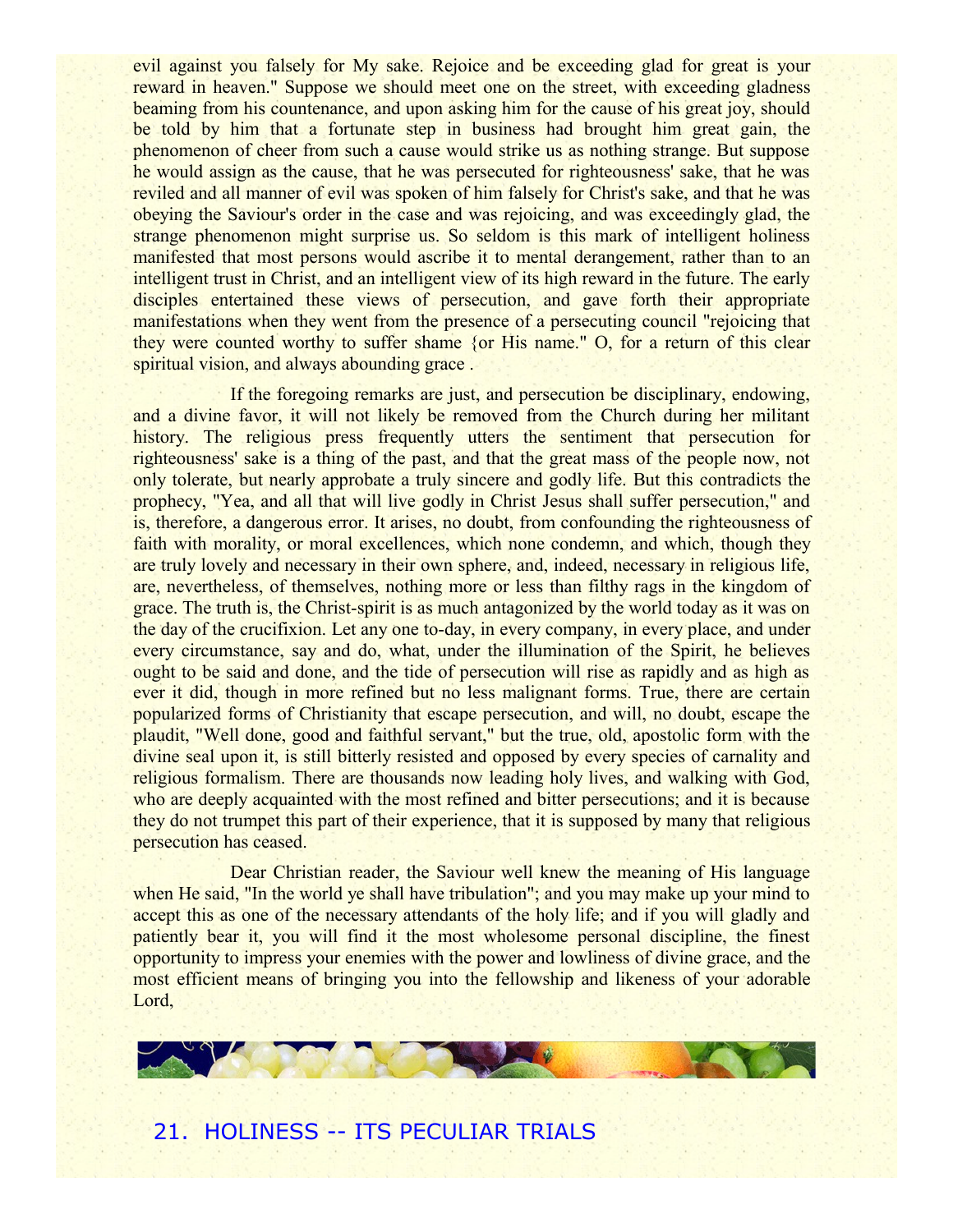### "*Be ye holy*" -- I Peter 1:16

This is a probationary state. All are probationers, and consequently all are on trial. This trial, irrespective of moral condition, lasts through life. The entirely sanctified, therefore, are as much on trial as Christians in other stages of religious experience. They are exposed to poverty, sickness, disappointments, injuries and all other trials except what may arise from personal sins and sinfulness. Besides these they have others peculiar to their gracious state, and it is the purpose of this chapter to name some of them, and suggest to the uninstructed the best methods of treating them.

As faith is the vital connection between the believer and Christ, all Christians will experience heavy attacks from the enemy at this point. Indeed, every temptation, whatever its form may be, will be aimed either directly or indirectly at this vital point; for so long as faith remains undisturbed and unwavering, the Christian is safe, and as soon as this fails, all is gone until it is recovered again. Hence the objective point to be reached in every assault, and in the case of all Christians, is faith. But from the fierceness of the attacks, and the peculiar forms they take on in the case of the entirely sanctified, the trials of their faith may be called peculiar. Before one has become established in this experience he will be tempted to believe that the blessing which he has received is what is commonly called,

1. More religion.

-- He knows he has received an increase of love, joy, peace, longsuffering, gentleness, goodness, etc., but may doubt whether purification has taken place. If confidence be cast away here the believer will find these graces weak and beclouded as before. The Comforter comes to abide upon the condition of an abiding and perfected faith, and, of course, if faith waver the experience will become unsatisfactory.

When temptation takes this form let the tempted at once look to God through Jesus, and, taking Wesley's formula, which is also the Bible formula, say, "O my Father, if I am not yet made white, I come to Thee just as I am, for I can make myself no better; I come to Thee with faith, for I can bring no price; I come to Thee now-I receive Thy blessing now!" THERE LET HIM STAND! Whatever may have been the previous state, if this be done in verity and truth, there ought no longer to be any doubt of the genuineness of the work; but should the temptation continue to assail, let the tempted continue to say, "I receive Thy blessing NOW!" until the victory be gained. Upon every renewal of the temptation, let this be repeated until the believer becomes firmly established in the grace of holiness. Should the enemy fail in getting the tempted person to accept this theory of his experience, he may then, in some cases, suggest that it is,

### 2. A defective work, or partial purification.

-- Should this be accepted it will weaken the believer and prepare the way fur something more fatal. This form of temptation generally comes when reading or hearing the experiences of others, which seem deeper or more remarkable than ours. But we must learn to look away from the experiences of others to Christ alone and rest implicitly on Him, and not on the similarity of our experience to that of others. In the vast forest there are no two leaves exactly alike, and among the millions of human beings there are no two faces exactly alike; and we must not expect any two religious experiences to be alike in all the particulars of detail. Seawater is the same whether it fills a wine-glass, or an immense tank, or the great ocean. So purity is the same in character, whether found in limited capacities, or in capacities of vast compass; whether its presence in the heart is attended with feeble or powerful manifestations. Let it never be forgotten that a state of purity is not dependent upon emotions, feelings, or manifestations, but upon the reception of Christ as our sanctification; and that emotions and feelings are mere attendants, depending largely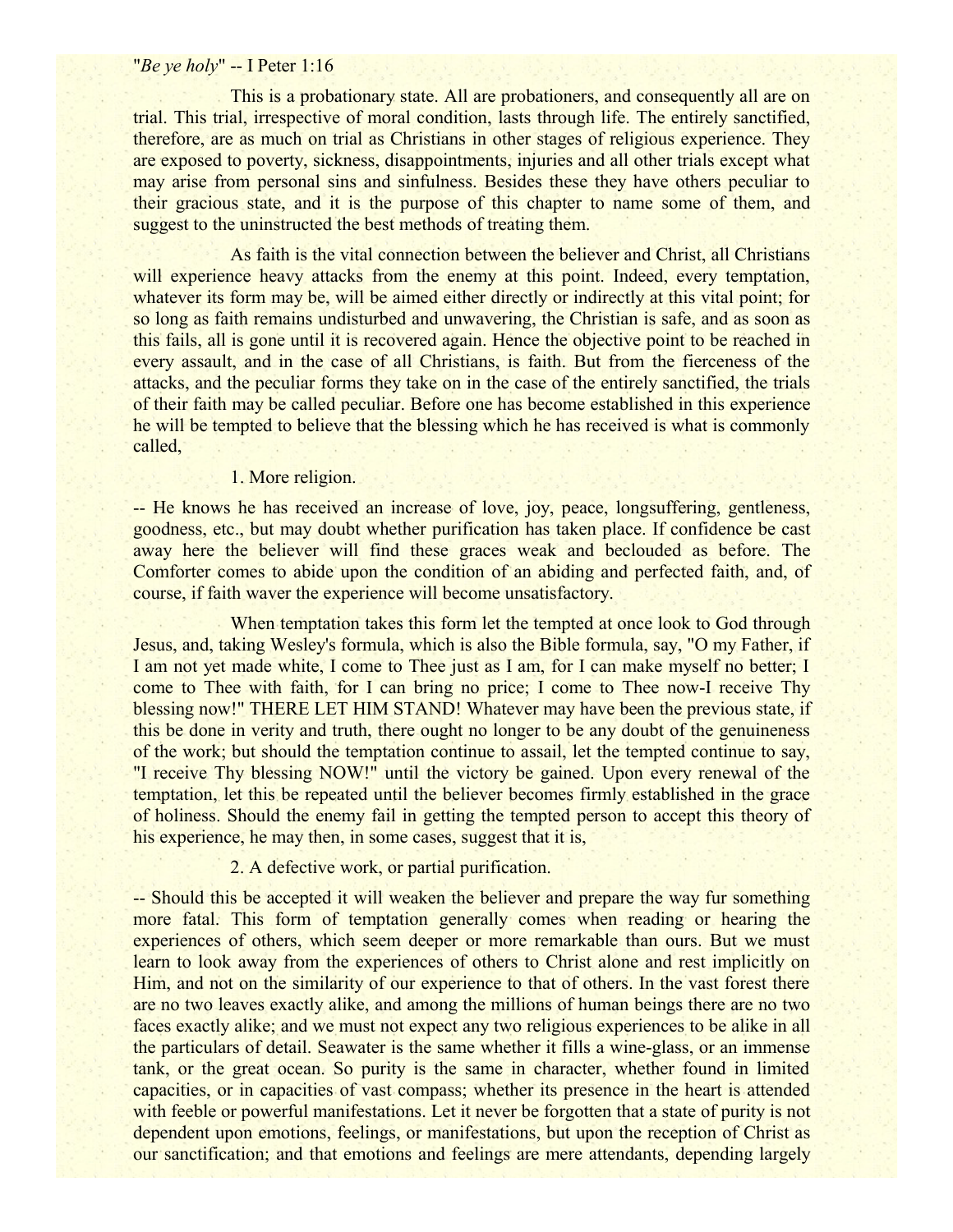upon the condition of the body, the flow of animal spirits, and especially upon the nervous sensibilities. Complete submission to God and full trust in Jesus are attended with complete purification, no matter what may be the peculiarities of experience.

The sanctified Christian, before he is well established in holiness, may be confused and severely tried,

### 3. Mistaking temptation for an evil heart.

-- Such is the subtlety of the great enemy that he can so present his suggestions as to produce this confusion; and if the believer yields, he, of course, goes back into the wilderness state. The only safety here is to fly immediately to the Saviour for light and help. It is doubtful whether any one, without special illumination by the Spirit, can discriminate here with sufficient clearness to put the soul at rest on a matter of such transcendent interest to the entirely sanctified. Divine illumination and aid are necessary, and by them only will the tempted Christian be able to discover clearly the nature of the difficulty and escape the confusion. He will be enabled to see that his heart's language is the very opposite of the tempter's, that its inclinations are against the evil suggestion; and that it bleeds and trembles at the thought of committing the sin.

Whenever entire consecration to God, and purification of the nature, are clearly attested to the soul by the Spirit, the believer should then and there, in the spirit of complete surrender, and trust in Christ, fix and keep fixed in his mind the fact of his entire sanctification, and let nothing move him from this position but his own willful sin. If the purified Christian will remain faithful, and keep the facts of his consecration and sanctification standing alone in his mind as fixed and settled facts, they will then, at all times and under all circumstances, rise like mountain peaks high above all the valleys of despondency, the middle plains of calm, settled peace, and the highlands of ecstasy and deep emotion, unaffected alike by rapture or depression, or any of the other mental states. This is established sanctification.

Another matter of surpassing interest to themselves, and of vital importance to the Church and world, and upon which the purified will be sorely tried, is the matter of witnessing. Satan and worldly professors will press them into another snare, namely

4. Silence concerning the gracious work done.

-- The Saviour says, "But when the Comforter is come, whom I will send you from the Father, even the Spirit of truth, which proceedeth from the Father, He will testify of Me: and ye also shall bear witness!" This is a solemn and impressive utterance, and, it is feared, is overlooked by many. "The Comforter shall testify of Me; and ye also." All God's children, and especially the purified, are ordered to join the Holy Spirit in bearing testimony to the power of Jesus to save; and as the Spirit witnesses to the truth, "the whole truth, and nothing but the truth," so must Christians. Any concealment or equivocation will grieve the Spirit and becloud the spiritual vision; and as faith is so certainly enfeebled by any shrinking here, frequent and heavy assaults at this point may be expected. Clear testimony to full salvation is so opposed by Satan, is so distasteful to a formal Church, and is so much discouraged by many who are reputed wise and good, that more lose the blessing of entire sanctification by ambiguity and indefiniteness in testimony than by any other, and, perhaps, by all other causes put together. Whoever, then, would maintain his allegiance to God in the higher relations of religious life, and preserve the clear witness to his sanctification, must set his face as a flint against all temptations to conceal in his heart the wonders of saving grace; he must, in the language of our Church Discipline, "submit to bear the reproach of Christ, to be as the filth and offscouring of the world, and looking that men should say all manner of evil about him falsely for the Lord's sake."

The Bible employs a number of terms and a variety of phrases to express this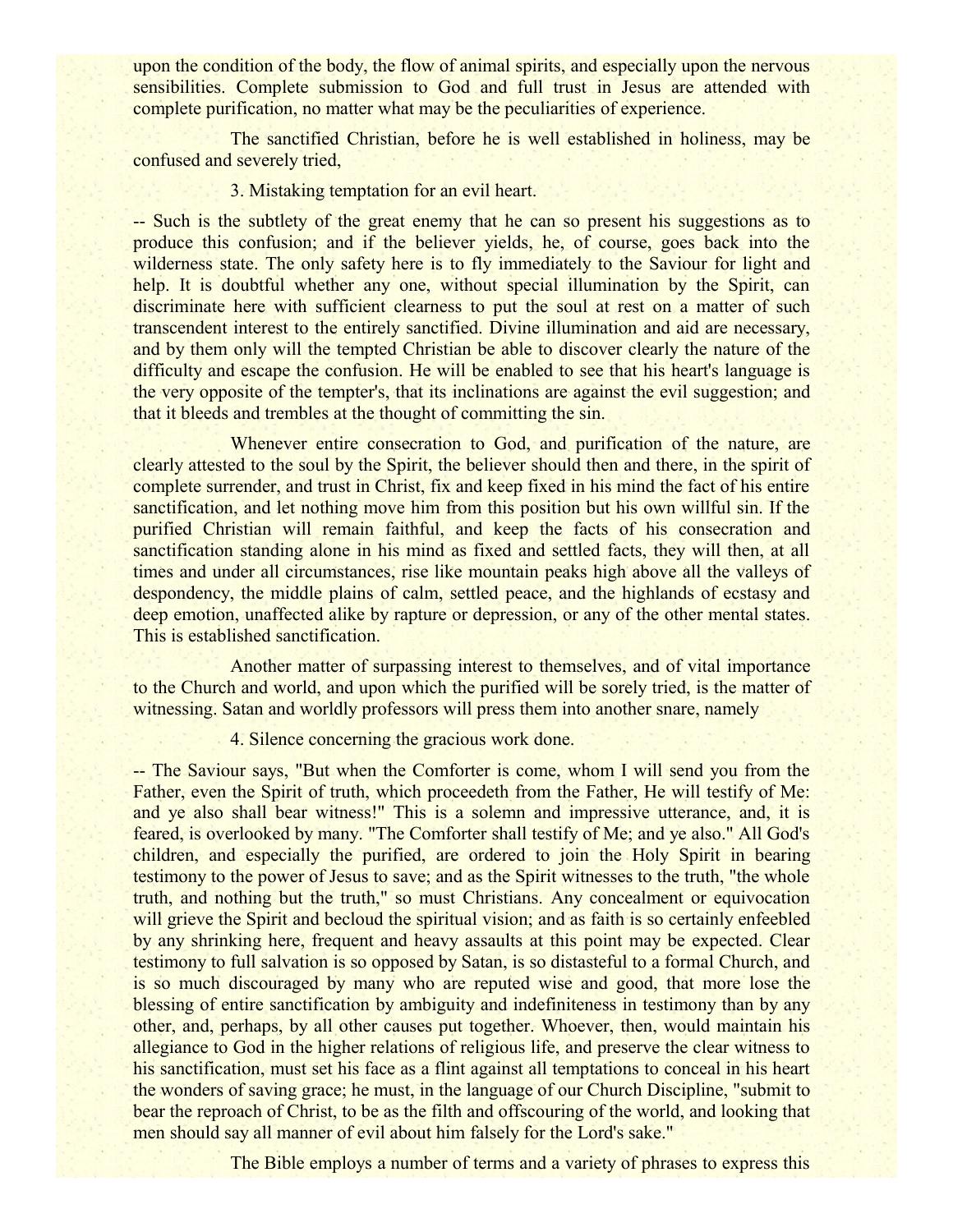state of grace; and all living in its enjoyment will find it greatly to their advantage to adhere strictly to Biblical language in their confessions. This will protect against falling into the sickly sentimentalism which has driven testimony almost entirely from the Church. "I hope I am not a stranger to saving grace," "I greatly desire to be a Bible Christian," "I trust I am not wholly ignorant of Gospel salvation," and all such expressions, are not testimony. No court would accept as testimony such statements made in reference to the facts involved in civil or criminal prosecutions; and certainly the Saviour cannot accept them; and to attempt such testimony is to lose the favor of God and the experience of holiness.

Another plan of Satan to ruin the entirely sanctified, when he cannot lead them into a relapse, is to change himself into an angel of light, and hurry them forward into the practice of,

#### 5. Ruinous extravagances.

-- These extravagances take on such Protean forms that they cannot be named in one section of this chapter. A hint only will be given, from which the reader may make the necessary inferences. Under the pressure of this temptation, some will make such repeated and audible sighs and groans as disturb the devotions of the congregation. Let all be on their guard, and as soon as any get the least hint of danger here, let them refuse to make such demonstrations in public, but, at the earliest opportunity, retire to the closet, and there give way to the pressure. If this angel of light were from above he will reappear in the closet to strengthen, but if he were from beneath he will not want this repeated in the closet, and thus the trick may be detected.

The entirely sanctified are so tried by the indifference, ignorance, and opposition of church members to holiness and its profession, that they are often pushed by the enemy into extravagant utterances concerning the lower phases of the religious life. They speak of justification, which they see so poorly exemplified by their brethren, as amounting to little or nothing, and of perfected holiness as the only phase of grace worth anything to the Christian. They are apt, under this form of temptation, to speak of all Church work, except the definite holiness meeting, as useless in spreading the kingdom of Christ. Extravagant utterances of this kind destroy the confidence of the Church in those who make them, and in the grace which they profess. They come from the wily tempter.

Others under the temptation will become so interested in leading their brethren into a better religious life, that they will pray out and exhort in such a manner that all sober-minded Christians will see that their zeal is not according to knowledge. Should this ruse of the enemy not be detected in time, the unfortunate victims will soon become censorious, and "sour godliness " will be all that is left to attest the former indwelling of the Spirit; for "sour godliness " is infallible evidence that the Holy Ghost once dwelt in the heart but has now departed. Let all who are in danger at this point, prayerfully study and practice the apostle's admonition, "Let your moderation be known unto all men. The Lord is at hand." Never forget, anywhere or at any time, that the "Lord is at hand"; for just as sure as this be forgotten, and we say with Abraham, "Surely the fear of the Lord is not in this place," we will, like him, do something displeasing to God and ruinous to our souls.

The thousand other extravagances to which the entirely sanctified are exposed, under this temptation, may be avoided by a prayerful study of such Scriptures as follow: "For this cause we also, since the day we heard it, do not cease to pray for you, and to desire that ye might be filled with the knowledge of His will, in all wisdom and spiritual understanding." -- Col. 1:9. "And this I pray, that your love may abound yet more and more in knowledge and in all judgment." -- Phil. 1:9. These and other Scriptures teach the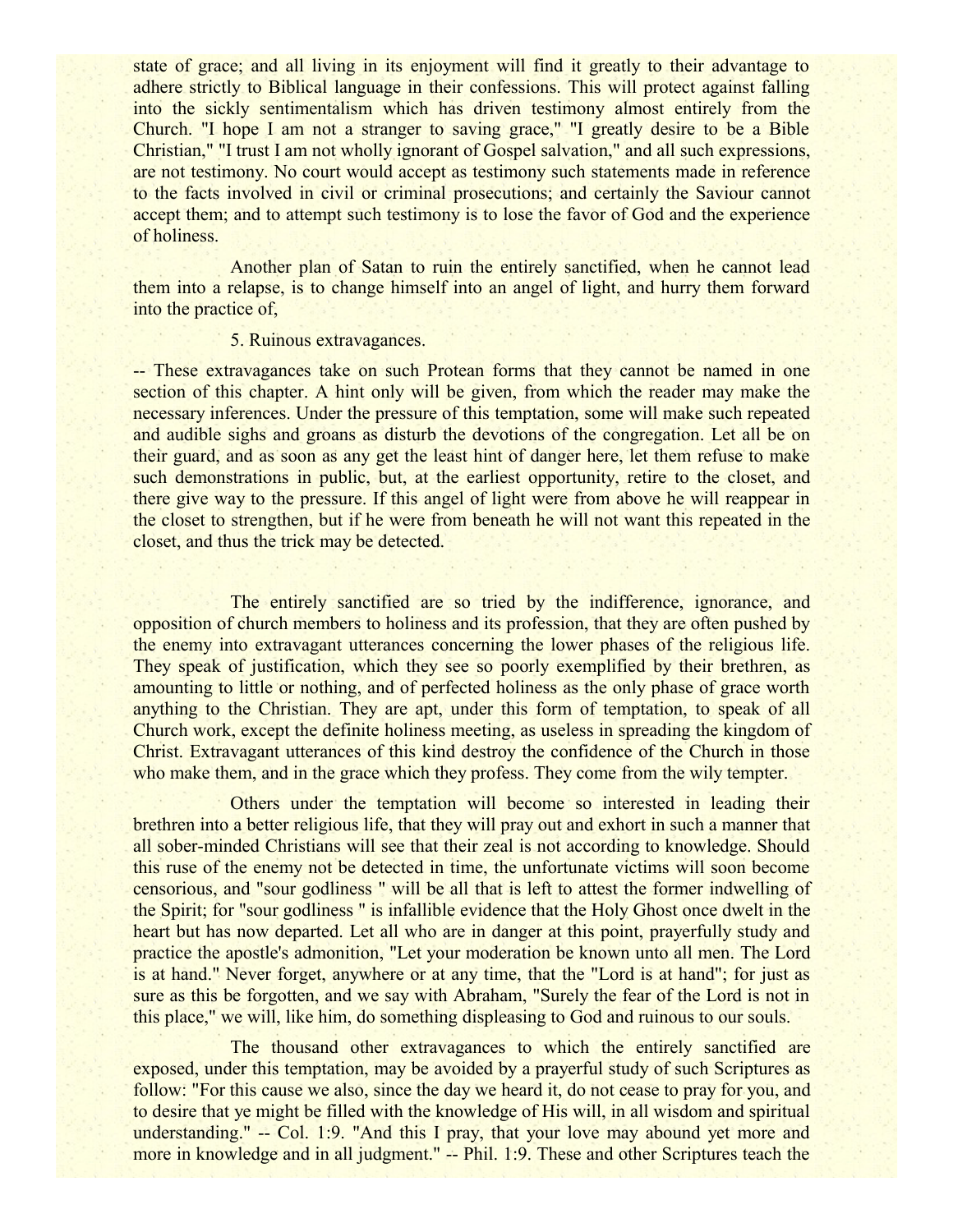necessity of a deep and intimate acquaintance with the mind of God as revealed in His Word; and the only safety for the entirely sanctified is to abide by the Word; to bring all their notions, impressions, and impulses, to this standard; to see that their knowledge and spiritual understanding keep pace with their increasing love and zeal; to never leave undone anything that the Word teaches should be done; and to be sure and do nothing except they can find a clear warrant in the Scriptures for doing it. In short, WALK WITH GOD!



# 22. HOLINESS -- MEETINGS FOR ITS PROMOTION

#### "*Be ye holy*" I Peter 1:16

All meetings of the Church are professedly for the promotion of holiness. To designate any one of them, therefore, as the holiness meeting implies that the other meetings are for something else, and thus misrepresents them. Hence many, looking at the matter in this light logically and honestly, object to the holiness meetings, and, on abstract principles, they have good ground for their objections. But there come times in the history of God's people, when some line must be drawn between the truly loyal and vacillating. At the time of Israel's defection in the matter of the golden calf, "Moses stood in the gate of the camp, and said, ' Who is on the Lord's side, let him come unto me,' and all the sons of Levi gathered themselves together unto him." They held a distinctive meeting, and it can be called a meeting for the promotion of holiness, as it was for the purpose of arresting the idolatry and saving the people.

Now when we look at the pride, the worldliness, formalism, and other evils, that have crept into the churches of this day, we can see the same reason for special meetings to arrest these evils, that Moses and other leaders of God's people of different ages have had for special meetings of the faithful. And as the meeting of Moses and the sons of Levi, and similar meetings in other ages, had a wholesome effect upon the people, so the meetings for holiness, in this day, have aroused and stirred the churches to greater religious zeal and activity.

Concerning these meetings something may be said profitable to all who are concerned in their management, and this is the aim of this closing chapter.

1. Call them by their right name.

-- Do not call them the Wednesday night prayer meetings, nor the Friday or Saturday social meetings; but call them the "Holiness Meetings." There is a power in the name. It startles the great enemy; it arouses formalism; it disturbs the carnal quiet of nominal professors; and hence it chokes the utterances of some church officials to publicly announce them. And because the name lays bare the cross and awakens opposition, it crucifies the old man, and brings those who attend these meetings, in some humble degree, into the fellowship of Christ's sufferings; it leads them to see more clearly their spiritual wants; it inspires them with deeper devotion; and consequently brings the presence of the Master more sensibly near the worshipers. Many have become so careless in the ordinary religious service, and engage in it with such thoughtless formality, that unless attention is especially called to the specific object of the Holiness Meeting, it will do them but little good. The name, often exciting popular odium, is calculated to arouse the attention and awaken corresponding earnestness. All familiar with those meetings know there is a power present not felt at other meetings, and that power is intimately related to the name with its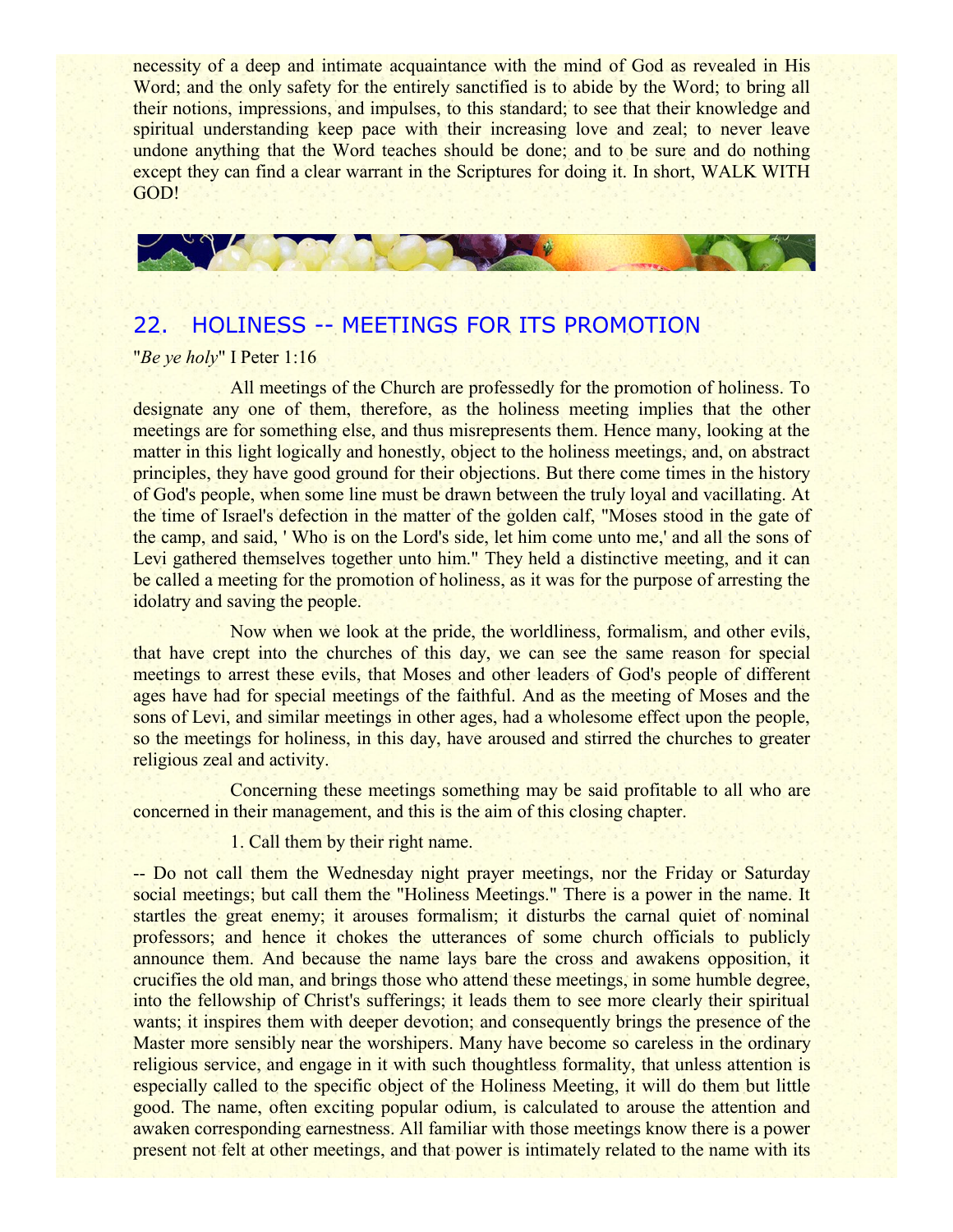concomitants and associations. Then stand square for holiness, and call the meetings by their right name.

## 2. Make them aggressive.

-- It is slander on the distinctive title to meet time after time, and witness no clear conversions, or entire sanctifications. When these meetings settle down into such a state, the name had better be dropped, and the meetings merged into the regular religious exercises of the Church. For in this state they keep up a distinction without any difference, and cause more or less division without reaping any benefit; but when they are aggressive, though the friction and resistance of formalism will be much greater, the disturbance will be wholesome and serve the highest and best interests of Christianity. Many will be converted, many will be sanctified wholly, and many of the sanctified will be led on to advanced ground, and become more efficient in the work of God. Every member of the Holiness Meeting should, therefore, make it his business, and feel it as imperative as his consecration, to invite and persuade others to attend this extraordinary means of grace, and seek moral purification. Indeed, there is but little hope of retaining the experience of perfected holiness, without vigorous effort for the salvation of others; but all such effort reacts favorably upon the laborers themselves, and greatly intensifies the zeal, earnestness, and power of the Holiness Meetings. When, therefore, conversions and sanctifications cease in these meetings, let all interested in them take the alarm, and by fasting, prayer, and work among the spiritually needy, restore their aggressive character.

## 3. Make them deeply heart-searching.

-- Don't be contented with the joyful emotions excited by prayer, praise, and the relation of religious experience; nor even by the higher emotions of joy awakened by the presence of others seeking and obtaining salvation. For though these joys are not to be suppressed, but encouraged in the highest degree, as "there is joy in the presence of the angels of God over one sinner that repenteth," yet they will not supersede the necessity of close personal heart-searching and discipline. Some portions of the exercises should be such as to lay bare the life and heart of each member. They should disclose the mistakes in the lowest department of life, as in matters of eating and drinking, rising and retiring, and so on; they should disclose the errors in intellectual life, found in mental indolence or over-activity, and in the kind of aliment furnished to the mind; and they should uncover to the worshipers their failures in the domestic life, where holiness, perhaps, has its most numerous trials and severest tests, and where the true article shines in its brightest luster. The treatment of our fellows in social life, whether we do unto them as we would have them do unto us, whether we are too fond of their company, or too isolated from them, for our and their good, should pass in review before the mind for improvement and discipline. And above all, the interior life, the life which each one lives in himself, known only to himself and God, and which, in a high degree, gives coloring to every department of the outer life, should be searched to its profoundest depths. Defection in any department of life will prevent the development of symmetrical holiness, and consequently the exercises of the Holiness Meeting should be of such a character as to expose all such hindrances and aid in the escape from them.

## 4. Keep them free from all censoriousness.

-- The entirely sanctified are so solicitous for the spread of the Gospel and the salvation of men, that any want of interest in this direction upon the part of the brethren, attracts their attention and produces pain.

Besides, they feel it a duty in every proper way, and at all times, to rebuke lukewarmness and formalism, and excite the professed followers of Christ to holy zeal and activity. With such interests upon their hearts, and with a sense of such duty, it is very easy